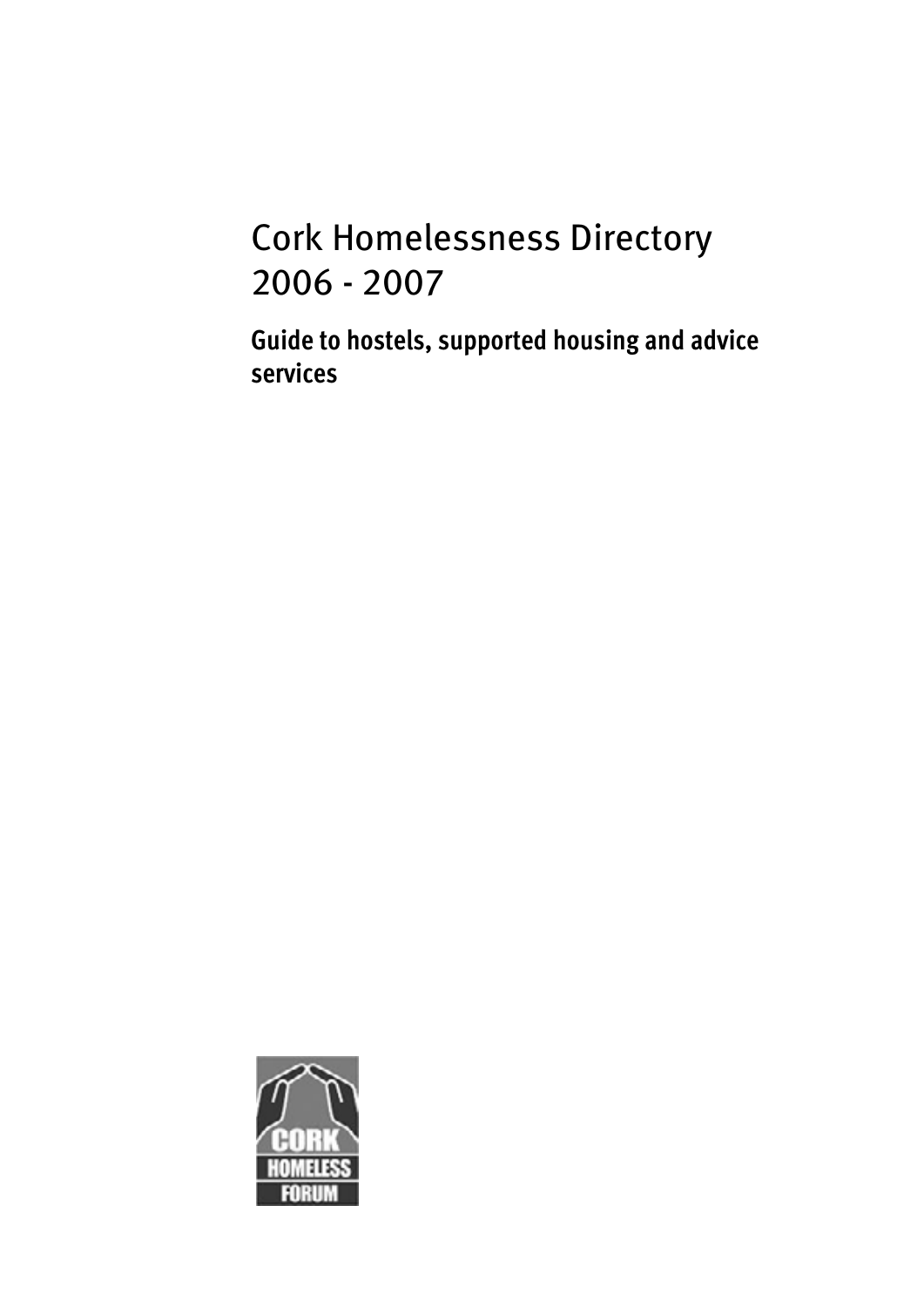### **Published by**

Resource Information Service for Cork Homeless Forum in conjunction with Cork City Council.

© Cork Homeless Forum and Resource Information Service October 2006 ISBN 1 871089 92 1

Resource Information Service is registered as Information Services Charity Limited Registered Charity No: 289076 Registered Company No: 1804411

#### **Researched and written by**

Aileen O'Connor (Cork City Council), Diane Iles (Resource Information Service)

### **Edited by**

Diane Iles and Peter Watson (Resource Information Service)

**Database development and production**  Nathaniel Sombu (Resource Information Service)

**Printed by**  Snap Printing, Cork

**Cover design**  Raven Design Information contained in this directory has been supplied by the projects themselves. Whilst every effort has been made to ensure that the details are accurate, Cork Homeless Forum and Resource Information Service cannot be held liable for any errors or omissions, or any consequences arising from them, nor be held responsible for the service provided by any of the projects/organisations referred to.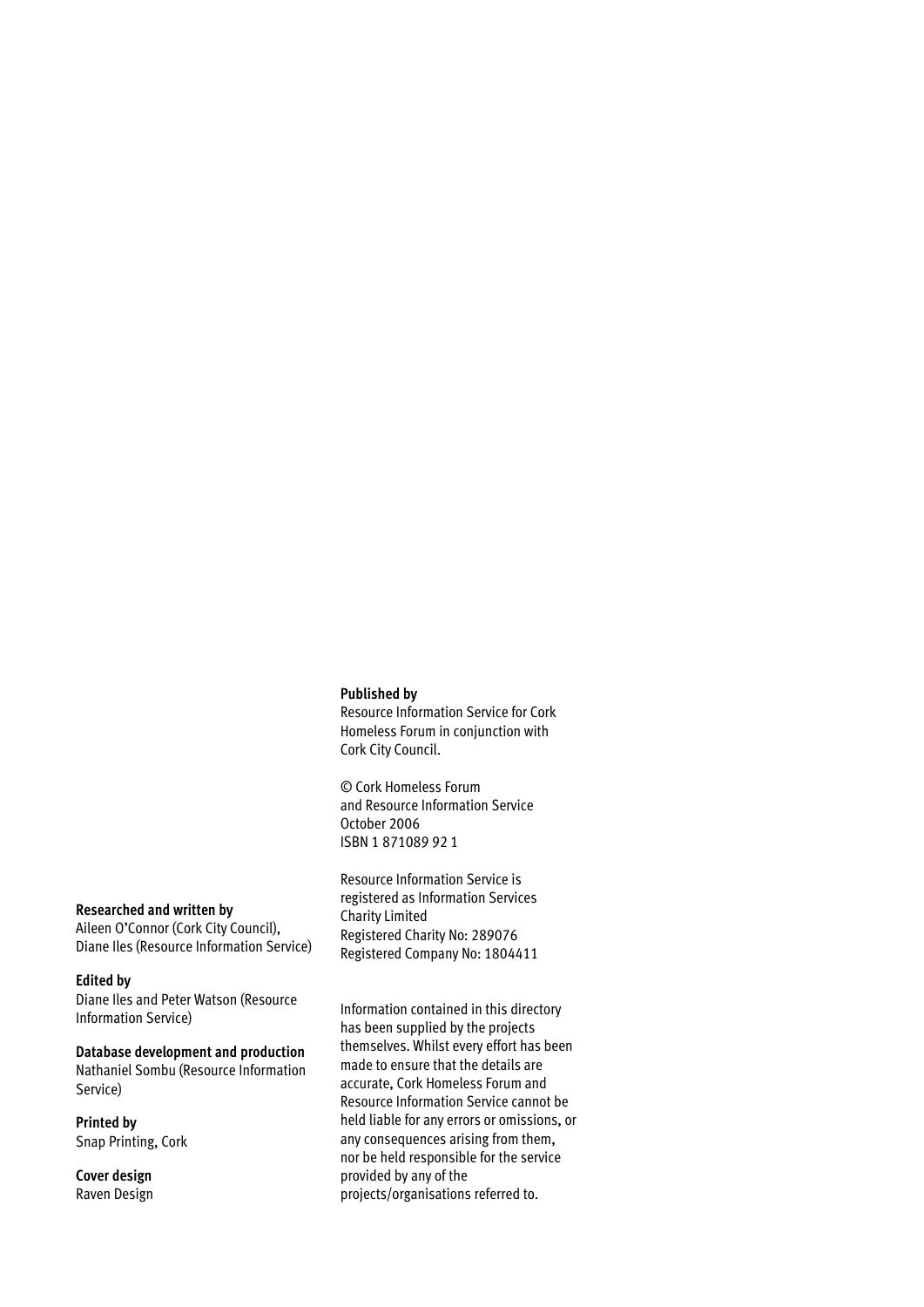# **Contents**

| Introduction<br>Cork Homeless Forum and Homeless Strategies<br><b>Homeless Services in Cork</b><br>How to Use this Directory<br>Sample Hostel Page<br><b>Homeless Cork</b><br>Link Client Recording System<br><b>Resource Information Service</b> | i<br>ii<br>iii<br>$\mathsf{v}$<br>vii<br>viii<br>viii<br>ix |
|---------------------------------------------------------------------------------------------------------------------------------------------------------------------------------------------------------------------------------------------------|-------------------------------------------------------------|
| <b>Hostels and Housing Projects</b><br><b>Emergency Hostels</b><br><b>Transitional Housing</b><br>Long Term Supported Housing<br><b>Specialist Housing</b>                                                                                        | 1<br>15<br>23<br>33                                         |
| <b>Advice and Other Support Services</b><br>Homelessness Advice and Support<br><b>Alcohol and Drugs</b><br><b>Health and Mental Health</b><br><b>General Advice and Support</b><br><b>Specialist Advice and Support</b>                           | 39<br>45<br>49<br>55<br>59                                  |
| Indexes<br>Index of Projects for Women<br>Index of Projects for Young People<br>Alphabetical Index                                                                                                                                                |                                                             |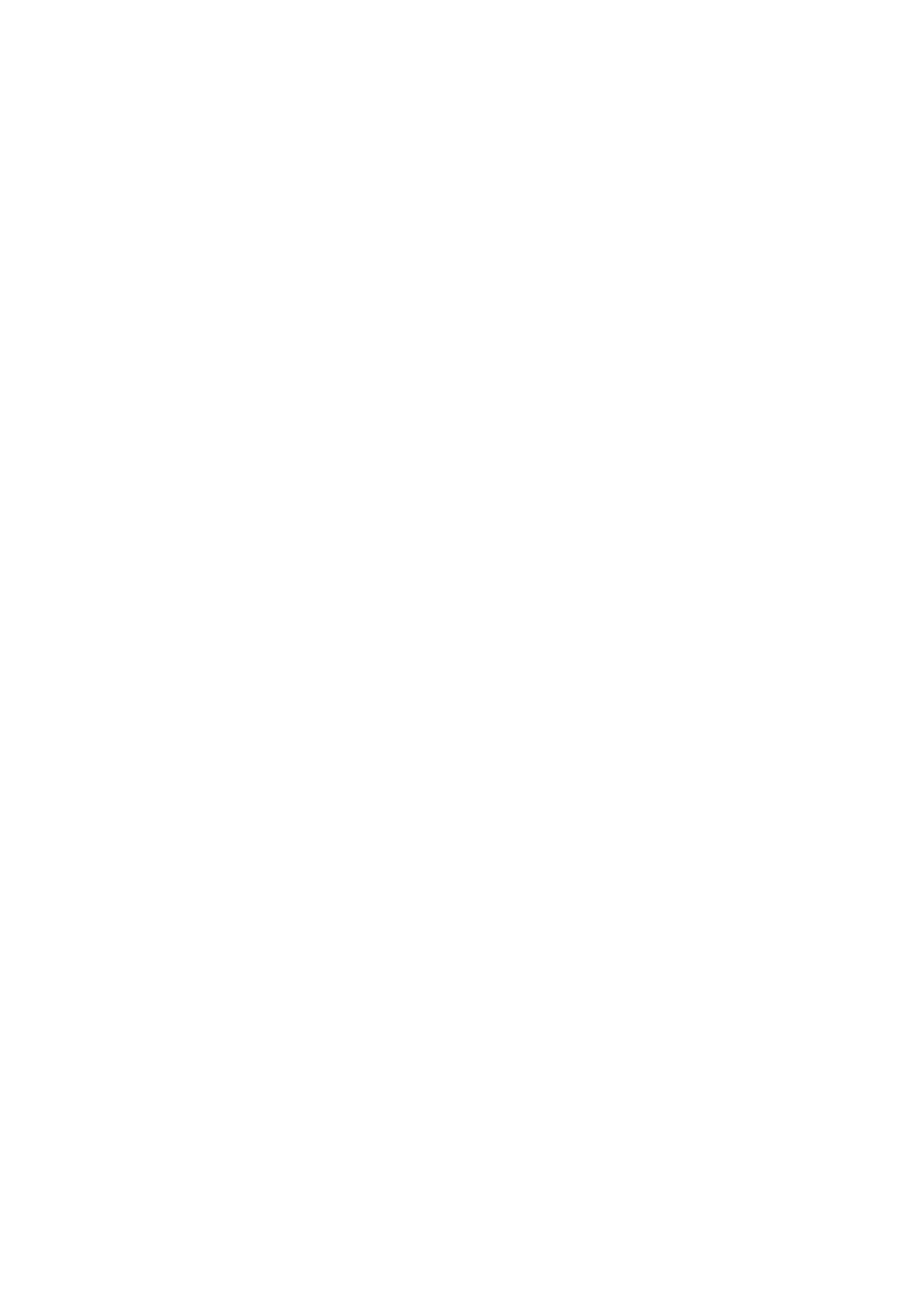## **Introduction**

This is the first edition of the Cork Homelessness Directory. It has been produced as part of Cork Homeless Forum's "Homelessness – An Integrated Strategy for Cork 2005/2007" (see next page). It is also available in online form as part of the Homeless Cork website (see page viii).

It contains comprehensive details of over 557 bedspaces in 26 hostels and supported housing projects in Cork. It has information about hostels and housing projects for homeless people and others requiring supported accommodation, including women escaping domestic violence and people with alcohol, drug or mental health problems.

The Directory also includes details of key advice and support services for people who are homeless, at risk of homelessness or have housing problems.

As much information as possible is included about each project to enable users of the Directory to make their own judgements about quality and suitability.

We hope the Directory will become an invaluable referral tool for advisors working with homeless people. We welcome any comments and feedback on how it might be improved in the future.

We are grateful to all those working in hostels and agencies who gave information about their services.

The Directory is published by Resource Information Service and commissioned by Cork Homeless Forum (see next page).

The Directory is available free of charge to agencies working with homeless people in Cork from:

Cork City Council Homeless Office Housing and Community Directorate Central Fire Station Anglesea Street Cork Tel: 021 496 6222 Email: housing@corkcity.ie

### **Cork Homeless Forum October 2006**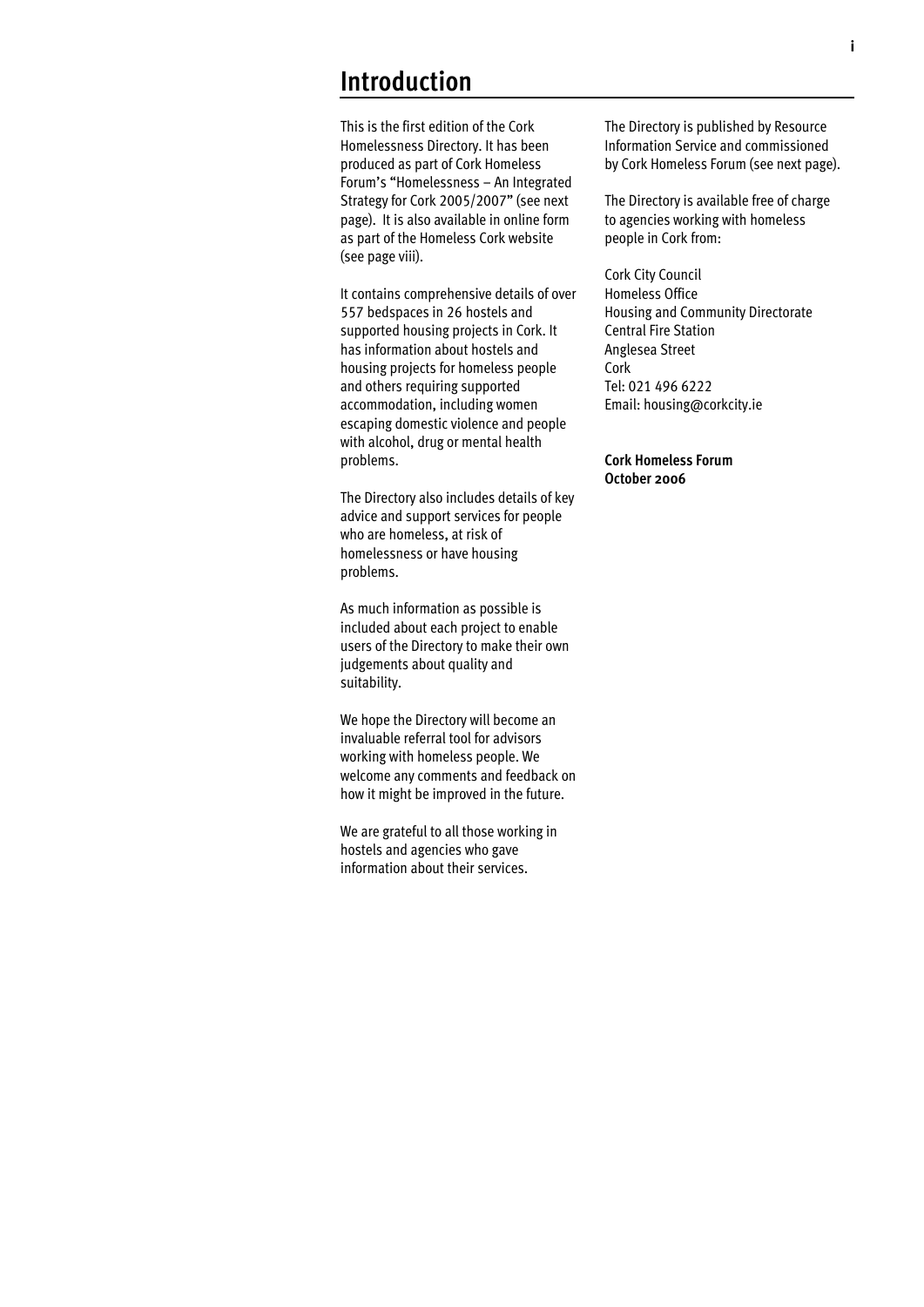### **Homeless Forum and Homeless Strategies were formalised as a result of the Government's Integrated Strategy for Homelessness which was published in 2000. The strategies are drawn up in partnership between the statutory and voluntary bodies. They are action plans designed to provide an integrated delivery of services to homeless people.**

## **Cork Homeless Forum and Homeless Strategies**

#### **Cork Homeless Forum**

The Cork Homeless Forum was set up in 1993 and operates to the following mission statement: "Through commitment, partnership and action we will respond effectively to the diverse needs of homeless people in Cork." The primary role of the forum is to act as an advisory committee to the statutory and voluntary groups working in the homeless sector. The Forum is chaired by Cork City Council and the representatives are:

- Cork City VEC
- Cork County Council
- Cork Simon Community
- **Cuanlee Refuge**
- x Good Shepherd Services
- x Health Service Executive
- Society of St Vincent de Paul
- Threshold.

### **Cork Homeless Strategies**

The "Integrated Homelessness Strategy 2001-2003" was produced from a nonsectorial approach to combating homelessness in Cork. It was the first fully integrated and comprehensive approach to working for all homeless people in Cork and addresses the varied causes of homelessness.

"Homelessness – An Integrated Strategy for Cork 2005-2007" was produced following a review by Cork Homeless Forum of the 2001-2003 strategy. The review of the strategy reflects the ongoing commitment by the Forum to the National Action Plan Against Poverty and Social Inclusion (2002), the Local Development Social Inclusion Programme and the Health Strategy.

Much progress has been made against the targets set out in the first strategy. The review builds on the principles of good practice established by the Forum over the life of this first strategy. It addresses gaps in the service still existing from that period as well as current needs. It is also the road map for service providers and homeless people, outlining how best to provide and access the services for the life of the new strategy. It sets out a list of outcomes the Forum wishes to achieve in the longer term, together with an extensive programme of actions to achieve these outcomes.

Objective 5 of the 2005-2007 strategy states "We will be proactive in developing preventative strategies to break the cycle of homelessness".

To be effective in preventing and ending homelessness, homeless persons and service providers should be aware of what services are available to them and how to access these services. This is the basic premise which has led to Cork Homeless Forum commissioning this Directory and also the Homeless Cork website (see page viii).

A copy of the current Homeless Strategy for Cork is available from:

Cork City Council Homeless Office Housing and Community Directorate Central Fire Station Anglesea Street Cork Tel: 021 496 6222 Email: housing@corkcity.ie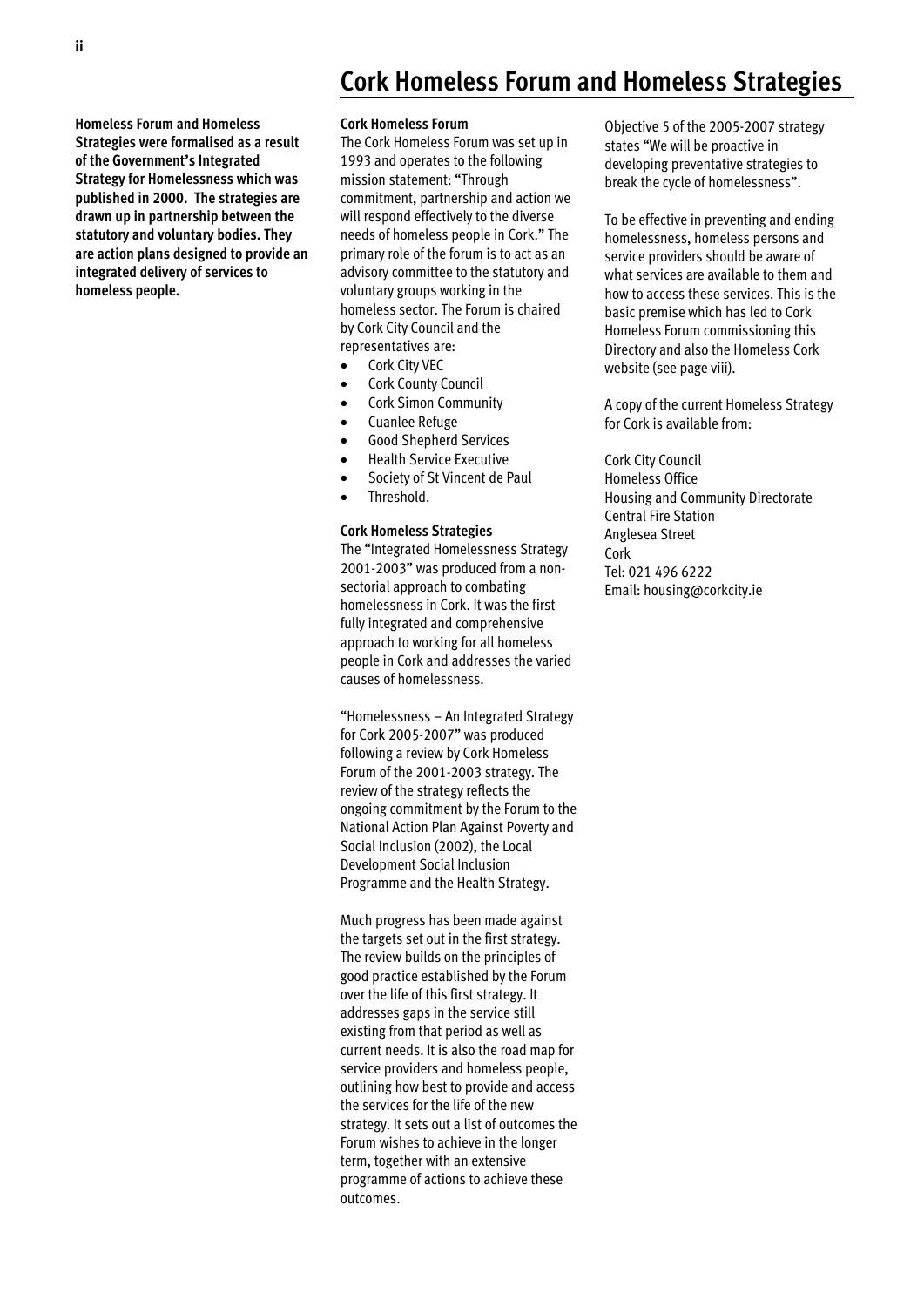**This is an outline of services available to people who find themselves homeless in Cork. It concentrates on emergency services. The adult homeless integrated services in Cork also provide for transitional and long term supported accommodation, and other support services for homeless people.** 

## **Homeless Services in Cork**

#### **Homeless Persons Unit**

If someone is homeless in Cork they should present to the Homeless Persons Unit in Drinan Street (see page 43). The Unit can make referrals into emergency accommodation. Community Welfare Officers for homeless people hold daily public clinics and there are regular clinics held by the Cork City Council Outreach Worker (see page 40). Supplementary Welfare Allowance and medical cards or GP visit cards can be applied for through the Community Welfare Officers.

### **Supplementary Welfare Allowance**

This is a means tested basic weekly payment paid while someone is waiting for a social welfare payment to come through. There are also supplements available for rent, mortgage, diet and heating. In exceptional circumstances, one off exceptional needs payments can be applied for. Proof of identity is required to claim this allowance (birth certificate, passport, Social Welfare card, evidence of income, P45, medical card).

### **Medical card and GP visit card**

Medical cards entitle people to free medical treatment by a doctor as well as prescribed medicines, drugs and medical appliances, and dental, optical and other medical services. People who are not eligible for a medical card are assessed for a GP visit card which entitles them to GP visits only.

There is a right of appeal for anyone who is not satisfied with a decision about a payment under the Supplementary Welfare Allowance Scheme or a decision about a medical card. For appeals or further information telephone 1850 742222.

#### **Health services for homeless people**

There are some specific health services which homeless people can access via Cork Simon Community and Society of St Vincent de Paul projects (see also HSE Multi-disciplinary Team entry on page 51)

- x General Practitioner (GP) sees residents of the homeless shelters and those who are sleeping rough. Both medical card and non-medical card holders are seen.
- Public Health Nurse sees clients who are staying in the homeless shelters or are sleeping rough.
- x Psychiatrist/Clinical Psychologist works on an appointment system and provides an outreach service. Referrals are made through the GP.
- x Community Mental Health Nurse provides an outreach service in the homeless shelters. Referrals are made through the Psychiatrist.
- Addiction Counsellor is available by referral from both statutory and voluntary agencies.
- Health Promotion Officer does not provide a direct service but works through the service providers. Health promotion activities are usually carried out in a group setting and are developed according to the specific needs of each group.

### **How to apply for housing**

Anyone who is homeless should contact Cork City Council or Cork County Council Housing Department (see page 40-41) as soon as possible if they want to apply for local authority housing.

Anyone applying for housing will need to take:

- PPSN number for everyone (including children)
- birth certificate for each child on the application
- x certificate of income for all income earners on the application
- passport photo for applicant and joint applicant
- proof of address.

Details of emergency hostels are given on page 1.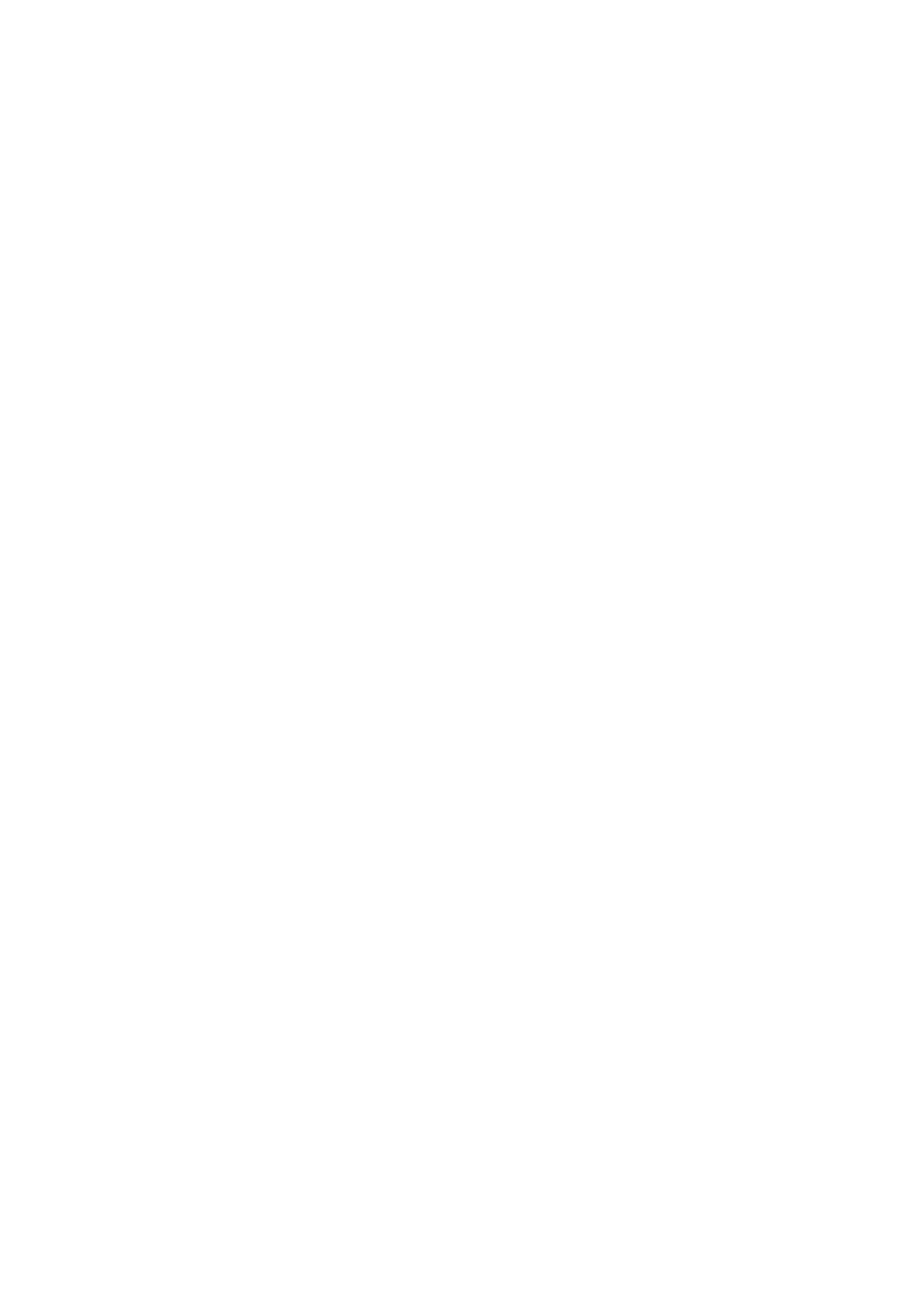## **How to Use this Directory**

**The Cork Homelessness Directory contains detailed information about diverse accommodation and nonresidential advice and support projects. Its focus is on services for homeless people, and those in housing need or at risk of homelessness. It also contains details of services for other specific client groups, especially around issues related to homelessness.** 

**This section provides brief guidance on the range of projects included, the structure of the Directory and how to use it to find appropriate projects.** 

The Directory is in two main parts: accommodation for homeless people and non-residential advice and support projects.

These are divided into sections covering services of a particular type or for a specific client group. A list of sections appears in the Contents page at the front of the book.

Each section introduction explains the sort of projects it contains. A list of the projects included within each section is also provided. Each project is included only once in the Directory and appears in the most appropriate section.

Indexes listing projects for specific client groups are provided at the end of the Directory.

#### **Accommodation Projects**

Whilst all projects provide accommodation for homeless people and others with particular support needs, they vary widely in size, target group, support provided, referral procedure, length of stay and other important aspects.

At the front of the Directory are hostels which provide emergency accommodation to homeless people. The next section contains details of transitional housing projects which focus on moving on from emergency accommodation and towards independent living. The third section contains long term supported accommodation projects for those who need ongoing support. The final section contains specialist accommodation projects for people with eg substance misuse and mental health problems.

#### **Advice and Support Services**

The second part of the Directory contains details of non-residential advice and support services for homeless people, and those in housing need or at risk of homelessness. It includes specialist services for homeless people eg day centres, homelessness advice, settlement and outreach services. It also contains advice and support services about related issues and for specific client groups eg domestic violence, people with alcohol or drug problems, young people and refugees.

### **Finding accommodation projects**

When looking for suitable projects, a person's age, gender and support needs are crucial. This information is needed to exclude unsuitable projects and to help choose the most appropriate accommodation from the Directory.

If someone literally has nowhere to stay that night then the best place to start is often by looking in the emergency hostels section. Maps and travel directions can be photocopied for anyone who needs to find their way to emergency accommodation.

Some people who are in housing need or about to become homeless may be able to wait for accommodation until a vacancy arises or a waiting list opens at a non-emergency project. In this case, consider if they need any support from project staff in addition to accommodation. Support needs include the extent to which a client can manage budgeting, living skills (eg cooking, housework), hygiene, communication (ie any literacy or language problems), and finding employment, training or move-on accommodation. Any issues people may have around mental health, or drug or alcohol abuse also need to be identified. Use the Target group, Will not accept and Support services fields in each entry to assess the suitability of each individual project.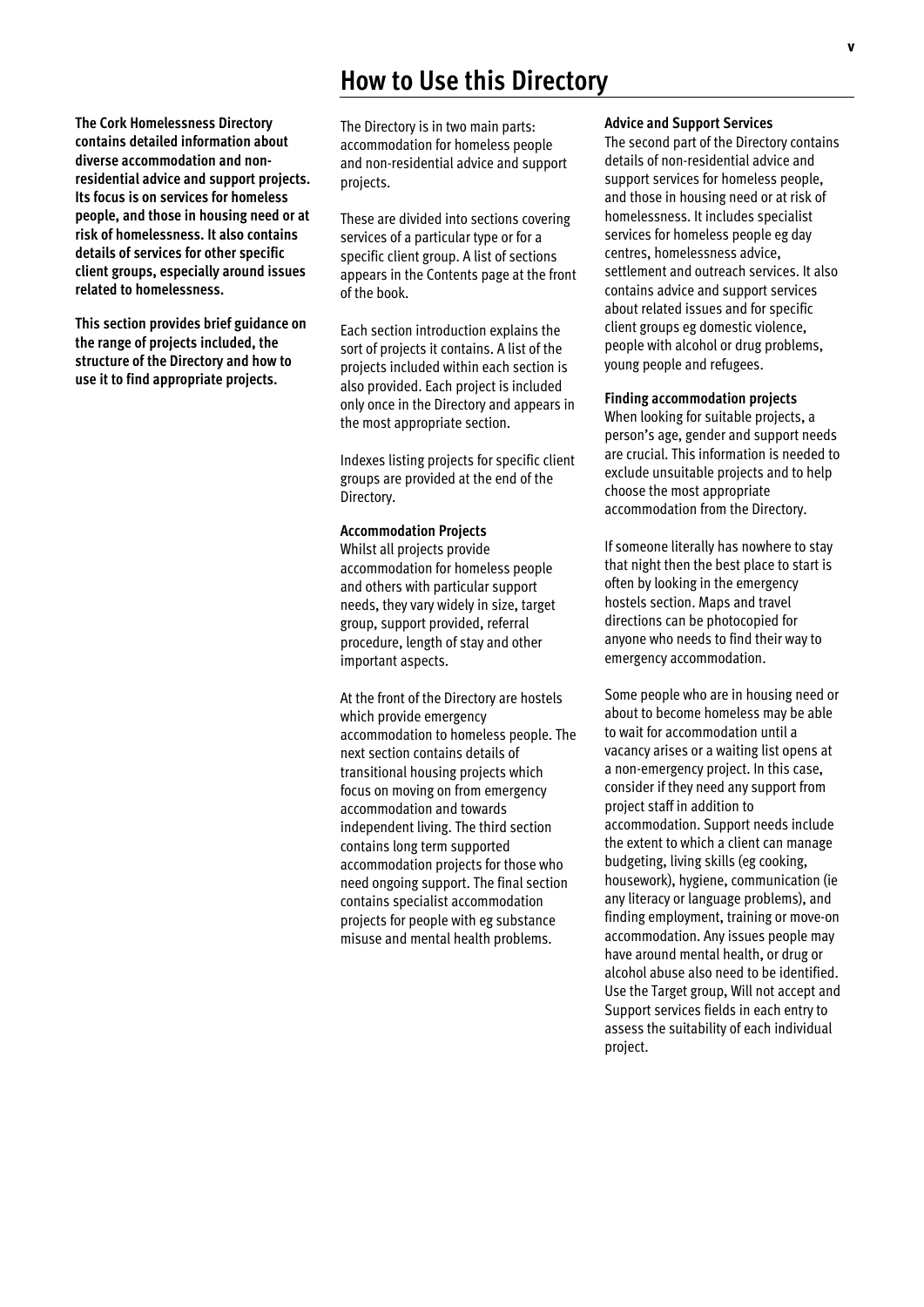## **How to Use this Directory (Continued)**

**The facing page is a sample entry giving a full explanation of the contents of fields in hostel entries.** 

Before referring someone to accommodation, it is vital to check the referral procedure. Some projects only accept referrals from specific agencies and will not accept self referrals or referrals from any other agencies.

Vacancies at some projects can be limited and people may have to be as flexible as possible in where they stay initially. Some projects rarely have vacancies, so also check the Vacancies field.

### **Finding advice and other nonresidential projects**

Advice and support projects may offer a range of services for a number of client groups. A list of sections can be found on the Contents page.

When looking for an appropriate service, as well as looking at the local projects, consider if services may also be available from national organisations or telephone helplines. Also, if looking for eg housing advice, consider if a generalist advice agency may also offer help with housing issues.

### **Indexes**

The indexes at the back of the book will help with locating services. To find a project that you know the name of, use the alphabetical index.

There are indexes to help you quickly find projects that are specifically for women or young people.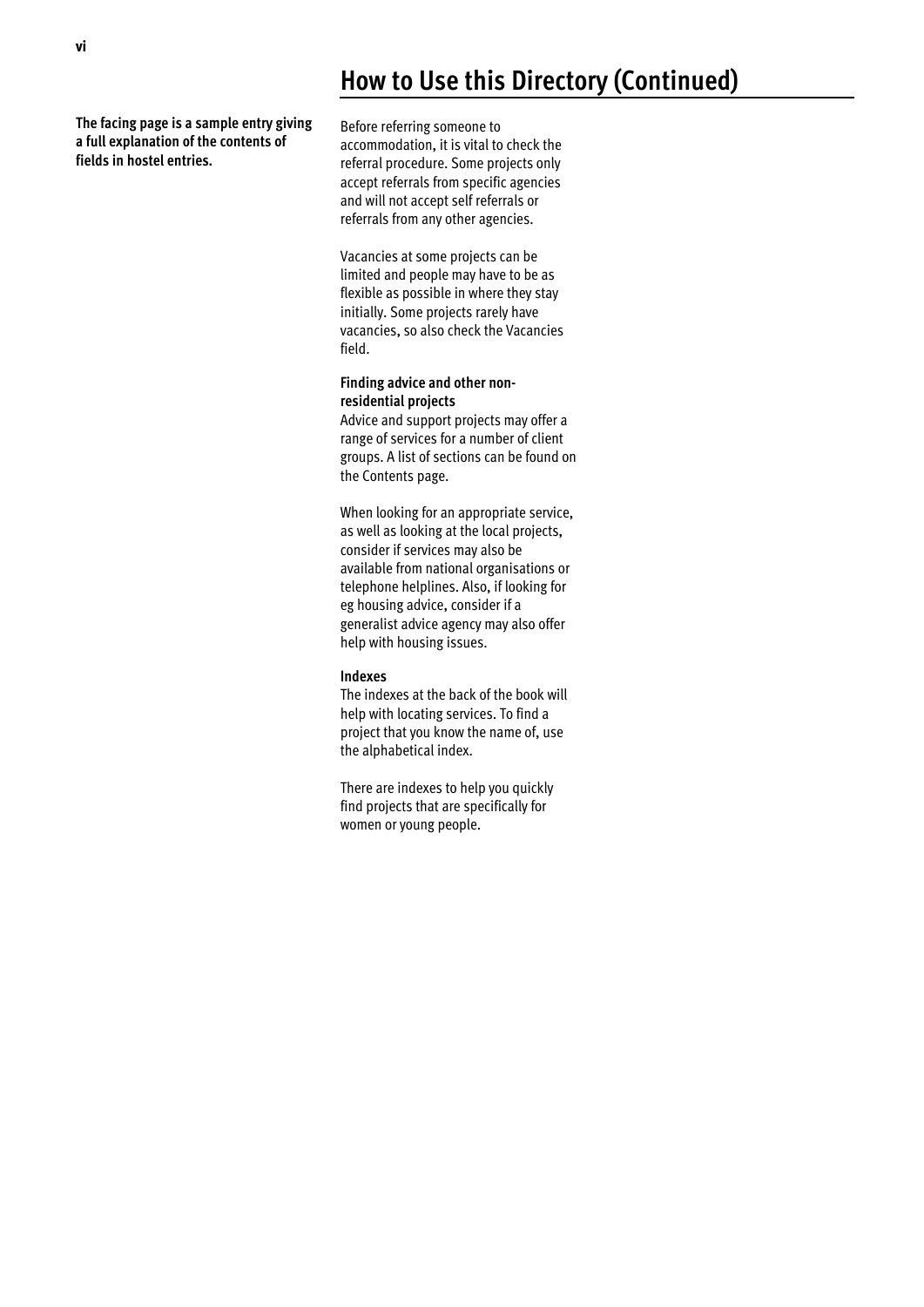### **Name of hostel or housing project**

### **Target group**

General guide to the client group(s) the hostel aims to house.

### **Will not Accept**

Indicates people the hostel cannot/does not wish to accept.

#### **Age**

Minimum, maximum and average age of residents.

### **User profile**

Brief information about the make up of the resident population, based on information supplied by the projects about their current user group.

### **Referral procedure**

Details of how to gain access to the project, including times that they can be contacted by phone for vacancy details and what background information is needed.

#### **Referral agencies**

Information about which agencies the hostel will accept referrals from.

#### **Policies**

Brief details of equal opportunities targets and policies, and procedures relating to harassment and complaints.

#### **Tenure and house rules**

Information about rules around alcohol use, attendance at meetings etc. The type of tenancy or licence agreement given to residents in the project.

### **Resident access**

Do residents have a key? Is there a nighttime curfew?

#### **Visitors**

Are visitors allowed? If so, at what times? Are overnight guests allowed?

### **Address for referrals Phone number for referrals Fax number for referrals Project website Email address for referrals**

### **Vacancies**

Average frequency of vacancies and whether there is a waiting list.

### **Length of stay**

Minimum, maximum and average length of stay for residents.

### **Accommodation**

### **Total spaces**

How many people/households. Number/type of buildings.

### **Rooms (cost per week)**

Room sizes, number of beds and weekly charges.

### Notes on other rates and charges.

**Facilities**

| <b>Baths</b>           | How many share each bath.                                                                                                                    |
|------------------------|----------------------------------------------------------------------------------------------------------------------------------------------|
| <b>Showers</b>         | How many share each<br>shower.                                                                                                               |
| <b>Toilets</b>         | How many share each toilet.                                                                                                                  |
| Laundry                | Yes/No                                                                                                                                       |
| TV                     | Yes/No                                                                                                                                       |
| Other                  | Other communal facilities.                                                                                                                   |
| Furnishings            | <b>Brief information about</b><br>furniture.                                                                                                 |
| Disabled<br>facilities | Details of any fully<br>wheelchair accessible<br>bedspaces or any aids and<br>adaptations of use to<br>people with physical<br>disabilities. |
| Food                   | Catering arrangements,<br>what meals or food are<br>provided.                                                                                |
| Cooking<br>facilities  | Kitchens available for use<br>by residents, how many<br>share each kitchen.                                                                  |

### **Support services**

Details of staffing levels, and support and assistance available to residents. Includes whether there is 24 hour cover, keyworking systems, action plans, details of formal and informal support programmes and activities.

#### **Health**

Brief details of any regular sessions run by health professionals.

### **Access to move-on**

What resettlement work is undertaken by the project, including follow-up support to ex-residents. Information about the project's nomination rights to long term and permanent accommodation or any second stage accommodation.

#### **Further information**

A brief overview of the project, highlighting any key aspects, and including a general description of aims and ethos, often in the organisation's own words (this appears in quotation marks). May also contain details that cannot be fitted in above.

### **Group**

Is the hostel part of a larger organisation? **Travel**

Nearest station/bus route to project.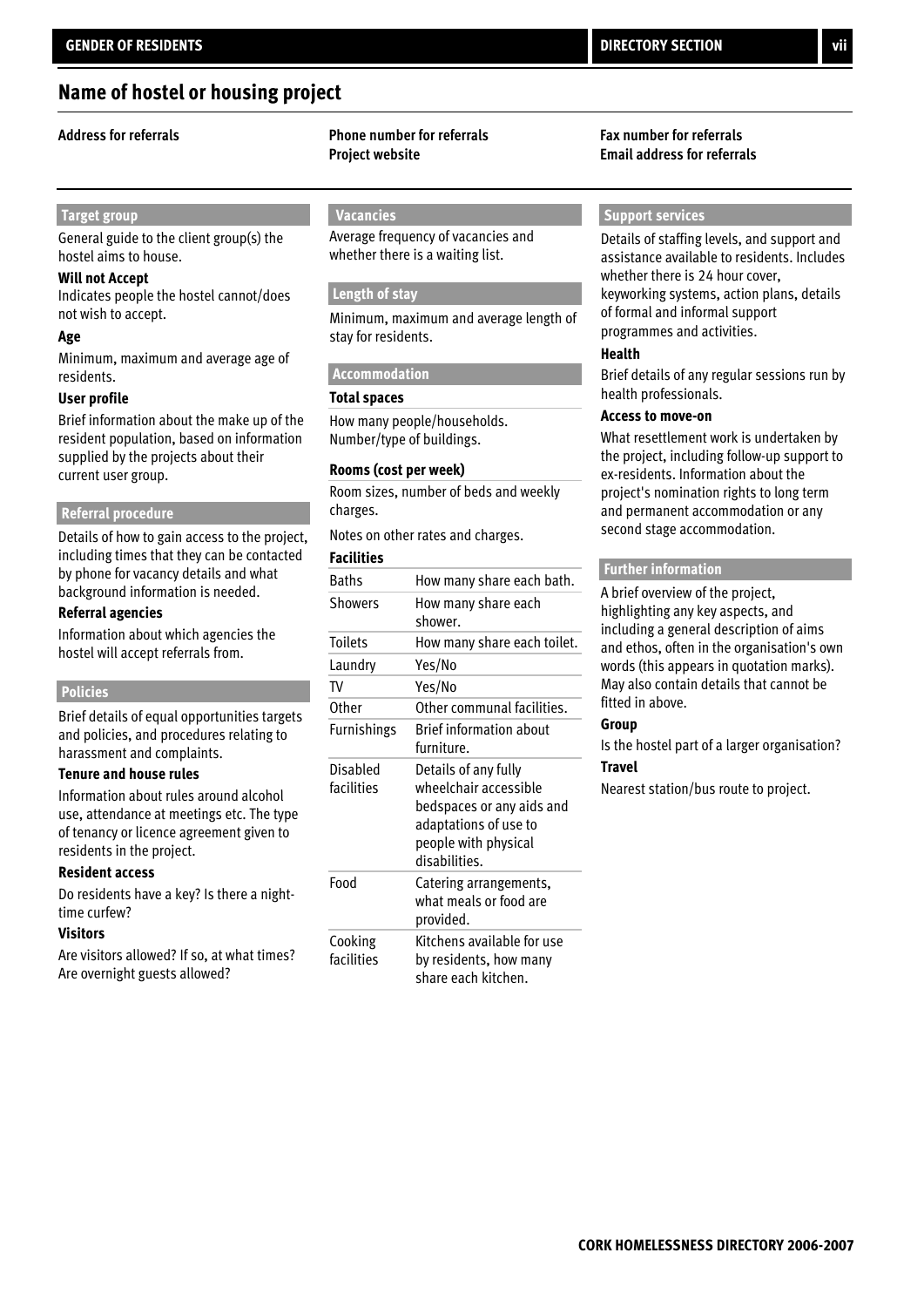**Homeless Cork is a new website developed by Resource Information Service on behalf of Cork Homeless Forum. It will be launched at the end of 2006 and complement the Cork Homelessness Directory.** 

## **Homeless Cork (www.homelesscork.org)**

Homeless Cork is not only an online version of the Directory. Other key features of Homeless Cork are:

- online hostel vacancy information for agencies that are registered users in Cork.
- easy-to-use but sophisticated search facilities
- links to other websites and publications about homelessness and related issues.

If you would like more information about Homeless Cork or how to become a registered user, please contact:

Cork City Council Homeless Office Housing and Community Directorate Central Fire Station Anglesea Street Cork Tel: 021 496 6222 Email: housing@corkcity.ie

## **Link Client Recording System**

**Link is a secure web-based client recording system that allows organisations to input and monitor all details of clients, work done with them and key outcomes. By the end of 2006 key homelessness agencies in Cork will be using Link to deliver a more effective service to people in need.** 

Agencies that use Link in Cork include Cork City Council, Cork Simon Community, Cuanlee, Good Shepherd Services, Health Service Executive, Mount Cara, Oakdene House, O'Connell Court, Renewal, Society of St Vincent de Paul, Sophia Housing Association, St Vincent's Centre, Threshold and Wellsprings.

### **Key features**

- Instant real-time information on clients, actions and outcomes.
- Shared data across projects and between organisations.
- Powerful search, management and monitoring tools.
- Comprehensive reporting and data download capabilities.
- Provides invaluable client data for project staff and managers, fundraisers, researchers, campaigners and policy makers.
- Can be accessed by registered users directly or from the Homeless Cork website.

In Cork, Link is managed by Cork City Council. For more information about how it is run locally contact:

Cork City Council Homeless Office Housing and Community Directorate Central Fire Station Anglesea Street Cork Tel: 021 496 6222 Email: housing@corkcity.ie

Link has been developed by Resource Information Service. For more information about the system contact:

Jane Finucane Link Project Manager Resource Information Service Bramah House 65-71 Bermondsey Street London SE1 3XF Tel: 00 44 20 7939 0651 Email: jane.finucane@ris.org.uk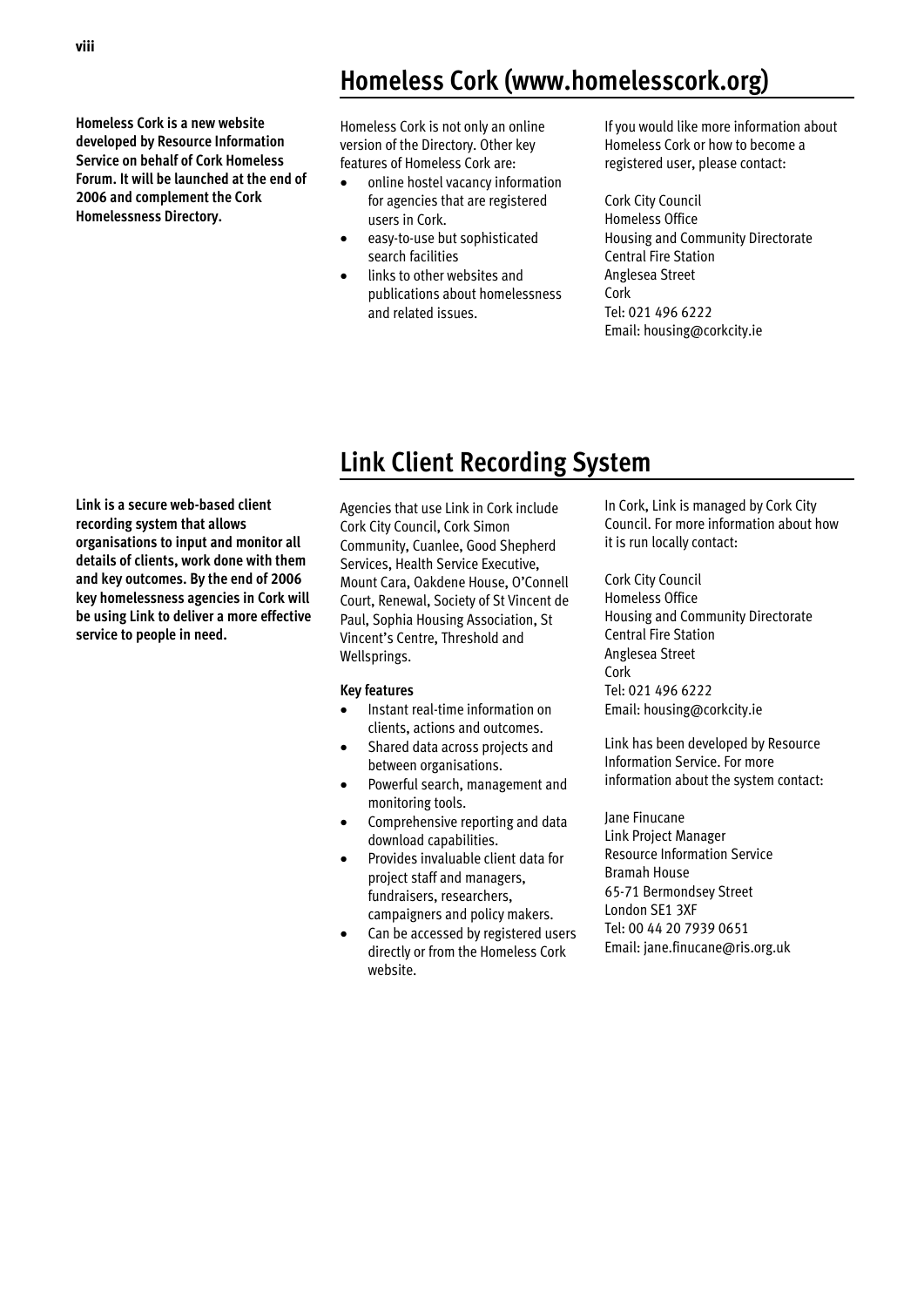## **Resource Information Service**

**Resource Information Service (RIS) is a charity based in London. It is a leading publisher of information about services for homeless people and others in need in the UK and Ireland. We research and publish a range of directories, websites and CD-ROMs that help voluntary and statutory organisations deliver better services.** 

Our current homelessness-related projects include:

### **Local homelessness directories and websites**

As well as the Cork Homelessness Directory and the Homeless Cork website, we research and publish a range of local directories and websites on behalf of other local authorities and homelessness organisations.

In Ireland we publish Homeless Agency's Homelessness Directory and have set up the Homeless Dublin website (www.homelessdublin.org) for them.

Our other homelessness publications are UK based and include the national Homeless UK website (www.homelessuk.org) and many local homelessness directories.

**Homeless Cork**  See previous page.

**Link Client Recording System**  See previous page.

For full details of all our publications and information systems, contact us at:

Resource Information Service Bramah House 65-71 Bermondsey Street London SE1 3XF Tel: 00 44 20 7939 0641 Fax: 00 44 20 7939 0643 email: ris@ris.org.uk website: www.ris.org.uk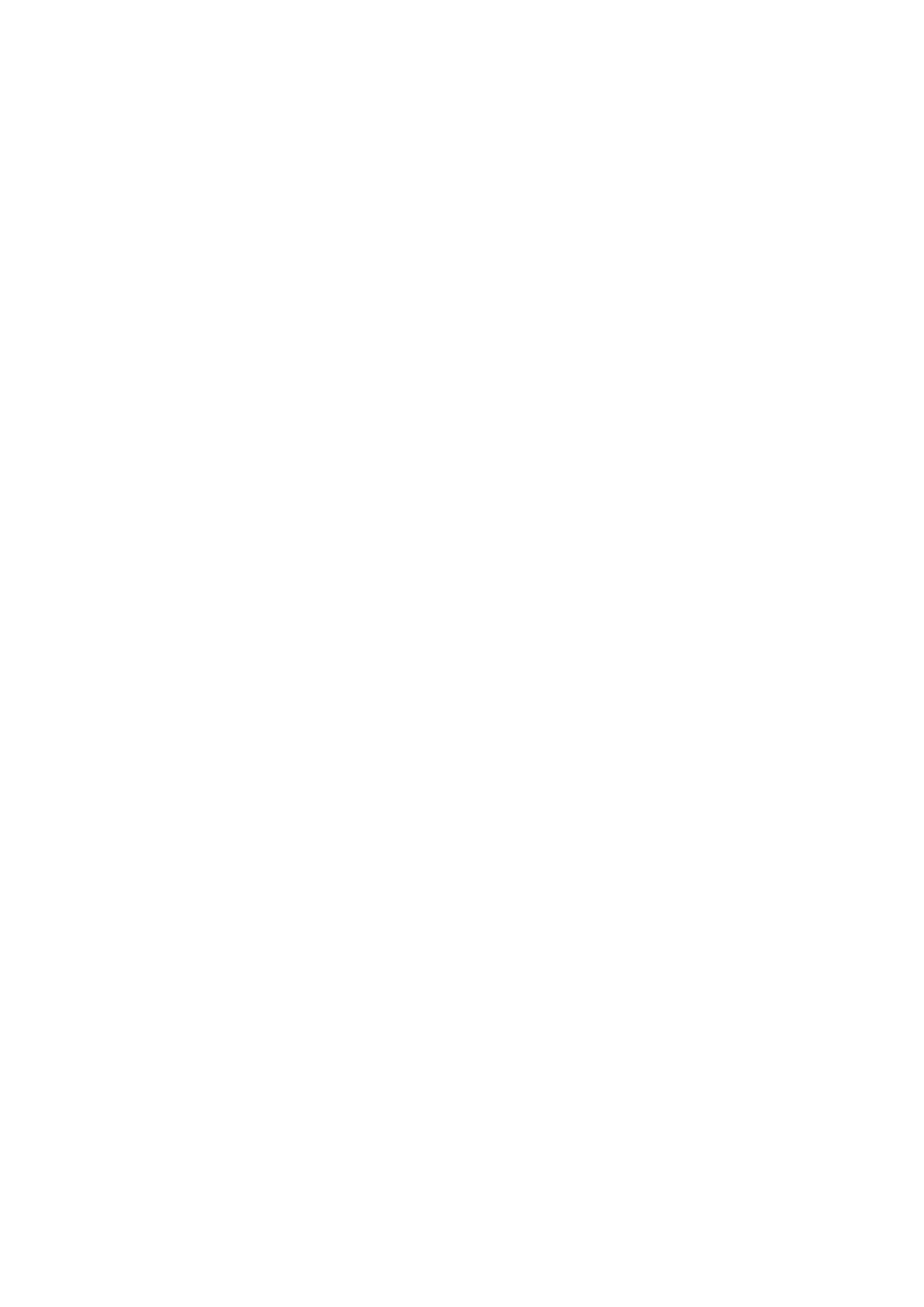**This section contains information on emergency, temporary or refuge accommodation that can be directly accessed by people who are homeless or women escaping domestic violence.**

These projects are mostly based in the centre of Cork.

Two of the projects are specifically for adolescent homeless people; Good Shepherd Services - Riverview is for girls aged 14- 18 and Pathways is for boys aged 14-17.

| Included in this section |  |
|--------------------------|--|
|                          |  |
|                          |  |
|                          |  |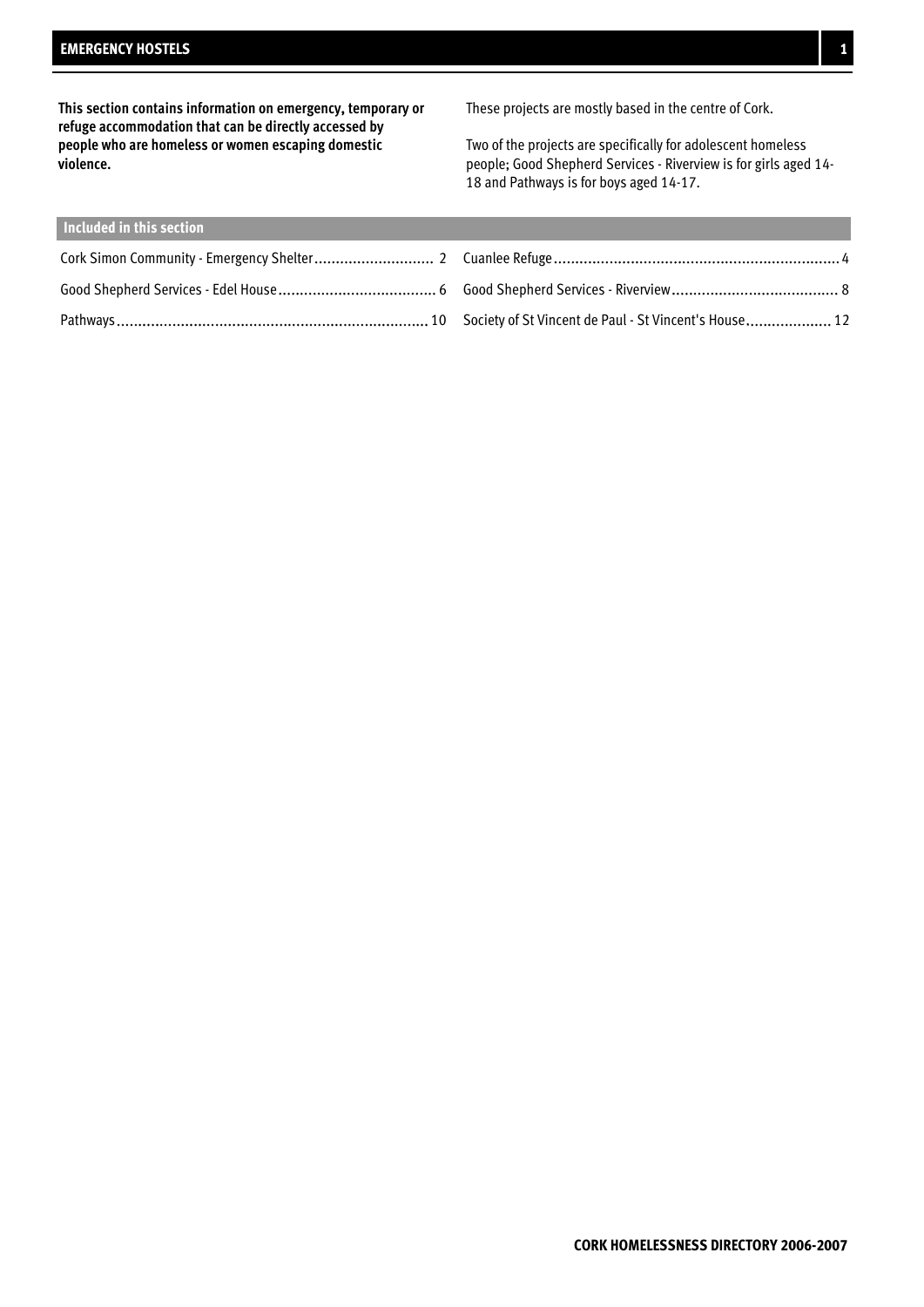### **Cork Simon Community - Emergency Shelter**

### **Target group**

Single homeless people. Can accommodate 2 couples.

### **Will not accept**

No automatic exclusions.

### **Age**

Min 18 Max None Ave -

### **Referral procedure**

Self or agency referrals. Phone or call in (24 hours daily). Interview.

### **Referral agencies**

Accept self referrals and referrals from any agency.

### **Policies**

Written EOP, harassment policy and complaints procedure.

### **Tenure and house rules**

No alcohol allowed on the premises. No formal written agreement. Written house rules.

### **Resident access**

24 hour access via entryphone. **Visitors** Not allowed.

### **Anderson's Quay Tel 021 427 8728 Fax 021 422 3947 Cork Web www.corksimon.ie Email shelter@**

## **Vacancies**

### Daily. No waiting list.

### **Length of stay**

| Min | 1 night  |
|-----|----------|
| Max | 6 months |
| Ave |          |

| <b>Total spaces</b> |
|---------------------|
|                     |

### **Rooms (cost per week)**

| Single:                         | 40 at €40                     |
|---------------------------------|-------------------------------|
| 2 hed:                          | 2 at $\text{\textsterling}40$ |
| Nightly charge is $\epsilon$ 6. |                               |

### **Facilities**

| <b>Baths</b>       |                         |
|--------------------|-------------------------|
| <b>Showers</b>     | 1 to 7 people           |
| <b>Toilets</b>     | 1 to 4 people           |
| Laundry            | Yes                     |
| TV                 | Yes                     |
| Other              | Lounge, patio.          |
| <b>Furnishings</b> | Rooms partly furnished. |
| Disabled           | Can accommodate 4       |
| facilities         | wheelchair users.       |
| Food               | Full board provided.    |
| Cooking            | None.                   |
| facilities         |                         |

# **corksimoncommunity.ie**

### **Support services**

13 full time and 7 part time staff, 3 volunteers, 24 hour waking cover. Keyworker system (3 residents per keyworker), with meetings as required. Care plans cover physical and mental health, substance misuse, social issues, family, life skills, finance, education, training and employment. Staff provide advice, support, advocacy and referral to other appropriate services. Social activities.

### **Access to move-on**

**44**

Cork Simon Settlement Team provide advice and support in securing move-on accommodation, the move and ongoing support around, education, training and employment. Provide follow-up support for as long as is required.

### **Further information**

The Emergency Shelter provides direct access accommodation for 44 single homeless people. The project accepts self referrals and referrals from any agency 24 hours daily. "Emergency Shelter works closely with other Cork Simon projects - Residential, Settlement and particularly the Day Centre for access to the Adult Homeless Multi-Disciplinary Medical Team. The Shelter also offers resident support in accessing and securing private rented accommodation where appropriate."

### **Group**

Cork Simon Community.

### **Travel**

Kent rail station - 10 minutes walk, Cork bus station - 2 minutes walk.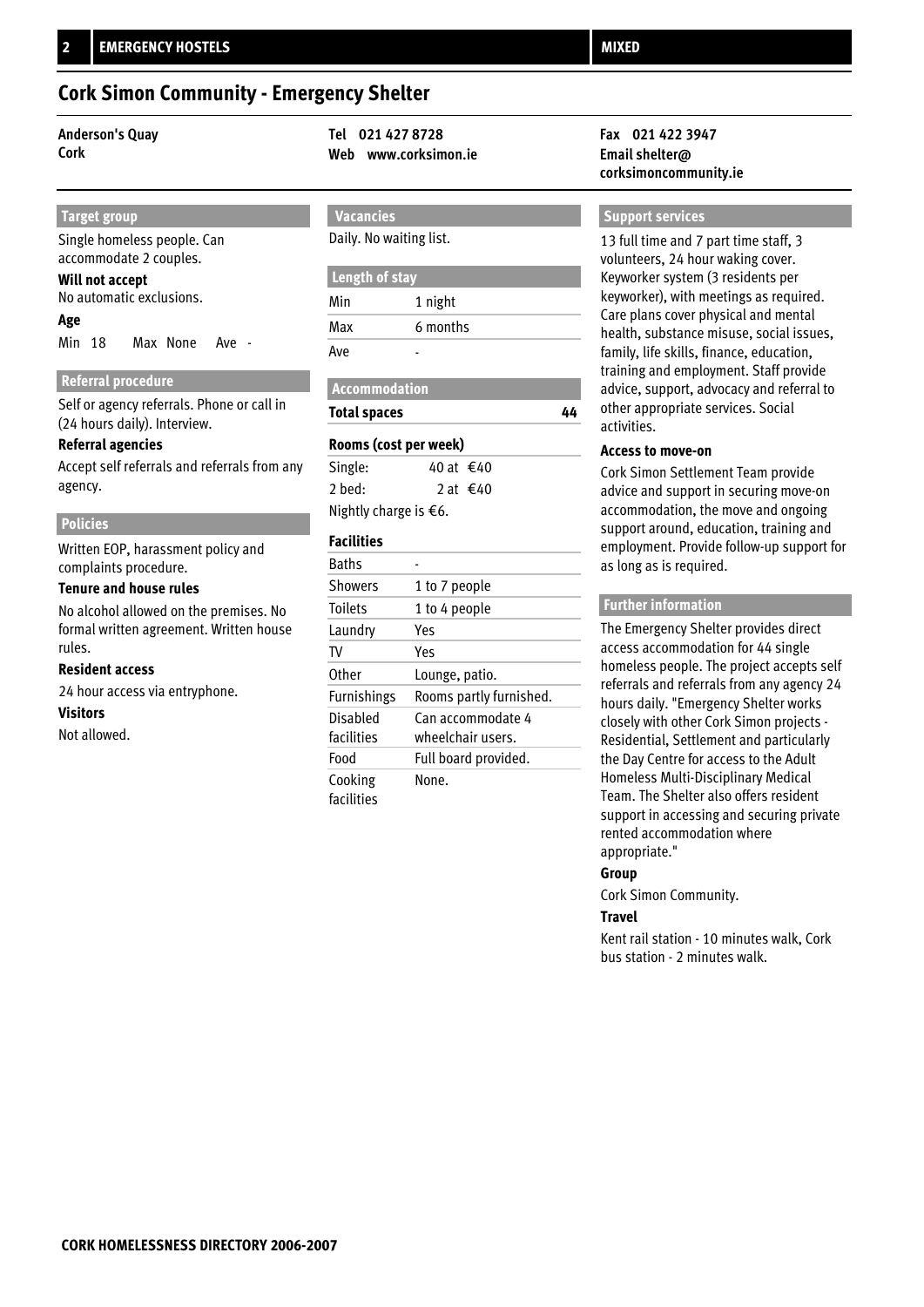### **Cork Simon Community - Emergency Shelter**

**Anderson's Quay Tel 021 427 8728 Fax 021 422 3947**

**Cork Web www.corksimon.ie Email shelter@**

**corksimoncommunity.ie**



**Travel directions**

Public transport: Kent rail station - 10 minutes walk, Cork bus station - 2 minutes walk.

From the bus station turn right onto Merchant's Quay. Continue into Anderson's Quay. The Emergency Shelter is on the right hand side just before Albert Street.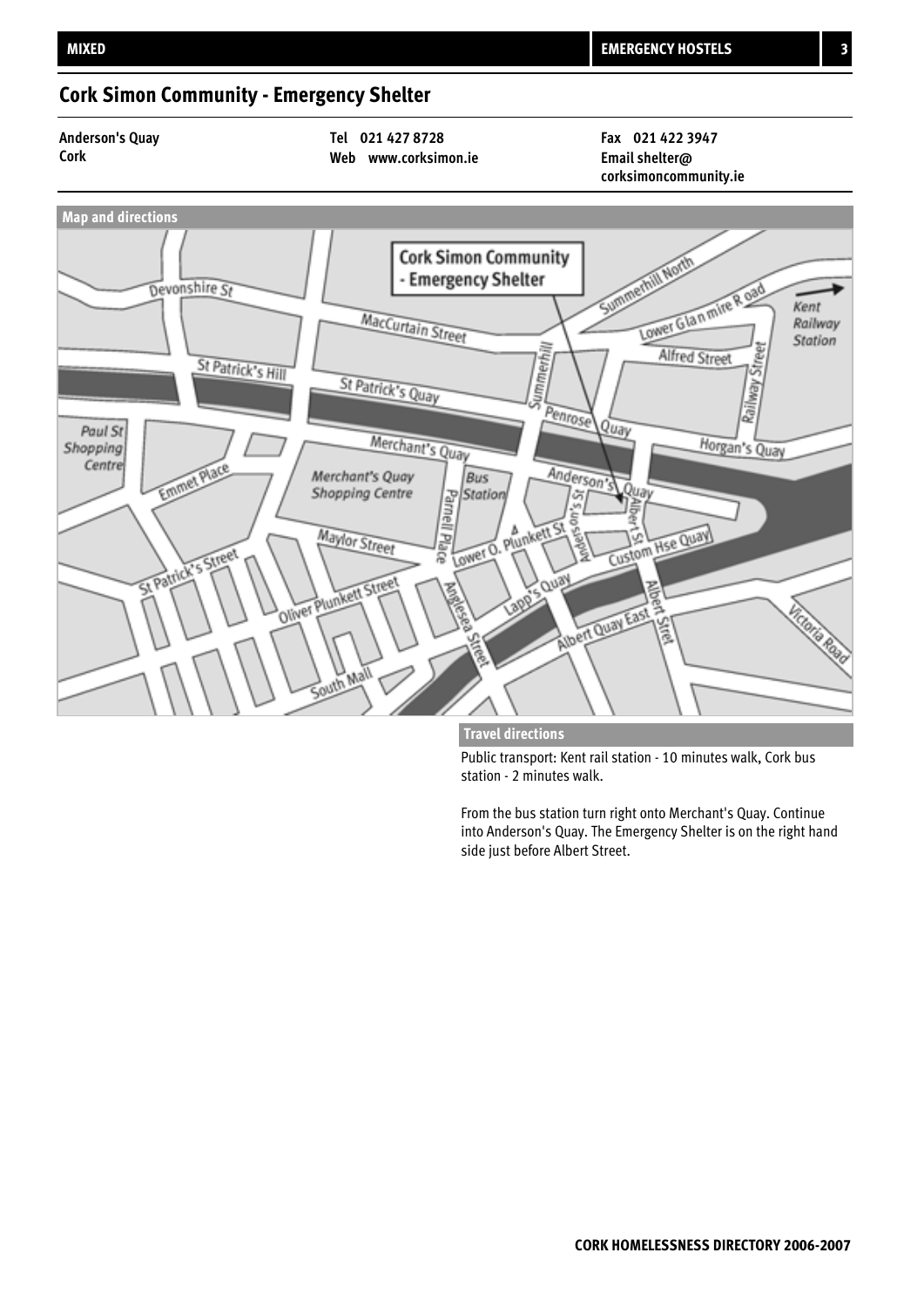### **Cuanlee Refuge**

 **Target group**

Single women and women with children experiencing domestic violence. Accept children up to the age of 12 (may accept women with older children on a nightly basis in an absolute emergency).

### **Will not accept**

**Age** Women actively drinking or drug taking.

Min 18 Max None Ave 20-40

### **Referral procedure**

Self or agency referrals. Phone or call-in (24 hours daily). Interview.

### **Referral agencies**

Accept self referrals and referrals from any agency.

### **Policies**

Written harassment policy.

### **Tenure and house rules**

No alcohol allowed on the premises. All children under 5 must be seen by the Public Health Nurse. Written house rules.

### **Resident access**

Must be in by 9pm.

### **Visitors**

Not allowed.

# **Kyrl's Quay Tel 021 427 7698 Fax 021 427 8118**

### **Vacancies**

Monthly. Occasionally operate a waiting list.

### **Length of stay**

| Min | 1 night  |
|-----|----------|
| Max | 4 months |
| Ave | 5 weeks  |

### **Accommodation Total spaces**

## **Rooms (cost per week)**

Family unit: 6 at €15

### **Facilities**

| Baths                  |                                                                                                |
|------------------------|------------------------------------------------------------------------------------------------|
| Showers                | 1 to 3 people                                                                                  |
| <b>Toilets</b>         | 1 to 2 people                                                                                  |
| Laundry                | Yes                                                                                            |
| TV                     | Yes                                                                                            |
| Other                  | Lounge, play areas, garden.                                                                    |
| <b>Furnishings</b>     | Flats fully furnished.                                                                         |
| Disabled<br>facilities | 1 flat is fully wheelchair<br>accessible, Bathroom<br>adapted for people with<br>disabilities. |
| Food                   | Self catering.                                                                                 |
| Cooking<br>facilities  | Own kitchen in each flat.                                                                      |

**Cork Web www.cuanleerefuge.org Email cuanleerefuge@hotmail.com**

### **Support services**

6 full time and 2 part time staff, 24 hour waking cover. Individual support following assessment of women's and children's needs. Counselling and groupwork. Liaison with social workers, schools, GPs, etc.

### **Health**

**6**

All children aged under 5 are seen by Public Health Nurse.

### **Access to move-on**

Provide advice on move-on options and help with housing and grant applications. Provide follow-up support for as long as required.

### **Further information**

Cuanlee Refuge provides crisis accommodation for female victims of domestic violence and their children. The accommodation comprises 6 family units with own lounge and kitchen, and communal bathrooms, lounge, playroom and outdoor play area. "The aim of Cuanlee is to provide a safe environment where individualised care and support is offered, enabling empowerment."

### **Travel**

Cork bus station - half a mile, Kent rail station - 1 mile.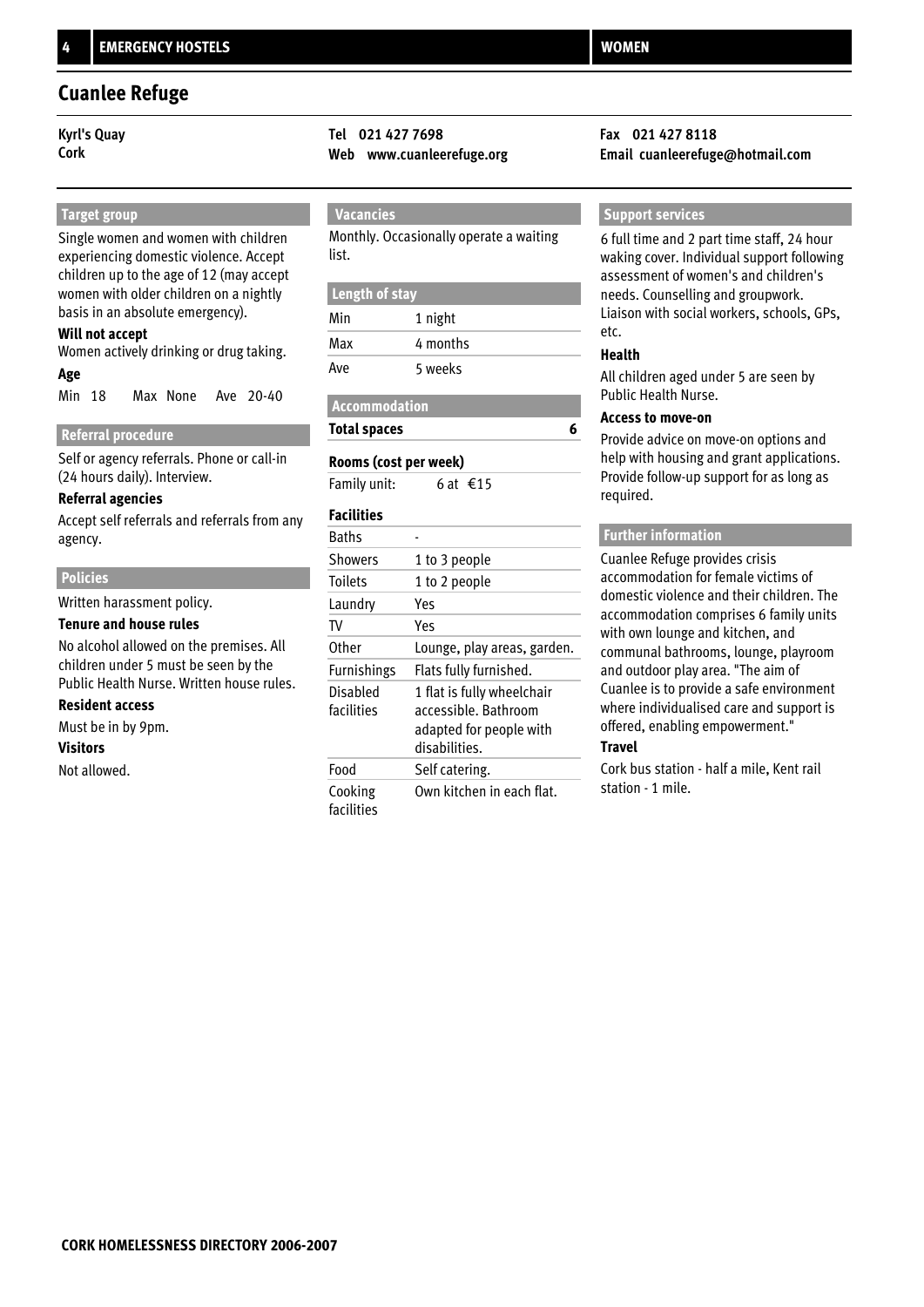### **Cuanlee Refuge**

### **Kyrl's Quay Tel 021 427 7698 Fax 021 427 8118**

**Cork Web www.cuanleerefuge.org Email cuanleerefuge@hotmail.com**



### **Travel directions**

Public transport: Cork bus station - half a mile, Kent rail station - 1 mile.

From the bus station turn left onto Merchant's Quay. Continue along Lavitt's Quay and Coal Quay into Kyrl's Quay. Cuanlee Refuge is on the left shortly after the start of Kyrl's Quay.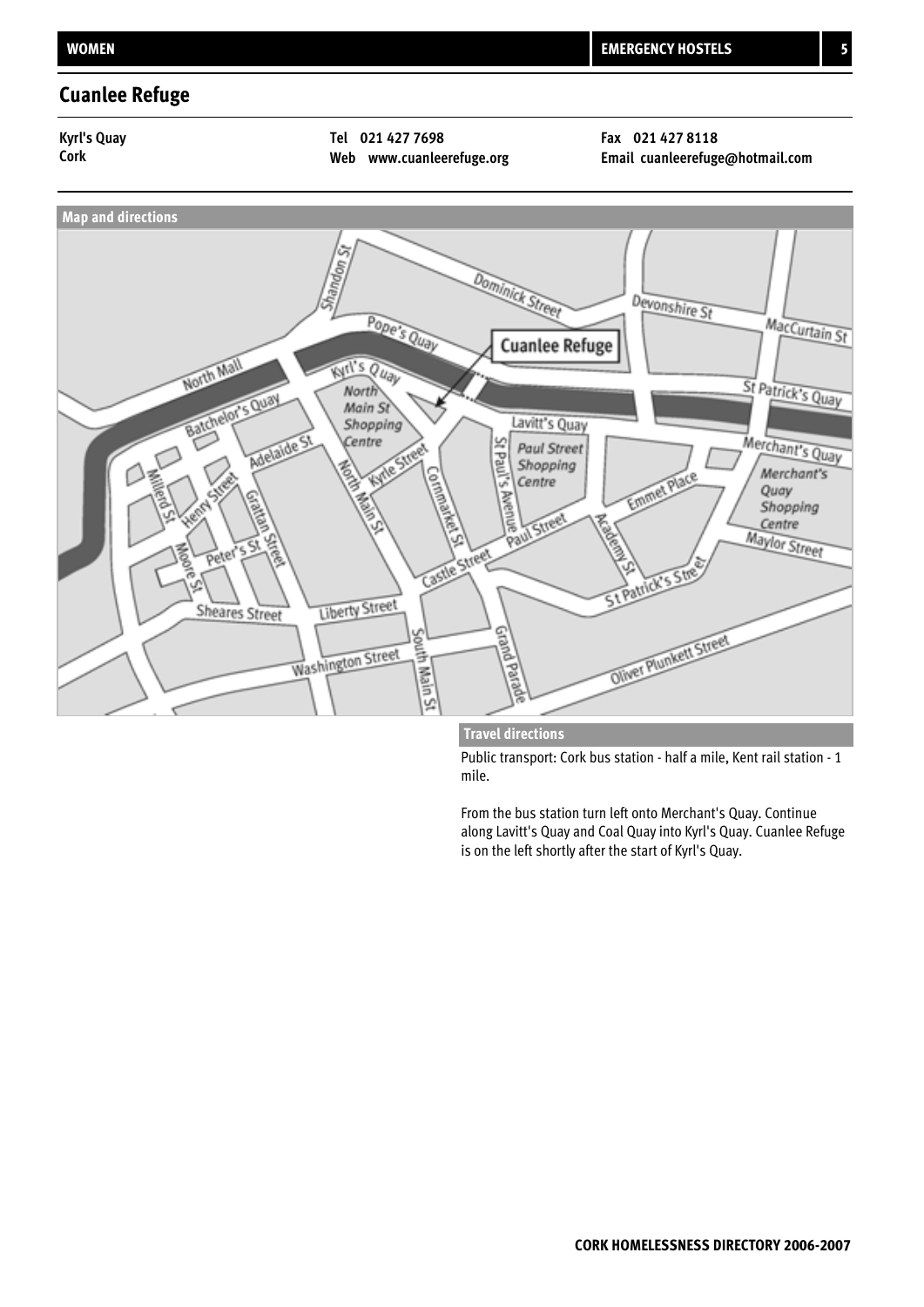### **Good Shepherd Services - Edel House**

**Grattan Street Tel 021 427 4240 Fax 021 427 4160**

### **Target group**

Homeless women, with or without children, and single homeless girls. Minimum age of homeless girls accepted is on a case by case basis. Boys accompanying homeless women are only accepted if under 13.

### **Will not accept**

Sex offenders.

### **Age**

Min None Max None Ave 25

### **Referral procedure**

Self or agency referrals. Phone or call-in (24 hours daily). Basic details taken by phone. Admission form completed on arrival.

### **Referral agencies**

Accept self referrals and referrals from any agency.

### **Policies**

Written complaints procedure.

### **Tenure and house rules**

No alcohol allowed on the premises. Written conditions of residency.

### **Resident access**

Must be in by 11.30pm. Mothers are expected to be with their children from 8.30pm.

### **Visitors**

Until 10.30pm. Women only. In family bedsits or visitors' room. Overnight with staff permission.

### **Vacancies**

Daily. Operate a waiting list of about 1 week or 4 people.

| Length of stay |            |
|----------------|------------|
| Min            | None       |
| Max            | 6-12 weeks |
| Ave            | 6-8 weeks  |

### **Accommodation**

**Total spaces**

In 9 family bedsits and 6 shared rooms for single women.

### **Rooms (cost per week)**

| 4 bed:  | 6 at €66 |
|---------|----------|
| Bedsit: | 9 at €71 |

### **Facilities**

| <b>Baths</b>           | 1 to 24 people                                                                                     |
|------------------------|----------------------------------------------------------------------------------------------------|
| <b>Showers</b>         | 1 to 12 people                                                                                     |
| Toilets                | 1 to 5 people                                                                                      |
| Laundry                | Yes                                                                                                |
| TV                     | Yes                                                                                                |
| Other                  | Lounge, relaxation room,<br>playroom.                                                              |
| <b>Furnishings</b>     | Rooms fully furnished.<br>Family bedsits are ensuite.                                              |
| Disabled<br>facilities | 1 fully wheelchair<br>accessible family bedsit,<br>can be used for single<br>women if appropriate. |
| Food                   | Self catering.                                                                                     |
| Cooking<br>facilities  | Own cooking facilities in<br>family bedsits. Shared<br>cooking facilities in shared<br>rooms.      |

# **Cork Email gssedelhouse@eircom.net**

### **Support services**

12 full time and 3 part time staff, 4 volunteers, available 9am-12.30am daily, emergency on-call system. Compulsory keywork system with meetings at least weekly. Action plans with agreed outcomes, reviewed at least fortnightly. Training programme covers lifeskills, budgeting, cooking, health and child development. Liaise with GPs, other health professionals, schools, etc. Counselling available.

### **Health**

**33**

Nurse visits all children aged under 5.

### **Access to move-on**

Staff provide advice on move-on options, help with locating appropriate accommodation and accompany residents to viewings. Refer to Good Shepherd Services's outreach team for follow-up support.

### **Further information**

Edel House provides supported accommodation for single homeless women and women with children. There are 2 emergency beds for girls under the age of 18. Single women usually stay for a maximum of 6 weeks and families for a maximum of 3 months. The accommodation comprises 9 family bedsits and 6 4-bed rooms for single women.

### **Group**

Good Shepherd Services.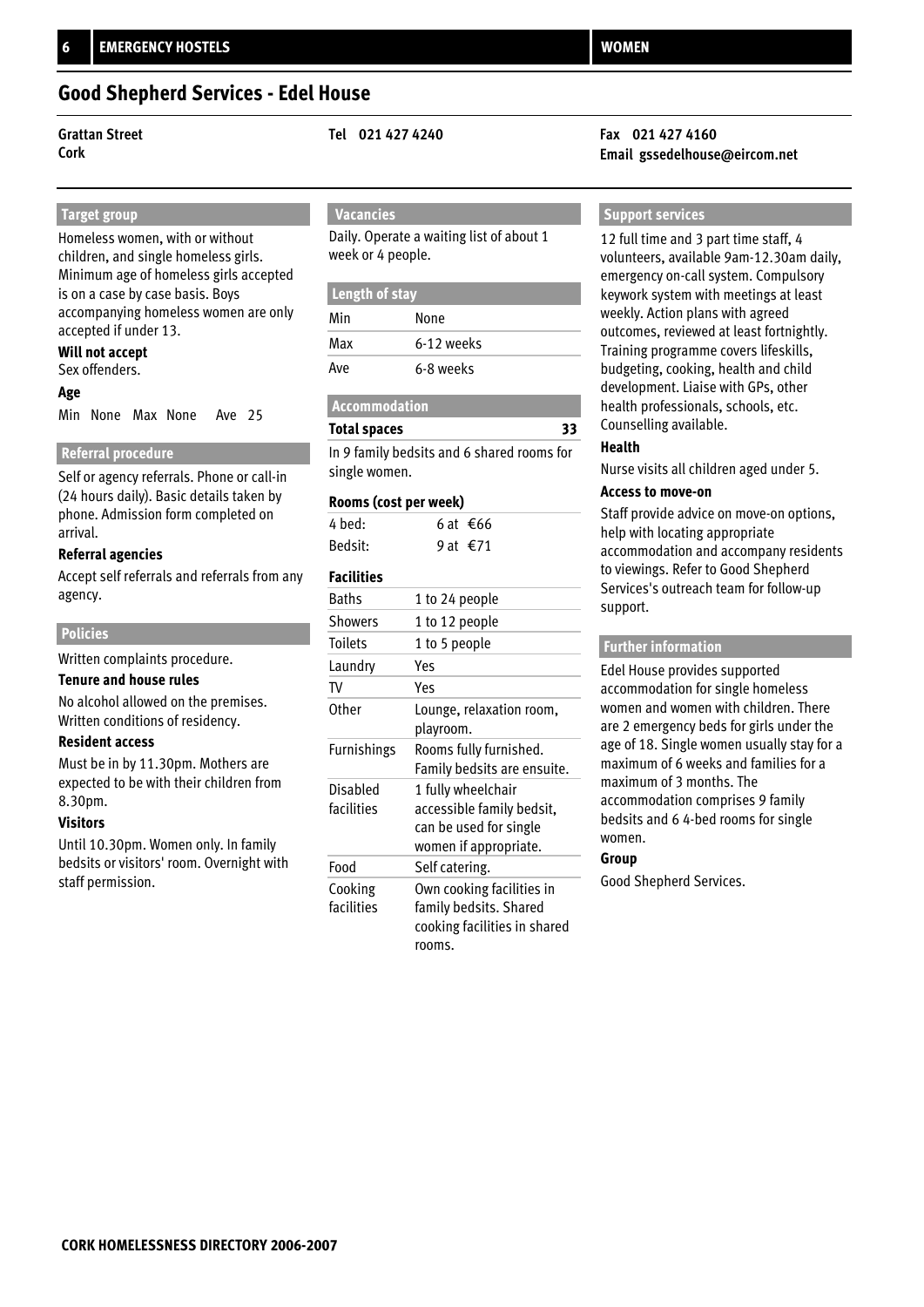## **Good Shepherd Services - Edel House**

**Grattan Street Tel 021 427 4240 Fax 021 427 4160**

**Cork Email gssedelhouse@eircom.net**



### **Travel directions**

From the bus station turn left onto Merchant's Quay. Take the third road on the left - Emmet Place. Turn right into Paul Street and continue into Castle Street. Cross over Main Street into Liberty Street. At the end of Liberty Street turn right into Grattan Street. Edel House is on the right hand side shortly after Peter's Street which is on the left.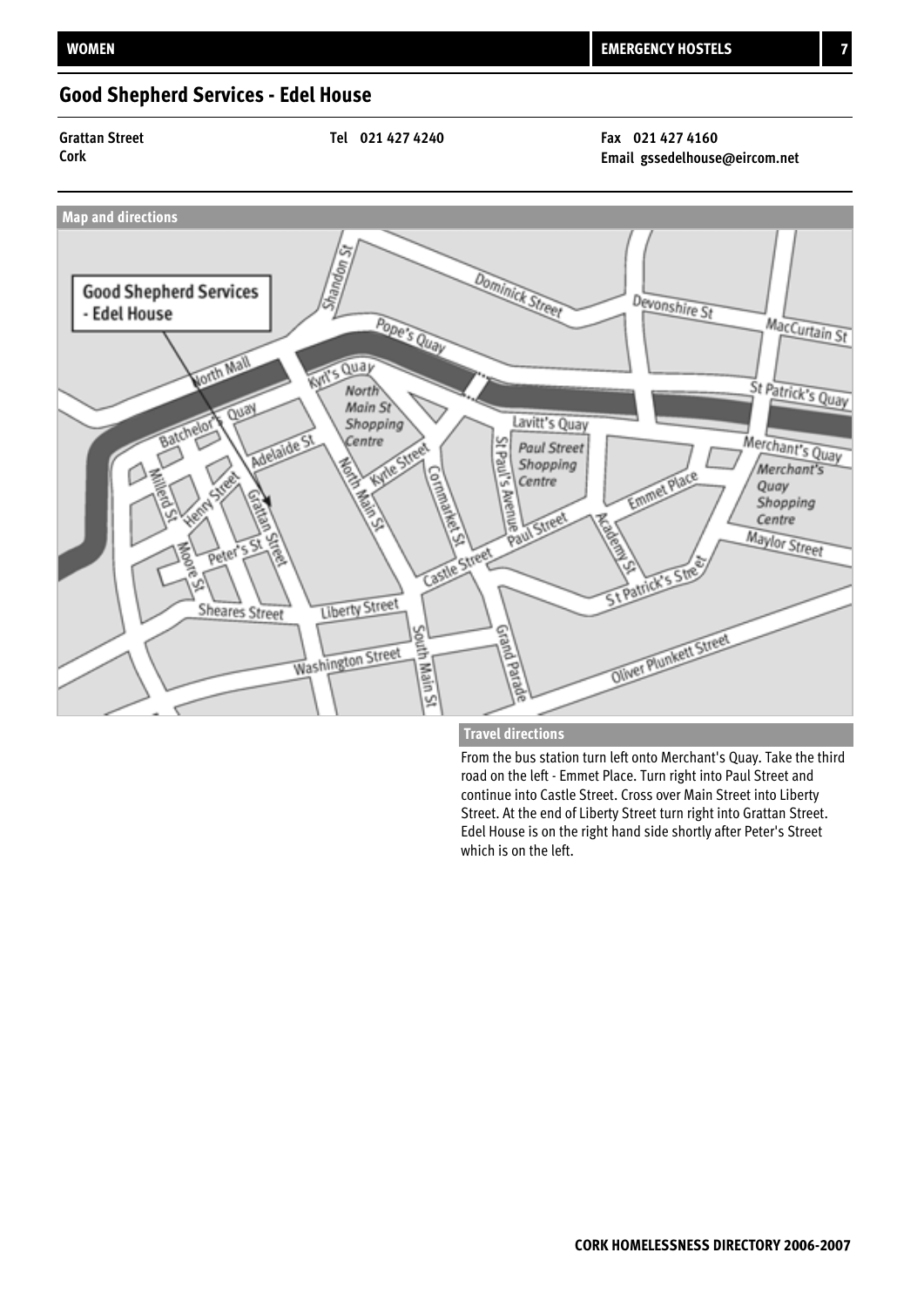### **Good Shepherd Services - Riverview**

### **Target group**

Adolescent girls aged 14-18 who are out of home.

### **Will not accept**

Girls with a history of chronic drug use. Those with disruptive behaviour that would affect the running of the unit.

### **Age**

Min 14 Max 18 Ave 17

### **Referral procedure**

Self or agency referrals. Phone or call-in (24 hours daily) for emergency referrals. Write, fax or phone (9am-5pm Mon-Fri) for application form for short/medium term placements. Applications discussed at admissions committee meeting.

### **Referral agencies**

Accept self referrals and referrals from any agency. Most agency referrals come from Liberty Street Services and the Health Service Executive.

### **Policies**

Written complaints procedure.

### **Tenure and house rules**

No alcohol allowed on the premises. Must attend residents' meetings. Contract of residency.

### **Resident access**

Must be in by 11pm.

### **Visitors**

Not allowed, except for family who may usually visit until about 9pm.

## **Vacancies**

Monthly. No waiting list.

| Length of stay |            |  |
|----------------|------------|--|
| Min            | 1 night    |  |
| Max            | 8 months   |  |
| Ave            | 3-4 months |  |

## **Accommodation**

**Total spaces**

### **Rooms (cost per week)**

| Single:                                 | 6 at See below |
|-----------------------------------------|----------------|
| All costs are met by the Health Service |                |
| Executive.                              |                |

### **Facilities**

| <b>Baths</b>           | 1 to 3 people                              |
|------------------------|--------------------------------------------|
| Showers                | 1 to 3 people                              |
| <b>Toilets</b>         | 1 to 3 people                              |
| Laundry                | Yes                                        |
| TV                     | Yes                                        |
| Other                  | Lounge, computer room,<br>garden.          |
| <b>Furnishings</b>     | Rooms fully furnished, with<br>washbasins. |
| Disabled<br>facilities | None.                                      |
| Food                   | Self catering.                             |
| Cooking<br>facilities  | One shared kitchen.                        |

### **3 North Mall Tel 021 430 4205 Fax 021 430 4205 Cork Email gssriverview@eircom.net**

### **Support services**

8 full time and 4 part time staff, available 8am-12 midnight, sleep-in cover. Keywork system (1 resident per keyworker), with weekly meetings. Care plans are reviewed monthly and cover a range of needs, including medical, education/training, accommodation, financial and therapeutic, and independent living skills and aftercare. Each resident assigned a social worker. Life skills package.

### **Access to move-on**

**6**

Help to identify appropriate move-on and help with daily living skills as part of keywork. Provide follow-up support for as long as required.

### **Further information**

Riverview provides emergency and short to medium term accommodation for girls aged 14-18 who are out of home. The project accepts self referrals and referrals from any agency. Emergency referrals are accepted 24 hours daily and referrals for short to medium term placements are accepted in office hours. The accommodation is self catering and comprises 6 single rooms with shared facilities.

### **Group**

Good Shepherd Services.

### **Travel**

Bus station - 10 minutes walk. Train station - 20 minutes walk.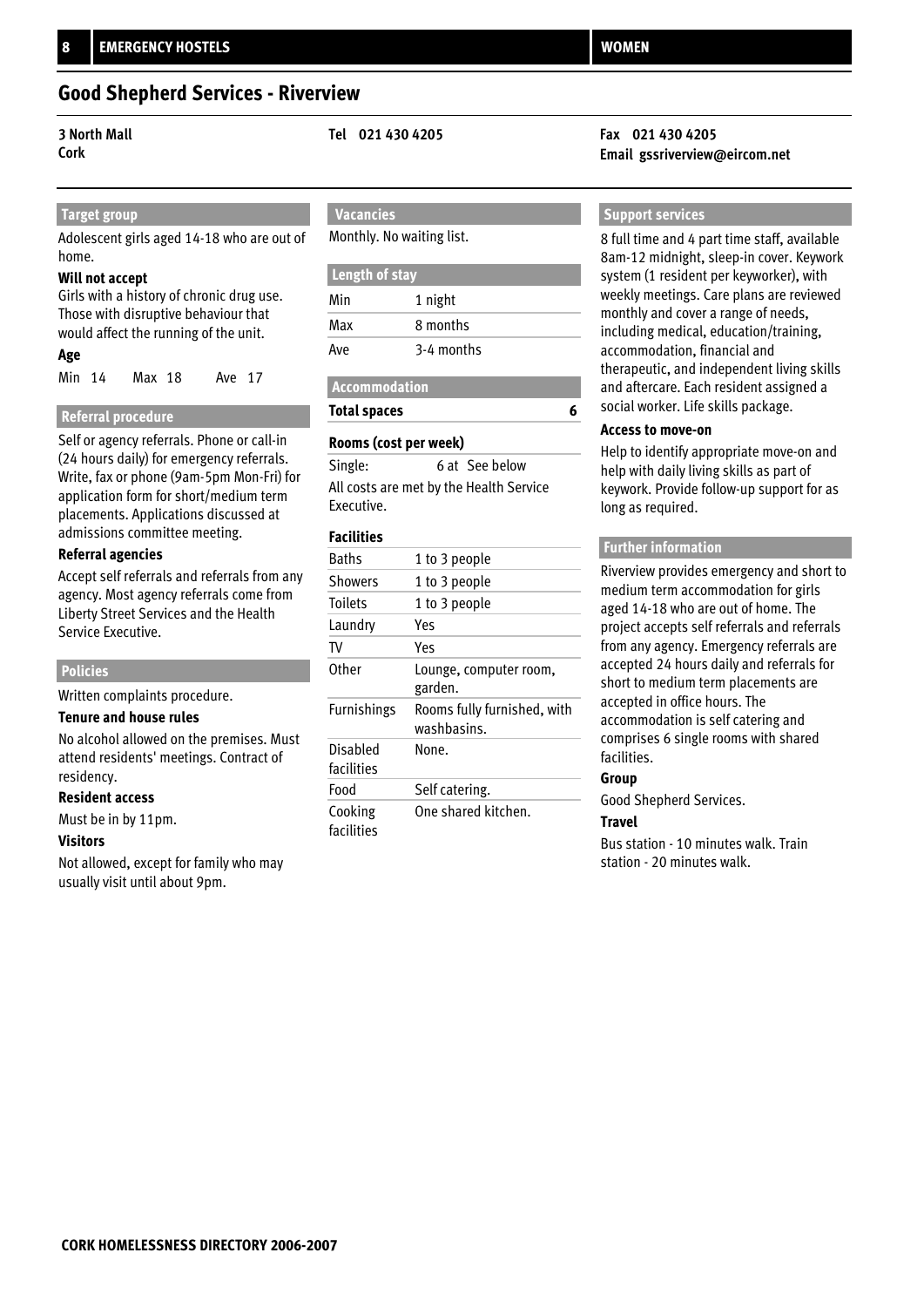## **Good Shepherd Services - Riverview**

**3 North Mall Tel 021 430 4205 Fax 021 430 4205**

**Cork Email gssriverview@eircom.net**



**Travel directions**

Public transport: Bus station - 10 minutes walk. Train station - 20 minutes walk.

From the bus station turn left onto Merchant's Quay. Continue along Lavitt's Quay, Coal Quay and Kyrl's Quay. At the end of Kyrl's Quay cross over North Gate Bridge. Turn left at the other side of the river along North Mall. Riverview is on the right hand side.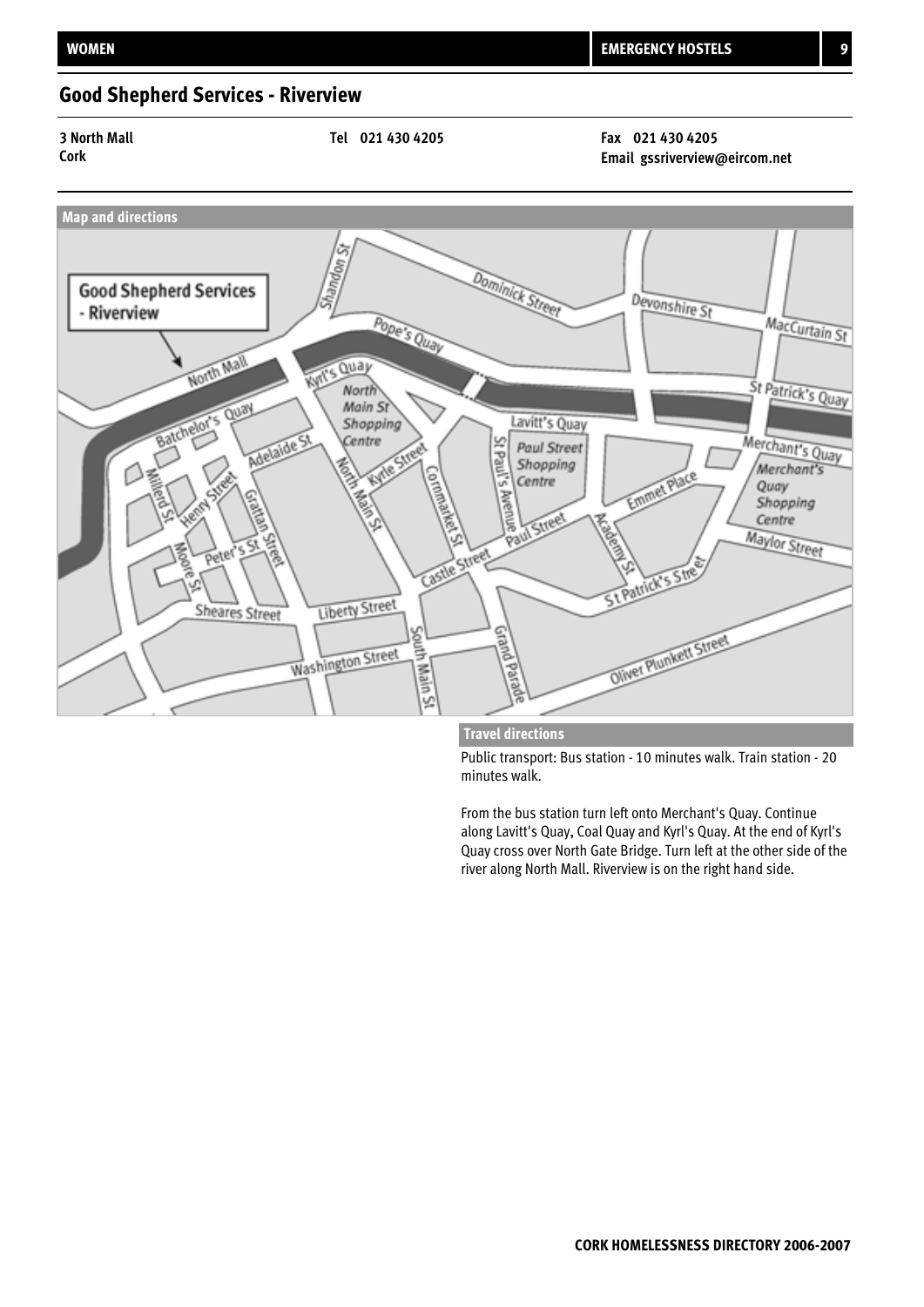**92 Ballyhooley Road Tel 021 450 7050 Fax 021 450 7288 Cork**

### **Target group**

Adolescent boys aged 14-17 who are out of home, including separated children seeking asylum. May accept younger boys in an absolute emergency.

### **Will not accept**

No automatic exclusions. May not accept "young people that have been admitted previously and who caused serious trouble in the local community".

### **Age**

| Min 14 | Max 17 | Ave 17 |  |
|--------|--------|--------|--|
|        |        |        |  |

### **Referral procedure**

Self or agency referrals. Phone or call-in (24 hours daily). Application form completed by referral agency. Ask for proof of ID if available.

### **Referral agencies**

Accept self referrals and referrals from any agency. Most agency referrals come from Liberty Street Services and the Health Service Executive.

### **Policies**

Written complaints procedure.

### **Tenure and house rules**

No alcohol allowed on the premises. No formal written agreement.

### **Resident access**

Must be in by 10.30pm Sunday- Thursday and by 12 midnight Friday-Saturday.

### **Visitors**

Yes, restrictions around time, location, etc decided on an individual basis. No overnight guests.

### **Vacancies**

Varies. No waiting list.

| Length of stay |          |  |
|----------------|----------|--|
| Min            | 1 night  |  |
| Max            | 12 weeks |  |
| Ave            | 9 weeks  |  |

| <b>Accommodation</b> |  |
|----------------------|--|
| <b>Total spaces</b>  |  |

### **Rooms (cost per week)**

| Single:                           | 4 at See below |  |
|-----------------------------------|----------------|--|
| 2 bed:                            | 1 at See below |  |
| 2-bed room occasionally shared by |                |  |
| brothers.                         |                |  |

All costs met by Health Service Executive.

### **Facilities**

| <b>Baths</b>           |                                         |
|------------------------|-----------------------------------------|
| <b>Showers</b>         | 1 to 5 people                           |
| <b>Toilets</b>         | 1 to 5 people                           |
| Laundry                | Yes                                     |
| TV                     | Yes                                     |
| Other                  | Lounge.                                 |
| <b>Furnishings</b>     | Rooms fully furnished.                  |
| Disabled<br>facilities | None.                                   |
| Food                   | Breakfast and evening meal<br>provided. |
| Cooking<br>facilities  | One shared kitchen.                     |

### **Support services**

14 full time staff, 24 hour waking cover. Keywork system (2 workers per resident), with meetings twice weekly on average. Care plans reviewed fortnightly, cover family relationships, self care, physical/mental wellbeing, and social and peer relationships. Provide support around independent living skills, accessing counselling, addiction services and school/training, and mediation with families.

### **Access to move-on**

**5**

Provide support around returning to family home, moving on to more appropriate care or preparing for independent living. Exresidents can phone 24 hours daily or arrange to visit for ongoing support.

### **Further information**

Pathways provides emergency accommodation for up to 12 weeks for adolescent boys aged 14-17 years who are out of home, including separated children seeking asylum. "The Social Work Department based in Liberty Street Services would be the main avenue into the centre. However, referrals are also accepted from Area Social Work Teams, Immigration, self referrals and other agencies. Such admissions would then be linked into Liberty Street Services when they are admitted out of hours ie night time and at weekends." The project has 5 rooms, one of which is 2-bed and may very occasionally be used for brothers.

### **Group**

Health Service Executive - Southern Area. **Travel**

Kent rail station and Cork bus station - 15 minutes walk.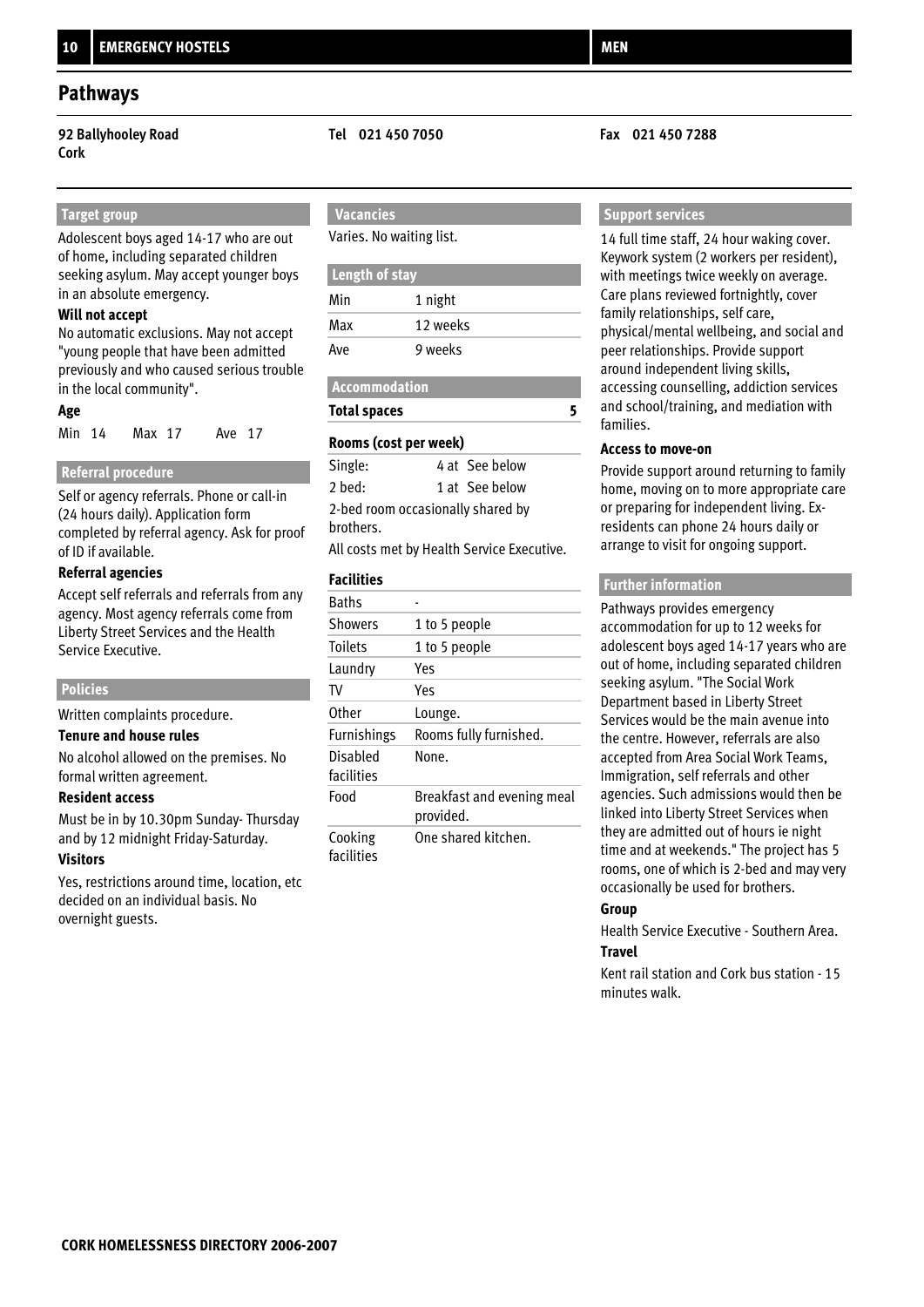### **Pathways**

# **Cork**





### **Travel directions**

Public transport: Kent rail station and Cork bus station - 15 minutes walk.

From the bus station turn right onto Merchant's Quay. Cross over the river on Brian Boru Bridge into Summerhill. Walk along until the end of Summerhill North. Cross over the junction at Wellington Road/Glanmire Road Middle into Ballyhooly Road. Pathways is on the left hand side immediately after the junction.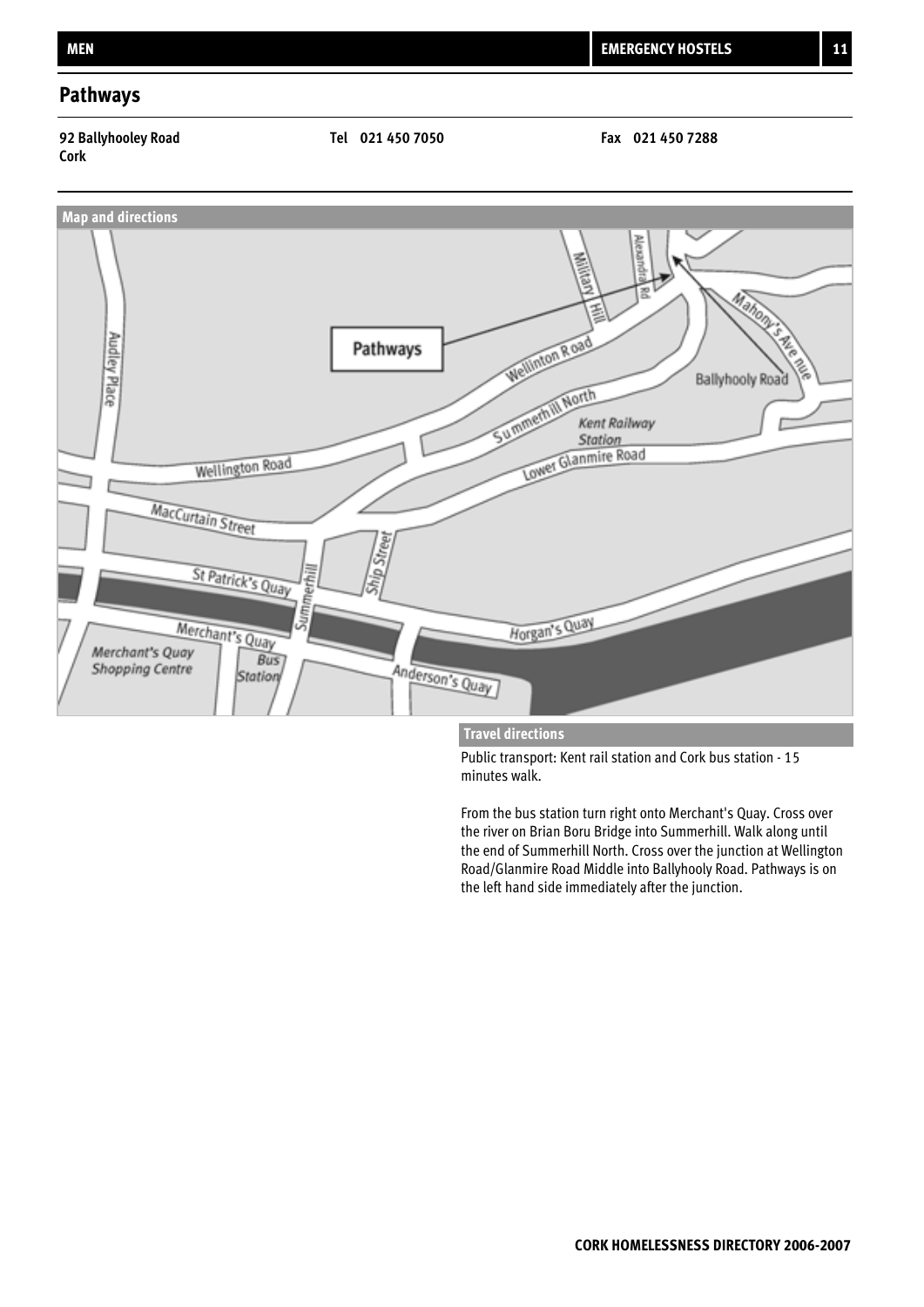## **Society of St Vincent de Paul - St Vincent's House**

## **Anglesea Street Cork**

### **Target group**

Single homeless men with low-medium support needs, including those with mental health, alcohol or drugs problems.

### **Will not accept**

Arsonists. People who are a threat to other service users and staff.

### **Age**

Min 18 Max None Ave -

### **Referral procedure**

Self or agency referrals. Call-in (8am-8pm daily). Assessment interview. Require proof of ID.

### **Referral agencies**

Accept self referrals and referrals from any agency. Most agency referrals come from the Homeless Persons Unit.

### **Policies**

Written harassment policy and complaints procedure.

### **Tenure and house rules**

No alcohol allowed on the premises. Licence agreement.

### **Resident access**

Must be in by 10.30pm.

### **Visitors**

Yes, in TV room until 12 midnight. No overnight guests.

 **Vacancies**

Weekly. No waiting list.

| Length of stay |          |  |
|----------------|----------|--|
| Min            | 1 night  |  |
| Max            | 3 months |  |
| Ave            | 3 months |  |

| Accommodation       |  |
|---------------------|--|
| <b>Total spaces</b> |  |

### **Rooms (cost per week)**

Single:  $75$  at €40

### **Facilities**

| <b>Baths</b>           |                                                |
|------------------------|------------------------------------------------|
| <b>Showers</b>         | 1 to 19 people                                 |
| <b>Toilets</b>         | 1 to 4-5 people                                |
| Laundry                | Yes                                            |
| TV                     | Yes                                            |
| Other                  | Lounge, library, reading<br>room, garden.      |
| <b>Furnishings</b>     | Rooms fully furnished.                         |
| Disabled<br>facilities | Grab rails. Toilets with<br>disability access. |
| Food                   | Full board provided.                           |
| Cooking<br>facilities  | None.                                          |

### **Anglesea Terrace Tel 021 431 7899 Fax 021 431 0270 Email svphostelcork@eircom.net**

### **Support services**

7 full time and 4 part time staff, plus volunteers. Staff available 8am-9pm daily, security staff at night. Keywork system (15 residents per keyworker), with daily meetings. Action plans with agreed outcomes, reviewed weekly. Staff provide support around independent living.

### **Health**

**75**

Nurse and CPN visit daily, GP and mental health outreach team visit twice weekly, and psychiatrist visits weekly.

### **Access to move-on**

Staff provide advice on move-on options, and help with City Council housing applications and rent allowance forms.

### **Further information**

St Vincent's House provides short term supported accommodation for 75 single homeless men. The project accepts self referrals and referrals from any agency. Applicants must be "willing to work with project workers employed in the service to better their present situation with the view of independent living, either long term or short term".

### **Group**

Society of Saint Vincent de Paul.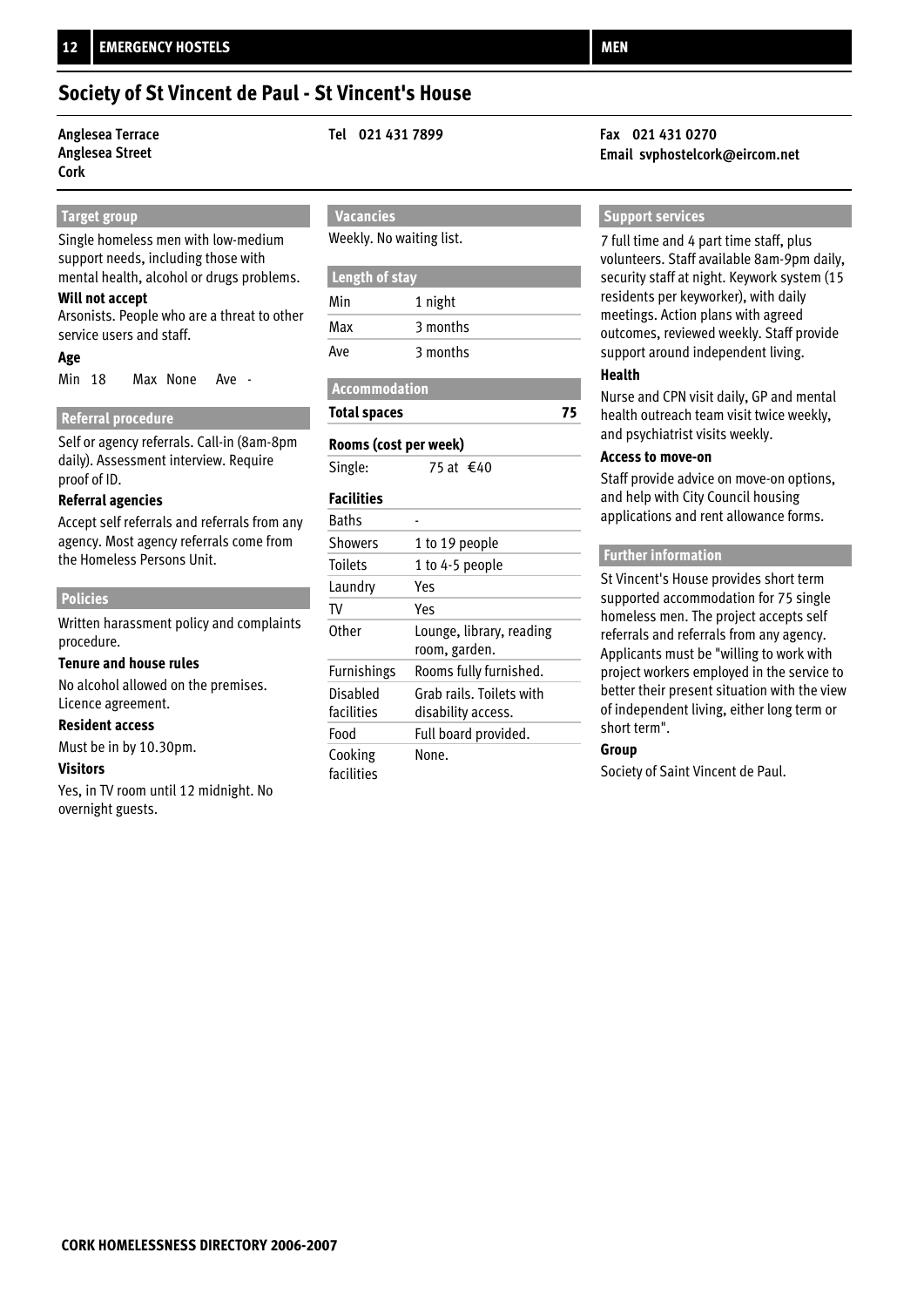## **Society of St Vincent de Paul - St Vincent's House**

## **Anglesea Street Cork**

**Anglesea Terrace Tel 021 431 7899 Fax 021 431 0270**

**Email svphostelcork@eircom.net**



### **Travel directions**

From the bus station turn left onto Merchant's Quay. Take the next left into Parnell Place and continue down to Parnell Bridge. Cross over the river and walk along Anglesea Street. Anglesea Terrace is the second road on the left. Take the left hand fork and continue to the end where St Vincent's is on the right hand side.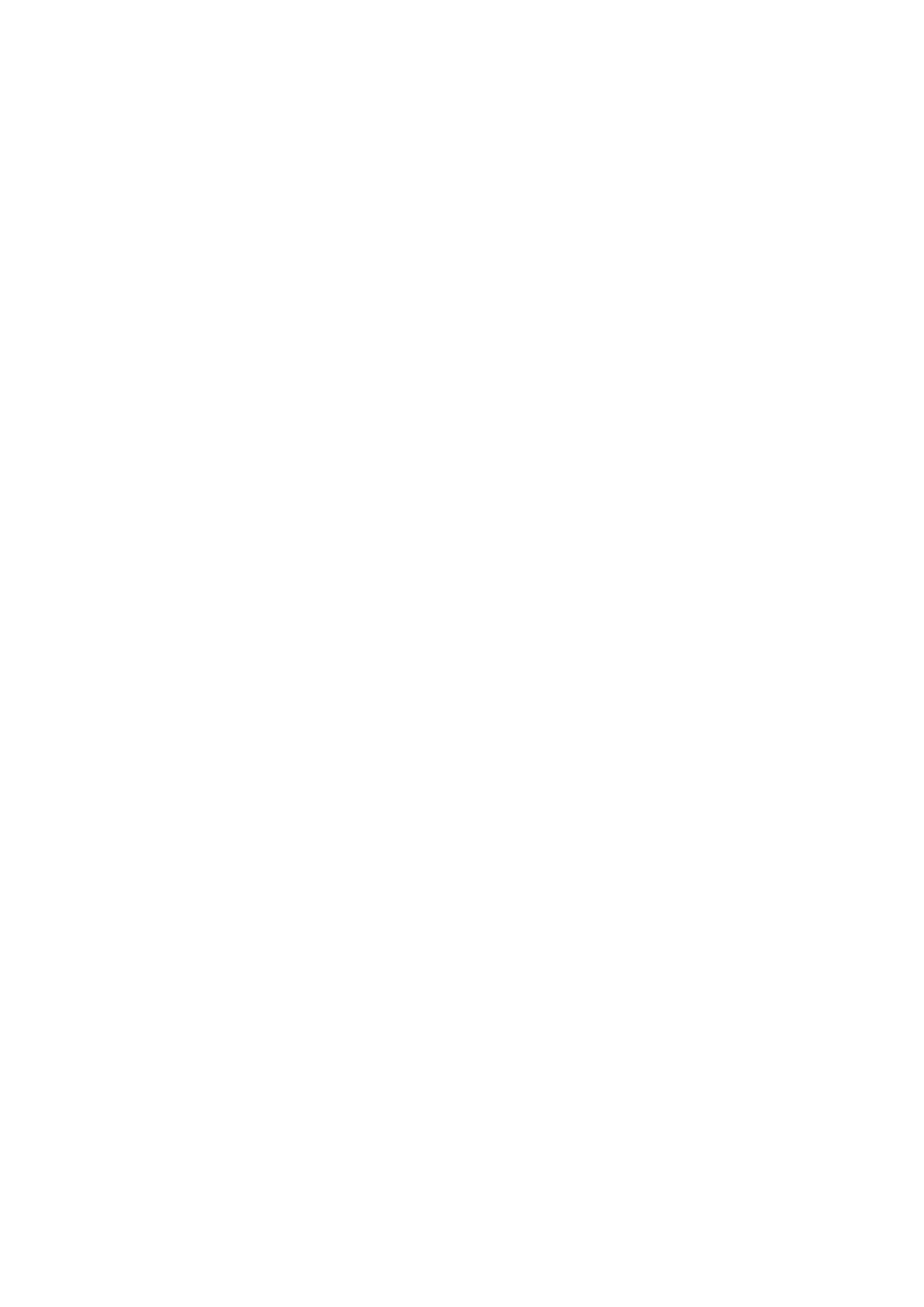| This section contains details of transitional supported<br>housing projects for homeless people.    | Transitional housing is for people who need time and assistance<br>to prepare for independent living. It offers medium term housing<br>with support to help residents develop the skills for independent<br>living, and to address any issues which might stand in the way of<br>this.<br>The level of support varies between projects but is directly linked<br>to the needs of the residents. Stays in transitional housing are<br>always time limited and usually range from one to two years. |
|-----------------------------------------------------------------------------------------------------|---------------------------------------------------------------------------------------------------------------------------------------------------------------------------------------------------------------------------------------------------------------------------------------------------------------------------------------------------------------------------------------------------------------------------------------------------------------------------------------------------|
|                                                                                                     | Some projects also target particular groups (eg young people, care<br>leavers, families).                                                                                                                                                                                                                                                                                                                                                                                                         |
|                                                                                                     | It may be appropriate for some people to move directly into<br>transitional housing projects or they may be used for people<br>moving on from emergency hostels.                                                                                                                                                                                                                                                                                                                                  |
| Included in this section                                                                            |                                                                                                                                                                                                                                                                                                                                                                                                                                                                                                   |
|                                                                                                     |                                                                                                                                                                                                                                                                                                                                                                                                                                                                                                   |
| Cork Simon Community - Settlement Apartments  18 Society of St Vincent de Paul - Deerpark House  19 |                                                                                                                                                                                                                                                                                                                                                                                                                                                                                                   |

Sophia Housing Association - Families Project 20 . ........................ Sophia Housing Association - Leitrim Street 21 ...........................

Wellsprings 22 ......................................................................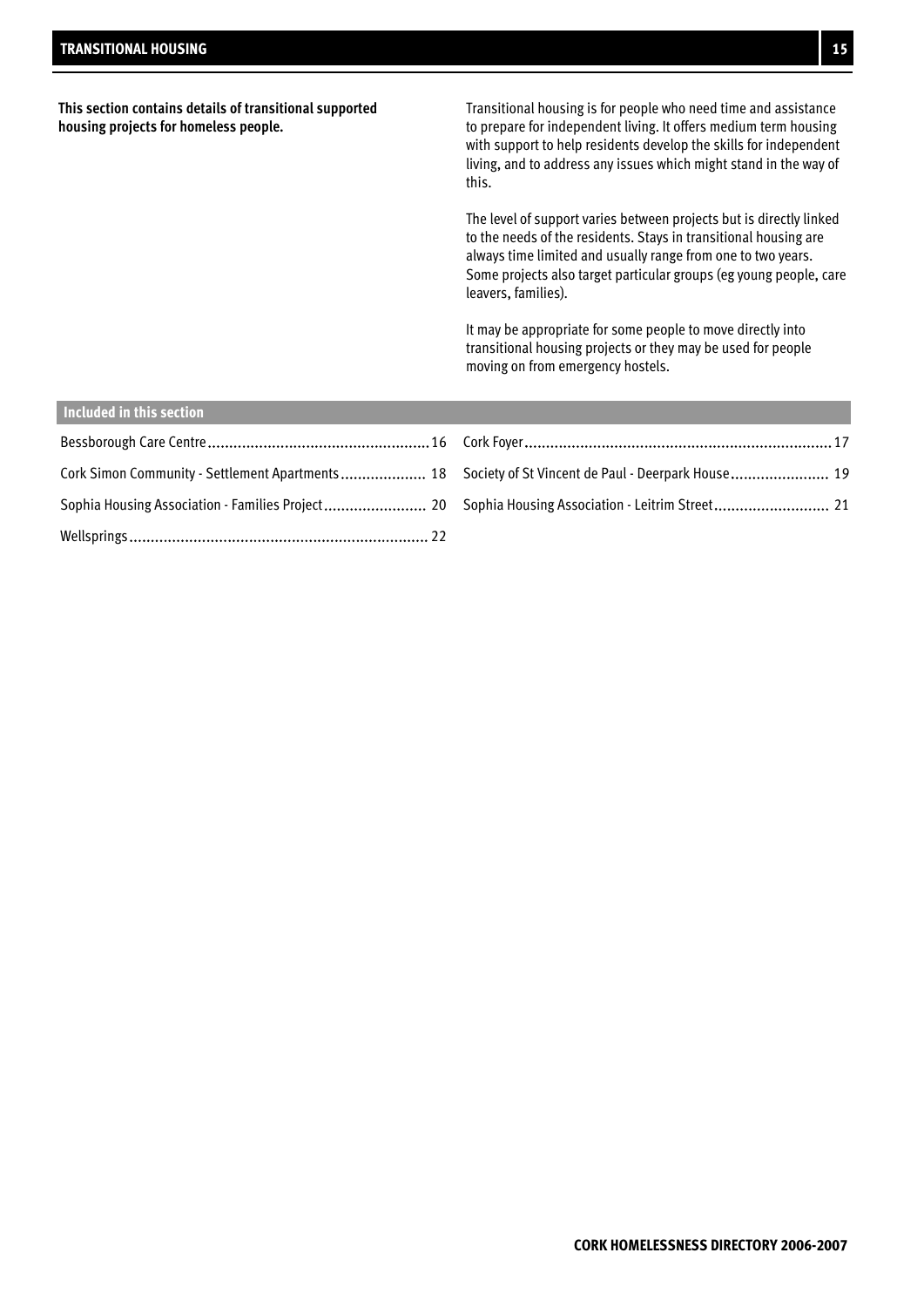### **Bessborough Care Centre**

### **Target group**

Teenage girls and women with crisis or unwanted/unplanned pregnancies, or early parenting difficulties. No specific minimum age - can accept any young woman of child bearing age.

### **Will not accept**

No automatic exclusions. All applications individually assessed.

### **Age**

Min None Max None Ave 18-36

### **Referral procedure**

Self or agency referrals. Phone, call-in (Monday-Friday 10am-4pm) or write. Application form completed by prospective resident and referring agency prior to interview.

### **Referral agencies**

Accept self referrals and referrals from any agency. Most agency referrals are from the Health Service Executive, Cura and Life Pregnancy Services. May accept couples with at risk parenting if referred by the Health Service Executive or Social Services.

### **Policies**

Written EOP, harassment policy and complaints procedure.

### **Tenure and house rules**

Must fully participate with parenting skills support. No alcohol allowed on the premises. Agreement of residency.

### **Resident access**

Must be in by 12 midnight.

### **Visitors**

Yes, usually from 2pm-4pm, 7pm-9pm, in visitors room only. Overnight guests with staff permission.

### **Blackrock Tel 021 435 7730 Fax 021 435 9395**

**Cork Web www.bessboroughcarecentre.ie Email info@**

### **Vacancies**

Monthly. Operate a waiting list of up to approx 6 women.

### **Length of stay**

| Min | 1 week     |
|-----|------------|
| Max | 2 years    |
| Ave | 3-9 months |

### **Accommodation**

**Total spaces**

### **Rooms (cost per week)**

| Bedsit: | 10 at €20-€30 |
|---------|---------------|
| Flat:   | 1 at €20-€30  |

### **Facilities**

| <b>Baths</b>           | 1 per person                                                                                     |
|------------------------|--------------------------------------------------------------------------------------------------|
| <b>Showers</b>         | 1 per person                                                                                     |
| <b>Toilets</b>         | 1 per person                                                                                     |
| Laundry                | Yes                                                                                              |
| TV                     | Yes                                                                                              |
| Other                  | Lounge, visitors room,<br>garden.                                                                |
| Furnishings            | Rooms fully furnished, with<br>ensuite facilities.                                               |
| Disabled<br>facilities | None.                                                                                            |
| Food                   | Lunch (main meal)<br>provided. Self catering for<br>other meals. Fully self<br>catering in flat. |
| Cooking<br>facilities  | One shared kitchen. Own<br>kitchen in flat.                                                      |

# **bessboroughcarecentre.ie**

### **Support services**

5 full time staff plus varying number of part time staff, available 7am-12 midnight, sleep-in cover. Keyworker system and care plans, with meetings and reviews as needed. Provide support around parenting skills, concealed pregnancies and adoption. Help with accessing maternity services and education, including FAS courses. Weekly visits by Community Welfare Officer. Onsite creche.

### **Health**

**11**

2 primary health care, 1 mental health, and 2 alcohol and drug workers on staff team. Weekly visits by GP and nurse. Visits by dentist and mental health outreach team as required.

### **Access to move-on**

Provide advice on move-on options and other help with accessing suitable moveon accommodation. Provide some followup support.

### **Further information**

Bessborough Care Centre provides supported accommodation for women experiencing a crisis or unplanned pregnancy, or having difficulty with early parenting. The accommodation comprises 10 ensuite bedsits and one flat. The flat may be used for a mother and toddler or for a couple referred by Social Services or the Health Service Executive because their parenting has been assessed as placing their child at risk. "Staying in our bright, modern units allows you time and space to clear your head and plan the best future for you and your child. We offer a haven of peace in which to look towards the birth of your child and your lives beyond."

### **Group**

Bessborough Project.

### **Travel**

Buses: 2, 10, 19 - 10 minutes walk.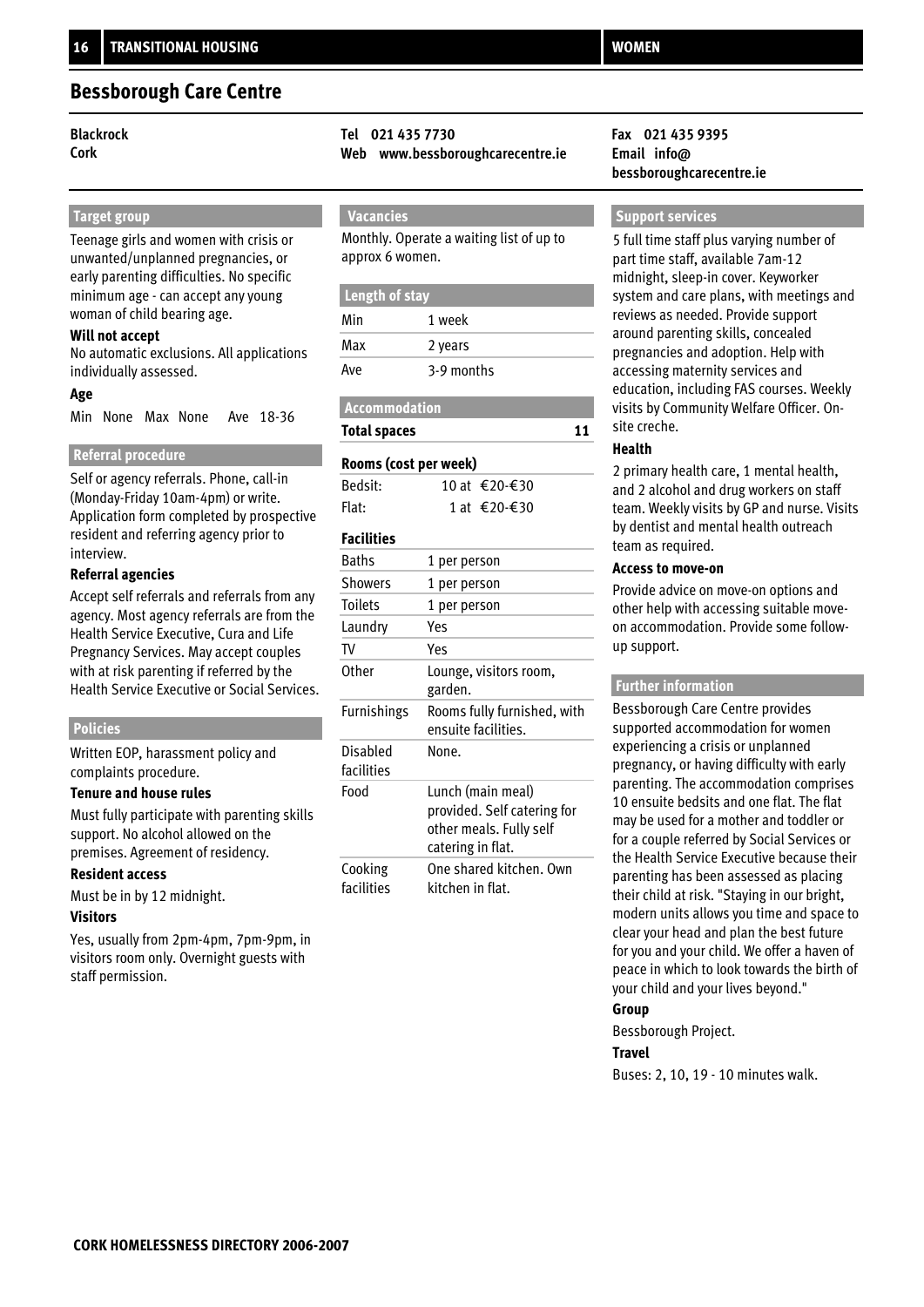### **Cork Foyer**

**Cork**

### **Target group**

Young single homeless people aged 18- 24, and those at risk of homelessness or leaving care, who are willing to attend training and development programmes.

### **Will not accept**

Arsonists and sex offenders. People with a recent history of violence. People with drug dependency problems.

### **Age**

| Min 18 |  | Max 24 |  | Ave 19 |  |
|--------|--|--------|--|--------|--|
|--------|--|--------|--|--------|--|

### **Referral procedure**

Self or agency referrals. Write, phone or call-in (24 hours daily). Application form completed by prospective resident and referral form completed by agency prior to interview. Require proof of ID.

### **Referral agencies**

Accept self referrals and referrals from any agency.

### **Policies**

Target 50% women. Target 25% high support needs, 25% medium support needs and 50% low support needs. Written EOP, harassment policy and complaints procedure.

### **Tenure and house rules**

Residents must participate fully in their support plans. Must attend residents' meetings. No alcohol allowed on the premises. Licence agreement.

### **Resident access**

Own key, no access restrictions. **Visitors**

Yes, in communal rooms, 9am-12 midnight Sun-Thurs, 9am-1am Fri-Sat. Overnight with staff permission.

### **Assumption Road Tel 021 428 8524 Fax 021 428 8536**

### **Vacancies**

Monthly. Operate a waiting list of about 6 people.

### **Length of stay**

| Min | 8 months |
|-----|----------|
| Max | 2 years  |
| Ave |          |

### **Accommodation**

**Total spaces**

9 spaces for women and 9 for men.

### **Rooms (cost per week)**

Bedsit:  $18$  at €87

### **Facilities**

| <b>Baths</b>           |                                                                                                 |
|------------------------|-------------------------------------------------------------------------------------------------|
| <b>Showers</b>         | 1 per person                                                                                    |
| <b>Toilets</b>         | 1 per person                                                                                    |
| Laundry                | Yes                                                                                             |
| TV                     | Yes                                                                                             |
| <b>Other</b>           | Lounge, IT suite, garden.                                                                       |
| Furnishings            | Bedsits ensuite and fully<br>furnished, with own fridge,<br>microwave, TV, phone.               |
| Disabled<br>facilities | 3 wheelchair users can be<br>accommodated. Adapted<br>kitchen, grab rails and<br>visual alarms. |
| Food                   | Self catering. Cooking<br>lessons and breakfast club.                                           |
| Cooking<br>facilities  | 7-8 residents share each<br>kitchen. Own fridge and<br>microwave in each bedsit.                |

### **Support services**

6 full time and 8 part time staff, 1 volunteer, 24 hour waking cover. Keywork system (9 residents per keyworker), with meetings weekly-monthly. Support plans with agreed outcomes, reviewed every 4-6 weeks. Provide advice and support around independent living, and access to internal and external training. Training facilities include IT suite.

### **Access to move-on**

**18**

Provide advice on move-on options and help with resettlement as part of keywork. Ex-residents can return to the project for advice or to attend training sessions.

### **Further information**

Cork Foyer provides accommodation, support and training to 18 young homeless people, young people at risk of homelessness and those leaving care. Although young people may stay at the project until they are 25 the maximum age at application is 24. The project provides support around independent living and access to internal and external training. The accommodation is self catering and comprises 9 ensuite bedsits for women and 9 for men.

### **Group**

Cork City Council.

### **Travel**

Bus: 3.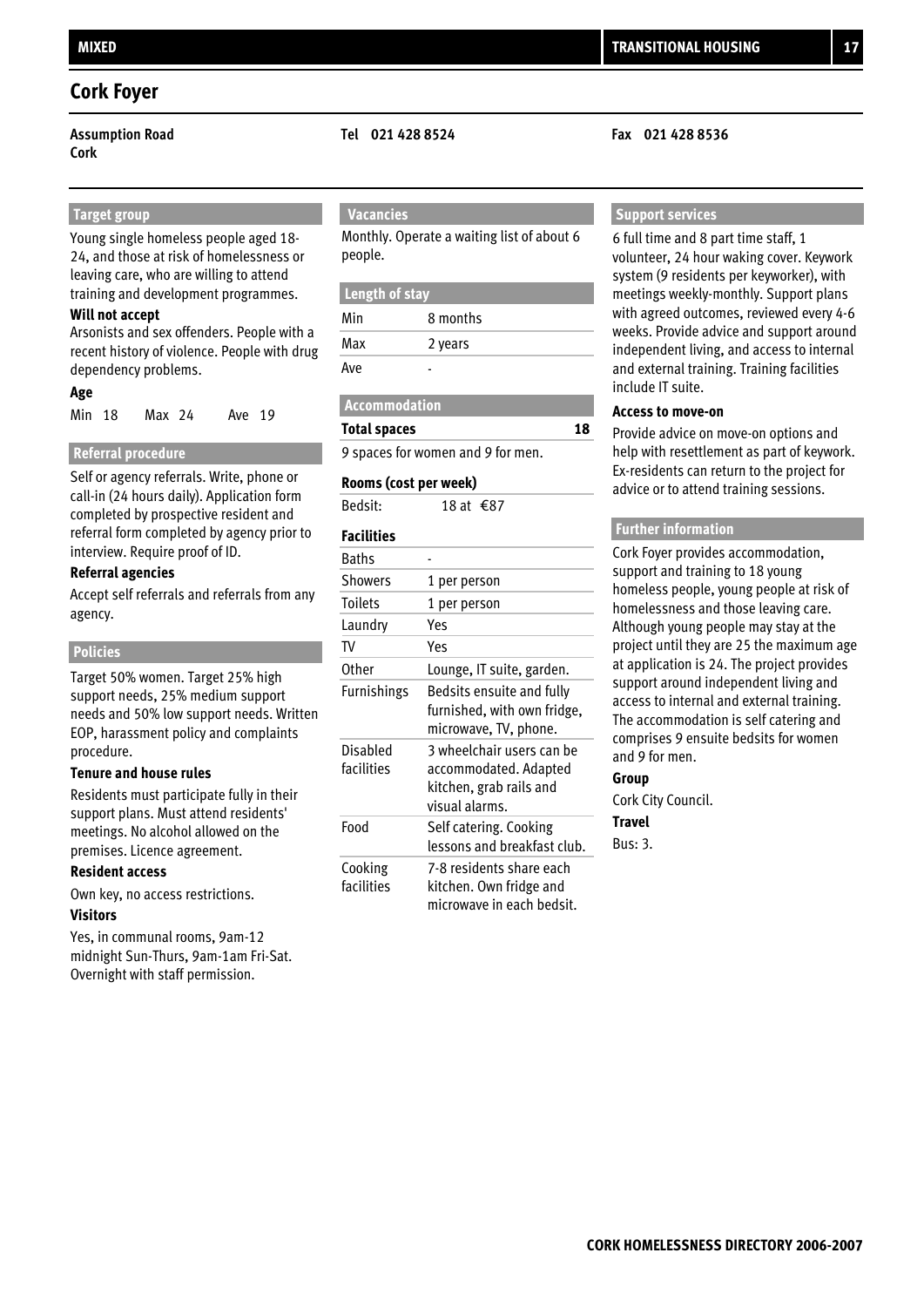### **Cork Simon Community - Settlement Apartments**

### **c/o Settlement Offices Tel 021 422 6030 Fax 021 422 3947 Anderson's Quay Cork**

### **Target group**

Single homeless people who are ready to move towards independent living. Can accommodate 3 couples. May accept people with dogs.

#### **Will not accept**

No automatic exclusions.

### **Age**

Min 18 Max None Ave -

### **Referral procedure**

Agency referrals. Write or phone (Monday-Friday 9.30am-6pm). Application form completed by prospective resident and referring agency. Interview. Require PPS number.

### **Referral agencies**

Accept referrals from any agency. Most referrals come from other Cork Simon Community projects.

### **Policies**

Written EOP, harassment policy and complaints procedure.

#### **Tenure and house rules**

No alcohol allowed on the premises. Licence agreement or tenancy agreement.

#### **Resident access**

Own key, no access restrictions.

### **Visitors**

Yes, must leave by midnight. Overnight guests with staff permission.

 **Vacancies**

Infrequently. No waiting list.

### **Length of stay**

| Min | 6 months  |
|-----|-----------|
| Max | 18 months |
| Ave | 12 months |

### **Accommodation**

**Total spaces**

In 5 buildings.

### **Rooms (cost per week)**

Flat:  $30$  at €50

### **Facilities**

| <b>Baths</b>       | 1 per person               |
|--------------------|----------------------------|
| <b>Showers</b>     | 1 per person               |
| <b>Toilets</b>     | 1 per person               |
| Laundry            | Yes                        |
| TV                 | Yes                        |
| Other              |                            |
| <b>Furnishings</b> | Flats are fully furnished. |
| Food               | Self catering.             |
| Cooking            | Own kitchen in each flat.  |
| facilities         |                            |

## **Web www.corksimon.ie Email settlementoffice@ corksimoncommunity.ie**

### **Support services**

4 full time staff, available at off-site office Mon-Fri 9.30am-6pm, out of hours emergency support available from Cork Simon Emergency Shelter. Staff visit according to need. Keywork system (approx 15 residents per keyworker), with meetings weekly-monthly. Care plans with agreed outcomes, usually reviewed monthly. Support based on assessment of needs, including education, training and employment.

### **Access to move-on**

**30**

Cork Simon's Settlement Team provide advice and support around finding moveon accommodation, grant applications and finding furniture. Provide follow-up support for as long as required.

### **Further information**

Cork Simon Community's Settlement Apartments provide accommodation with visiting support for people who are homeless and ready to move towards independent living. The project only accepts agency referrals. The accommodation comprises 30 furnished self contained flats, with 3 available for couples.

### **Group**

Cork Simon Community.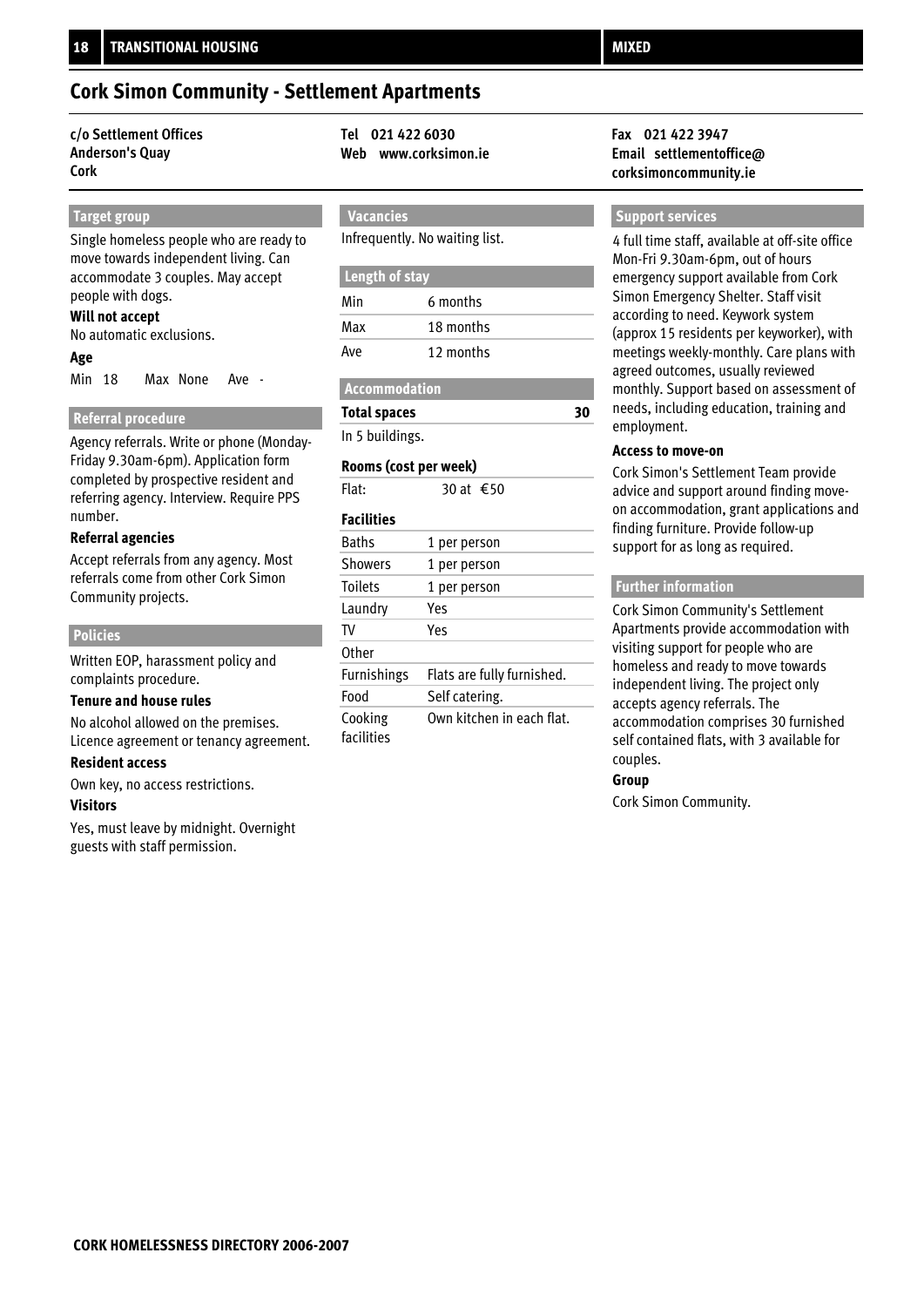### **Society of St Vincent de Paul - Deerpark House**

**Cork**

**Friars Walk Tel 021 431 1071 Fax 021 431 1345**

## **Target group**

Single homeless men aged over 40. **Age** Men with a history of violence. Min 40 Max None Ave 58 **Will not accept**

### **Referral procedure**

Self and named agency referrals. Write, phone or call-in (Mon-Fri 9am-5pm). Application form completed by prospective resident and agency. Interview with manager/assistant manager, then interview with accommodation committee. Notified within one week.

### **Referral agencies**

Accept self referrals and referrals from Homeless Persons Unit, Health Service Executive, hospitals, other hostels and other voluntary organisations eg Threshold.

### **Policies**

Written EOP, harassment policy and complaints procedure.

### **Tenure and house rules**

No alcohol allowed on the premises. Licence agreement.

### **Resident access**

Must be in by 11pm, hostel reopens 6am. **Visitors**

Yes, must leave by 11pm. No overnight guests.

### **Vacancies**

Infrequent. No waiting list.

### **Length of stay**

| Min | None      |  |
|-----|-----------|--|
| Max | None      |  |
| Ave | 15 months |  |

### **Accommodation**

**Total spaces**

### **Rooms (cost per week)**

Bedsit:  $51$  at €40

### **Facilities**

| <b>Baths</b>           |                                                                      |
|------------------------|----------------------------------------------------------------------|
| Showers                | 1 per person                                                         |
| <b>Toilets</b>         | 1 per person                                                         |
| Laundry                | Yes                                                                  |
| TV                     | Yes                                                                  |
| Other                  | Lounge and garden.                                                   |
| <b>Furnishings</b>     | Rooms fully furnished, with<br>ensuite facilities and own<br>fridge. |
| Disabled<br>facilities | Grab rails. Nurse call<br>service.                                   |
| Food                   | Lunch provided, self<br>catering for other meals.                    |
| Cooking<br>facilities  | 5 residents share each<br>kitchen.                                   |
|                        |                                                                      |

### **Support services**

2 full time staff, 5 volunteers, available 8am-8pm, night security staff 8pm-8am. Staff provide a very low level of support and basic advice.

### **Health**

**51**

Nurse visits weekly. Mental health outreach team visit as necessary.

### **Access to move-on**

Staff provide advice on move-on options and help with applications and forms. Society of St Vincent de Paul conference members provide follow-up visits.

### **Further information**

Deerpark House provides accommodation for 51 homeless men aged over 40. The project accepts self referrals and referrals from specific agencies working with homeless people. The project currently provides a low level of support to residents but this is due to change with the employment of two support workers in autumn 2006.

### **Group**

Society of St Vincent de Paul.

### **Travel**

City centre - 15 minutes walk.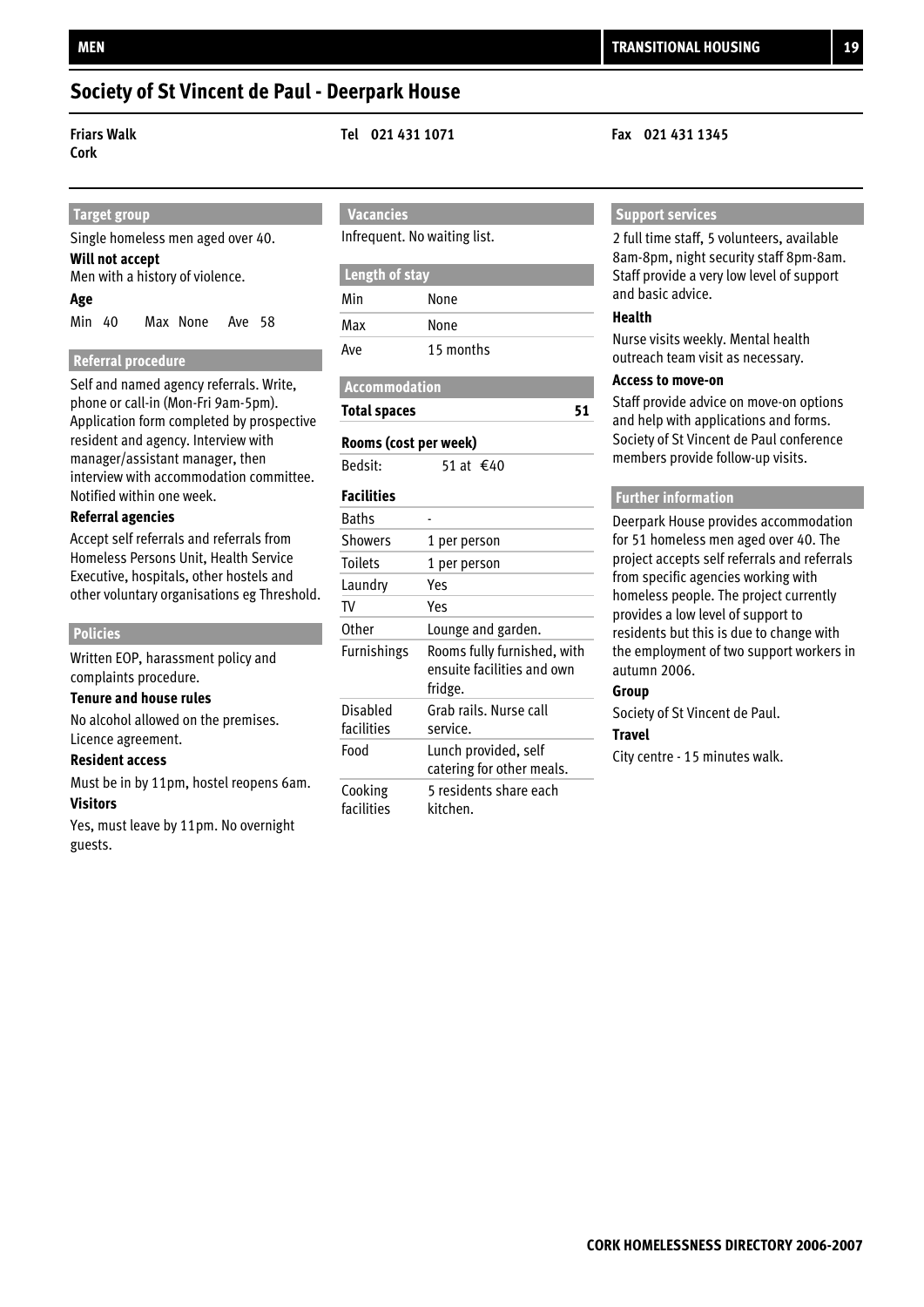## **Sophia Housing Association - Families Project**

### **Appartment 11, City Park House Tel 021 431 4863 Fax 021 431 4863 Sullivans Quay Cork**

### **Target group**

Single homeless women and homeless families.

### **Will not accept**

Sex-offenders.

### **Age**

Min 17 Max None Ave 24

### **Referral procedure**

Agency referrals only. Phone (Mon-Fri 9am-5pm). Application form completed by prospective resident and agency. Placed on waiting list and interviewed when vacancy arises. Applicants take part in a pre-tenancy for up to 6 weeks.

### **Referral agencies**

Accept referrals from any agency. Priority given to Good Shepherd Services.

### **Policies**

Written EOP, harassment policy and complaints procedure.

### **Tenure and house rules**

Must attend groupwork, keywork and residents' meetings. Licence agreement.

### **Resident access**

Own key, no access restrictions.

### **Visitors**

Yes, must leave by 11pm. Overnight guests with staff permission.

 **Vacancies**

Infrequent. Operate waiting list of up to 1 year.

### **Length of stay**

| Min | 6 months  |  |
|-----|-----------|--|
| Max | 2 years   |  |
| Ave | 1.5 years |  |

### **Accommodation**

**Total spaces**

In 2 buildings.

### **Rooms (cost per week)**

Rent is means tested at approx 15% of resident's income. Flat: 13 at See below

Residents pay own bills.

### **Facilities**

| <b>Baths</b>           | 1 per person              |
|------------------------|---------------------------|
| <b>Showers</b>         | 1 per person              |
| <b>Toilets</b>         | 1 per person              |
| Laundry                | Yes                       |
| TV                     | N٥                        |
| Other                  |                           |
| <b>Furnishings</b>     | Flats fully furnished.    |
| Disabled<br>facilities | None.                     |
| Food                   | Self catering.            |
| Cooking<br>facilities  | Own kitchen in each flat. |

# **Email sophiacork@eircom.net**

### **Support services**

3 full time and 2 part time staff, for this project and Leitrim Street, available Mon-Fri 9am-5pm, emergency on-call system. On-site at one building, weekly visits at other. Compulsory groupwork and keywork system (7 residents per keyworker), meetings at least weekly. Support plans developed during pre-tenancy. Provide support around life skills, personal development, confidence and parenting.

### **Access to move-on**

**13**

Help residents identify appropriate moveon accommodation. Follow-up support provided by Good Shepherd Services Aftercare Team.

### **Further information**

Sophia Housing Association provides transitional housing for single homeless women and families. The project accepts referrals from any agency but prioritises referrals from Good Shepherd Services. A waiting list is in operation which is currently about 2-3 months for referrals from GSS and 6-12 months for referrals from other agencies. Support plans are agreed during a pre-tenancy and residents must attend groupwork and keywork sessions to receive support around practical and social skills. The accommodation comprises 13 2-bed flats in 2 buildings: one in Douglas with 5 flats for families the other in the city centre with 6 flats for families and 2 for single women.

### **Group**

Sophia Housing Association.

### **Travel**

City centre location for one building. Bus: 6 to South Douglas Road for other building.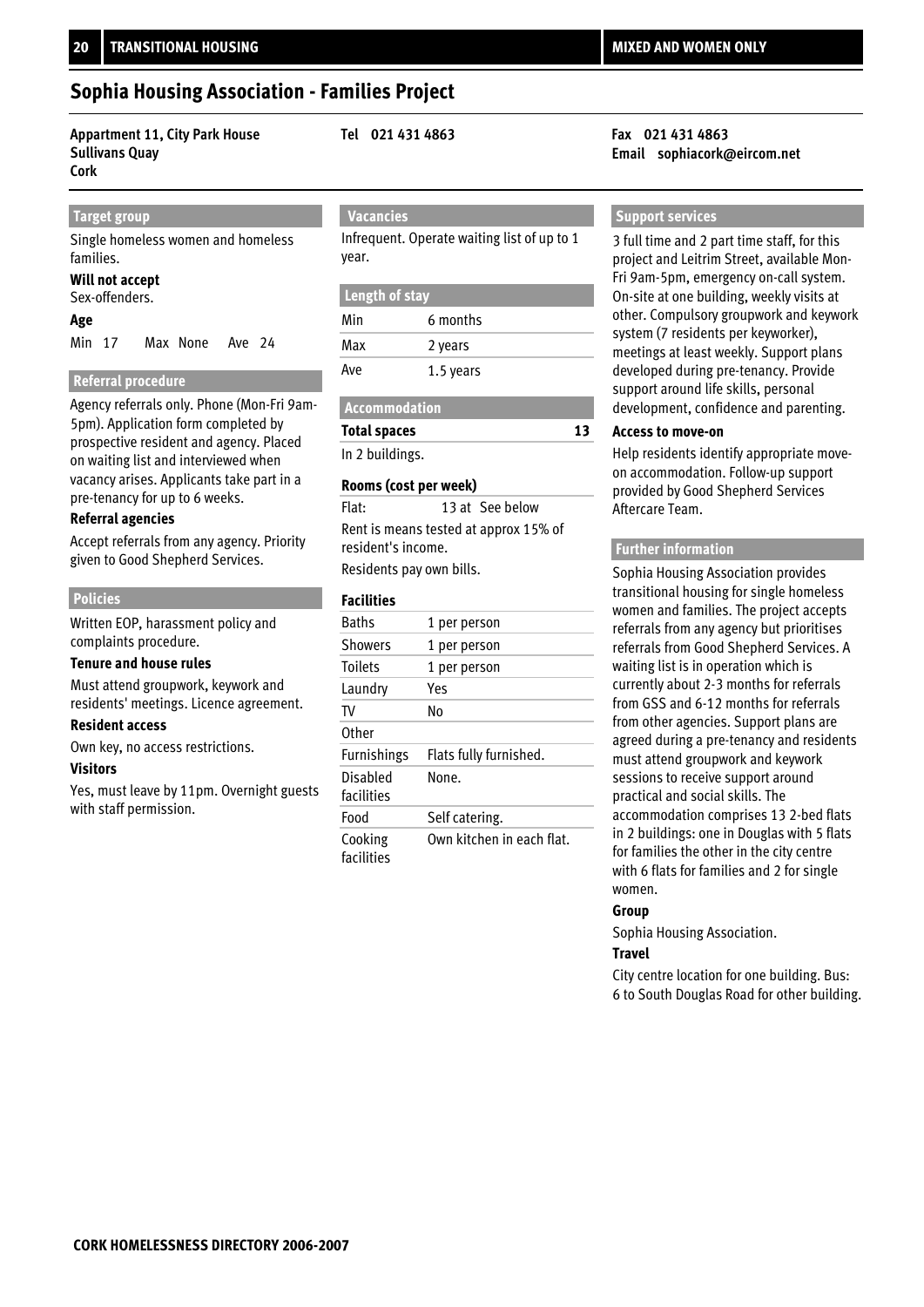### **Sophia Housing Association - Leitrim Street**

**Apartment 11, City Park House Tel 021 431 4863 Fax 021 431 4863 Sullivans Quay Cork** 

### **Target group**

Single homeless men and ex-offenders.

#### Sex offenders. **Will not accept**

### **Age**

Min 18 Max None Ave 34

### **Referral procedure**

Named agency referrals only. Application completed by prospective resident and agency. Applicants interviewed when there is a vacancy. Successful applicants take part in a pre-tenancy, which can be undertaken in prison.

### **Referral agencies**

Referrals from Cork Prison's Post Release Service. If there are no suitable referrals other agencies will be asked for referrals.

### **Policies**

Written complaints procedure.

### **Tenure and house rules**

Must attend keywork, groupwork and residents' meetings. Licence agreement.

### **Resident access**

Own key, no access restrictions.

### **Visitors**

Yes, must leave by 11pm. No overnight guests.

### **Vacancies**

Infrequent. Operate a waiting list of about 6-12 months.

### **Length of stay**

| Min | 6 months  |
|-----|-----------|
| Max | 1 year    |
| Ave | 10 months |

### **Accommodation**

**Total spaces**

### **Rooms (cost per week)**

Flat:  $\overline{3}$  at €95

### **Facilities**

| <b>Baths</b>           | 1 per person               |
|------------------------|----------------------------|
| <b>Showers</b>         | 1 per person               |
| <b>Toilets</b>         | 1 per person               |
| Laundry                | Yes                        |
| TV                     | No                         |
| Other                  | Garden.                    |
| <b>Furnishings</b>     | Flats are fully furnished. |
| Disabled<br>facilities | None.                      |
| Food                   | Self catering.             |
| Cooking<br>facilities  | Own kitchen in each flat.  |

# **Email sophiacork@eircom.net**

### **Support services**

3 full time and 2 part time staff, for this project and the Families Project, available at off-site office Monday-Friday 9am-5pm, emergency on-call system. Visit residents 2-3 times a week. Compulsory groupwork and keywork system (7 residents per keyworker), meetings at least weekly. Care plans with agreed outcomes, developed during pre-tenancy. Support focuses on practical and social skills.

### **Access to move-on**

**3**

Help residents secure appropriate moveon accommodation and offer resettlement programme. Provide follow-up support for up to 6 months.

### **Further information**

Sophia Housing Association provides transitional housing for 3 single men leaving prison. Referrals are accepted from Cork Prison's Post Release Service. If they have no suitable referrals other agencies will be asked for referrals. Staff are based at an off-site office and cover both this project and Sophia Housing's Families Project. Visiting support is provided 2-3 times a week. The project runs compulsory groupwork and keywork sessions.

### **Group**

Sophia Housing Association.

### **Travel**

Kent rail station and Parnell Place bus station - 10 minutes walk.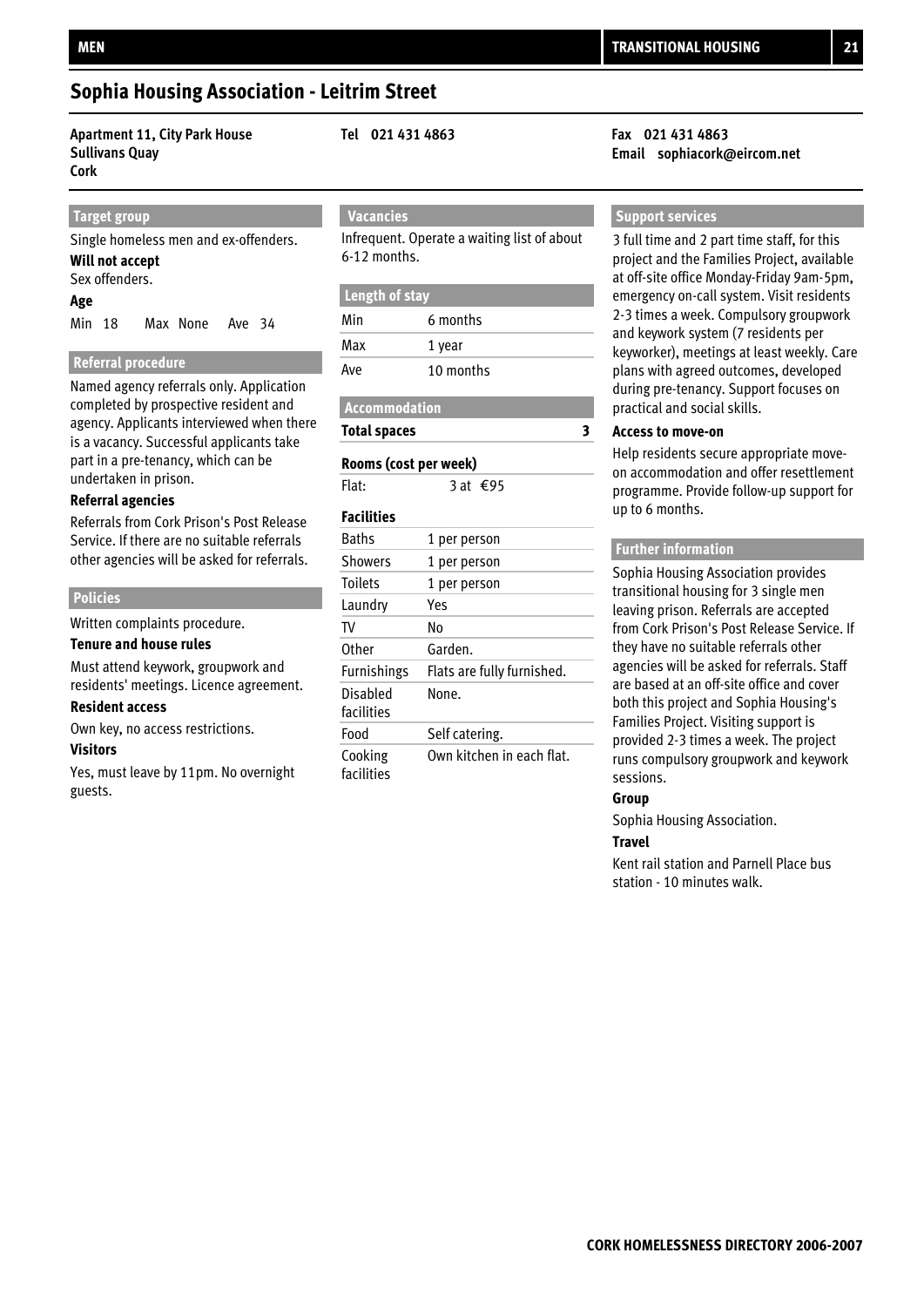### **Wellsprings**

 **Target group** Young single homeless women aged 16- 23, including those who have been in the care of the Health Service Executive.

### **Will not accept**

No automatic exclusions.

### **Age**

Min 16 Max 23 Ave 18.5

### **Referral procedure**

Self or agency referrals. Phone, call-in (8am-12 midnight daily) or write. Application form completed (by social worker if under 18) prior to interview. Require proof of age. Applications discussed at admission committee. Decision within one week.

### **Referral agencies**

Accept self referrals and referrals from any agency.

### **Policies**

Written complaints procedure.

### **Tenure and house rules**

No alcohol allowed on the premises. Must attend residents' meetings. No formal written agreement. Written house rules.

### **Resident access**

Must be in by 10.30pm unless agreed with staff.

### **Visitors**

Yes, not allowed in bedroom areas, must leave by 10pm. No overnight guests.

Infrequent. Sometimes operate a waiting list.

### **Length of stay**

| Min | 3 months  |
|-----|-----------|
| Max | 18 months |
| Ave | 8 months  |

### **Accommodation**

### **Total spaces**

### **Rooms (cost per week)**

Single: 8 at  $€80$ 

### **Facilities**

| <b>Baths</b>           | 1 to 2 people                              |
|------------------------|--------------------------------------------|
| <b>Showers</b>         | 1 to 4 people                              |
| <b>Toilets</b>         | 1 to 1-2 people                            |
| Laundry                | Yes                                        |
| TV                     | Yes                                        |
| <b>Other</b>           | Lounge and garden.                         |
| Furnishings            | Rooms fully furnished, with<br>washbasins. |
| Disabled<br>facilities | None.                                      |
| Food                   | Full board provided.                       |
| Cooking<br>facilities  | 1 shared kitchen.                          |

### **1 Wandesford Quay Tel 021 431 8953 Fax 021 432 1193 Cork Email wellsprings@eircom.net**

### **Support services**

10 full time staff, available 8am-12 midnight, sleep-in cover. Keyworker system (1 resident per keyworker), weekly meetings. Placement plans with agreed outcomes, reviewed monthly. Support is focussed on training for adulthood and independent living skills.

### **Access to move-on**

**8**

Help with applications, finding suitable accommodation and accompanying residents to view flats. 2 housing association nominations and 2 to own property per year. Provide follow-up support for as long as required.

### **Further information**

Wellsprings provides supported accommodation for young single homeless women aged 16-23, including those leaving care. The project accepts self and agency referrals. The accommodation comprises 8 single rooms with shared facilities. Part of the rent is retained on behalf of residents and returned to them when they leave so that they have some funds when they start living independently. **Group**

### Sisters of Mercy.

### **Travel**

Cork bus station - 15 minutes walk. Kent train station - 20 minutes walk.

## **Vacancies**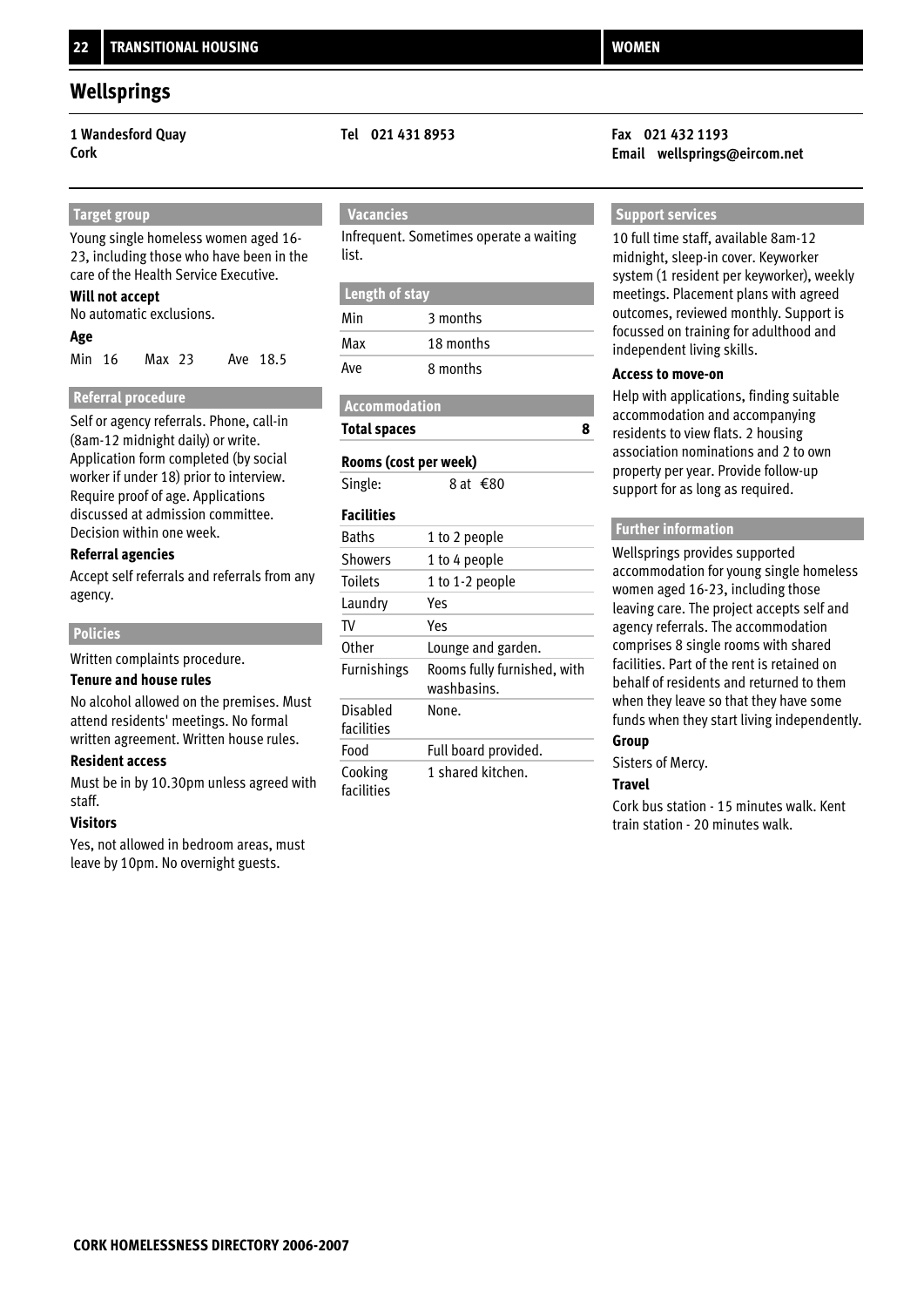**This section includes details of projects providing long term supported or sheltered accommodation.**

These projects are for people who would not be able to live independently in mainstream housing. They offer a home for as long as is needed, with support where necessary.

Most of the projects in this section are for people aged over 30 and some are specifically for older people with mental health problems or other frailties.

| Included in this section |  |
|--------------------------|--|
|                          |  |
|                          |  |
|                          |  |
|                          |  |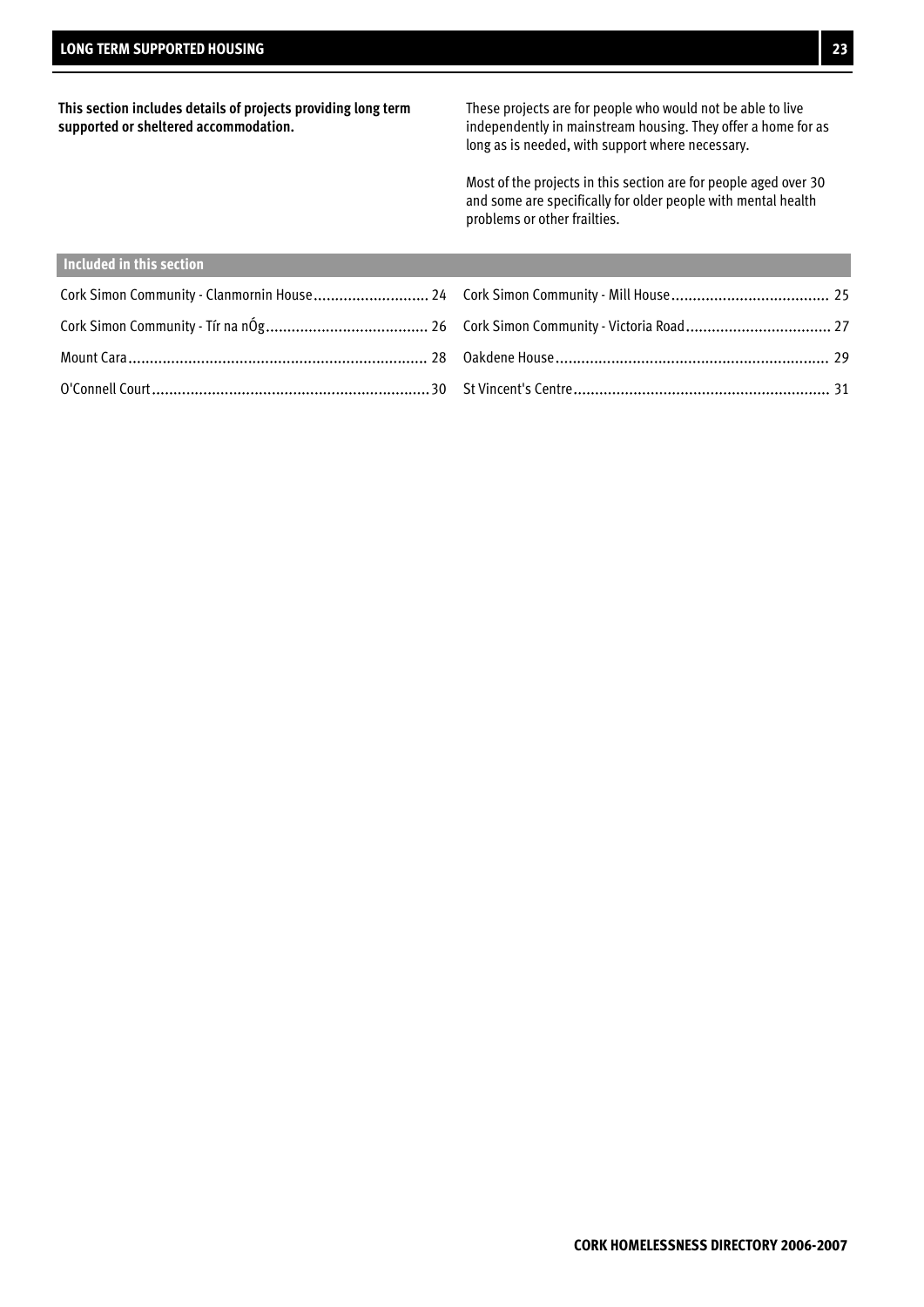#### **c/o Residential Manager Tel 021 422 6031 Cork Simon Community Anderson's Quay, Cork**

#### **Target group**

Single homeless people aged over 30 with a proven inability to live independently, mental or physical health needs and/or personal care support needs. Can accept people with dogs by arrangement.

#### **Will not accept**

No automatic exclusions.

#### **Age**

Min 30 Max None Ave 65

#### **Referral procedure**

Agency referrals only. Phone (Monday-Friday 9am-5pm) or write. Application form completed by prospective resident and referring agency. Interview. Require proof of ID (PPS number or birth certificate).

#### **Referral agencies**

Only accept referrals from Cork homelessness services.

#### **Policies**

Written EOP, harassment policy and complaints procedure.

#### **Tenure and house rules**

No alcohol allowed on the premises. Must attend keywork meetings. Licence agreement.

#### **Resident access**

Must be in by 12 midnight.

#### **Visitors**

Yes, between 10am-8pm daily. No overnight guests.

### **Vacancies**

Infrequent. Operate a waiting list.

#### **Length of stay**

| Min | 6 months |
|-----|----------|
| Max | None     |
| Ave |          |

 **Accommodation**

#### **Total spaces**

#### **Rooms (cost per week)**

Single: 8 at €45

### **Facilities**

| <b>Baths</b>           | 1 to 8 people                                                                                                   |
|------------------------|-----------------------------------------------------------------------------------------------------------------|
| Showers                | 1 to 8 people                                                                                                   |
| <b>Toilets</b>         | 1 to 4 people                                                                                                   |
| Laundry                | Yes                                                                                                             |
| TV                     | Yes                                                                                                             |
| Other                  | Lounge and garden.                                                                                              |
| Furnishings            | Rooms fully furnished.                                                                                          |
| Disabled<br>facilities | Can accommodate 2<br>wheelchair users. Warden<br>call system in each room.<br>Bath hoist.                       |
| Food                   | Evening meal provided.<br>Breakfast and lunch<br>provided for residents<br>unable to provide for<br>themselves. |
| Cooking<br>facilities  | One shared kitchen.                                                                                             |

#### **Web www.corksimon.ie Email residential.manager@ corksimoncommunity.ie**

#### **Support services**

6 full time staff and 4 volunteers, available 8am-12 midnight, sleep-in cover. Keyworker system (6 residents per keyworker), with meetings weeklymonthly. Care plans with agreed outcomes are reviewed monthly and cover physical and mental health, substance misuse, social issues, family, life skills, finance, education, employment and training. Advocacy and referrals to specialist services.

#### **Access to move-on**

**8**

Provide advice and help in securing accommodation and moving in. Cork Simon's Settlement Project provide followup support for as long as is required.

#### **Further information**

Clanmornin House provides supported residential accommodation for people aged over 30 who were formerly homeless and have a proven inability to live independently. Referrals are only accepted from agencies working with homeless people in Cork. The accommodation comprises 8 single rooms with shared facilities. The project is based in Boreenmanna Road in Cork.

#### **Group**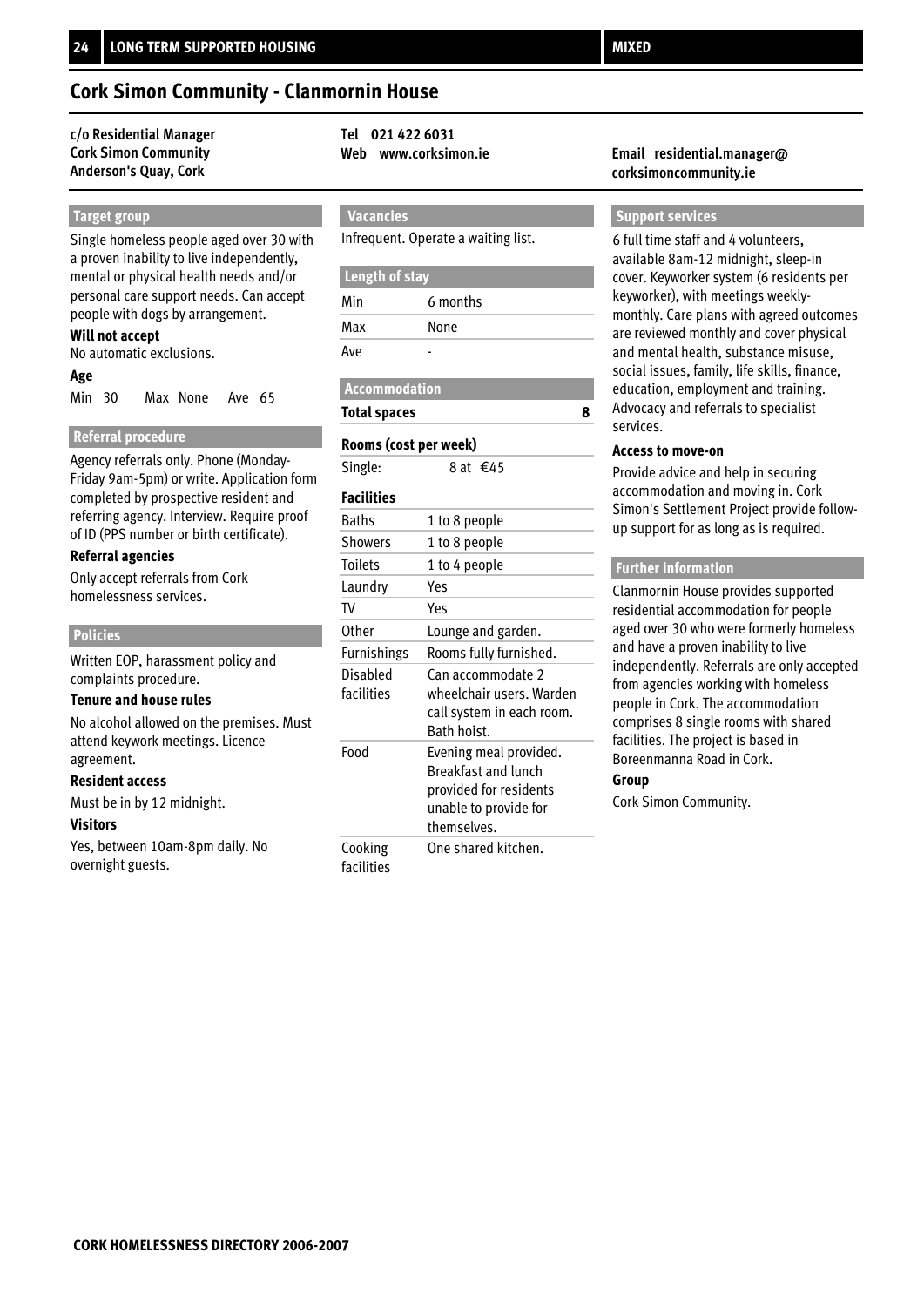### **Cork Simon Community - Mill House**

#### **c/o Residential Manager Tel 021 422 6031 Cork Simon Community Anderson's Quay, Cork**

# **Target group**

Single homeless people aged over 30 with a proven inability to live independently, mental or physical health needs and/or personal care support needs.

#### **Will not accept**

No automatic exclusions.

#### **Age**

Min 30 Max None Ave 50

#### **Referral procedure**

Agency referrals only. Phone (Monday-Friday 9am-5pm) or write. Application form completed by prospective resident and referring agency. Interview. Require proof of ID (PPS number or birth certificate).

#### **Referral agencies**

Only accept referrals from Cork homelessness services.

#### **Policies**

Written EOP, harassment policy and complaints procedure.

#### **Tenure and house rules**

No alcohol allowed on the premises. Must attend keywork meetings. Licence agreement.

#### **Resident access**

Must be in by 12 midnight.

#### **Visitors**

Yes, between 11am-8pm daily. Overnight guests with staff permission.

 **Vacancies**

Infrequent. Operate a waiting list.

#### **Length of stay**

| Min | 6 months |
|-----|----------|
| Max | None     |
| Ave |          |

 **Accommodation**

#### **Total spaces**

#### **Rooms (cost per week)**

Single:  $7$  at €45

#### **Facilities**

| <b>Baths</b>           | 1 to 3-4 people                                                                                                        |
|------------------------|------------------------------------------------------------------------------------------------------------------------|
| Showers                | 1 to 3-4 people                                                                                                        |
| Toilets                | 1 to 3-4 people                                                                                                        |
| Laundry                | Yes                                                                                                                    |
| TV                     | Yes                                                                                                                    |
| Other                  | Lounge and patio.                                                                                                      |
| <b>Furnishings</b>     | Rooms fully furnished.                                                                                                 |
| Disabled<br>facilities | None.                                                                                                                  |
| Food                   | Evening meal provided.<br><b>Breakfast and lunch</b><br>provided for residents<br>unable to provide for<br>themselves. |
| Cooking<br>facilities  | One shared kitchen.                                                                                                    |

#### **Web www.corksimon.ie Email residential.manager@ corksimoncommunity.ie**

#### **Support services**

6 full time staff and 4 volunteers, available 8am-12 midnight, sleep-in cover. Keyworker system (3 residents per keyworker), with meetings weeklymonthly. Care plans with agreed outcomes are reviewed monthly and cover physical and mental health, substance misuse, social issues, family, life skills, finance, education, employment and training. Advocacy and referrals to specialist services.

#### **Access to move-on**

**7**

Provide advice and help in securing accommodation and moving in. Cork Simon's Settlement Project provide followup support for as long as is required.

#### **Further information**

Mill House provides supported residential accommodation for people aged over 30 who were formerly homeless and have a proven inability to live independently. Referrals are only accepted from agencies working with homeless people in Cork. The accommodation comprises 7 single rooms with shared facilities.

#### **Group**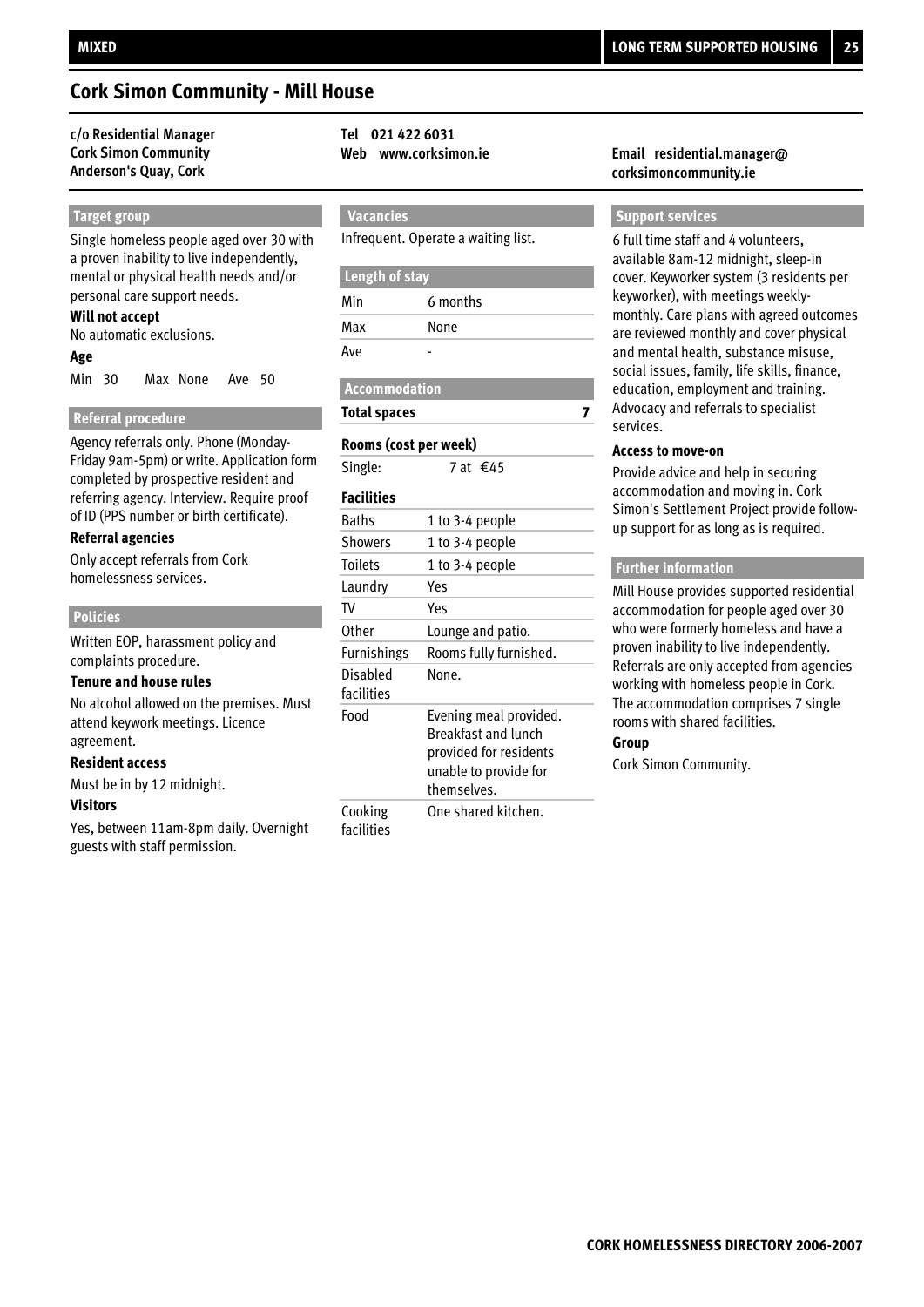### **Cork Simon Community - Tír na nÓg**

#### **c/o Residential Manager Tel 021 422 6031 Cork Simon Community Anderson's Quay, Cork**

#### **Target group**

Single homeless people aged over 30 with a proven inability to live independently, mental or physical health needs and/or personal care support needs.

#### **Will not accept**

No automatic exclusions.

#### **Age**

Min 30 Max None Ave 55

#### **Referral procedure**

Agency referrals only. Phone (Monday-Friday 9am-5pm) or write. Application form completed by prospective resident and referring agency. Interview. Require proof of ID (PPS number or birth certificate).

#### **Referral agencies**

Only accept referrals from Cork homelessness services.

#### **Policies**

Written EOP, harassment policy and complaints procedure.

#### **Tenure and house rules**

No alcohol allowed on the premises. Must attend keywork meetings. Licence agreement.

#### **Resident access**

Must be in by 12 midnight.

#### **Visitors**

Yes, between 10am-8pm daily. Overnight guests with staff permission.

 **Vacancies**

Infrequent. Operate a waiting list.

#### **Length of stay**

| Min | 6 months |
|-----|----------|
| Max | None     |
| Ave |          |

 **Accommodation**

#### **Total spaces**

#### **Rooms (cost per week)**

Single:  $11$  at €45

#### **Facilities**

| <b>Baths</b>           | 1 to 3-4 people                                                                                                 |
|------------------------|-----------------------------------------------------------------------------------------------------------------|
| <b>Showers</b>         | 1 to 5-6 people                                                                                                 |
| <b>Toilets</b>         | 1 to 2 people                                                                                                   |
| Laundry                | Yes                                                                                                             |
| TV                     | Yes                                                                                                             |
| Other                  | Lounge, quiet room and<br>garden.                                                                               |
| Furnishings            | Rooms fully furnished.                                                                                          |
| Disabled<br>facilities | Can accommodate 6<br>wheelchair users.                                                                          |
| Food                   | Evening meal provided.<br>Breakfast and lunch<br>provided for residents<br>unable to provide for<br>themselves. |
| Cooking<br>facilities  | One shared kitchen.                                                                                             |

#### **Web www.corksimon.ie Email residential.manager@ corksimoncommunity.ie**

#### **Support services**

6 full time staff and 4 volunteers, available 8am-12 midnight, sleep-in cover. Keyworker system (6 residents per keyworker), with meetings weeklymonthly. Care plans with agreed outcomes are reviewed monthly and cover physical and mental health, substance misuse, social issues, family, life skills, finance, education, employment and training. Advocacy and referrals to specialist services.

#### **Access to move-on**

**11**

Provide advice and help in securing accommodation and moving in. Cork Simon's Settlement Project provide followup support for as long as is required.

#### **Further information**

Tír na nÓg provides supported residential accommodation for people aged over 30 who were formerly homeless and have a proven inability to live independently. Referrals are only accepted from agencies working with homeless people in Cork. The accommodation comprises 11 single rooms with shared facilities. The project is based in Blackrock.

#### **Group**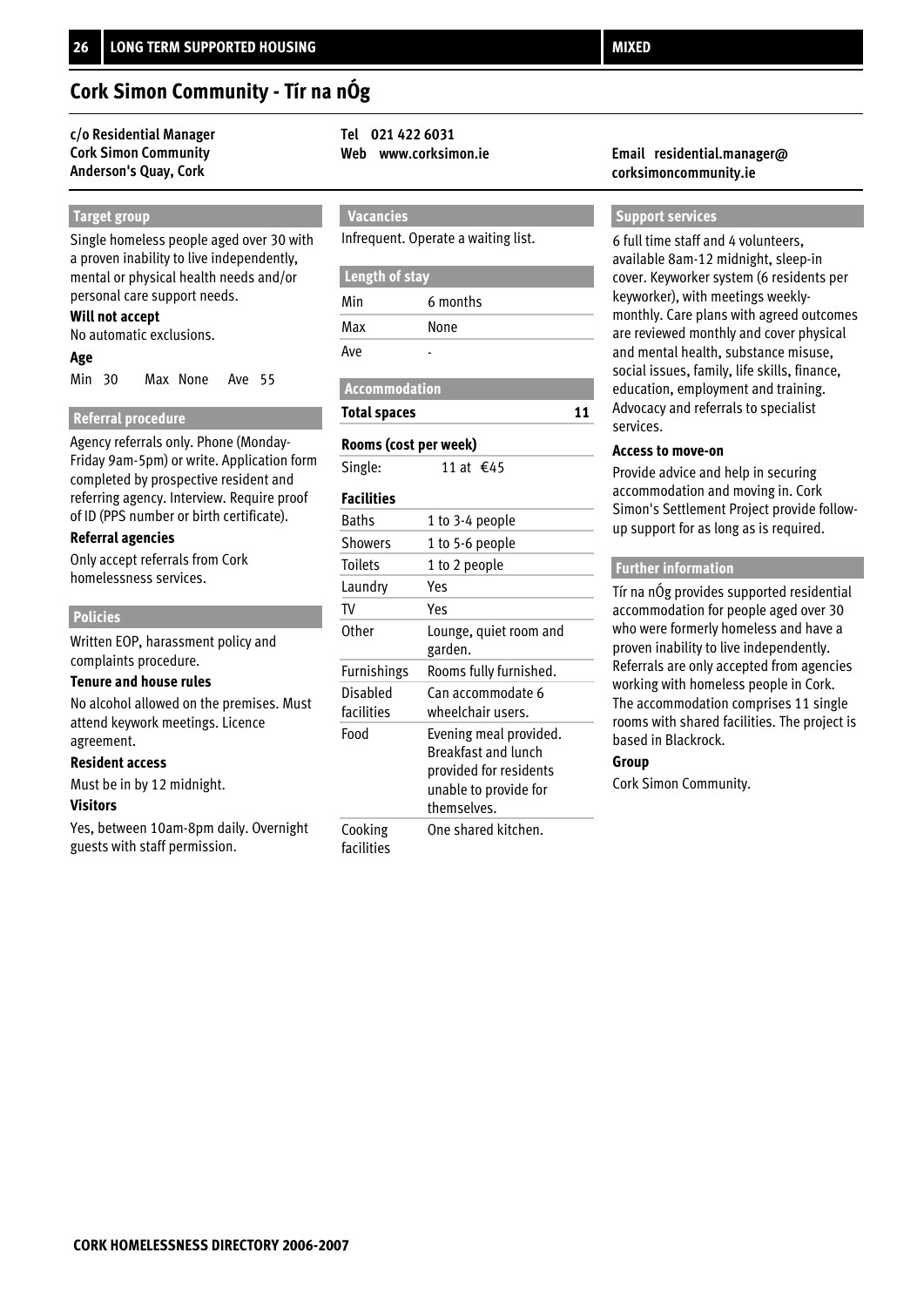### **Cork Simon Community - Victoria Road**

#### **c/o Residential Manager Tel 021 422 6031 Cork Simon Community Anderson's Quay, Cork**

#### **Target group**

Single homeless people aged over 30 with a proven inability to live independently, mental or physical health needs and/or personal care support needs.

#### **Will not accept**

No automatic exclusions.

#### **Age**

Min 30 Max None Ave 50

#### **Referral procedure**

Agency referrals only. Phone (Monday-Friday 9am-5pm) or write. Application form completed by prospective resident and referring agency. Interview. Require proof of ID (PPS number or birth certificate).

#### **Referral agencies**

Only accept referrals from Cork homelessness services.

#### **Policies**

Written EOP, harassment policy and complaints procedure.

#### **Tenure and house rules**

No alcohol allowed on the premises. Must attend keywork meetings. Licence agreement.

#### **Resident access**

Must be in by 12 midnight.

#### **Visitors**

Yes, between 10am-8pm daily. No overnight guests.

 **Vacancies**

Infrequent. Operate a waiting list.

#### **Length of stay**

| Min | 6 months |
|-----|----------|
| Max | None     |
| Ave |          |

 **Accommodation**

#### **Total spaces**

#### **Rooms (cost per week)**

Single: 6 at €45

#### **Facilities**

| <b>Baths</b>           | 1 to 6 people                                                                                                   |
|------------------------|-----------------------------------------------------------------------------------------------------------------|
| <b>Showers</b>         | 1 to 3 people                                                                                                   |
| Toilets                | 1 to 1-2 people                                                                                                 |
| Laundry                | Yes                                                                                                             |
| TV                     | Yes                                                                                                             |
| Other                  | Lounge and patio.                                                                                               |
| <b>Furnishings</b>     | Rooms fully furnished.                                                                                          |
| Disabled<br>facilities | None.                                                                                                           |
| Food                   | Evening meal provided.<br>Breakfast and lunch<br>provided for residents<br>unable to provide for<br>themselves. |
| Cooking<br>facilities  | One shared kitchen.                                                                                             |

#### **Web www.corksimon.ie Email residential.manager@ corksimoncommunity.ie**

#### **Support services**

6 full time staff and 4 volunteers, available 8am-12 midnight, sleep-in cover. Keyworker system (6 residents per keyworker), with meetings weeklymonthly. Care plans with agreed outcomes are reviewed monthly and cover physical and mental health, substance misuse, social issues, family, life skills, finance, education, employment and training. Advocacy and referrals to specialist services.

#### **Access to move-on**

**6**

Provide advice and help in securing accommodation and moving in. Cork Simon's Settlement Project provide followup support for as long as is required.

#### **Further information**

Cork Simon's Victoria Road project provides supported residential accommodation for people aged over 30 who were formerly homeless and have a proven inability to live independently. Referrals are only accepted from agencies working with homeless people in Cork. The accommodation comprises 6 single rooms with shared facilities.

#### **Group**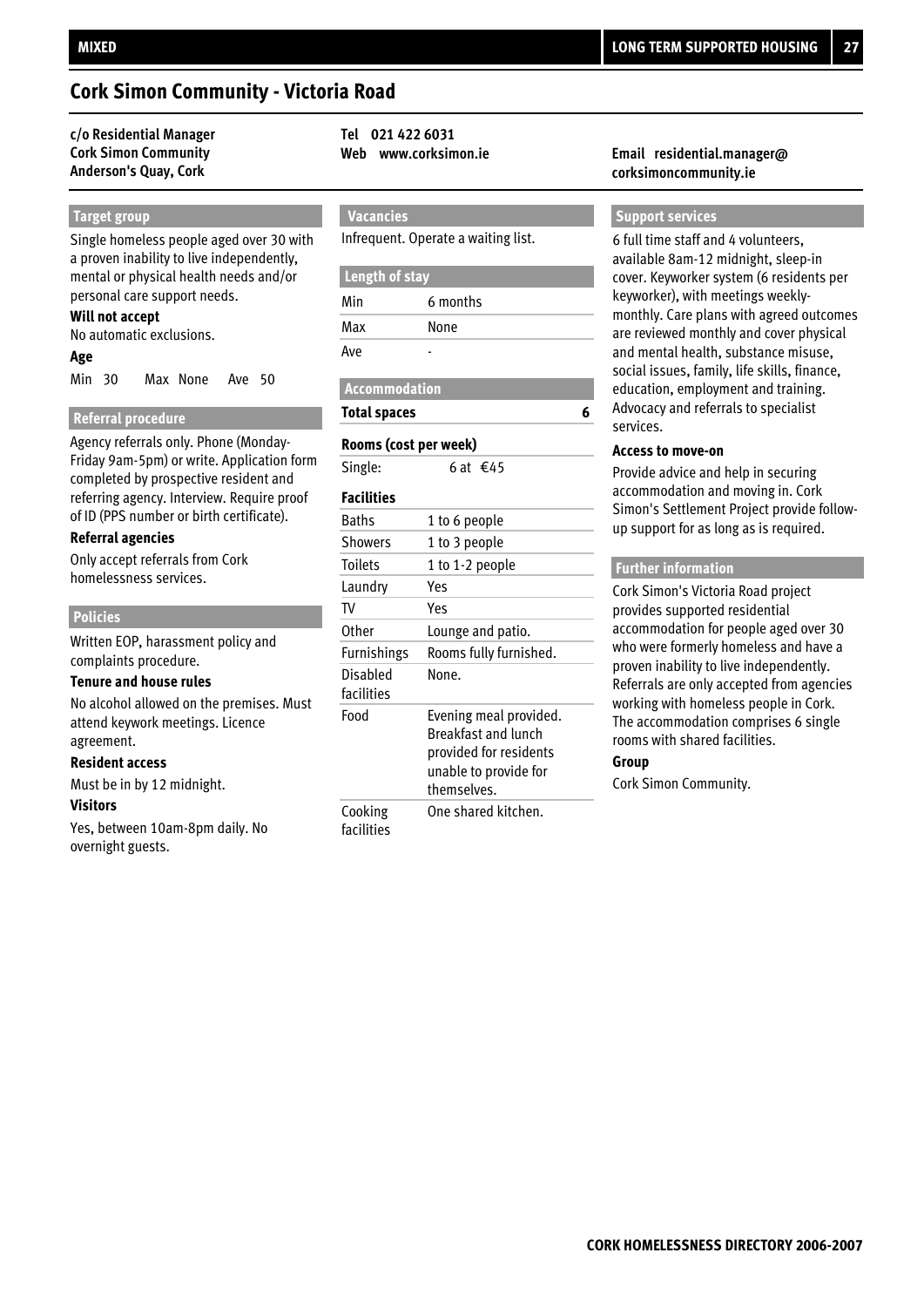#### **Target group**

Frail older people aged over 65 who have low to medium support needs, including homeless people and those awaiting nursing home care.

#### **Will not accept**

People with high support needs which cannot be met by the service.

#### **Age**

Min 65 Max 90 Ave 86

#### **Referral procedure**

Named agency referrals only. Phone (Monday-Friday 9am-5pm). Application form completed by prospective resident and referral agency prior to interview. Require proof of ID (medical card).

#### **Referral agencies**

Only accept referrals from GPs, Public Health Nurses or hospital discharge coordinators.

#### **Policies**

Written complaints procedure.

#### **Resident access**

Alcohol allowed under supervision. Short term and continuing care agreements.

#### **Visitors**

Yes, usually 10am-12 noon, not at meal times. No overnight guests.

### **Vacancies**

Weekly-monthly. Operate a waiting list.

#### **Length of stay**

| Min | 1 week |
|-----|--------|
| Max | None   |
| Ave |        |

#### **Accommodation**

#### **Total spaces**

20 spaces for women, 4 for men.

#### **Rooms (cost per week)**

| Single: | 24 at €160/€180                   |
|---------|-----------------------------------|
|         | Lower charge is for respite care. |

#### **Facilities**

| <b>Baths</b>           | 1 to 12 people                                          |
|------------------------|---------------------------------------------------------|
| <b>Showers</b>         | 1 to 24 people                                          |
| <b>Toilets</b>         | 1 to 4 people                                           |
| Laundry                | Yes                                                     |
| TV                     | Yes                                                     |
| Other                  | Lounge and garden.                                      |
| <b>Furnishings</b>     | Rooms fully furnished, with<br>washbasins and commodes. |
| Disabled<br>facilities | All accommodation is fully<br>wheelchair accessible.    |
| Food                   | Full board provided.                                    |
| Cooking<br>facilities  | None.                                                   |

#### **Redemption Road Tel 021 439 5737 Fax 021 439 2057 Cork Email carahouse@eircom.net**

#### **Support services**

2 full time and 11 part time staff, 19 community enterprise participants and 10 volunteers, nursing staff available approximately 8am-10pm daily, sleep-in cover. Provide support around personal care.

#### **Health**

**24**

5 nurses on staff team.

#### **Access to move-on**

Most residents move on to nursing home accommodation.

#### **Further information**

Mount Cara provides residential accommodation for frail older people aged over 65 who have low to medium levels of dependency, including homeless people and those awaiting nursing home care. The project accepts people for short term respite stays of up to 4 weeks and for continuing care until they move into a nursing home. Referrals are only accepted from GPs, Public Health Nurses and hospital discharge co-ordinators.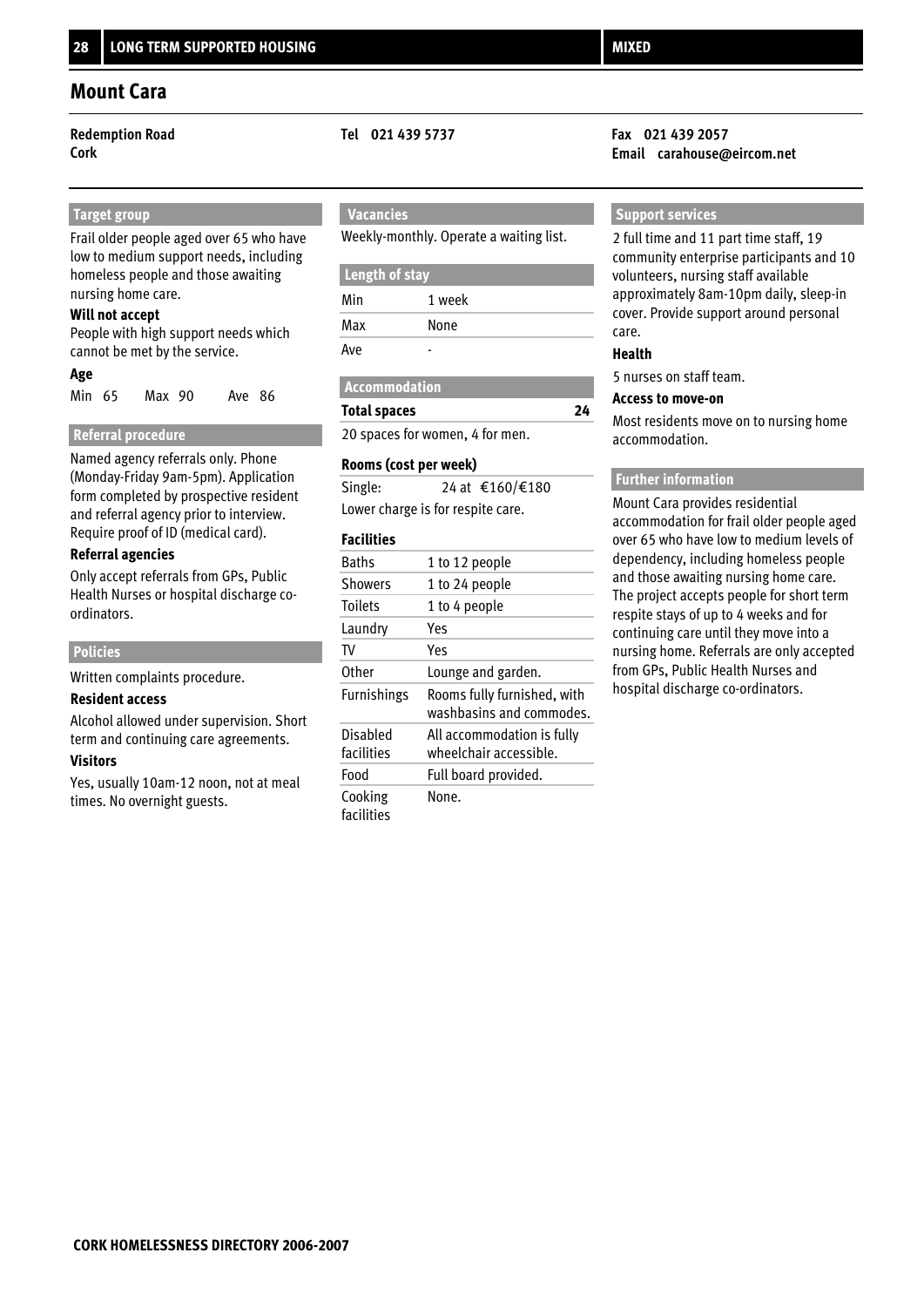### **Oakdene House**

#### **Target group**

Single homeless people with mental health problems aged over 50 who are suitable for sheltered housing. Older people aged over 60 in need of sheltered housing. Can accept couples.

#### **Will not accept**

No automatic exclusions.

#### **Age**

Min 50 Max None Ave 70

#### **Referral procedure**

Self or agency referrals. Phone for application form (Mon-Fri 9am-5pm), completed by prospective resident and agency prior to interview. Require medical history, proof of ID and income. HSE assess suitability for sheltered housing.

#### **Referral agencies**

Accept self referrals and referrals from any agency. Most agency referrals come from the Homeless Persons Unit and hospital discharge co-ordinators.

#### **Policies**

Written EOP, harassment policy and complaints procedure.

#### **Tenure and house rules**

No alcohol allowed on the premises. Tenancy agreement.

#### **Resident access**

Must be in by 12 midnight.

#### **Visitors**

Yes, but not at meal times (12.45pm-1.30pm, 4.45pm-5.30pm). No overnight guests.

#### **Prosperity Square Tel 021 431 6198**

### **Vacancies**

Weekly. Operate a waiting list.

| Length of stay |       |  |
|----------------|-------|--|
| Min            | 1 day |  |
| Max            | None  |  |
| Ave            |       |  |

## **Accommodation**

**Total spaces**

#### **Rooms (cost per week)**

Rent based on means testing. Single: 17 at See below

#### **Facilities**

| <b>Baths</b>           | 1 to 17 people                                                                           |
|------------------------|------------------------------------------------------------------------------------------|
| <b>Showers</b>         | 1 to 8 people                                                                            |
| <b>Toilets</b>         | 1 to 5 people                                                                            |
| Laundry                | Yes                                                                                      |
| TV                     | Yes                                                                                      |
| 0ther                  | Lounge and garden.                                                                       |
| Furnishings            | Rooms fully furnished, with<br>washbasins.                                               |
| Disabled<br>facilities | 6 wheelchair users can be<br>accommodated. Stair chair,<br>grab rails, room call system. |
| Food                   | Full board provided.                                                                     |
| Cooking<br>facilities  | None.                                                                                    |

#### **Cork Email oconnellcourt@iol.ie**

#### **Support services**

4 full time and 1 part time member of staff, 1 volunteer, 24 hour waking cover. Action plans with agreed outcomes, reviewed weekly. Provide support around independent living and help with personal care. Social activities.

#### **Health**

**17**

GP and CPN visit weekly, chiropodist visits every 6 weeks.

#### **Access to move-on**

Provide advice on move-on options and help with applications.

#### **Further information**

Oakdene House "is a voluntary social housing organisation. Our primary function is to provide sheltered housing with some low level support for persons over 60 years of age and older homeless people over 50 years with mental health disorders suitable for sheltered housing." The project accepts self referrals and referrals from any agency. Applications are assessed by the Health Service Executive to confirm that they are suitable for sheltered housing.

#### **Group**

O'Connell Court.

#### **Travel**

City centre - 5 minutes walk.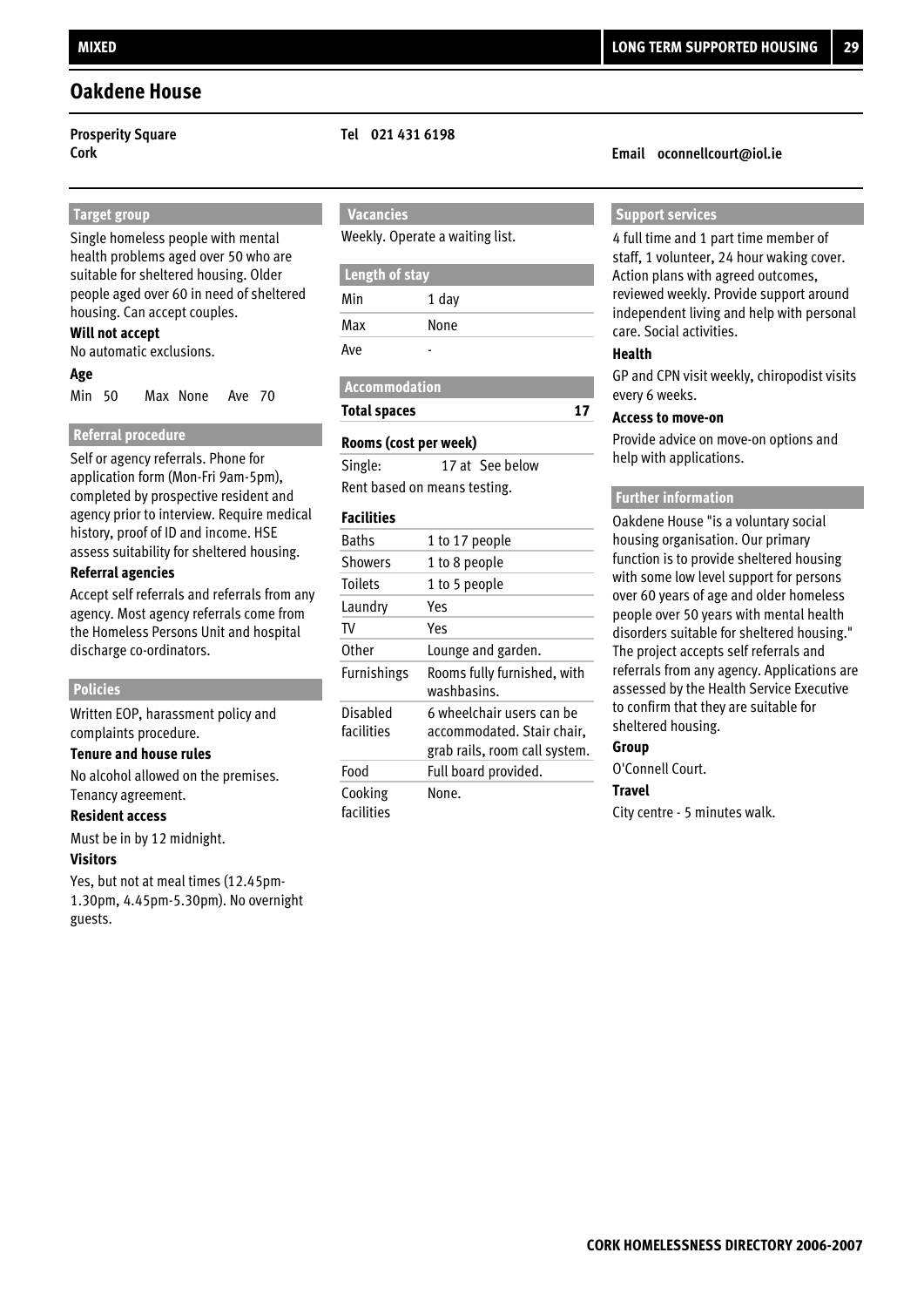### **O'Connell Court**

#### **Target group**

Older homeless people aged over 50 with mental health problems. Can accept couples.

#### **Will not accept**

Arsonists, sex-offenders and people with a history of violence. Those currently addicted to alcohol or using drugs.

#### **Age**

Min 50 Max None Ave 75

#### **Referral procedure**

Self or agency referrals. Phone (Mon-Fri 9am-5pm) or write. Application form completed by prospective resident and agency prior to interview. Require proof of ID and financial status, and medical report. HSE assess applicants moving on from hospital.

#### **Referral agencies**

Accept self referrals and referrals from any agency.

#### **Policies**

Written EOP, harassment policy and complaints procedure.

#### **Tenure and house rules**

No alcohol allowed on the premises. Licence agreement.

#### **Resident access**

Must be in by 12 midnight.

#### **Visitors**

Yes, but not at meal times (12.45pm-1.30pm, 4.45pm-5.30pm). Overnight guests with staff permission.

### **Vacancies**

Weekly. Operate a waiting list.

| Length of stay |              |
|----------------|--------------|
| Min            | 1 night      |
| Max            | None         |
| Ave            | $1$ year $+$ |

| <b>Accommodation</b> |  |
|----------------------|--|
| <b>Total spaces</b>  |  |

#### **Rooms (cost per week)**

Means tested service charge according to services used. Single: 66 at See below

#### **Facilities**

| Baths                  | 1 to 20 people                                                                    |
|------------------------|-----------------------------------------------------------------------------------|
| Showers                | 1 to 10 people                                                                    |
| <b>Toilets</b>         | 1 to 5 people                                                                     |
| Laundry                | Υρς                                                                               |
| TV                     | Yes                                                                               |
| 0ther                  | Lounge and garden.                                                                |
| Furnishings            | Rooms fully furnished, with<br>washbasins, 2 with ensuite<br>facilities.          |
| Disabled<br>facilities | 10 wheelchair users can be<br>accommodated. Alarm<br>system, grab rails and lift. |
| Food                   | Full board provided.                                                              |
| Cooking<br>facilities  | None.                                                                             |

#### **Windmill Road Tel 021 431 6076 Fax 021 431 6076 Cork Email oconnellcourt@iol.ie**

#### **Support services**

4 full time and 5 part time staff, 24 hour waking cover. Provide information, advice, supervision of medication, personal assistance and social activities.

#### **Health**

**66**

Nurse on staff team, GP and CPN visit weekly, chiropodist visits every 6 weeks.

#### **Access to move-on**

Provide advice on move-on options and help with applications.

#### **Further information**

O'Connell Court provides supported accommodation for older homeless people aged over 50 with mental health problems. The project accepts self referrals and referrals from any agency. People being referred from within hospital are first assessed by the HSE Age Care Evaluation Team.

#### **Group**

O'Connell Court.

#### **Travel**

Buses: 3, 4 and 6 (2 minutes walk), 7 and 10 (5 minutes walk).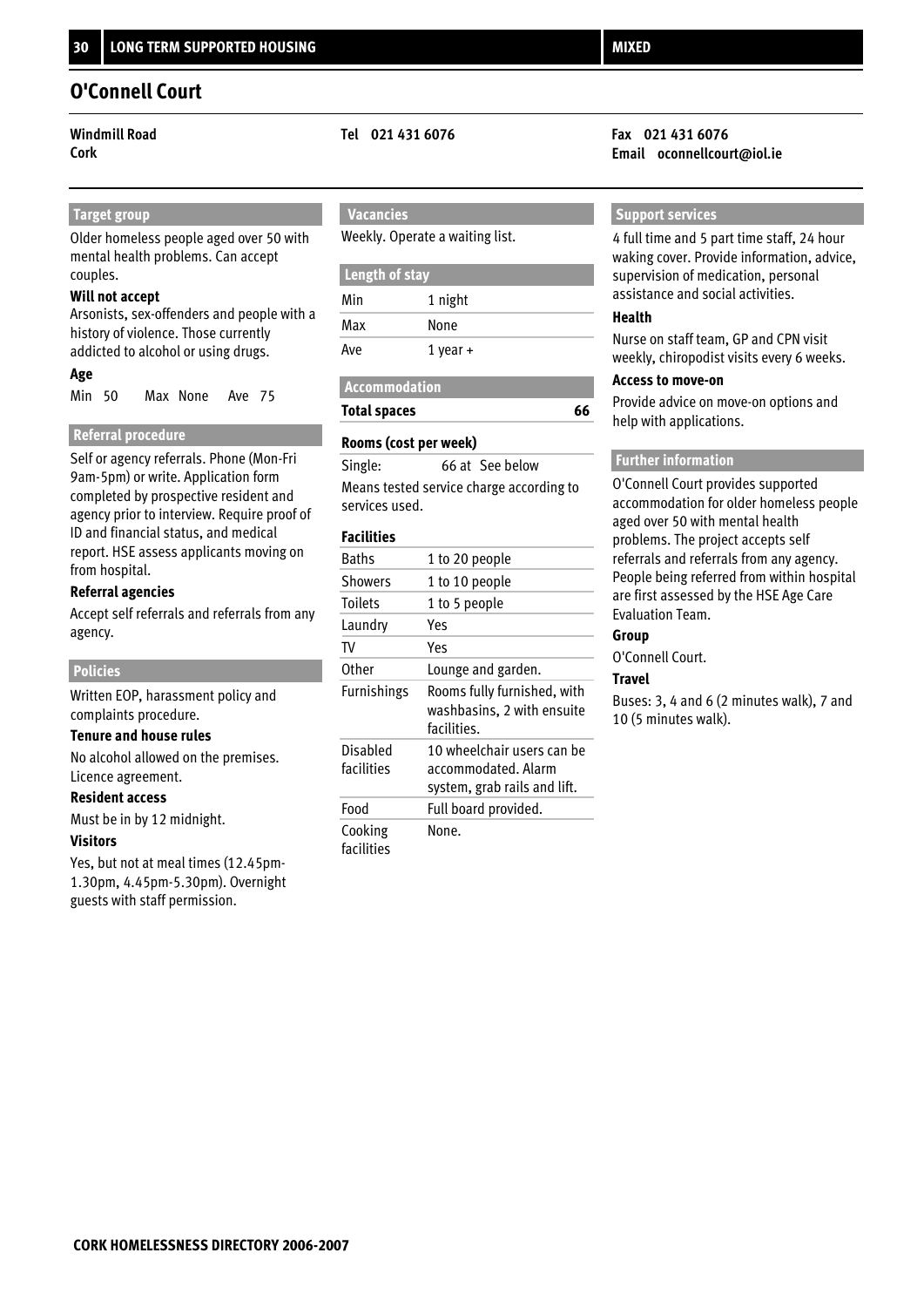**Cork**

## **Target group**

Women aged over 24 who have a mild/moderate degree of intellectual disability.

#### **Will not accept**

No automatic exclusions.

#### **Age**

Min 24 Max None Ave 40

#### **Referral procedure**

Self or agency referrals. Phone (Monday-Friday 9am-5pm) or write. Application form completed by agency prior to interview. Require proof of ID (passport or welfare book).

#### **Referral agencies**

Accept self referrals and referrals from any agency.

#### **Policies**

Written complaints procedure.

#### **Tenure and house rules**

Must participate in living and social skills support. No alcohol allowed on the premises. No formal written agreement. Written house rules.

#### **Resident access**

Must be in by 12 midnight.

#### **Visitors**

Yes, must leave by 10pm. No overnight guests.

### **Vacancies**

Infrequent. Operate a waiting list of approx 6 months.

#### **Length of stay**

| Min | 3 years  |
|-----|----------|
| Max | None     |
| Ave | 30 years |

#### **Accommodation**

**Total spaces**

In 3 buildings.

#### **Rooms (cost per week)**

€45.50pw required from residents in receipt of benefits. Single: 57 at €65.50

#### **Facilities**

| <b>Baths</b>       | 1 to 10 people                             |
|--------------------|--------------------------------------------|
| <b>Showers</b>     | 1 to 10 people                             |
| <b>Toilets</b>     | 1 to 10 people                             |
| Laundry            | Yes                                        |
| TV                 | Yes                                        |
| Other              | Lounge.                                    |
|                    |                                            |
| <b>Furnishings</b> | Rooms fully furnished, with<br>washbasins. |
| Disabled           | Can accommodate 8                          |
| facilities         | wheelchair users.                          |
| Food               | Full board provided.                       |
| Cooking            | Each kitchen shared by 8                   |

#### **St Mary's Road Tel 021 439 1333 Fax 021 430 6107**

#### **Support services**

25 full time and 10 part time staff, 24 hour waking cover. Keyworker system (6 residents per keyworker), with meetings weekly-monthly. Action plans with agreed outcomes, reviewed monthly. Provide support around independent living skills, budgeting, social skills and vocational training.

#### **Health**

**57**

GP visits weekly. Chiropodist visits monthly and as required.

#### **Access to move-on**

Provide support with all aspects of moveon.

#### **Further information**

St Vincent's Centre provides supported accommodation for 57 women aged over 24 with mild to moderate intellectual disabilities. The project has infrequent vacancies as most residents stay for many years. The project provides support around daily living skills, social skills and vocational training.

#### **Travel**

Cork bus station and Kent train station approx 1 mile.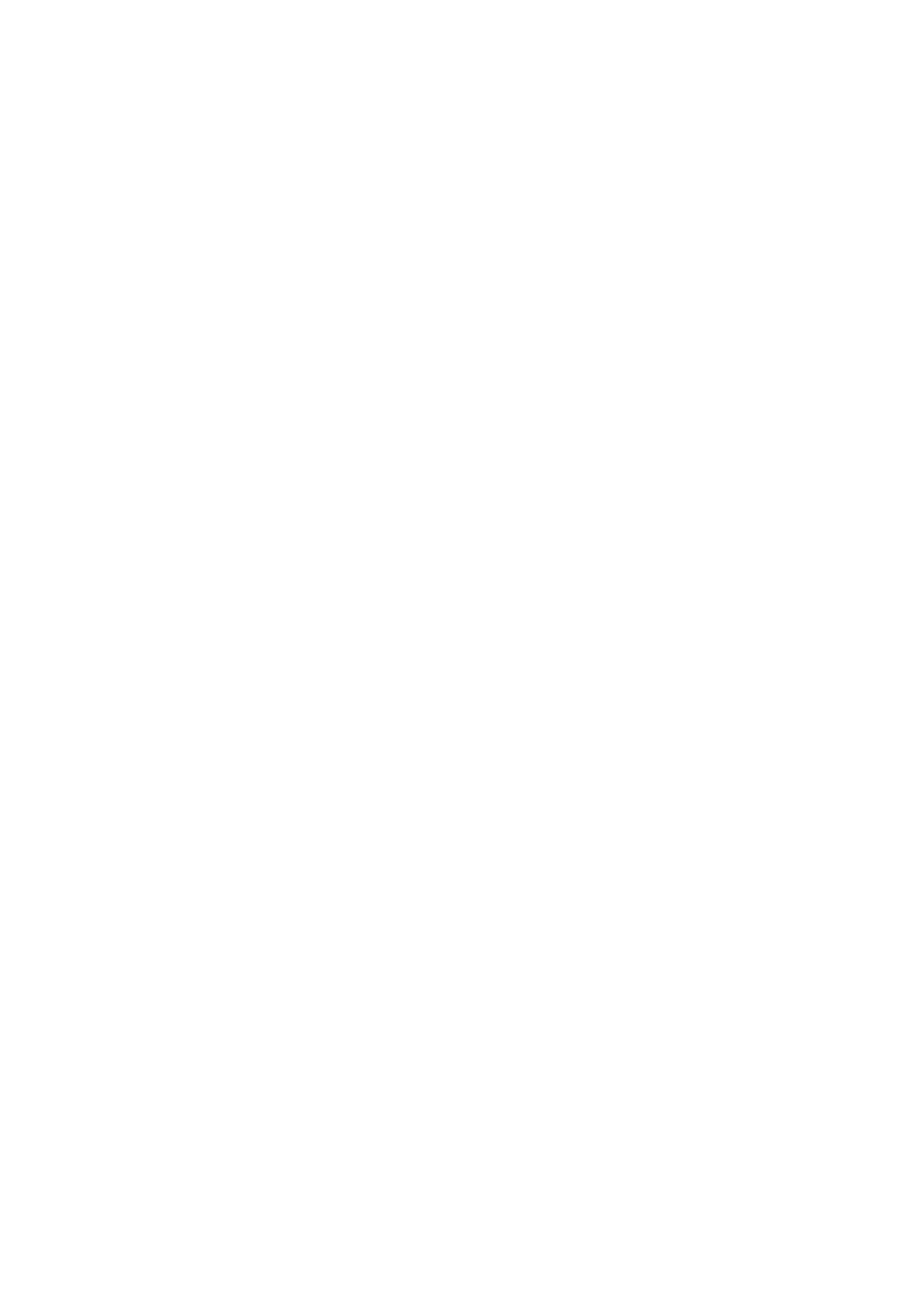**This section includes details of specialist accommodation for people with specific problems related to alcohol, drugs, gambling, institutional abuse, eating disorders or mental health.**

Information on non-residential services offering support to people with alcohol or drugs, including non-residential treatment centres, is given in the Alcohol and Drugs section. Information on non-residential services for people with mental health problems is given in the Health and Mental Health section.

Information about the non-residential support services provided by Right of Place is included in the Specialist Advice and Support section (see page 67).

| Included in this section                    |  |
|---------------------------------------------|--|
|                                             |  |
|                                             |  |
| Tabor Lodge Residential Treatment Centre 38 |  |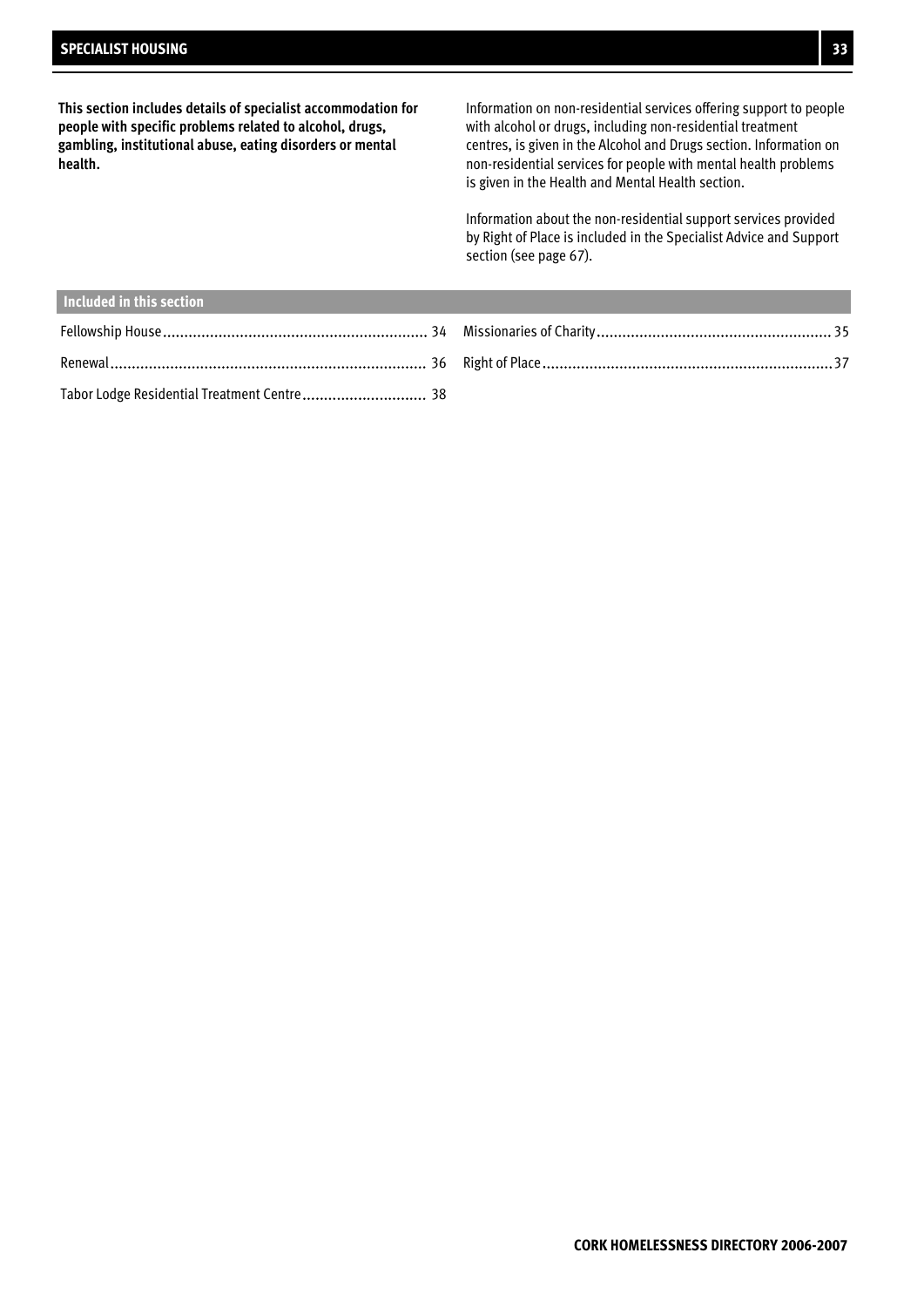### **Fellowship House**

# **Togher**

**Cork** 

#### **Target group**

Homeless men in recovery from alcohol, drug and gambling addiction.

#### **Will not accept**

No automatic exclusions.

#### **Age**

Min 18 Max None Ave 18-34

#### **Referral procedure**

Self or agency referrals. Phone (Monday-Friday 10am-5pm) or write. Application form completed by referral agency prior to interview. Require proof of ID (passport, driving licence or birth certificate).

#### **Referral agencies**

Accept self referrals and referrals from any agency.

#### **Policies**

Written harassment policy and complaints procedure.

#### **Tenure and house rules**

Must work 19.5 hours per week at NCE. No alcohol allowed. Must attend residents' meetings. No formal written agreement. Written house rules.

#### **Resident access**

Monday-Friday must be out to work by 8am and back to lunch at 1.30pm. Must be in by 11pm.

#### **Visitors**

Visitors by appointment only. No overnight guests.

### **Vacancies**

Weekly-monthly. Operate a waiting list of about 4-6 weeks.

#### **Length of stay**

| Min | 12 weeks |
|-----|----------|
| Max | 12 weeks |
| Ave |          |

**Total spaces**

#### **Rooms (cost per week)**

| 2 bed: | 2 at $\text{\textsterling}85$              |
|--------|--------------------------------------------|
| 3 bed: | 2 at $\text{\textsterling}85$              |
|        | €120 if on Long Term Disability Allowance. |

#### **Facilities**

| <b>Baths</b>           |                                                                   |
|------------------------|-------------------------------------------------------------------|
| <b>Showers</b>         | 1 to 2-3 people                                                   |
| <b>Toilets</b>         | 1 to 2-3 people                                                   |
| Laundry                | Yes                                                               |
| TV                     | Yes                                                               |
| 0ther                  | Lounge and garden.                                                |
| Furnishings            | Rooms fully furnished, with<br>washbasins.                        |
| Disabled<br>facilities | None.                                                             |
| Food                   | Full board provided. 2<br>residents prepare meals at<br>weekends. |
| Cooking<br>facilities  | None.                                                             |

#### **Spur Hill Tel 021 454 5894 Fax 021 434 4471 Email fellowship@eircom.net**

#### **Support services**

1 full time and 8 part time staff, 24 hour waking cover. Keyworker system (2-4 residents per keyworker), with twice weekly meetings. Residents work for 19.5 hours per week on a Community Enterprise Scheme at Northside Community Enterprise.

#### **Health**

**10**

4 specialist drug and alcohol workers.

#### **Access to move-on**

Provide advice on move-on options and help with resettlement as part of keywork. Work closely with Community Welfare Officer. Written aftercare plans.

#### **Further information**

Fellowship House is a half-way house for 12 men in the early stages of recovery from addictions such as alcohol, drugs and gambling. It is a 12 week residential project and residents must participate in a Community Enterprise Scheme for 19.5 hours per week. The project accepts self referrals and referrals from any agency. The accommodation comprises 2 2-bed and 2 3-bed rooms with shared facilities.

### **Group**

Renewal Sheltered Housing. **Travel**

Bus: 14 (5 minutes walk).

### **Accommodation**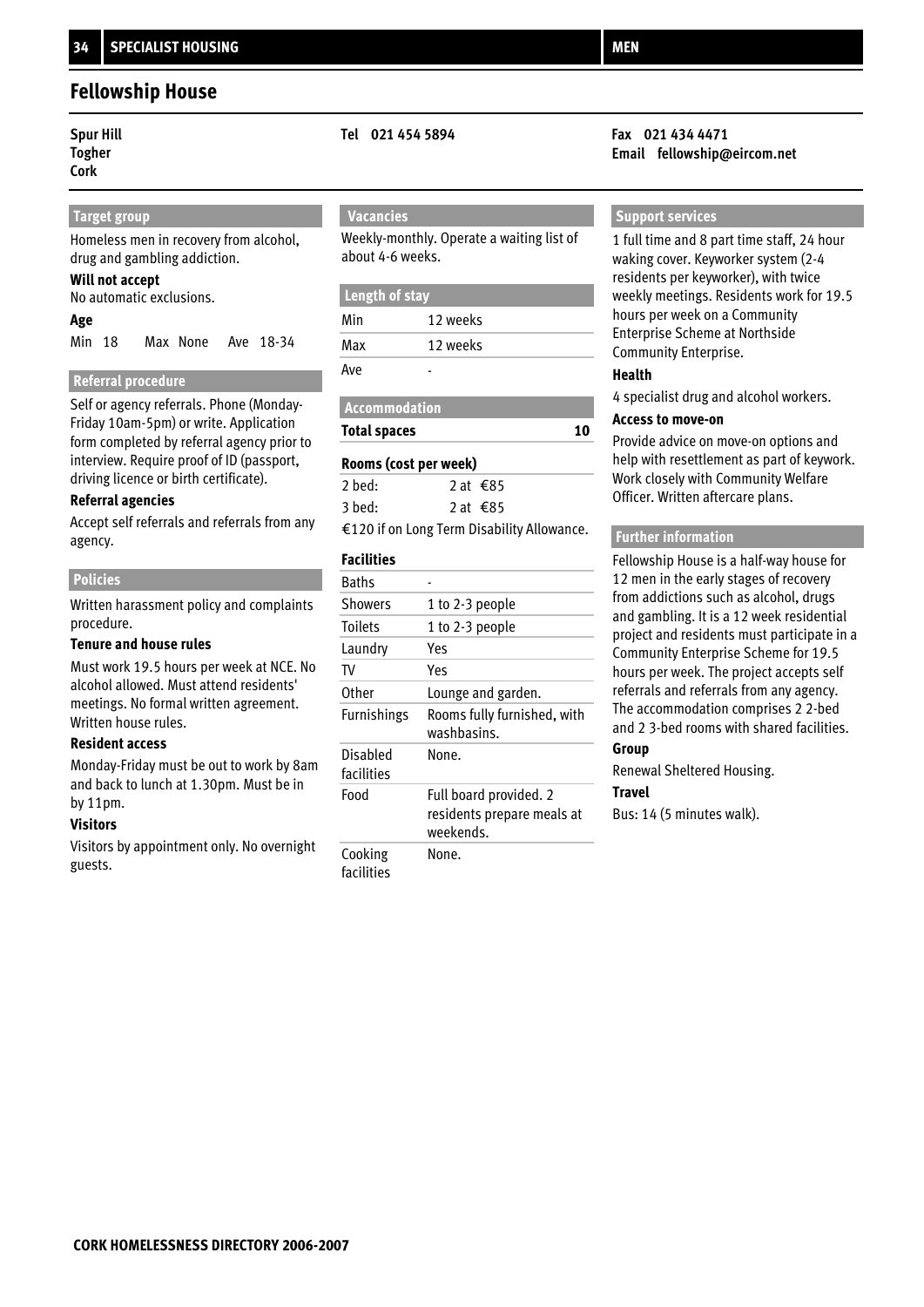### **Missionaries of Charity**

## **Blarney Co. Cork**

#### **Target group**

Men aged 20-75 with addictions, including alcohol, drugs and gambling.

#### **Will not accept**

Those in need of primary treatment. No other automatic exclusions.

#### **Age**

Min Max Ave 20 75 -

#### **Referral procedure**

Self or agency referrals. Phone, call-in (Monday-Wednesday, Friday-Sunday 8.30am-12.30pm, 3pm-7pm) or write. Application form completed by prospective resident. Interview.

#### **Referral agencies**

Accept self referrals and referrals from any agency. Most Cork referrals come from Tabor Lodge and Arbour House Treatment Centre.

#### **Policies**

No written policies.

#### **Tenure and house rules**

Must attend groupwork and residents' meetings. No alcohol allowed on the premises. No formal written agreement. Written house rules.

#### **Resident access**

Residents must be in by 5.30pm or phone if late, or place will be passed to someone else.

#### **Visitors**

Yes, at weekends between 9.30am-5.30pm. No overnight guests.

#### **St Helen's Convent Tel 021 438 1687 or 021 438 2041**

### **Vacancies**

Weekly-monthly. Operate a waiting list of about 5 men.

## **Length of stay**

| Min | None       |
|-----|------------|
| Max | 6 months   |
| Ave | 3-6 months |

### **Accommodation**

### **Total spaces**

## **Rooms (cost per week)**

| 3 bed:                              | 1 at Free |
|-------------------------------------|-----------|
| 4 bed:                              | 1 at Free |
| 5 bed:                              | 1 at Free |
| There is no shores mode to resident |           |

There is no charge made to residents.

#### **Facilities**

| <b>Baths</b>           | None                                             |
|------------------------|--------------------------------------------------|
| <b>Showers</b>         | 1 to 4 people                                    |
| <b>Toilets</b>         | 1 to 3 people                                    |
| Laundry                | Yes                                              |
| TV                     | N٥                                               |
| Other                  | Lounge.                                          |
| <b>Furnishings</b>     | Rooms are partly furnished.                      |
| Disabled<br>facilities | Fxtra 2-bed room can be<br>used if required by a |
|                        | wheelchair user.                                 |
| Food                   | Full board provided.                             |

#### **Support services**

4 sisters plus volunteers, available Monday-Wednesday, Friday-Sunday 8.30am-12.30pm, 3pm-7pm, volunteers available until 11pm, sleep-in cover. Daily groupwork sessions.

#### **Health**

**12**

Regular AA meetings. Compulsory groupwork sessions with addictions counsellor for 2 hours daily Monday-Friday.

#### **Access to move-on**

Provide basic information around move-on options and help with finding furniture. Exresidents can keep in contact, return for prayer or be visited.

#### **Further information**

The Missionaries of Charity project in Blarney, County Cork provides accommodation for 12 men with addiction problems. The project cannot provide primary treatment. There are compulsory daily groupwork sessions with an addiction counsellor. The project is run by sisters of St Helen's Convent and there is no charge for staying in it. Self referrals and referrals from any agency are accepted daily except Thursday. Residents are expected to be in by 5.30pm or to phone to say they will be late, otherwise their place will be passed to someone else.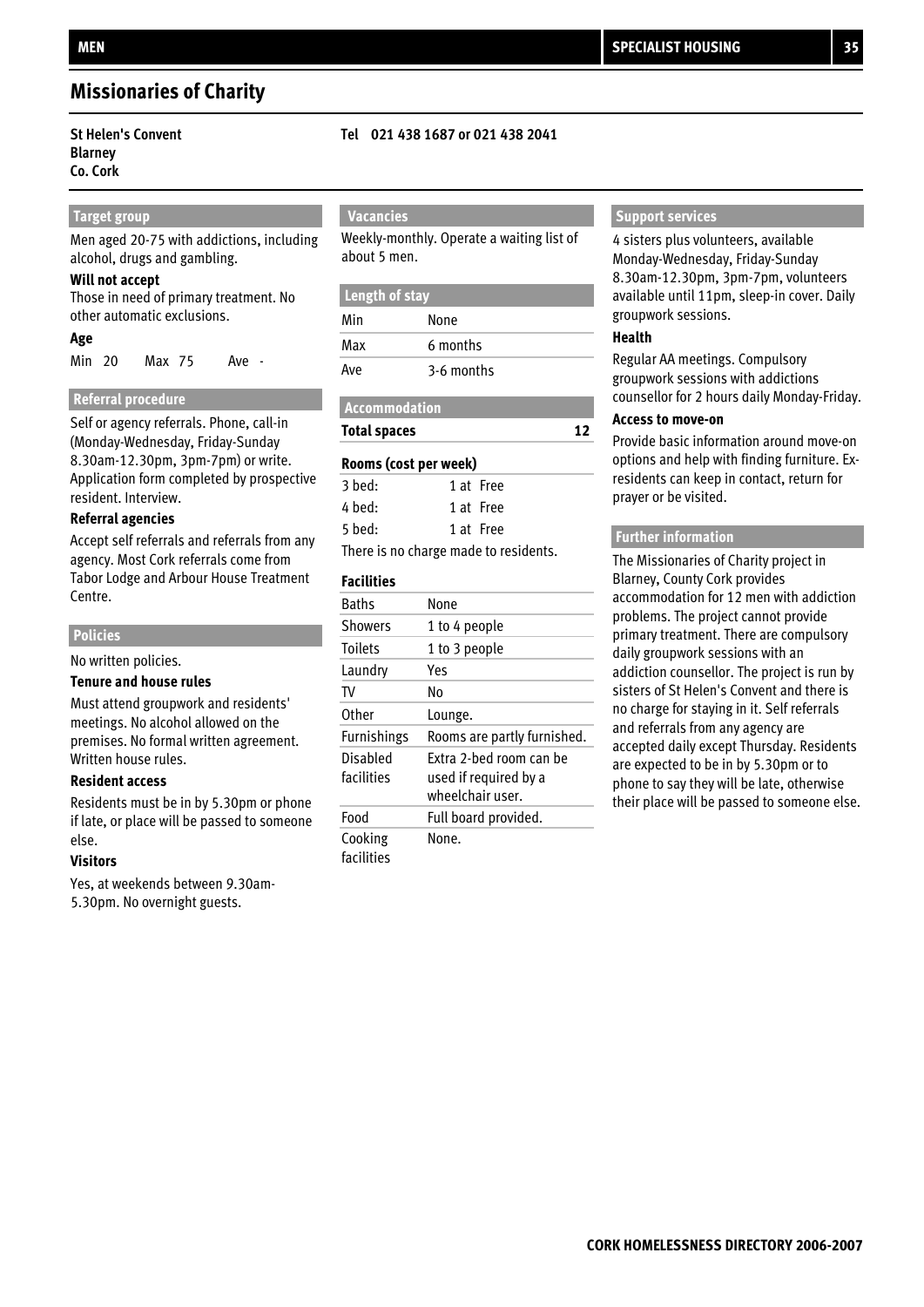### **Shanakiel Cork**

#### **Target group**

Women who are in recovery from addictions and have received primary residential treatment.

#### **Will not accept**

No automatic exclusions.

#### **Age**

Min 18 Max None Ave 28

### **Referral procedure**

Agency referrals only. Phone (Monday-Friday 9am-5pm). Application form completed by referral agency. Require proof of ID (passport, birth certificate, driving licence).

#### **Referral agencies**

Only accept referrals from primary treatment centres.

#### **Policies**

Written EOP, harassment policy and complaints procedure.

#### **Tenure and house rules**

No alcohol allowed on the premises. Residents must fully participate with the support offered and attend residents' meetings. Written agreement.

#### **Resident access**

Must be in by 10.30pm weekdays and 11.30pm weekends.

#### **Visitors**

Yes, must leave by 9pm. No overnight guests.

### **Vacancies**

Infrequent. Waiting list of about 3 weeks-3 months.

#### **Length of stay**

| Min | 3 months |
|-----|----------|
| Max | 3 months |
| Ave |          |

#### **Accommodation**

**Total spaces**

#### **Rooms (cost per week)**

| 2 bed: | 3 at €70                      |
|--------|-------------------------------|
| 3 bed: | 1 at $\text{\textsterling}70$ |

#### **Facilities**

| <b>Baths</b>           | 1 to 2-3 people                                                             |
|------------------------|-----------------------------------------------------------------------------|
| <b>Showers</b>         | 1 to 2-3 people                                                             |
| <b>Toilets</b>         | 1 to 2-3 people                                                             |
| Laundry                | Yes                                                                         |
| TV                     | Yes                                                                         |
| Other                  | Lounge and garden.                                                          |
| <b>Furnishings</b>     | Rooms fully furnished, with<br>washbasins, some with<br>ensuite facilities. |
| Disabled<br>facilities | None.                                                                       |
| Food                   | Full board provided.                                                        |
| Cooking<br>facilities  | None.                                                                       |

#### **Blarney Road Tel 021 430 0844 Fax 021 439 1395 Email renewal@eircom.net**

#### **Support services**

8 part time staff, available 7am-12 midnight, sleep-in cover. Provide counselling and group therapy. Family support. FAS Training and Employment Authority training programme. Aftercare planning and liaison with local authorities.

#### **Health**

**9**

Alcohol, drugs and mental health workers on staff team.

#### **Access to move-on**

Provide basic information on move-on options.

#### **Further information**

Renewal provides second stage treatment for women in recovery from addictions. Applicants must already have received primary residential treatment. "This is a residential supportive environment where women can deepen foundations in a recovery lifestyle and find out who they are and what they want."

### **Group**

Tabor Lodge.

#### **Travel**

Bus: 7 (7 minutes walk to stop).

**WOMEN**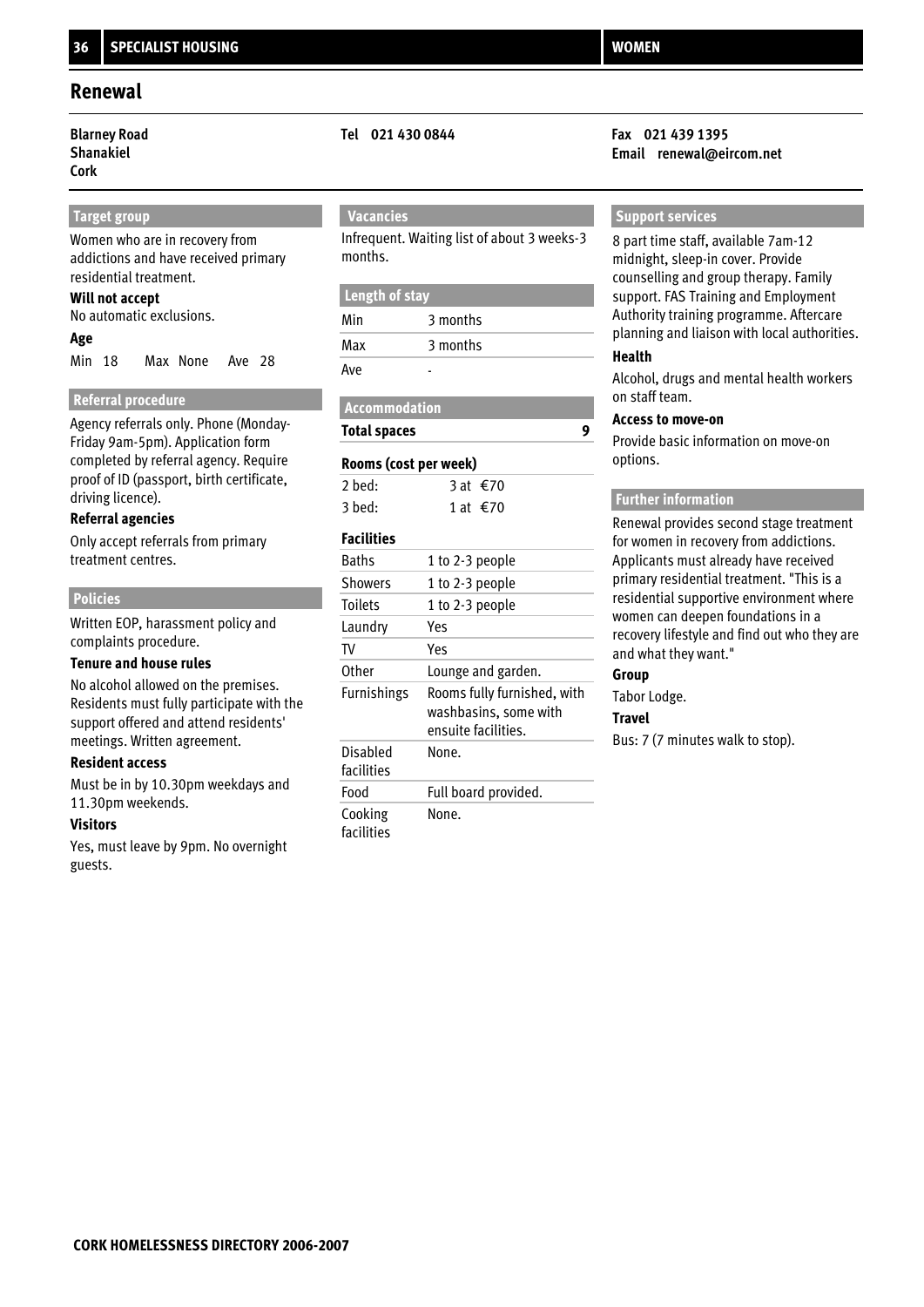### **Right of Place**

**100/101 Lower Glanmire Road Tel 1800 200 709 Fax 021 455 1386**

#### **Target group**

Victims of institutional abuse in eg industrial schools.

#### **Will not accept**

No automatic exclusions.

#### **Age**

Min 18 Max None Ave 45

#### **Referral procedure**

Self or agency referrals. Phone, call-in (Mon-Thu 9.15am-1pm, 2pm-4.45pm, Fri 9.15am-1pm, 2pm-3.45pm) or write. Application form completed by prospective resident and agency prior to interview. Require proof of ID and background (see below).

#### **Referral agencies**

Accept self referrals or referrals from any agency. Require copy of Detention Order or letter from Department of Health stating that the person has been in institutional care.

#### **Policies**

Written EOP, harassment policy and complaints procedure.

#### **Tenure and house rules**

Accommodation contract reviewed quarterly.

#### **Resident access**

Own key, no access restrictions.

#### **Visitors**

Yes, no restrictions except staff permission needed for overnight guests.

### **Vacancies**

Infrequent. Operate a waiting list of about 6-12 months.

#### **Length of stay**

| Min | None    |
|-----|---------|
| Max | 2 years |
| Ave | 2 years |

#### **Accommodation**

**Total spaces**

### Bedsit:  $9$  at  $\leq 70$ **Rooms (cost per week)**

1 bedsit is wheelchair accessible. Adapted toilets. Own kitchen in each bedsit. Self catering. **Other** TV Yes Laundry Yes Toilets 1 per person Showers 1 per person Bedsits fully furnished. **Baths** Food Cooking facilities Disabled facilities Furnishings **Facilities**

# **Cork Email uptomstp2@hotmail.com**

#### **Support services**

3 full time and 15 part time staff, 15 volunteers, available 8am-12 midnight. Provide advice and support on housing, budgeting, employment and independent living skills.

#### **Access to move-on**

Provide advice on move-on options and help with applications. Open meetings for ex-residents held every 3 months.

#### **Further information**

Right of Place provides accommodation and support to people who have been victims of institutional abuse. The project is managed by ex-residents of industrial schools. The accommodation comprises 9 bedsits and support is provided around independent living skills.

#### **Travel**

**9**

Kent train station.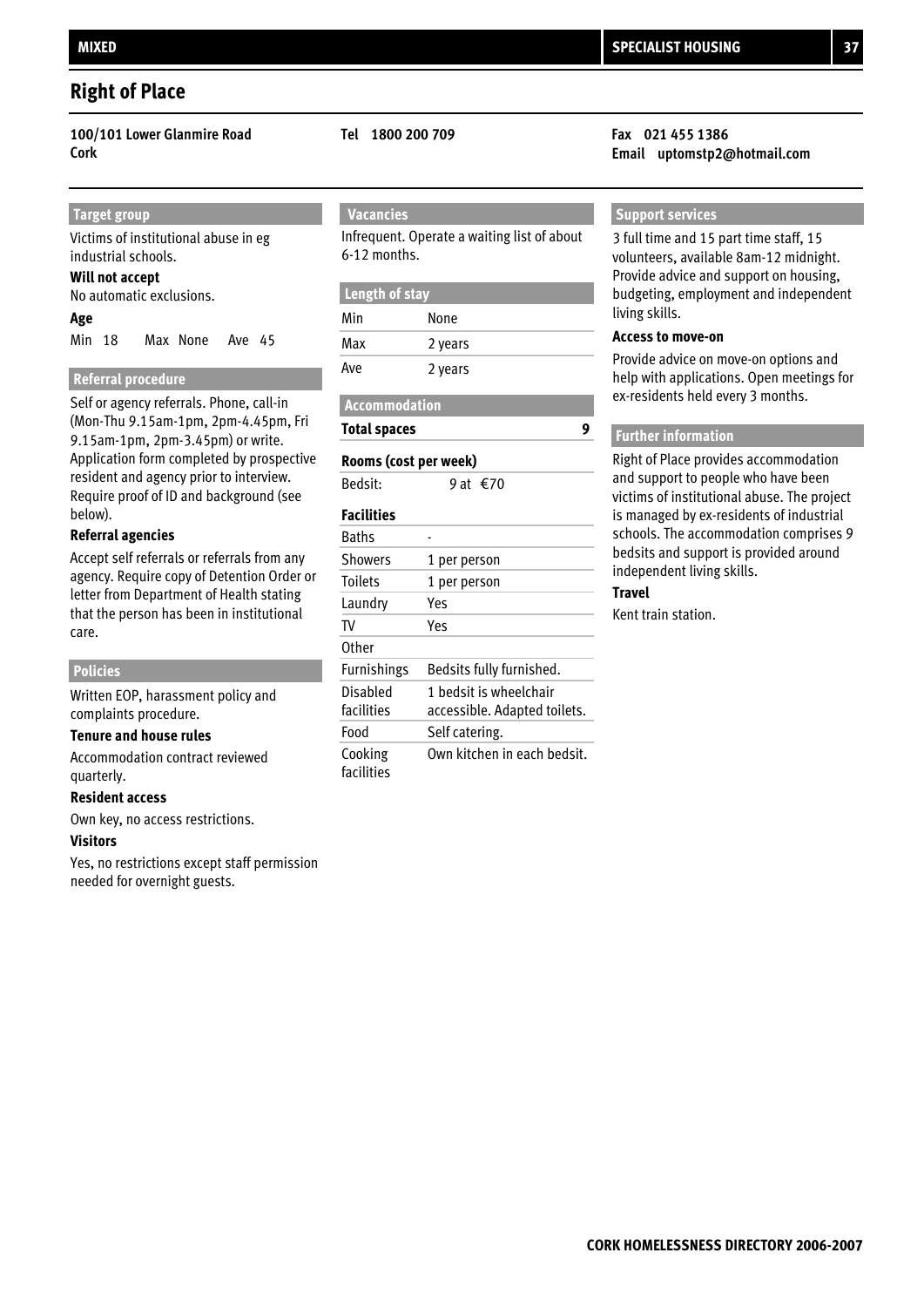## **Tabor Lodge Residential Treatment Centre**

# **Belgooly**

### **County Cork**

### **Target group**

People aged over 21 who are addicted to alcohol, drugs (including prescribed drugs) or gambling. People with eating disorders.

### **Will not accept**

No automatic exclusions.

#### **Age**

Min 21 Max None Ave 40

### **Referral procedure**

Self or agency referrals. Phone (preferably Monday-Friday 9am-5pm daily). Application form completed by agency. Assessment interview. Require proof of ID.

### **Referral agencies**

Accept self referrals and referrals from any agency.

#### **Policies**

Written EOP, harassment policy and complaints procedure.

#### **Tenure and house rules**

No alcohol allowed on the premises. Those who complete treatment must attend weekly aftercare support group. Written house rules.

#### **Resident access**

24 hour access via entryphone.

#### **Visitors**

Yes, 2pm-4pm Sunday. No overnight guests.

### **Vacancies**

Daily. Waiting list of about 1-2 weeks.

| Length of stay |         |  |
|----------------|---------|--|
| Min            | 28 days |  |
| Max            | 35 days |  |
| Ave            | 28 days |  |

#### **Accommodation**

#### **Total spaces**

Including 2 single and 3 2-bed rooms for women.

#### **Rooms (cost per week)**

| Single: | 4 at €120 |
|---------|-----------|
| 2 bed:  | 4 at €120 |
| 3 bed:  | 2 at €120 |

### **Facilities**

| <b>Baths</b>          | None                                               |
|-----------------------|----------------------------------------------------|
| <b>Showers</b>        | 1 to 1-3 people                                    |
| <b>Toilets</b>        | 1 to 1-3 people                                    |
| Laundry               | Yes                                                |
| TV                    | Yes                                                |
| <b>Other</b>          | Lounge and garden.                                 |
| <b>Furnishings</b>    | Rooms fully furnished, with<br>ensuite facilities. |
| Disabled              | 1 wheelchair user can be                           |
| facilities            | accommodated.                                      |
| Food                  | Full board provided.                               |
| Cooking<br>facilities | None.                                              |

#### **Ballindeasig Tel 021 488 7110 Fax 021 488 7377 Email taborlodge@eircom.net**

#### **Support services**

8 full time and 11 part time staff, 30 volunteers, 24 hour waking cover. 12 step treatment programme based around abstinence and lifestyle changes.

#### **Health**

**18**

Alcohol, drugs, mental health and primary health workers on the staff team. Medical Director meets all new patients.

#### **Access to move-on**

Aftercare co-ordinator runs weekly aftercare support groups for up to 2 years. Quarterly post-treatment reviews. Halfway houses available for up to 3 months.

#### **Further information**

"Tabor Lodge provides a 28 day residential programme based on the Hazelden Model of treatment. In Tabor Lodge we treat persons over 21 addicted to alcohol, drugs, prescribed drugs, gambling and food disorders. We believe that addiction is a chronic, progressive, primary disease that cannot be cured, but those who suffer can be helped by abstinence and lifestyle changes. We also believe that people who suffer from addiction are entitled to dignity and respect and that each person has within himself or herself the resources for recovery."

#### **Group**

Tabor Lodge.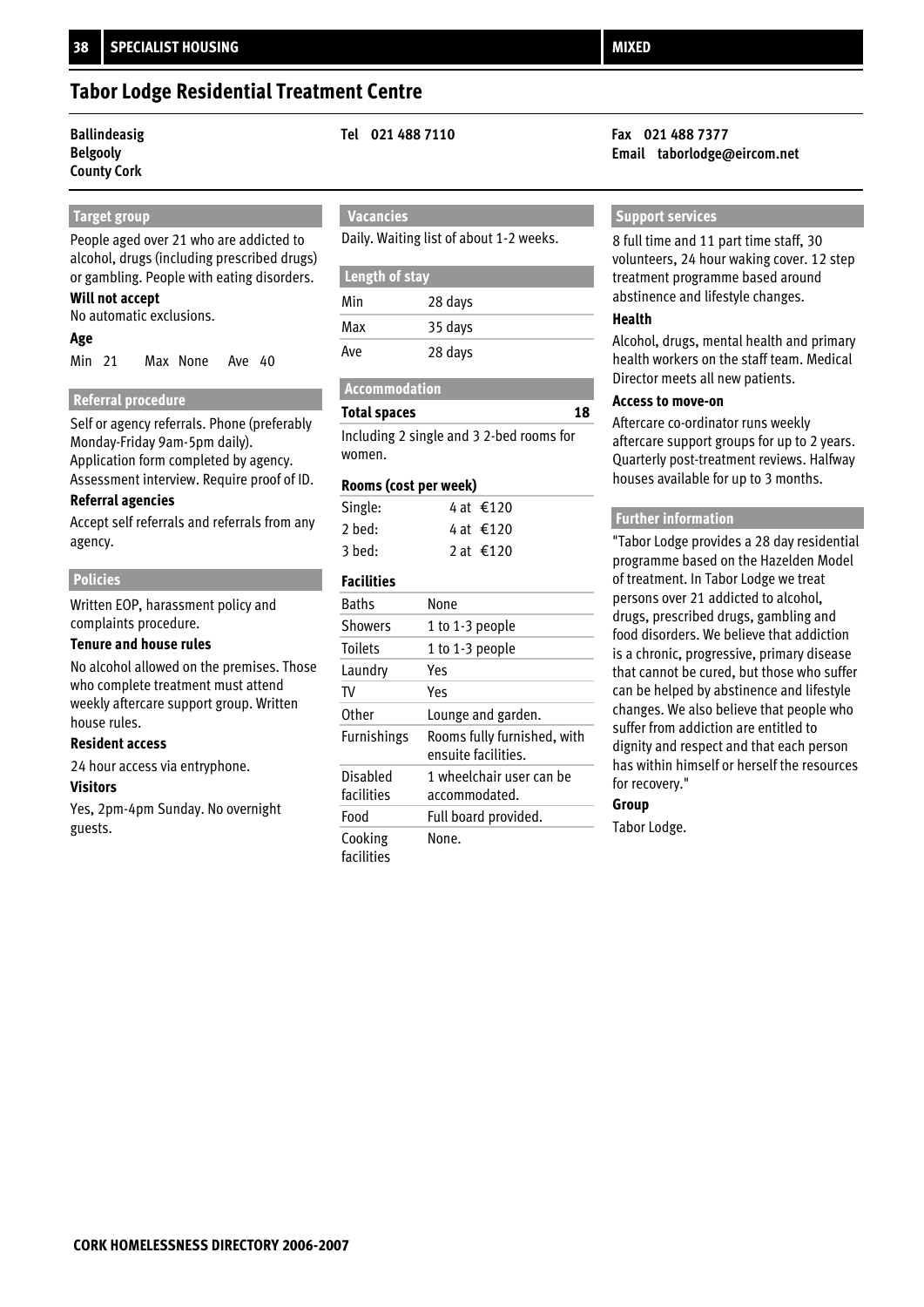**This section contains details of day centres and other sources of practical support for homeless people as well as specialist advice services.**

Some organisations included in this section can provide ongoing support to homeless people, other organisations are sources of initial advice and referral into appropriate accommodation.

The Garda Siochana also has a Community Garda based at the Garda Station in Anglesea Street who is responsible for liaising with the homeless community (Tel: 021 452 2000 ext 3069).

Many organisations listed in the General Advice and Support section may also be able to provide information and advice on housing, benefits and related issues.

#### **Included in this section**

| Cork County Council - Housing (Northern Division)  40 Cork County Council - Housing (Southern Division)  41 |  |
|-------------------------------------------------------------------------------------------------------------|--|
|                                                                                                             |  |
| Cork Simon Community - Outreach Project 42 Cork Simon Community - Settlement Project 42                     |  |
|                                                                                                             |  |
|                                                                                                             |  |
|                                                                                                             |  |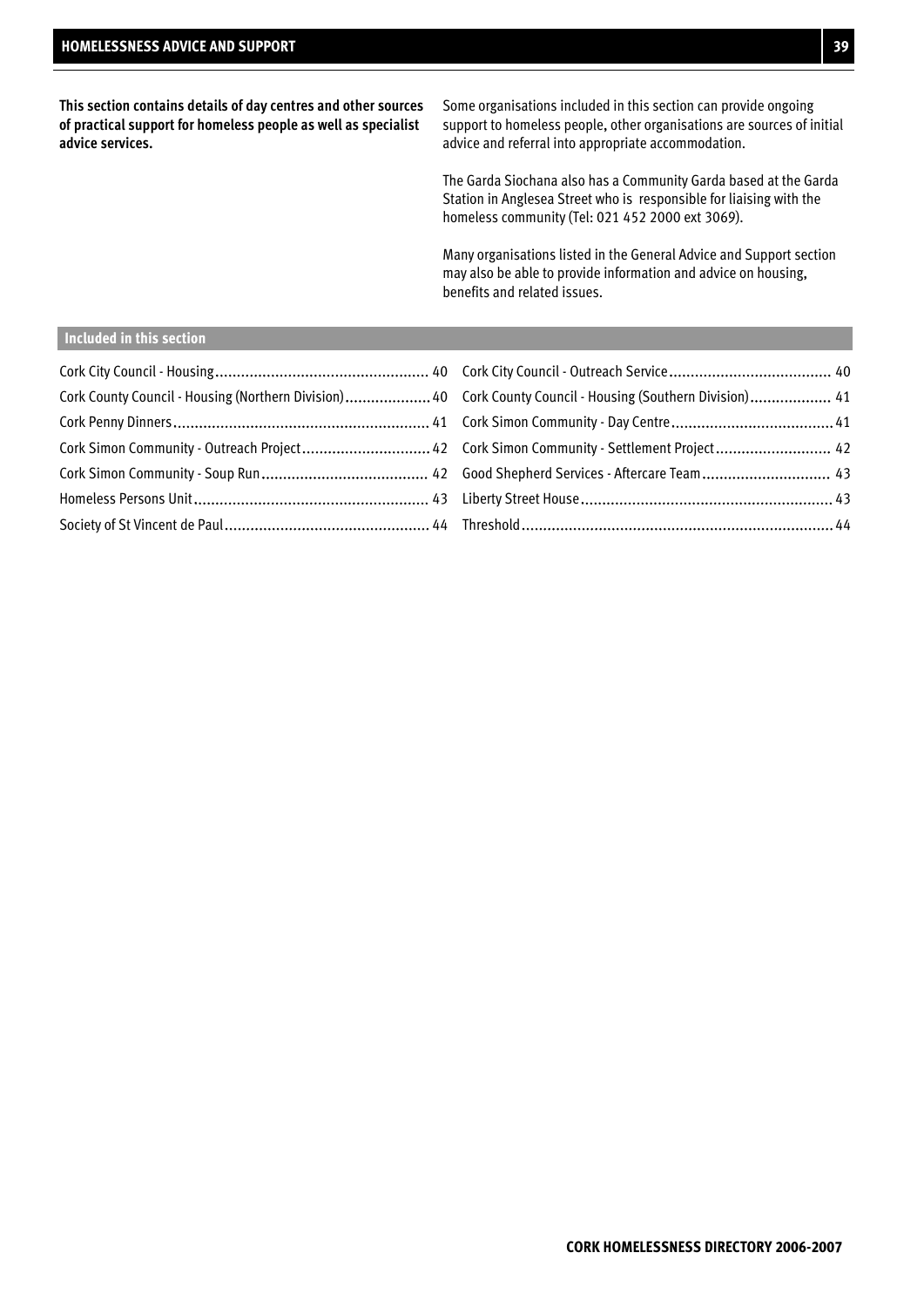### **Cork City Council - Housing**

**Housing and Community Directorate Central Fire Station, Anglesea Street Cork** 

| Tel | 021 496 6222              |
|-----|---------------------------|
| Fax | 021 492 4199              |
|     | Email housing@corkcity.ie |

#### **Target group**

Anyone in need of local authority accommodation.

#### **Area served**

Cork City.

#### **Service offered**

Information and advice for anyone with housing problems. Refers people in need of emergency accommodation to the Homeless Persons Unit and provides accommodation to those homeless people assessed as being in priority need.

#### **How to contact**

Drop-in, phone, email or write.

#### **Opening hours**

| Mon 9am - 4pm |  |
|---------------|--|
|               |  |

|         | Tue 9am - 4pm |  |
|---------|---------------|--|
|         | Wed 9am - 4pm |  |
|         | Thu 9am - 4pm |  |
|         | Fri 9am - 4pm |  |
| Weekend |               |  |
|         |               |  |

#### **Disabled access**

Full wheelchair access. No adapted toilets. Level entrance. Lift.

#### **Public transport**

City centre location.

**Type of organisation**

Statutory Service

### **Cork City Council - Outreach Service**

**Housing and Community Directorate Room 55, Central Fire Station, Anglesea Street Cork 021 492 4249 021 492 4199 Email housing@corkcity.ie Tel Fax**

#### **Target group**

Homeless people and those at risk of homelessness. People needing support to maintain their tenancy.

#### **Area served**

Cork City.

#### **Service offered**

Information and advice for people who are homeless or at risk of homelessness. Assesses accommodation needs and links people to appropriate homelessness services. Establishes links with people sleeping rough. Supports people who have been homeless and recently moved to long term accommodation. Drop-in sessions at Homeless Persons Unit, Simon Day Centre and Room 55 at Central Fire Station.

#### **How to contact**

Drop-in, phone, email, write or contact for an apt. Drop-ins are at Room 55 unless shown otherwise.

#### **Opening hours**

#### Mon Streetwork

9am-1pm; 2.30pm-4.30pm HPU Tue

#### Wed Streetwork

- 9-11am Simon DC; 11am-1pm, 2- Thu 4pm
- 9am-1pm, 2pm-4pm Fri

#### Weekend

#### **Disabled access**

Full wheelchair access. No adapted toilets. Level entrance. Lift.

### **Public transport**

City centre location.

**Type of organisation**

Statutory Service

### **Cork County Council - Housing (Northern Division)**

**William O'Brien Buildings Annabella, Mallow County Cork 022 21123 022 21983 Email northcork@corkcoco.ie www.corkcoco.ie Tel Fax**

#### **Target group**

Anyone in need of local authority accommodation.

#### **Area served**

North County Cork.

#### **Service offered**

Information for anyone with housing problems. Provides accommodation to homeless people who are assessed as being in priority need. Refers people in need of emergency housing to the Homeless Persons Unit.

#### **How to contact**

Drop-in, phone or contact for an appointment.

#### **Opening hours**

|         | Mon 9am - 5pm |
|---------|---------------|
|         | Tue 9am - 5pm |
|         | Wed 9am - 5pm |
|         | Thu 9am - 5pm |
|         | Fri 9am - 5pm |
| Weekend |               |
|         |               |

#### **Disabled access**

Full wheelchair access. Adapted toilets. Accessible car parking. Ramped entrance. Lift. Home visits if appropriate.

#### **Type of organisation**

Statutory Service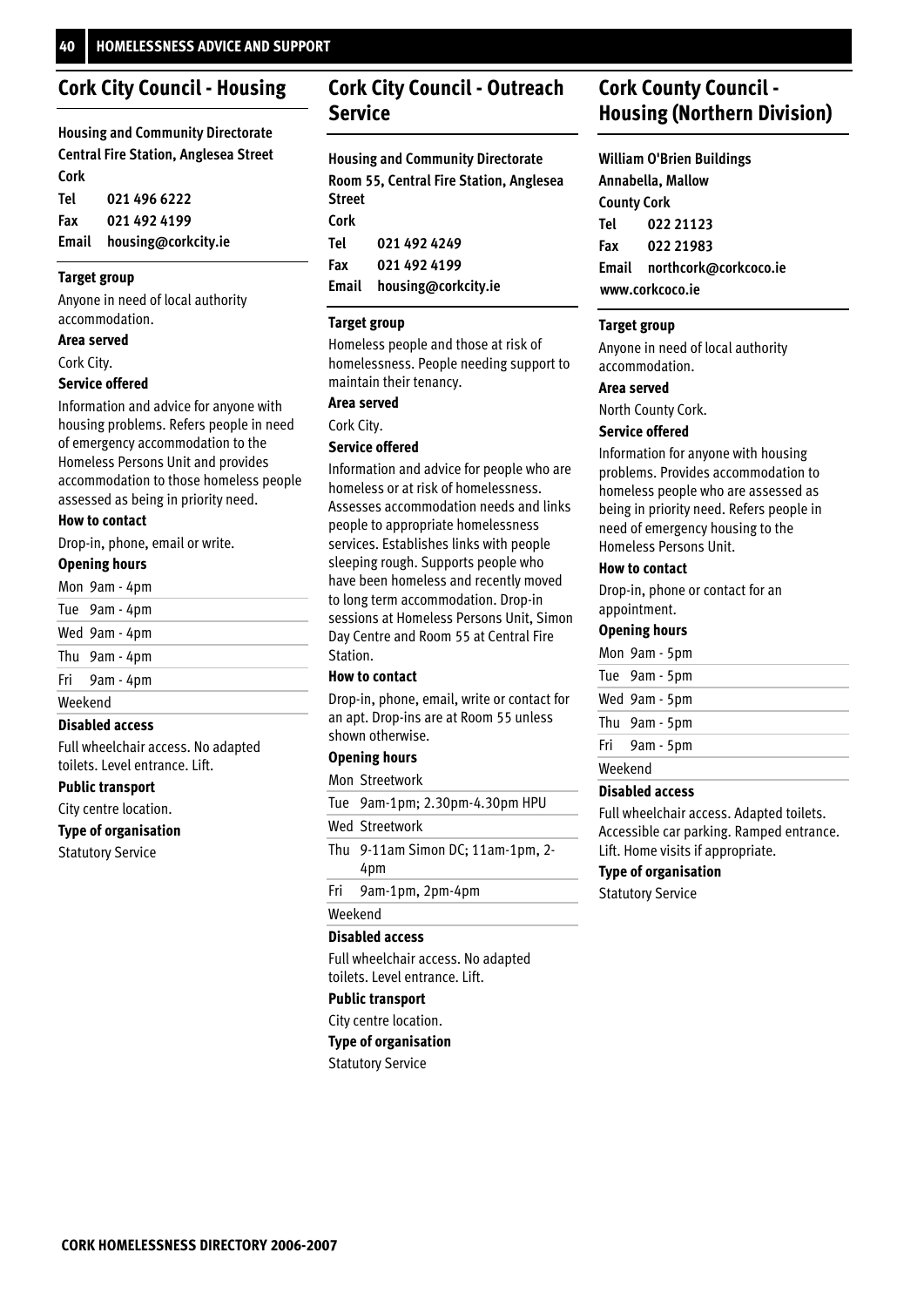### **Cork County Council - Housing (Southern Division)**

#### **County Hall Cork 021 427 6891 021 434 8334 www.corkcoco.ie Tel Fax**

#### **Target group**

General public and people who are homeless or at risk of homelessness.

#### **Area served**

South County Cork.

#### **Service offered**

Information for anyone with housing problems. Provides accommodation to homeless people who are assessed as being in priority need. Refers people in need of emergency housing to the Homeless Persons Unit.

#### **How to contact**

Drop-in, phone or write.

### **Opening hours**

|         | Mon 9am - 5pm |  |
|---------|---------------|--|
|         | Tue 9am - 5pm |  |
|         | Wed 9am - 5pm |  |
|         | Thu 9am - 5pm |  |
|         | Fri 9am - 5pm |  |
| Weekend |               |  |

#### **Disabled access**

Full wheelchair access. Adapted toilets. Level entrance and lift.

**Public transport**

Bus: 8.

#### **Type of organisation**

Statutory Service

### **Cork Penny Dinners**

**Little Hanover Street off Washington Street Cork Not applicable Tel**

#### **Target group**

Homeless people and older people who live alone.

**Area served**

#### **Service offered** Cork.

Lunches for homeless people and older people living alone.

#### **How to contact**

Drop-in.

#### **Opening hours**

| Mon 11.30am - 12.30pm |
|-----------------------|
| Tue 11.30am - 12.30pm |
| Wed 11.30am - 12.30pm |
| Thu 11.30am - 12.30pm |
| Fri 11.30am - 12.30pm |

Weekend

#### **Disabled access**

No wheelchair access. No adapted toilets. Stepped entrance.

#### **Type of organisation**

Voluntary organisation

### **Staffing**

2 full time and 2 part time staff.

### **Cork Simon Community - Day Centre**

### **Anderson's Quay**

**Cork 021 427 8731 dctl@ corksimoncommunity.ie Email www.corksimon.ie Tel**

#### **Target group**

People who are sleeping rough or in unsuitable accommodation.

#### **Area served**

Cork.

#### **Service offered**

Breakfast, showers and laundry facilities. Support, advocacy and referrals to other homelessness services. Doctors, nurses, counsellors and psychologist available. Run training courses, including computing and literacy. Sporting activities, clubs and day trips. Community Welfare Officer and Threshold staff attend Wednesday morning. Cork City Council outreach worker attends Thursday morning.

#### **How to contact**

Drop-in, phone or email. Psychologist available by referral only.

#### **Opening hours**

|                                               | Mon 7.30am-1pm, no access after<br>12.30pm |  |
|-----------------------------------------------|--------------------------------------------|--|
|                                               | Tue 7.30am-1pm, no access after<br>12.30pm |  |
|                                               | Wed 7.30am-1pm, no access after<br>12.30pm |  |
|                                               | Thu 7.30am-1pm, no access after<br>12.30pm |  |
|                                               | Fri 7.30am-1pm, no access after<br>12.30pm |  |
| Weekend 7.30am-11.30am/1pm<br>(summer/winter) |                                            |  |

#### **Languages**

French, German and Russian spoken by some volunteers.

#### **Disabled access**

Limited wheelchair access. Adapted toilets. Stepped entrance.

#### **Public transport**

Cork bus station - 2 minutes walk. Kent train station - 10 minutes walk.

#### **Type of organisation**

Voluntary organisation

### **Staffing**

5 full time staff and 9 volunteers.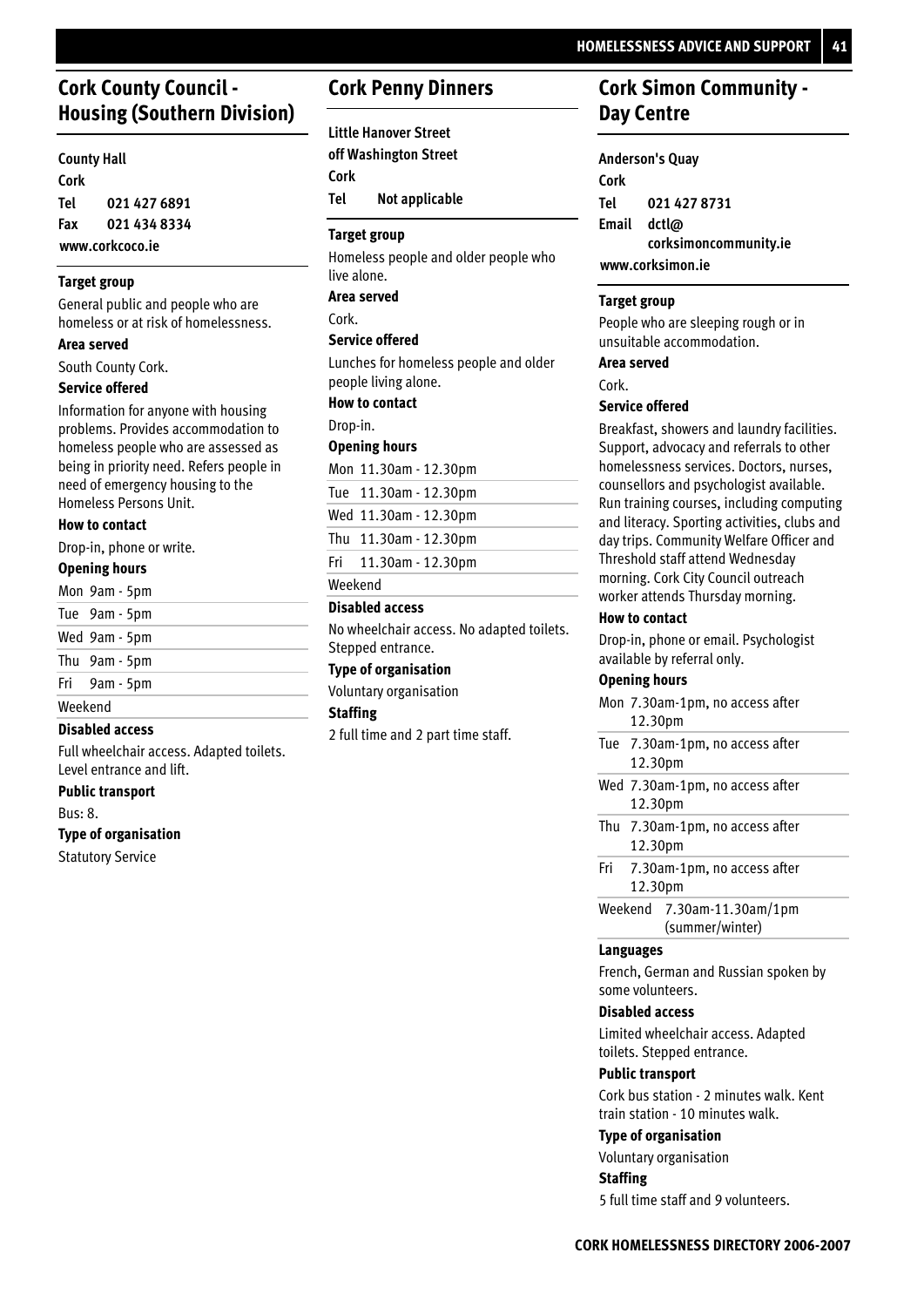## **Cork Simon Community - Outreach Project**

|      | <b>Cork Simon Day Centre</b> |
|------|------------------------------|
|      | <b>Anderson's Quay</b>       |
| Cork |                              |
| Tel  | 087 659 9756, 087 904 5778,  |
|      | 021 427 8731                 |
|      | Email outreach@              |
|      | corksimoncommunity.ie        |

**www.corksimon.ie**

#### **Target group**

People who are sleeping rough or living in unsuitable accommodation.

#### **Area served**

Cork.

#### **Service offered**

Seek out and provide support to people who are sleeping rough or in unsuitable accommodation. Address basic and immediate needs, including physical and mental health, personal care, food, clothing, income and protection from the elements. Assess people's accommodation needs and link them to appropriate homelessness services.

#### **How to contact**

At day centre: 7.30am-10am M-F, 11am-1pm weekends. Streetwork: 10am-12 noon M-F, 11am-1pm weekends.

#### **Opening hours**

Mon See How to contact

| Tue     |  |
|---------|--|
| Wed     |  |
| Thu     |  |
| Fri     |  |
| Weekend |  |

### **Disabled access**

Limited wheelchair access. Adapted toilets. Stepped entrance to day centre.

#### **Public transport**

Bus station - 2 minutes walk. Kent train station - 10 minutes walk.

#### **Type of organisation**

Voluntary organisation

#### **Staffing**

2 full time staff and 4 volunteers.

## **Cork Simon Community - Settlement Project**

|      | <b>Anderson's Quay</b>  |
|------|-------------------------|
| Cork |                         |
| Tel  | 021 422 6030            |
| Fax  | 021 422 3947            |
|      | Email settlementoffice@ |
|      | corksimoncommunity.ie   |
|      | www.corksimon.ie        |

#### **Target group**

Homeless people who are ready to move towards independent living.

### **Area served**

Cork.

#### **Service offered**

Visiting support and advice for homeless people moving towards independent living.

#### **How to contact**

By referral from Cork City and Cork County Councils and other agencies working with homeless people.

#### **Opening hours**

|         | Mon 9.30am - 6pm      |
|---------|-----------------------|
|         | Tue 9.30am - 6pm      |
|         | Wed 9.30am - 6pm      |
|         | Thu $9.30$ am $-6$ pm |
|         | Fri $9.30$ am - 6pm   |
| Weekend |                       |

#### **Type of organisation**

Voluntary organisation

### **Staffing**

4 full time staff.

### **Cork Simon Community - Soup Run**

**c/o Cork Simon Day Centre Anderson's Quay Cork 021 427 8731 www.corksimon.ie Tel**

#### **Target group**

People who are homeless and sleeping rough.

#### **Area served**

Cork.

#### **Service offered**

Nightly service in Cork city centre which provides an evening meal and blankets to people who are sleeping rough. Befriending and basic information about other services, and linking to Cork Simon's Outreach Project for further support.

#### **How to contact**

Contact Cork Simon Day Centre on above number for details of meeting points.

#### **Opening hours**

|  | Mon 7.30pm - 11pm                       |  |
|--|-----------------------------------------|--|
|  | Tue 7.30pm - 11pm                       |  |
|  | Wed 7.30pm - 11pm                       |  |
|  | Thu $7.30 \text{pm} \cdot 11 \text{pm}$ |  |
|  | Fri $7.30 \text{pm}$ - 11pm             |  |
|  | Weekend 7.30pm - 11pm Sat & Sun         |  |
|  | Toma af avaantaattan                    |  |

#### **Type of organisation**

Voluntary organisation

### **Staffing**

40 volunteers.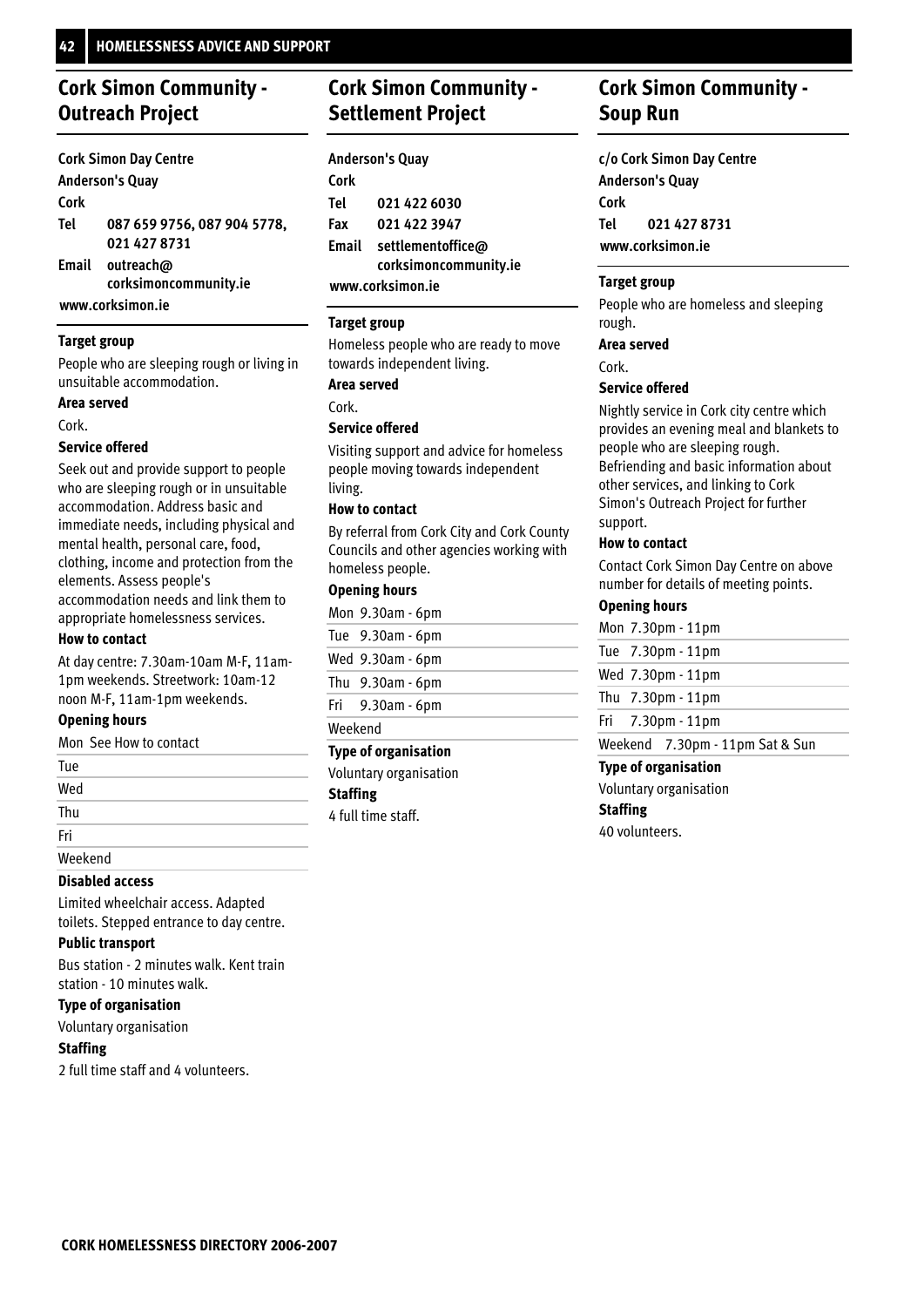### **Good Shepherd Services - Aftercare Team**

#### **Hearth**

|      | <b>Redemption Road</b>        |
|------|-------------------------------|
| Cork |                               |
| Tel  | 021 439 7314                  |
| Fax  | 021 439 2124                  |
|      | Email gssaftercare@eircom.net |

#### **Target group**

Women and children who were previously homeless.

#### **Area served**

Cork City.

#### **Service offered**

Outreach service providing support in the community to women who have moved on from Good Shepherd Services and Sophia Housing accommodation. Provide support for up to 1 year around tenancy sustainment and independent living, including information, practical and emotional support, advocacy, accompaniment to appointments and referral to other sources of support.

#### **How to contact**

By referral only, from Bruac Training Centre, Edel House, Riverview and Sophia Housing.

#### **Opening hours**

9.30am - 5.30pm Mon

9.30am - 5.30pm Tue

9.30am - 5.30pm Wed

9.30am - 5.30pm Thu

9.30am - 5.30pm Fri

Weekend

#### **Disabled access**

Home visits or meetings at other agreed venues.

#### **Type of organisation**

Voluntary organisation

#### **Staffing**

Approx 10-15 service users per support worker.

### **Homeless Persons Unit**

**3 Drinan Street Cork 021 496 3052 Tel**

#### **Target group**

Homeless people. Cork. **Area served**

#### **Service offered**

Provide Supplementary Welfare Allowance, medical cards and GP visit cards. Referrals to emergency accommodation and other services. Part of the Community Welfare Department of the Health Service Executive.

### **How to contact**

Drop-in or phone.

#### **Opening hours**

Mon 10am - 12 noon, 2.30pm - 4pm

Tue 10am - 12 noon

Wed 10am - 12 noon, 2.30pm - 4pm

Thu 10am - 12 noon, 2.30pm - 4pm

10am - 12 noon, 2.30pm - 4pm Fri

### Weekend

Statutory Service

**Staffing**

4 Community Welfare Officers.

### **Liberty Street House**

**18 Liberty Street Cork 021 492 1728 libertystreethouse@ mailp.hse.ie Email Tel**

#### **Target group**

Young people aged under 18 who are out of home or at risk of being so. Parents.

#### **Area served**

Cork and Kerry.

#### **Service offered**

Health Service Executive agency providing practical, emotional and social support for young people who are out of home. Help with accessing emergency and other accommodation. Sexual health information and pregnancy support. Help with accessing training, employment, counselling, drug and alcohol services.

#### **How to contact**

Drop-in.

#### **Opening hours**

|         | Mon 9am - 1pm, 2pm - 5pm      |
|---------|-------------------------------|
|         | Tue 9am - 1pm, 2pm - 5pm      |
|         | Wed 9am - 1pm, 2pm - 5pm      |
|         | Thu $9am - 1pm$ , $2pm - 5pm$ |
|         | Fri 9am - 1pm, 2pm - 5pm      |
| Weekend |                               |

#### **Languages**

Access to interpreters.

#### **Disabled access**

Full wheelchair access. Adapted toilets. Level entrance. Home visits available.

#### **Public transport**

City centre location.

#### **Type of organisation**

Statutory Service

#### **Staffing**

15 full time staff.

City centre location. **Type of organisation Public transport**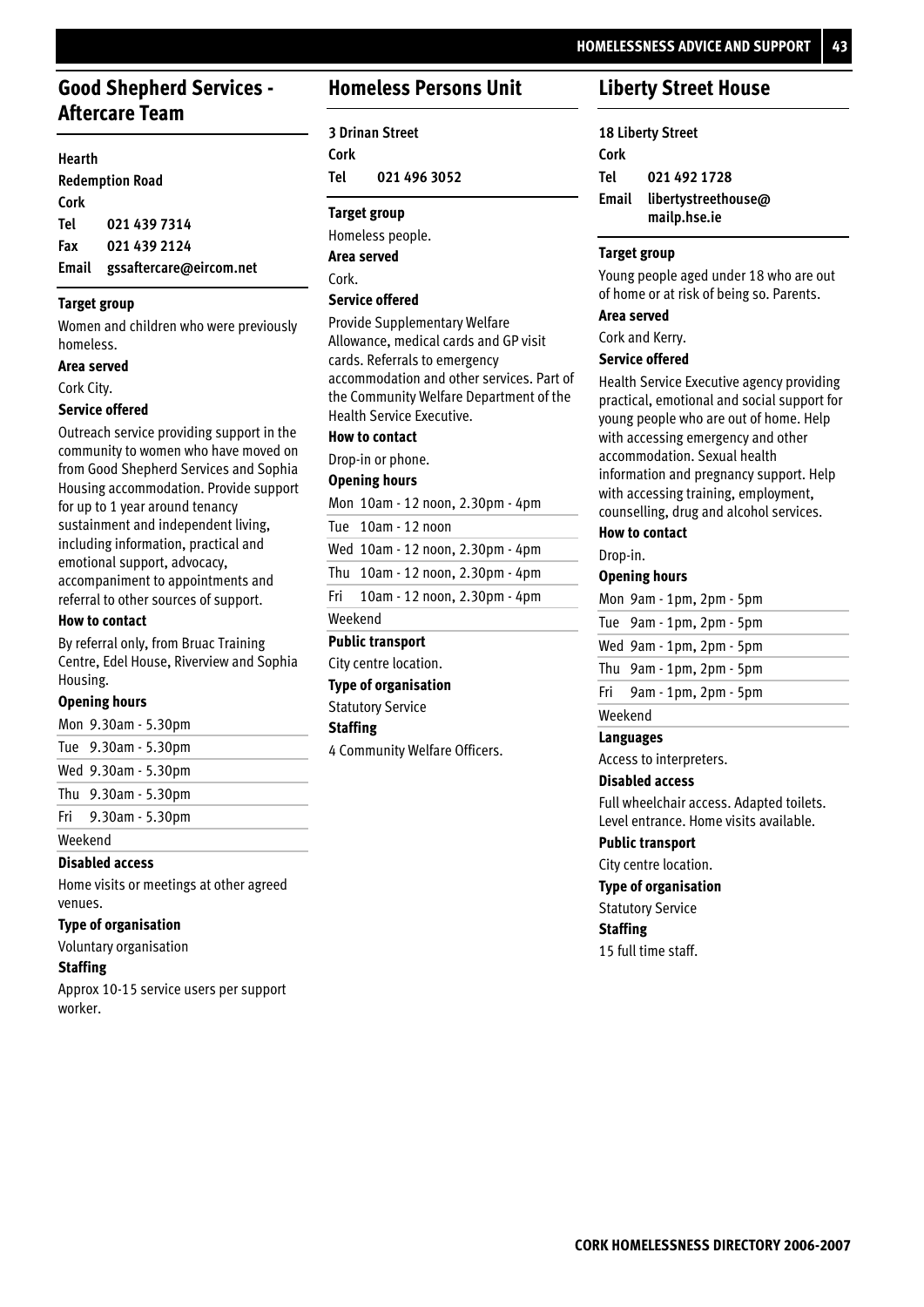#### **Society of St Vincent de Paul Threshold**

| <b>Ozanam House</b> |                       |  |  |
|---------------------|-----------------------|--|--|
|                     | 2 Tuckey Street       |  |  |
| Cork                |                       |  |  |
| Tel                 | 021 427 0444          |  |  |
| Fax                 | 021 427 0644          |  |  |
|                     | Email info@svpcork.ie |  |  |
| www.svp.ie          |                       |  |  |

#### **Target group**

Anyone in need.

#### **Area served**

Cork City and County.

#### **Service offered**

Range of services for people experiencing poverty or exclusion. Services include home, hospital and prison visits, debt advice, breakfast and homework clubs, and support for travellers. Run 2 hostels for homeless people.

#### **How to contact**

Drop-in, phone, email or contact for an appointment.

#### **Opening hours**

|         | Mon 9am - 1pm, 2pm - 5pm |
|---------|--------------------------|
|         | Tue 9am - 1pm, 2pm - 5pm |
|         | Wed 9am - 1pm, 2pm - 5pm |
|         | Thu 9am - 1pm, 2pm - 5pm |
|         | Fri 9am - 1pm, 2pm - 5pm |
| Weekend |                          |

#### **Disabled access**

Limited wheelchair access. Adapted toilets. Stepped entrance. Home visits available.

#### **Type of organisation**

Voluntary organisation

#### **Staffing**

3 full time and 1 part time staff, approx 700 volunteers.

**22 South Mall Cork 021 427 8848 021 480 5111 Email threshold@eircom.net www.threshold.ie Tel Fax**

#### **Target group**

Homeless people and anyone with housing problems. **Area served**

Munster.

#### **Service offered**

Information, advice and advocacy service for people with housing problems, including notice to quit, illegal evictions, deposits, anti-social behaviour and housing options. Daily placement service for homeless people seeking accommodation. Outreach services to youth groups, students, prisons and other agencies. Outreach clinics in Tralee, Limerick and Clonmel CICs.

#### **How to contact**

Drop-in, phone, email, write or contact for an appointment.

#### **Opening hours**

|         | Mon 9.30am - 1pm, 2pm - 5pm           |  |
|---------|---------------------------------------|--|
|         | Tue 9.30am - 1pm, 2pm - 5pm           |  |
|         | Wed 9.30am - 1pm, 2pm - 5pm           |  |
|         | Thu $9.30$ am $-1$ pm, $2$ pm $-5$ pm |  |
|         | Fri $9.30$ am - 1pm, 2pm - 5pm        |  |
| Weekend |                                       |  |

#### **Disabled access**

Full wheelchair access. Adapted toilets. Level entrance.

#### **Type of organisation**

Voluntary organisation

#### **Staffing**

2 full time, 9 part time and 1 volunteer.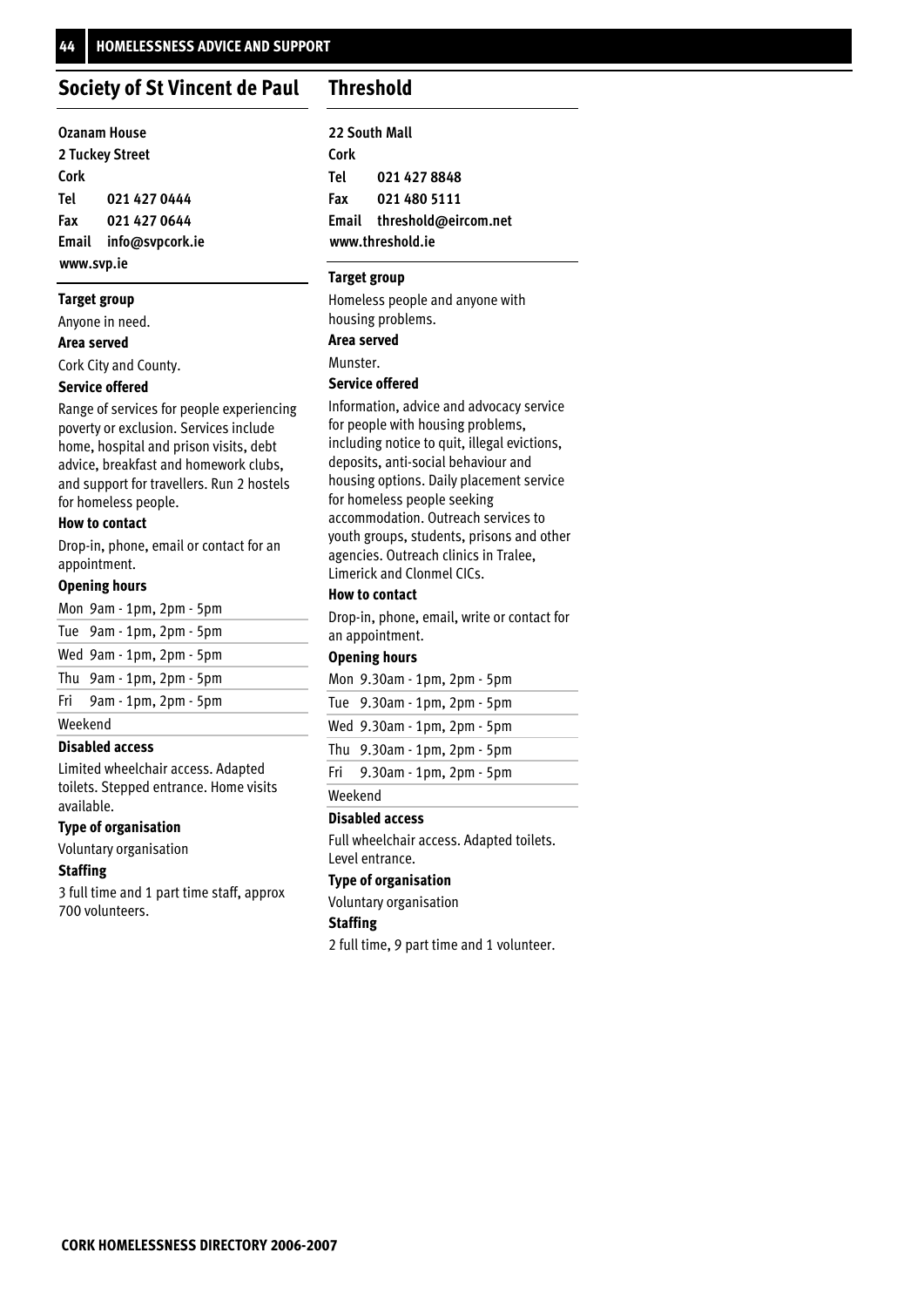**This section contains details of local and national nonresidential services for people with alcohol, drug and gambling problems.**

Residential treatment centres for people with alcohol and drug problems are included in the Specialist Housing section.

### **Included in this section**

| Arbour House Treatment Centre & Community Counselling 46 Cork Simon Community - Youth Homeless Drug Prevention 47 |  |
|-------------------------------------------------------------------------------------------------------------------|--|
|                                                                                                                   |  |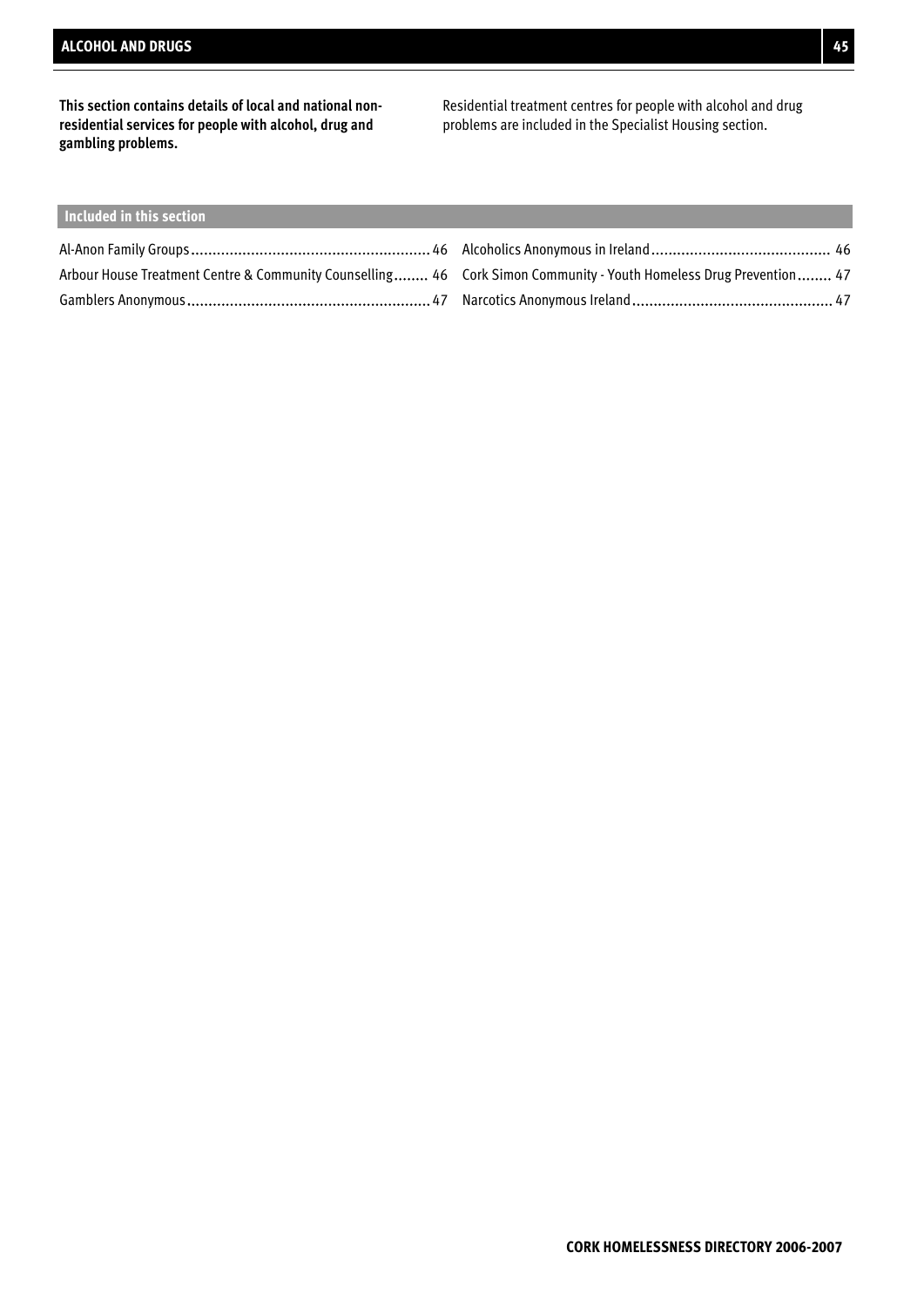### **Al-Anon Family Groups**

#### **PO Box 55 Togher Cork 021 431 1899 Tel**

#### **Target group**

Familes and friends of problem drinkers.

#### **Area served**

Local branch: Cork City and County. Groups available nationwide and worldwide.

#### **Service offered**

Fellowship of relatives and friends of alcoholics who meet to share their experiences. Open to people regardless of whether the person concerned is still drinking and whether or not they admit the problem. 30 groups in Cork City and County. National office (phone 01 873 2699) is staffed Mon-Fri 10.30am-2.30pm.

#### **How to contact**

Recorded information on local phone number above gives local meeting details.

#### **Opening hours**

Mon See How to contact

| Thu<br>Fri<br>Weekend |  |
|-----------------------|--|
|                       |  |
|                       |  |
|                       |  |
| Wed                   |  |
| Tue                   |  |

Voluntary organisation

#### **Staffing**

Volunteers.

## **Alcoholics Anonymous in Ireland**

|                     | <b>109 South Circular Road</b> |  |
|---------------------|--------------------------------|--|
|                     | <b>Leonard's Corner</b>        |  |
| Dublin 8            |                                |  |
| Tel                 | 01 453 8998                    |  |
|                     | Fax 01 453 7673                |  |
| Email ala@indigo.ie |                                |  |
|                     | www.alcoholicsanonymous.ie     |  |

#### **Target group**

People with alcohol problems.

#### **Area served**

Republic of Ireland.

#### **Service offered**

Voluntary fellowships of men and women who are alcoholics and who help each other to achieve and maintain sobriety by sharing experiences and giving mutual support on a regular basis. Cork area phone service (021 450 0481) 8pm-10pm daily.

#### **How to contact**

Phone or contact for details of local groups.

#### **Opening hours**

| Mon 9.30am - 5pm   |
|--------------------|
| Tue 9.30am - 5pm   |
| Wed $9.30am - 5pm$ |
| Thu $9.30am - 5pm$ |
| Fri 9.30am - 5pm   |

Weekend

#### **Type of organisation**

Voluntary organisation

**Staffing**

3 full time staff.

### **Arbour House Treatment Centre & Community Counselling**

**St Finbarr's Hospital Douglas Road Cork 021 496 8933 addictiontreatment@ mailp.hse.ie Email Tel**

#### **Target group**

People with alcohol, drug or gambling problems.

#### **Area served**

Health Service Executive Southern Area.

#### **Service offered**

Health Service Executive service providing assessment, treatment and counselling for people with alcohol, drug or gambling problems. Community services available in Cork City North, Cork City South, West Cork, East Cork and Kerry. Addiction counsellor attends Cork Simon Day Centre and St Vincent's Hostel to provide consultations, assessment and treatment to people who are homeless.

#### **How to contact**

Contact for an appointment.

#### **Opening hours**

|  | Mon $9am - 1pm$ , $2pm - 5pm$ |
|--|-------------------------------|
|  | Tue 9am - 1pm, 2pm - 5pm      |
|  | Wed 9am - 1pm, 2pm - 5pm      |
|  | Thu $9am - 1pm$ , $2pm - 5pm$ |

9am - 1pm, 2pm - 5pm Fri

Weekend

#### **Languages**

Access to interpreters. Irish.

#### **Disabled access**

Full wheelchair access. No adapted toilets. Accessible car parking and ramped entrance.

#### **Public transport**

Bus: 10.

**Type of organisation**

Statutory Service

### **Staffing**

20 full time and 5 part time staff.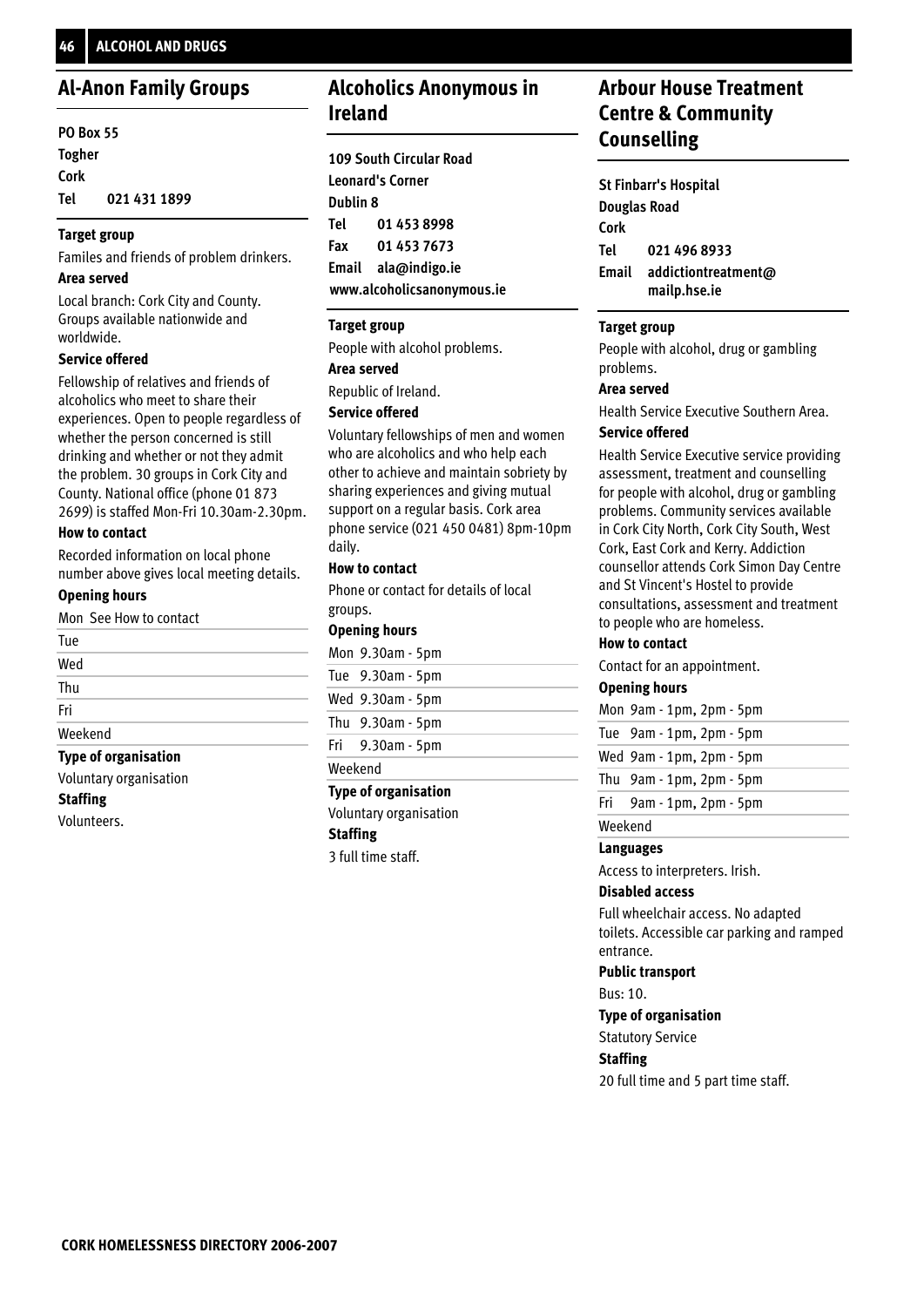## **Cork Simon Community - Youth Homeless Drug Prevention**

#### **Cork Simon Day Centre Anderson's Quay Cork 087 618 5907 or 021 427 8731 youthdrugsproject@ corksimoncommunity.ie Email Tel**

**www.corksimon.ie**

#### **Target group**

Young people aged 18-26 who are homeless or at risk of homelessness.

#### **Area served**

Cork.

#### **Service offered**

Information, advice and support for young people who are homeless and using, or at risk of using drugs. Also carry out streetwork.

#### **How to contact**

Drop-in, phone or contact for an appointment.

#### **Opening hours**

7.30am - 12.30pm Mon

| Tue 7.30am - 12.30pm |  |
|----------------------|--|
|----------------------|--|

|  | Wed 7.30am - 12.30pm |
|--|----------------------|
|  |                      |

7.30am - 12.30pm Thu

```
7.30am - 12.30pm
Fri
```
Weekend Sat & Sun 7.30am - 12.30pm

#### **Disabled access**

Limited wheelchair access. Adapted toilets. Stepped entrance.

#### **Public transport**

Kent rail station - 10 minutes walk. Cork bus station - 2 minutes walk.

#### **Type of organisation**

Voluntary organisation

#### **Staffing**

1 full time member of staff.

### **Gamblers Anonymous**

### **Quaker House**

**Summerhill South Cork 0872 859552 Tel**

#### **Target group**

Anyone who wants to stop gambling.

**Area served**

Cork.

#### **Service offered**

Fellowship of men and women who are compulsive gamblers. Self help group and separate meeting for spouses, friends and families who are affected by gambling. Meetings held Sun-Tues 8.30pm-9.30pm (Quaker House), Weds-Fri 8.30pm-9.30pm (St Francis Church, Liberty Street), Sat 7.30pm-8.30pm (Carrigaline Community Hall).

#### **How to contact**

Drop-in to one of the meetings or phone.

#### **Opening hours**

Mon See Service offered

| Tue     |
|---------|
| Wed     |
| Thu     |
| Fri     |
| Weekend |
|         |

### **Type of organisation**

Voluntary organisation

### **Staffing**

Volunteers.

### **Narcotics Anonymous Ireland**

**4/5 Eustace Street Dublin 2 01 672 8000 Email na@ireland.org www.na.ireland.org Tel**

#### **Target group**

Drug users who want to stop using. **Area served**

## Ireland.

### **Service offered**

Regular self help meetings across Ireland for people who feel they have a drugs problem and want to stop using.

#### **How to contact**

Information line gives contact numbers for local meetings.

#### **Opening hours**

Mon See How to contact

Tue

Wed

Thu Fri

### Weekend

Voluntary organisation **Staffing Type of organisation**

Volunteers.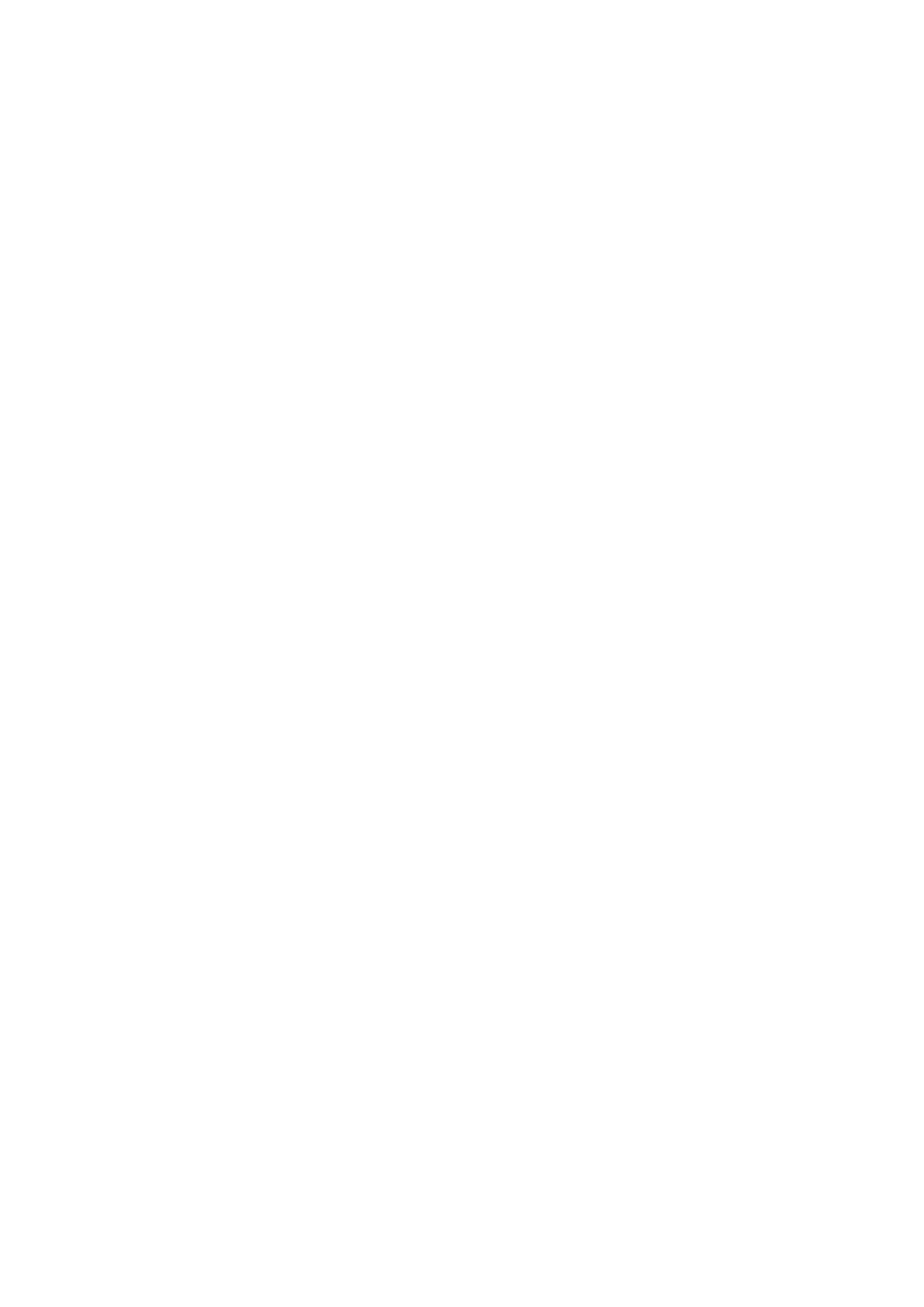**This section contains details of key local and national health and mental health services. Most of these services are not specifically for homeless people but may be accessed by them as appropriate.**

The Health Service Executive operates a multi-disciplinary team which works with homeless people in Cork Simon Community and Society of St Vincent de Paul projects.

The Health Service Executive also operates the HSE infoline (listed in this section on page 51) which can give full information on the full range of health services available and entitlements.

### **Included in this section**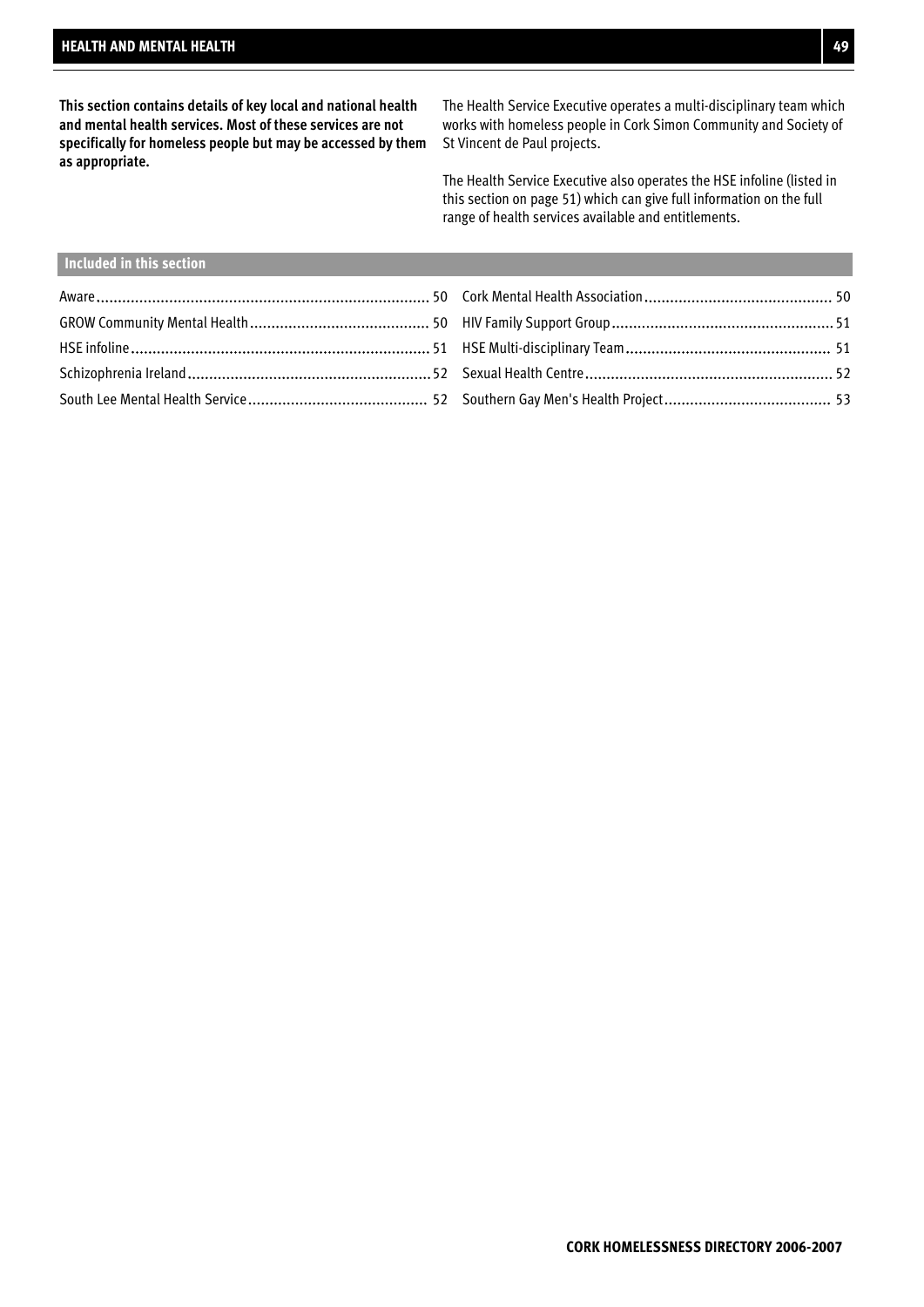#### **Aware**

#### **72 Lower Leeson Street Dublin2 1890 303 302 (Helpline) or 01 661 7211 01 661 7217 Email info@aware.ie www.aware.ie Tel Fax**

#### **Target group**

People with depression and their families.

**Area served**

Ireland.

#### **Service offered**

Support for people with depression and their families. LoCall Helpline. Support groups for sufferers and relatives groups throughout the country. Schools awareness programme.

#### **How to contact**

Phone, email or write.

#### **Opening hours**

Mon 10am-10pm (Helpline)

Tue 10am-10pm (Helpline)

Wed 10am-10pm (Helpline)

Thu 10am-10pm (Helpline)

10am-10pm (Helpline) Fri

Weekend Sat-Sun 10am-1pm (Helpline)

#### **Office hours**

Monday-Friday 9am-5pm

#### **Languages**

Irish.

#### **Disabled access**

No wheelchair access. No adapted toilets. Stepped entrance.

#### **Type of organisation**

Voluntary organisation

#### **Staffing**

10 full time and 5 part time staff.

## **Cork Mental Health Association**

| <b>Nore House</b> |                                 |
|-------------------|---------------------------------|
|                   | <b>Bessboro Road, Blackrock</b> |
| Cork              |                                 |
| Tel               | 021 451 1100                    |
| Fax               | 021 451 1150                    |
|                   | Email cmhealth@eircom.net       |
|                   | www.corkmentalhealth.com        |

#### **Target group**

People with mental health problems. school children and general public.

#### **Area served**

Cork City and County.

#### **Service offered**

Educational programmes for school children about good mental health. Housing in community settings for people with mental health difficulties. Annual open seminar and other events aimed at raising profile of mental health issues.

#### **How to contact**

Drop-in, phone, email or contact for an appointment.

#### **Opening hours**

| Mon 9am - 5pm |  |
|---------------|--|
| Tue 9am - 5pm |  |
| Wed 9am - 5pm |  |
| Thu 9am - 5pm |  |
| Fri 9am - 5pm |  |
| Weekend       |  |

#### **Disabled access**

Full wheelchair access. Adapted toilets. Accessible car parking. Ramped entrance.

#### **Public transport**

Buses: 2 or 10.

#### **Type of organisation**

Voluntary organisation

#### **Staffing**

2 full time and 5 part time staff, approx 150 volunteers.

### **GROW Community Mental Health**

**11 Liberty Street Cork 021 427 7520 Email southernregion@grow.ie www.grow.ie Tel**

#### **Target group**

People with phobias, anxiety, depression, panic attacks, similar mental health issues or loneliness.

#### **Area served**

Republic of Ireland.

#### **Service offered**

Part of a network of mutual support groups for people experiencing loneliness or a range of mental health issues.

#### **How to contact**

Drop-in, phone, email or write.

#### **Opening hours**

Mon 9am - 5pm

- Tue 9am 5pm
- Wed 9am 1pm
- Thu 10am 5pm
- 9am 5pm Fri

#### Weekend

#### **Disabled access**

No wheelchair access. No adapted toilets. Stepped entrance.

#### **Type of organisation**

Voluntary organisation

#### **Staffing**

2 full time and 3 part time staff, 40 volunteers.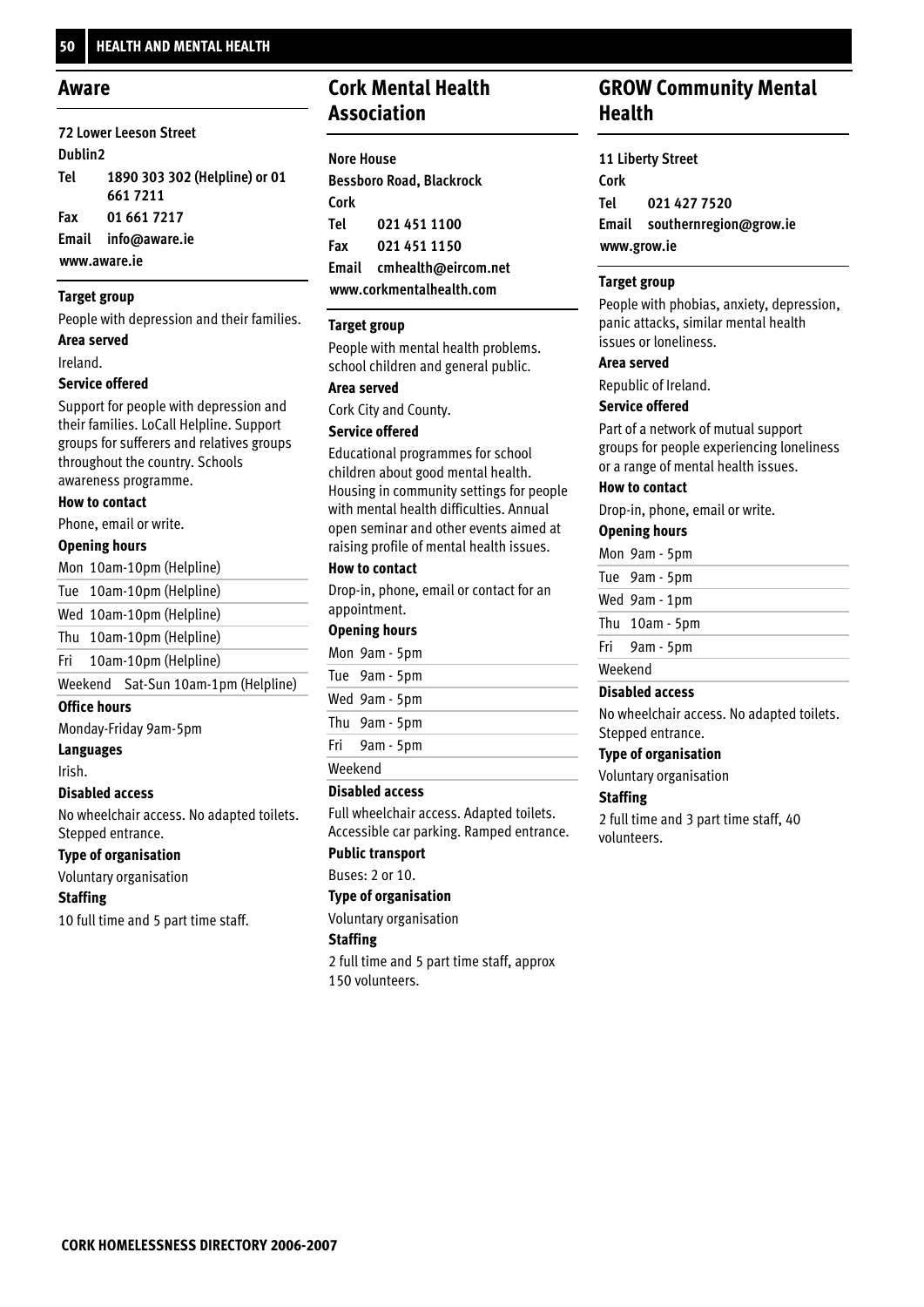## **HEALTH AND MENTAL HEALTH 51**

## **HIV Family Support Group**

#### **Confidential Address**

**086 104 9801 or 021 434 3643 Tel**

#### **Target group**

Anyone affected by HIV or AIDS.

#### **Area served**

Munster area.

#### **Service offered**

Pastoral and spiritual support for individuals and families affected by HIV or AIDS.

#### **How to contact**

Phone to arrange a meeting.

#### **Opening hours**

Mon See How to contact

#### Tue

Wed

#### Thu

Fri

#### Weekend

### **Languages**

French and Portuguese. Access to interpreters.

#### **Disabled access**

"Clients are met in places convenient to their needs."

#### **Type of organisation**

Voluntary organisation

#### **Staffing**

10 volunteers.

### **HSE infoline**

**1850 24 1850 041 685 0330 Email info@hse.ie www.hse.ie Tel Fax**

#### **Target group**

General public.

**Area served**

Ireland.

#### **Service offered**

Health Service Executive service providing information on over 110 health and social service topics, including all health service entitlements, eligibility, application forms and contact details for services across the country.

#### **How to contact**

Phone, fax or email.

#### **Opening hours**

Mon 8am - 8pm

- Tue 8am 8pm
- 
- Wed 8am 8pm

Thu 8am - 8pm

8am - 8pm Fri

Weekend 8am - 8pm (Saturday)

#### **Disabled access**

Sigma text-pad for hearing impaired.

#### **Type of organisation**

Statutory Service

## **HSE Multi-disciplinary Team**

### **Confidential Address**

**See How to contact Tel**

#### **Target group**

Homeless people.

**Area served**

Cork.

#### **Service offered**

Primary healthcare services for homeless people. Attend Cork Simon Community Day Centre and hostels, and Society of St Vincent de Paul hostels. Services include GP, public health nurse, addiction counsellor, community mental health nurses, consultant psychiatrist, psychologist, community welfare officers and health promotion.

#### **How to contact**

Access is via Cork Simon Community and Society of St Vincent de Paul projects.

#### **Opening hours**

Mon See How to contact

| Tue     |  |
|---------|--|
| Wed     |  |
| Thu     |  |
| Fri     |  |
| Weekend |  |

**Type of organisation**

Statutory Service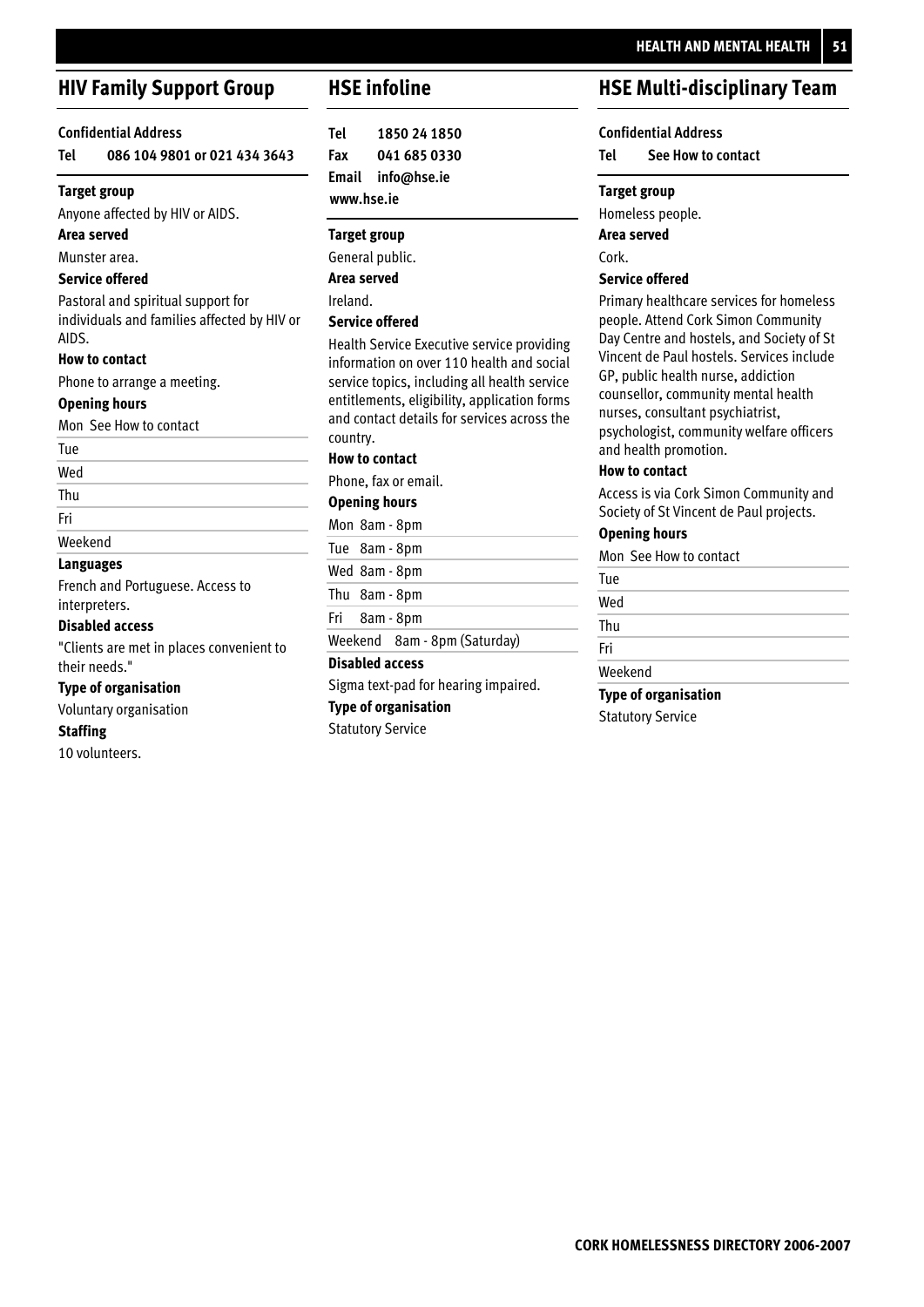### **Schizophrenia Ireland**

| <b>42 Penrose Wharf</b> |                    |
|-------------------------|--------------------|
| <b>Penrose Quay</b>     |                    |
| Cork                    |                    |
| Tel                     | 021 455 2044       |
| Fax                     | 021 455 3633       |
|                         | Email info@sirl.ie |
| www.sirl.ie             |                    |

#### **Target group**

People diagnosed with schizophrenia or related mental health problems, their relatives and carers.

#### **Area served**

Health Service Executive Southern Area.

#### **Service offered**

Information, advice and support for anyone affected by schizophrenia and related illnesses, including friends and family. Helpline, counselling and advocacy. Support group and relatives group. Information line (1890 621 631) Mon-Fri 9am-4pm.

#### **How to contact**

Phone, email, write or contact for an appointment.

#### **Opening hours**

|         | Mon 9am - 1pm, 2pm - 5pm |
|---------|--------------------------|
|         | Tue 9am - 1pm, 2pm - 5pm |
|         | Wed 9am - 1pm, 2pm - 5pm |
|         | Thu 9am - 1pm, 2pm - 5pm |
|         | Fri 9am - 1pm, 2pm - 5pm |
| Weekend |                          |

#### **Disabled access**

Full wheelchair access. Adapted toilets. Accessible car parking. Level entrance. Lift. Loop system. Home visits available.

#### **Public transport**

City centre location.

### **Type of organisation**

Voluntary organisation

#### **Staffing**

1 full time and 2 part time staff.

### **Sexual Health Centre**

|       | <b>16 Peters Street</b>    |
|-------|----------------------------|
| Cork  |                            |
| Tel   | 021 427 6676 (Helpline)    |
| Fax   | 021 427 4370               |
| Email | info@                      |
|       | sexualhealthcentre.com     |
|       | www.sexualhealthcentre.com |

### **Target group**

General public. Cork. **Area served**

#### **Service offered**

Helpline giving advice on any aspect of sexual health and referrals to appropriate services. Pregancy testing and non directive crisis pregancy counselling. Post abortion counselling and medical checkup. Drugs and sexual health awareness training for 16-21 year olds. Outreach services to young people at risk. Support, respite care and counselling to people with HIV and their families.

#### **How to contact**

Drop-in, phone, email or contact for an appointment.

#### **Opening hours**

|         | Mon 9am - 5pm |
|---------|---------------|
|         | Tue 9am - 5pm |
|         | Wed 9am - 5pm |
|         | Thu 9am - 5pm |
|         | Fri 9am - 5pm |
| Weekend |               |

#### **Languages**

French.

#### **Disabled access**

Limited wheelchair access. No adapted toilets. Level entrance. Reception and counselling room wheelchair accessible. Home visits available.

#### **Type of organisation**

Voluntary organisation

### **South Lee Mental Health Service**

#### **GF Unit**

| <b>Cork University Hospital, Wilton</b> |                                        |
|-----------------------------------------|----------------------------------------|
| Cork                                    |                                        |
| Tel                                     | 021 454 6400 (Hospital<br>switchboard) |
| Fax                                     | 021 492 2584                           |

#### **Target group**

Adults with mental health problems.

#### **Area served**

South Lee catchment area - including parts of Cork City and County.

#### **Service offered**

Psychiatric assessment, treatment and management of adults with mental health problems. In-patient treatment in acute psychiatric unit at Cork University Hospital. Outpatient clinics at Ravenscourt Day Hospital, Tos Nu Resource Centre in Ballincollig, Watergate Centre in Bandon and Togher Community Centre.

#### **How to contact**

By referral from GP only. Emergency assessment available 24 hours daily.

#### **Opening hours**

Mon See How to contact

| Tue     |  |
|---------|--|
| Wed     |  |
| Thu     |  |
| Fri     |  |
| Weekend |  |

#### **Languages**

Access to interpreters for assessment purposes.

#### **Disabled access**

Full wheelchair access. Ramped entrance. Loop system.

#### **Public transport**

Bus: 8 for GF Unit.

#### **Type of organisation**

Statutory Service

**Staffing**

Approx 150 staff.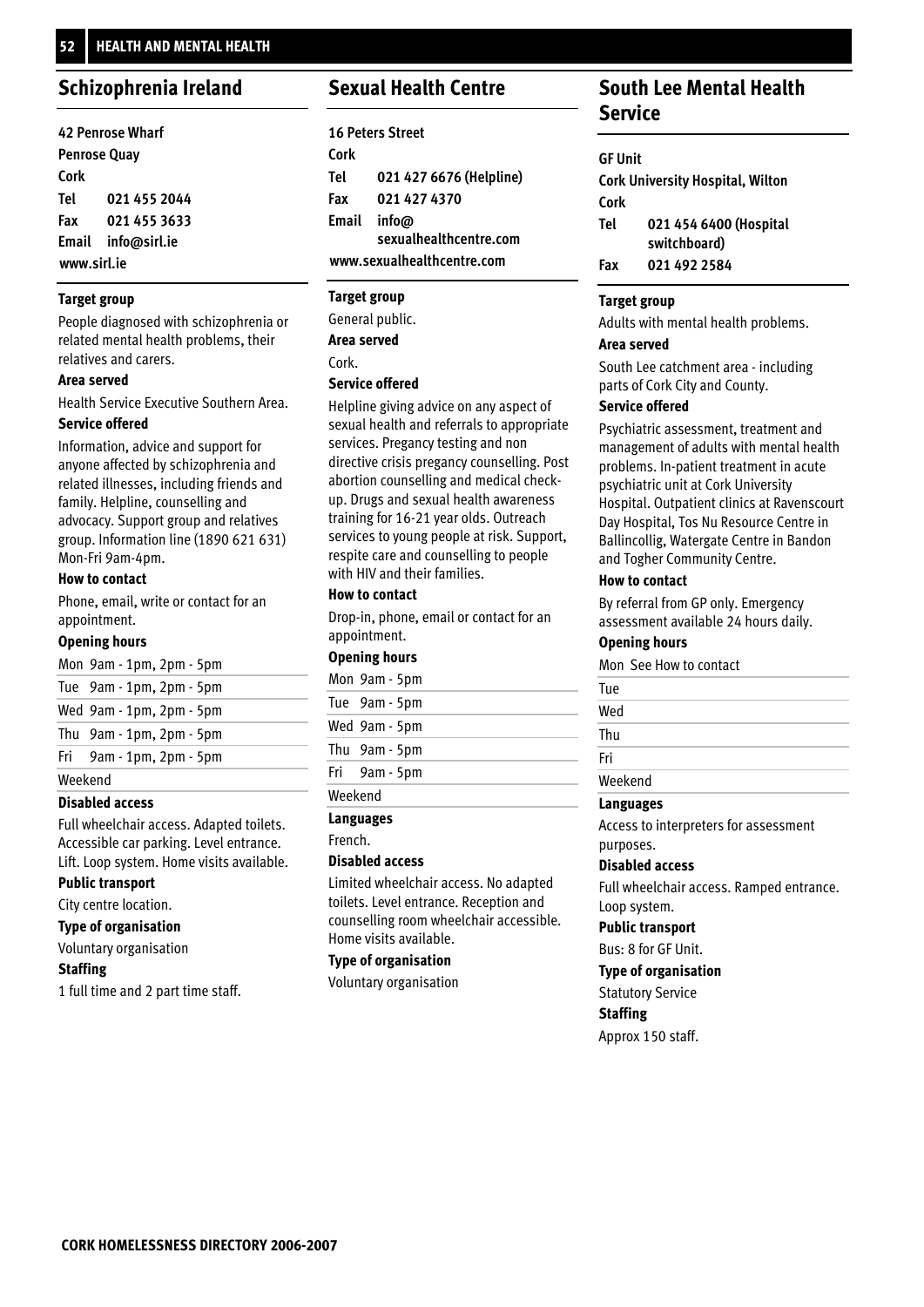## **Southern Gay Men's Health Project**

#### **8 South Main Street**

**Cork 021 427 8470 021 427 8745 Email info@gayhealthproject.com www.gayhealthproject.com Tel Fax**

#### **Target group**

Gay men, bisexual men and men who have sex with men. Their family and friends.

#### **Area served**

Cork City and County.

#### **Service offered**

Information, support and education on issues relating to sexual health and sexuality. One to one counselling, helpline, outreach, referral service, prevention advice, addiction service, and support and self-awareness groups.

#### **How to contact**

Drop-in, phone, email or contact for an appointment.

#### **Opening hours**

Mon 9am-5.30pm, Drop-in 12 noon-10pm 9am-5.30pm, Drop-in 12 noon-10pm Tue Wed 9am-5.30pm, Drop-in 12 noon-10pm 9am-5.30pm, Drop-in 12 noon-10pm Thu 9am-5.30pm, Drop-in 12 noon-10pm Fri

Drop-in 12 noon-10pm Sat & Sun Weekend

#### **Disabled access**

Limited wheelchair access. No adapted toilets. Home visits available.

#### **Type of organisation**

Voluntary organisation

#### **Staffing**

4 full time and 6 part time staff, 30 volunteers.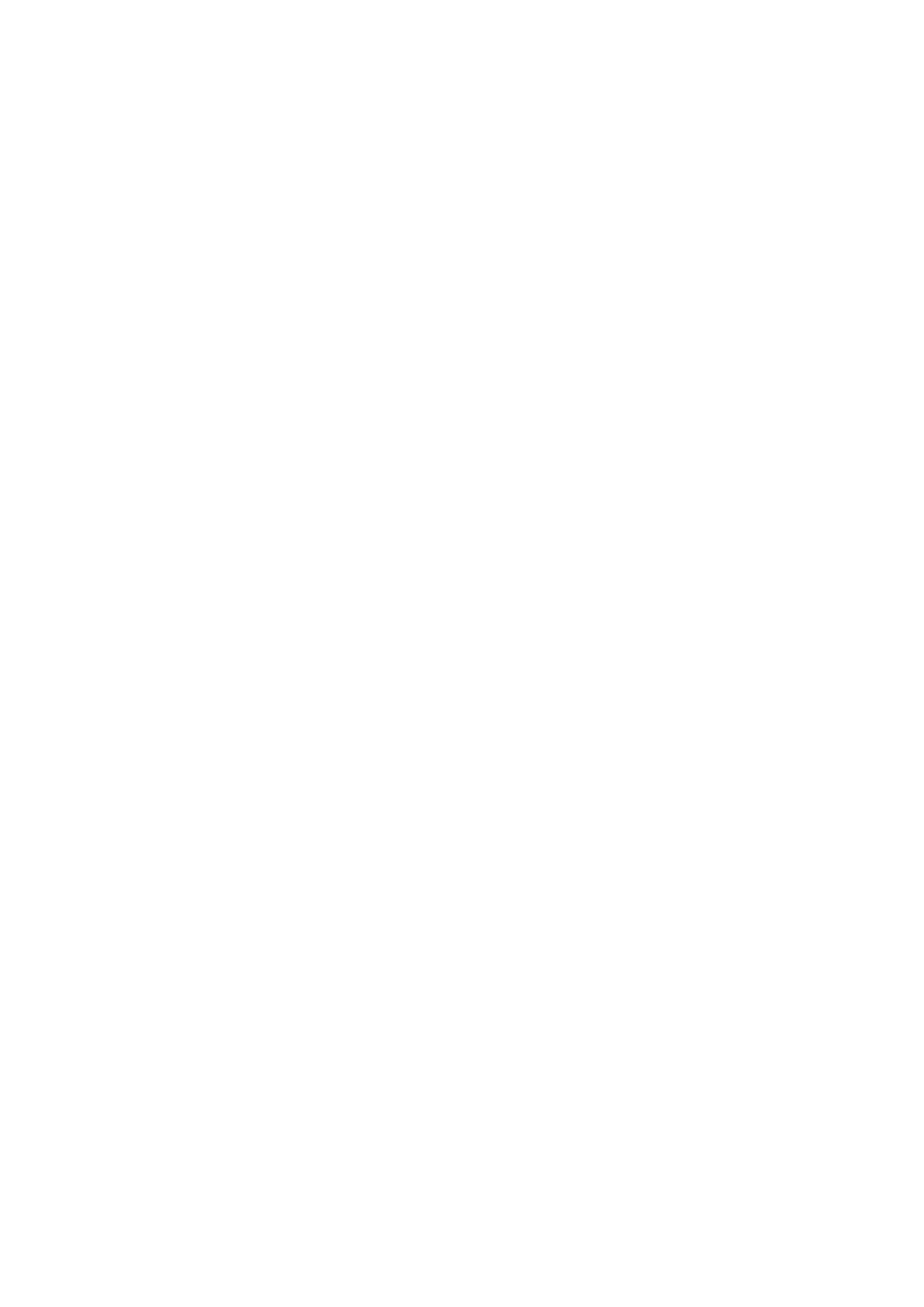**This section contains details of the organisations which offer advice and support to the general public on a broad range of issues.**

Citizens Information Centres (CICs) provide advice and information on issues including social welfare entitlements, housing, education and employment rights. Some CICs also offer free legal or financial advice sessions.

Money Advice and Budgeting Services (MABS) provide information and advice on money management, including debt management, negotiations with creditors, repayment schedules and planning for the future. This service is of particular relevance to homeless people who have just settled or who are about to do so.

#### **Included in this section**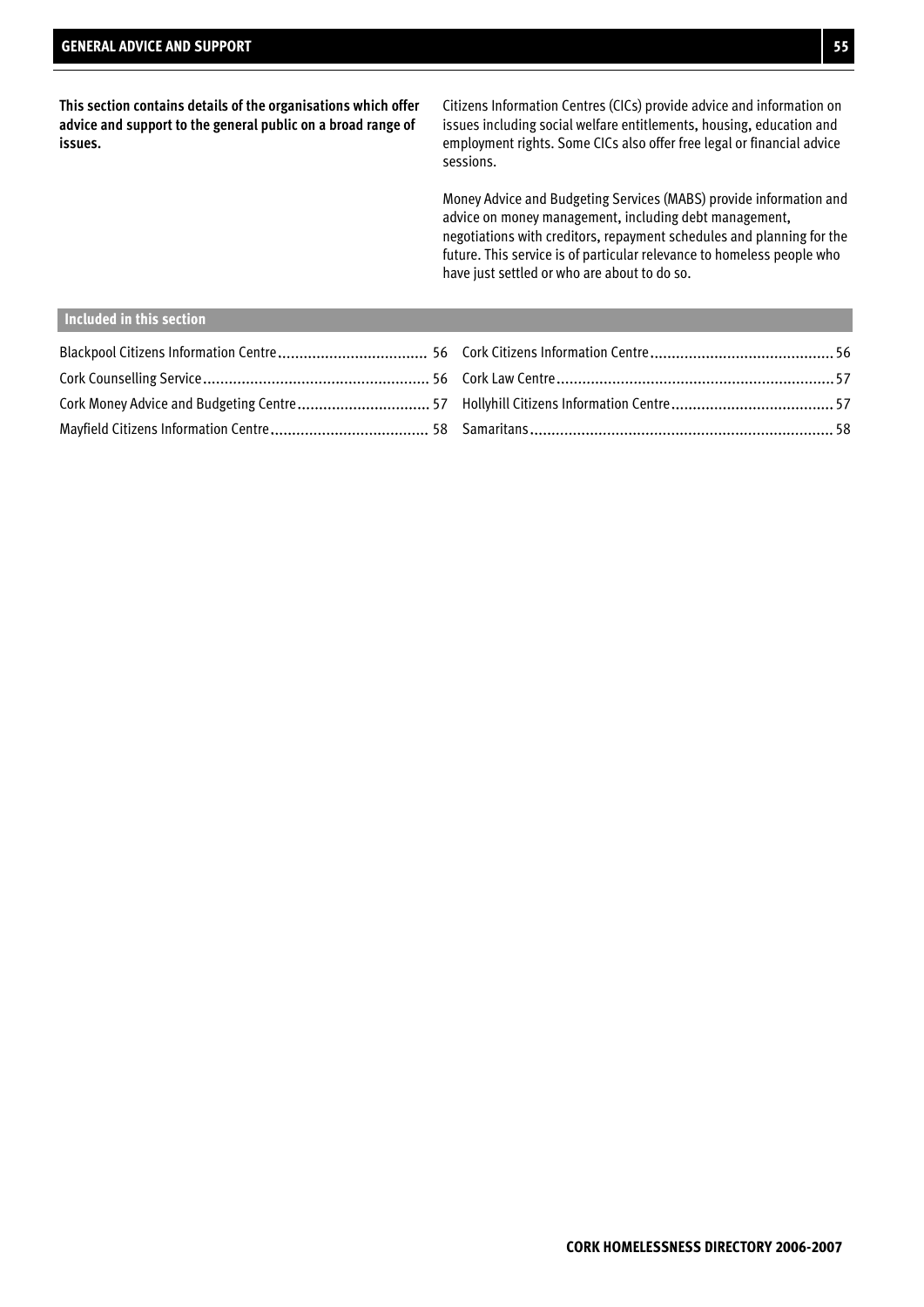## **Blackpool Citizens Information Centre**

**Community Centre Great William O'Brien Street Cork 021 455 9807 blackpool.cic@ comhairle.ie Email Tel**

#### **Target group**

General public.

#### **Area served**

Blackpool and surrounding areas.

#### **Service offered**

Information for the public on a wide range of subjects, including social welfare entitlements, health services, housing, education, employment rights, consumer affairs, justice, and local organisations and services.

#### **How to contact**

Drop-in, phone, email or write.

#### **Opening hours**

|         | Mon 10.30am - 12.30pm |
|---------|-----------------------|
|         | Tue 10.30am - 12.30pm |
|         | Wed 10.30am - 12.30pm |
|         | Thu 10.30am - 12.30pm |
|         | Fri 10.30am - 12.30pm |
| Weekend |                       |

#### **Disabled access**

Full wheelchair access. Adapted toilets. Accessible car parking. Ramped entrance. Loop system.

#### **Public transport**

Buses: 5A from Merchant's Quay, Northern Orbital bus 1.

#### **Type of organisation**

Voluntary organisation

#### **Staffing**

10 volunteers.

### **Cork Citizens Information Centre**

**80 South Mall Cork 021 427 7377 Email cork.cic@comhairle.ie Tel**

#### **Target group**

General public. **Area served**

Cork.

#### **Service offered**

Information, advice and advocacy service for the general public on their civil and social rights and entitlements.

#### **How to contact**

Drop-in, phone, email or write.

#### **Opening hours**

9.30am - 4.30pm Mon

9.30am - 4.30pm Tue

9.30am - 4.30pm Wed

9.30am - 4.30pm Thu

9.30am - 4.30pm Fri

Weekend

#### **Disabled access**

Full wheelchair access. Adapted toilets. Accessible car parking and level entrance. Loop system. Information available in large print.

#### **Public transport**

**Type of organisation**

### **Cork Counselling Service**

**7 Father Matthew Street Cork 021 427 4951 021 427 0526 info@ thecounsellingcentre.ie Email www.thecounsellingcentre.ie Tel Fax**

#### **Target group**

General public.

**Area served**

Munster.

#### **Service offered**

Counselling for individuals and couples, and groupwork. Issues covered include anxiety, stress, diagnosis of major illness, bullying, relationship problems, crisis pregnancy, domestic violence, rape and abuse.

#### **How to contact**

Drop-in or phone for an appointment.

### **Opening hours**

|         | Mon 9am - 1pm, 2pm - 5pm      |
|---------|-------------------------------|
|         | Tue $9am - 1pm$ , $2pm - 5pm$ |
|         | Wed 9am - 1pm, 2pm - 5pm      |
|         | Thu $9am - 1pm$ , $2pm - 5pm$ |
| Fri     | 9am - 1pm, 2pm - 4pm          |
| Weekend |                               |

#### **Languages**

German and limited French.

#### **Disabled access**

Limited wheelchair access. No adapted toilets. Level entrance.

#### **Public transport**

City centre location.

**Type of organisation**

#### Registered Charity

**Staffing**

5 full time and 3 part time staff, 12 volunteers.

City centre location.

Voluntary organisation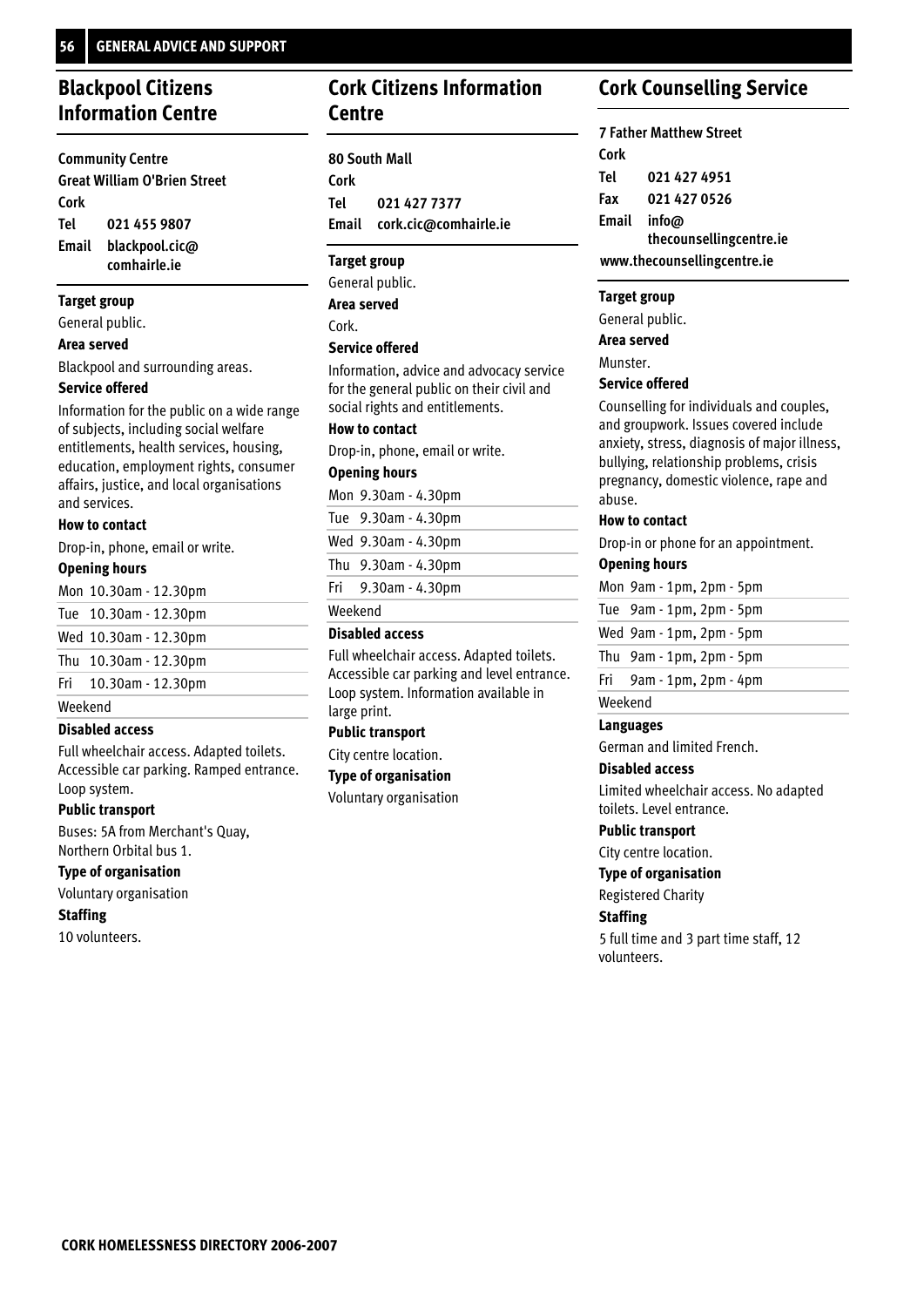### **Cork Law Centre**

**Irish Life Building 1a South Mall Cork 021 427 5998 Tel**

#### **Target group**

People with limited financial means.

#### **Area served**

Cork City and County, and adjoining counties.

#### **Service offered**

Civil Legal Aid. Provides advice on civil matters to people who pass a financial eligibility test. Provides legal representation to people who also pass a merit test.

#### **How to contact**

Phone, write or contact for an appointment.

#### **Opening hours**

|         | Mon 10am - 12.30pm, 2pm - 4pm      |  |  |
|---------|------------------------------------|--|--|
|         | Tue 10am - 12.30pm, 2pm - 4pm      |  |  |
|         | Wed 10am - 12.30pm, 2pm - 4pm      |  |  |
|         | Thu $10am - 12.30pm$ , $2pm - 4pm$ |  |  |
|         | Fri $10am - 12.30pm$ , 2pm $-4pm$  |  |  |
| Weekend |                                    |  |  |

#### **Office hours**

Monday-Friday 9.15am-5.30pm.

#### **Disabled access**

Limited wheelchair access. No adapted toilets. Stepped entrance. Lift.

#### **Type of organisation**

Voluntary organisation

#### **Staffing**

13 full time staff.

### **Cork Money Advice and Budgeting Centre**

#### **Unit 12**

**Penrose Wharf, Penrose Quay Cork 021 455 2080 021 455 2078 Email cork@mabs.ie www.mabs.ie Tel Fax**

#### **Target group**

People who are dependent on social welfare or on low incomes and have debt problems.

#### **Area served**

Cork City and surrounding area, including East Cork.

#### **Service offered**

Advice on debt management. Help people to cope with immediate debt problems and become financially independent in the long term.

#### **How to contact**

Phone, email, write or contact for an appointment.

#### **Opening hours**

|         | Mon 9am - 5pm |  |
|---------|---------------|--|
|         | Tue 9am - 5pm |  |
|         | Wed 9am - 5pm |  |
|         | Thu 9am - 5pm |  |
|         | Fri 9am - 5pm |  |
| Weekend |               |  |

#### **Disabled access**

Full wheelchair access. No adapted toilets. Accessible car parking and ramped entrance. Home visits available.

#### **Public transport**

Cork bus station.

#### **Type of organisation**

Voluntary organisation

#### **Staffing**

5 full time and 1 part time staff.

### **Hollyhill Citizens Information Centre**

**Harbour View Road Knocknaheeny Cork 021 430 2301 hollyhill.cic@ comhairle.ie Email Tel**

#### **Target group**

#### General public.

#### **Area served**

Hollyhill/Knocknaheeny and surrounding areas.

#### **Service offered**

Information to the public on a wide range of subjects, including welfare entitlements, health services, housing, education, employment rights, consumer affairs, justice, and local organisations and services.

#### **How to contact**

Drop-in, phone, email or write.

#### **Opening hours**

Mon 10.30am - 4pm 10.30am - 4pm Tue Wed 10.30am - 4pm Thu 10.30am - 4pm 10.30am - 4pm Fri

### Weekend

#### **Disabled access**

Full wheelchair access. Adapted toilets. Accessible car parking. Ramped entrance. Loop system.

#### **Public transport**

Buses: 2 from Merchants Quay, Northern Orbital bus 1.

#### **Type of organisation**

Voluntary organisation

#### **Staffing**

2 full time staff and 8 volunteers.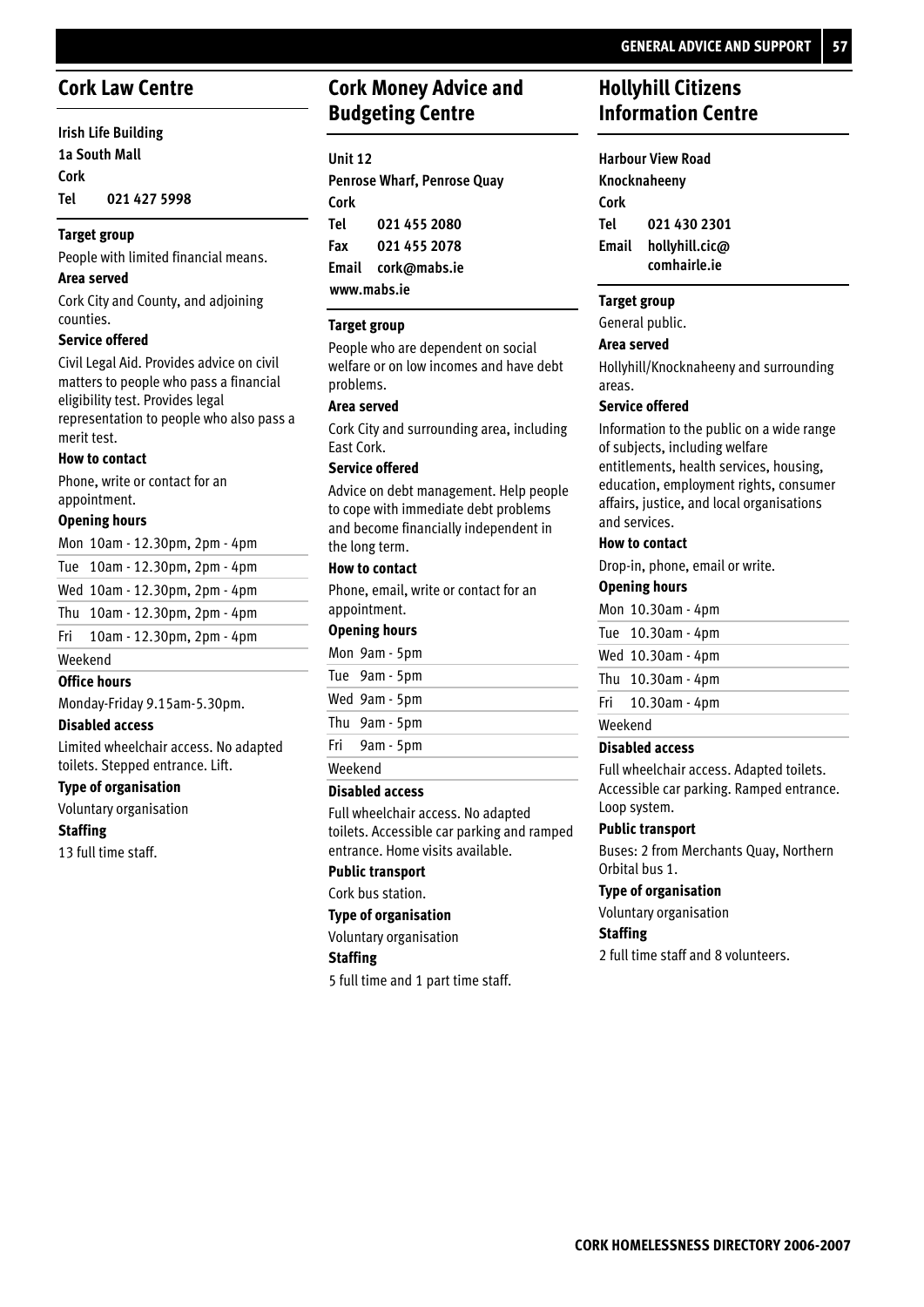### **Mayfield Citizens Information Centre**

#### **Newbury House**

**Old Youghal Road, Mayfield Cork 021 450 8300 Email mayfield.cic@comhairle.ie Tel**

#### **Target group**

General public.

#### **Area served**

Mayfield and surrounding areas.

#### **Service offered**

Information to the public on a wide range of subjects, including social welfare entitlements, health services, housing, education, employment rights, consumer affairs, justice, and local organisations and services.

#### **How to contact**

Drop-in, phone, email or write.

#### **Opening hours**

Mon 10am - 12 noon

Tue 2pm - 4pm

Wed 10am - 12 noon, 7.30pm - 9pm

Thu 10am - 12 noon

#### 2pm - 4pm Fri

Weekend

#### **Disabled access**

Limited wheelchair access. No adapted toilets. Level entrance. Loop system.

#### **Public transport**

Buses: 8 from Patrick Street, Northern Orbital bus 1.

#### **Type of organisation**

Voluntary organisation

#### **Staffing**

12 volunteers.

### **Samaritans**

**7-8 Coach Street Cork 1850 60 90 90 Email jo@samaritans.org www.samaritans.org Tel**

#### **Target group**

Anyone experiencing distress or despair.

#### **Area served**

Cork City and County. Telephone helpline for anywhere in Republic of Ireland.

#### **Service offered**

Confidential emotional support for people who are experiencing feelings of distress or despair, including those who are suicidal.

#### **How to contact**

Drop-in, phone or email.

#### **Opening hours**

Mon 9am-10pm (drop-in), 24 hr (tel) 9am-10pm (drop-in), 24 hr (tel) Tue Wed 9am-10pm (drop-in), 24 hr (tel) 9am-10pm (drop-in), 24 hr (tel) Thu 9am-10pm (drop-in), 24 hr (tel) Fri

Weekend 9am-10pm (drop-in), 24 hr (tel)

#### **Languages**

French, German and Irish (all limited).

#### **Disabled access**

Full wheelchair access. Adapted toilets. Wheelchair lift at entrance.

#### **Type of organisation**

Registered Charity

#### **Staffing**

145 volunteers.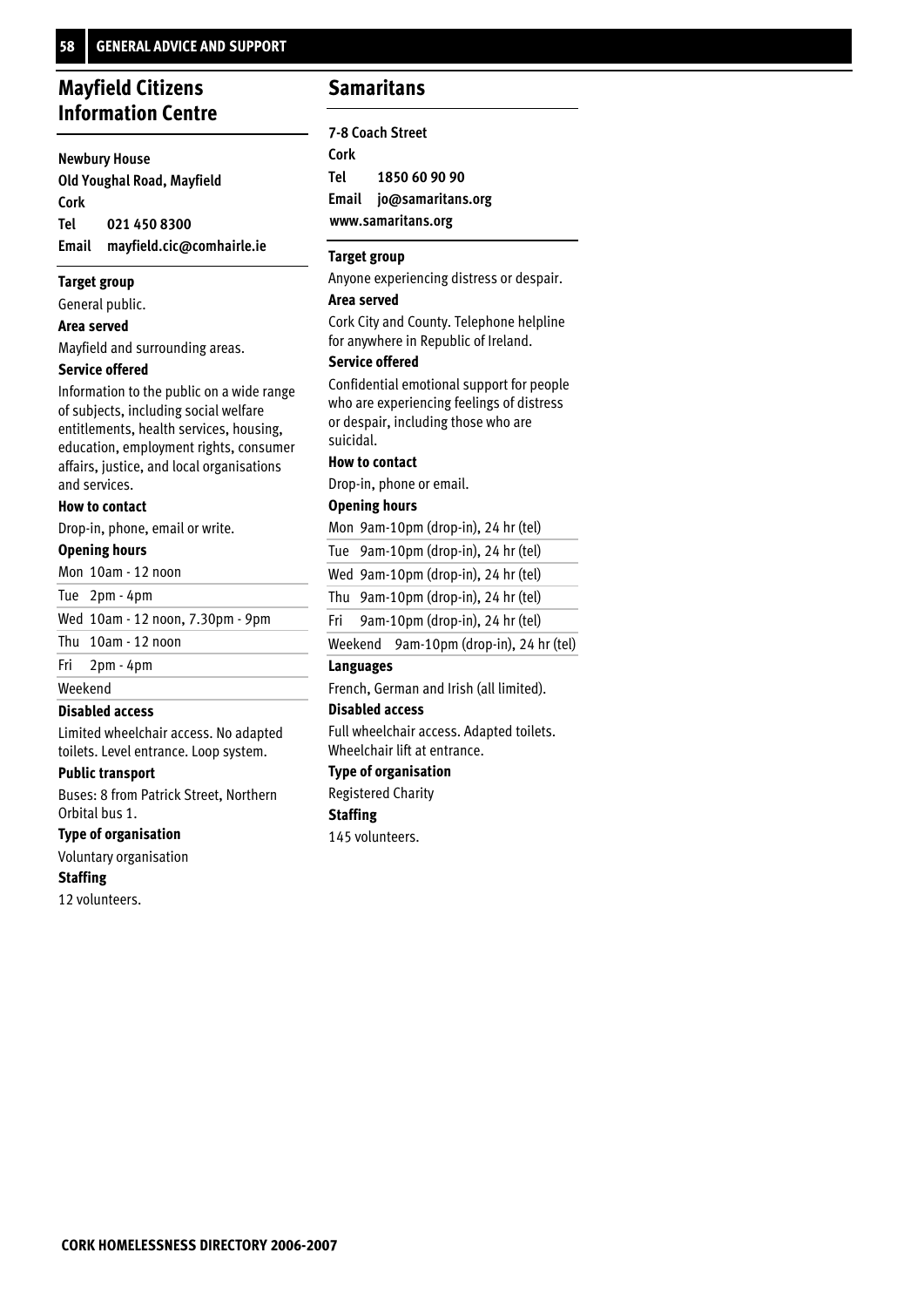**This section contains details of services specialising in a particular subject or targeting a particular client group.**

These services do no target homeless people specifically. However, they may be of relevance to people who are homeless, have been homeless or are at risk of homelessness. Included here are services specifically for young people, women, refugees and asylum seekers, travellers, ex-offenders, people with disabilities, women escaping domestic violence, etc.

Services for people with drug and alcohol problems are in the Alcohol and Drugs section, and services for people with mental health problems are in the Health and Mental Health section.

## **Included in this section**

| Probation Service………………………………………………………………………………66     Right of Place……………………………………………………………………………67 |  |
|-----------------------------------------------------------------------------------------------------|--|
|                                                                                                     |  |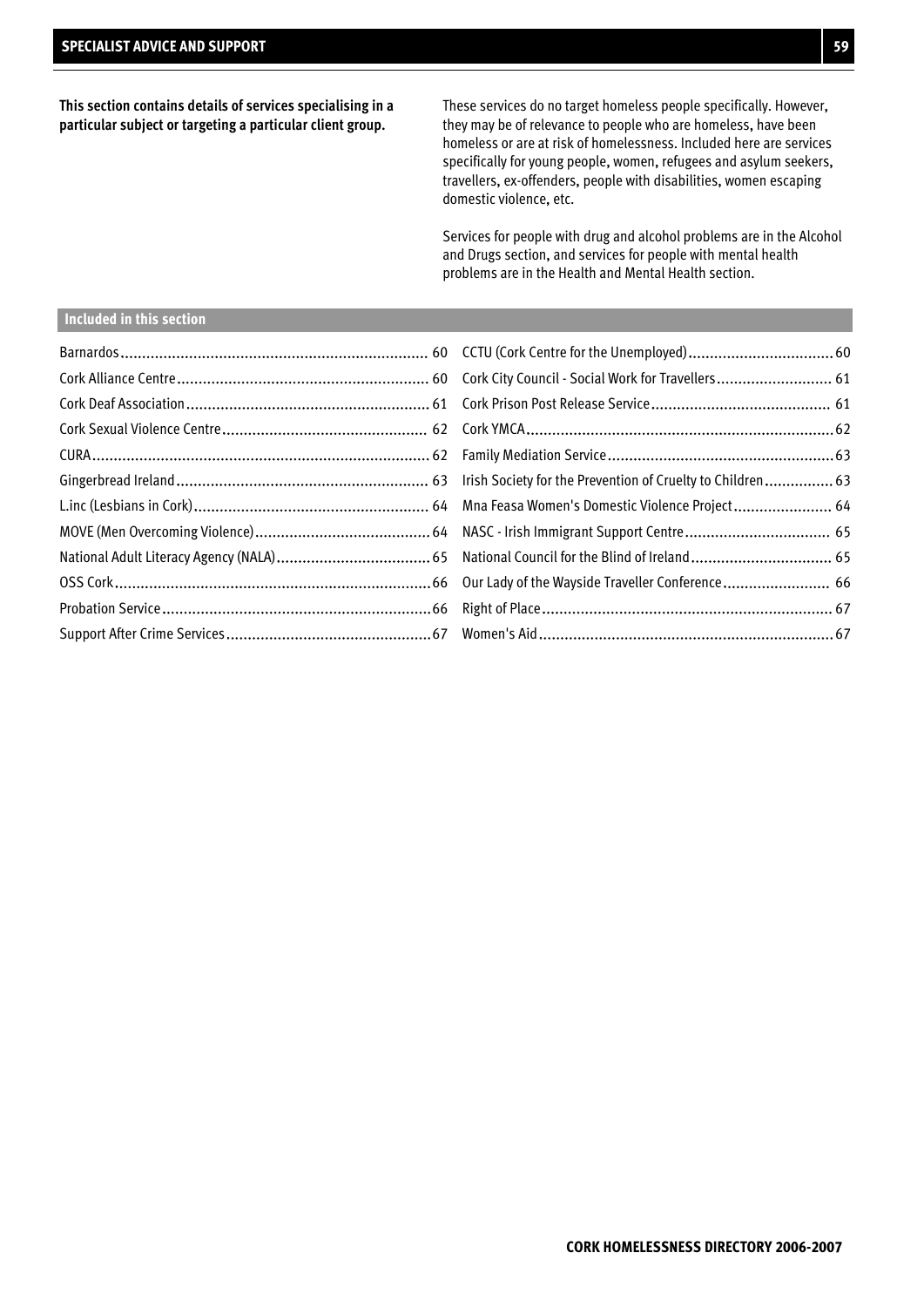## **Barnardos**

| <b>The Bowling Green</b> |                              |  |
|--------------------------|------------------------------|--|
| <b>White Street</b>      |                              |  |
| Cork                     |                              |  |
| Tel                      | 021 431 0591                 |  |
| Fax                      | 021 431 0691                 |  |
|                          | Email info@cork.barnardos.ie |  |
| www.barnardos.ie         |                              |  |

## **Target group**

Children, families and the general public. **Area served**

Ireland.

## **Service offered**

Origins Tracing Service helps people to access their personal information held by the Department of Education about their stay in industrial or reformatory schools, or helps them to trace other family members. Family support project in Mahon. Guardian at law service for children involved in family law proceedings to have an independent voice in court. Bereavement counselling for children.

## **How to contact**

Phone or contact for an appointment.

## **Opening hours**

|         | 1190          |
|---------|---------------|
| Weekend |               |
|         | Fri 9am - 5pm |
|         | Thu 9am - 5pm |
|         | Wed 9am - 5pm |
|         | Tue 9am - 5pm |
|         | Mon 9am - 5pm |

**Languages**

Access to interpreters. French.

## **Disabled access**

Full wheelchair access. Adapted toilets. Home visits available from Mahon Family Support Project.

## **Public transport**

City centre location.

## **Type of organisation**

Registered Charity

## **Staffing**

9 full time and 4 part time staff.

## **CCTU (Cork Centre for the Unemployed)**

| <b>13 North Main Street</b> |              |
|-----------------------------|--------------|
| Cork                        |              |
| Tel                         | 021 427 5876 |

## **Target group**

Unemployed people, including those who are retired or disabled, lone parents and immigrants.

## **Area served**

Cork City and County.

## **Service offered**

Advice, support and advocacy around social welfare and employment rights. Free vocational and leisure classes. Computer and EFL training for nominal fee. Job club and CV typing service. IES outreach office. Immigrant support outreach service. Counselling referrals. Free canteen.

## **How to contact**

Drop-in, phone or email.

## **Opening hours**

|         | Mon 9.30am - 4.30pm |  |
|---------|---------------------|--|
|         | Tue 9.30am - 4.30pm |  |
|         | Wed 9.30am - 4.30pm |  |
|         | Thu 9.30am - 4.30pm |  |
|         | Fri 9.30am - 4.30pm |  |
| Weekend |                     |  |

## **Languages**

Arabic, Dutch, French, German, Irish and Polish. Access to interpreters.

## **Disabled access**

Limited wheelchair access. No adapted toilets. Level entrance. Wheelchair access to ground floor only - no wheelchair access to canteen, classrooms and toilets.

## **Public transport**

City centre location.

## **Staffing**

4 full time and 20 part time staff, plus volunteers.

## **Cork Alliance Centre**

|       | <b>Robert Scott House</b>  |
|-------|----------------------------|
|       | <b>6 St Patrick's Quay</b> |
| Cork  |                            |
| Tel   | 021 455 7878               |
| Fax   | 021 455 7880               |
| Email | corkalliancecentre@        |
|       | eircom.net                 |

## **Target group**

Ex-prisoners.

## **Area served**

Cork, its suburbs and surrounding towns.

## **Service offered**

Befriending, practical support and advocacy for people who are leaving prison. Aims to help prisoners make a fresh start in terms of reducing offending behaviour and increasing participation in individual, family and community life.

## **How to contact**

Drop-in, phone or contact for an appointment.

## **Opening hours**

|         | Mon 9am - 6pm |
|---------|---------------|
|         | Tue 9am - 6pm |
|         | Wed 9am - 6pm |
|         | Thu 9am - 6pm |
|         | Fri 9am - 2pm |
| Weekend |               |

## **Disabled access**

No wheelchair access. No adapted toilets. Accessible car parking, stepped entrance.

## **Staffing**

3 full time and 1 part time staff.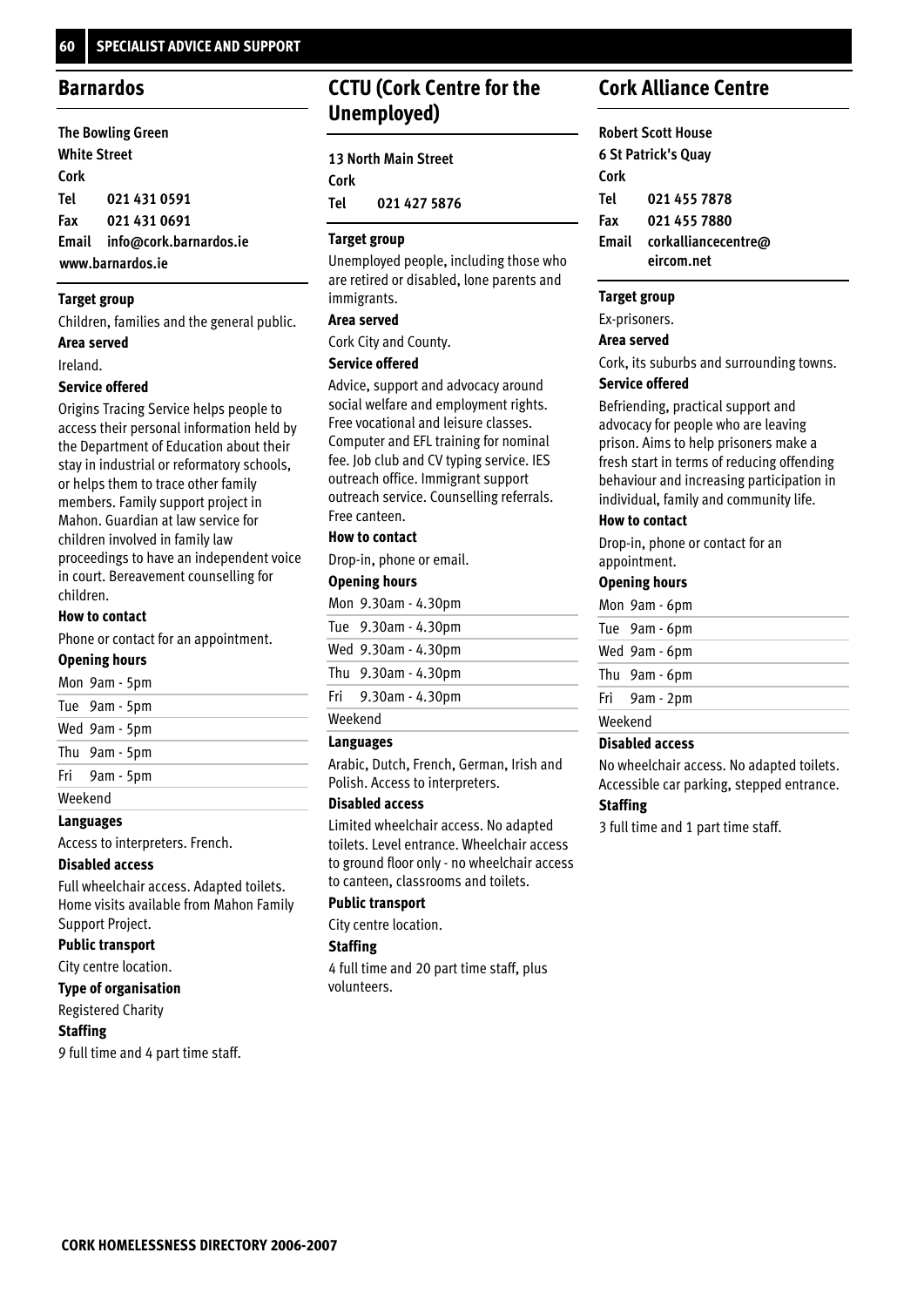## **Cork City Council - Social Work for Travellers**

**Housing and Community**

**Central Fire Station, Anglesea Street Cork 021 492 4403 Tel**

## **Target group**

Travellers.

## **Area served**

Cork City and immediate surroundings.

## **Service offered**

Information, advice and advocacy for Travellers. Liaise with statutory agencies, including Community Welfare Officers, education and health services, and voluntary Traveller organisations.

## **How to contact**

Phone or contact for an appointment. Clinic on 2nd and 4th Wed each month 9.30am-12.30pm.

## **Opening hours**

| Mon See How to contact |  |
|------------------------|--|
| Tue                    |  |
| Wed                    |  |
| Thu                    |  |
| Fri                    |  |
| Weekend                |  |

## **Disabled access**

Full wheelchair access. No adapted toilets. Level entrance. Lift. Home visits available.

## **Type of organisation**

Statutory Service

## **Staffing**

1 full time member of staff.

## **Cork Deaf Association**

| <b>5 McCurtain Street</b> |                        |  |
|---------------------------|------------------------|--|
| Cork                      |                        |  |
| Tel                       | 021 450 5944           |  |
| Fax                       | 021 450 6190           |  |
| Textphone 021 450 6190    |                        |  |
|                           | Email mail@corkdeaf.ie |  |

## **Target group**

People who are deaf or hearing impaired, including people with tinnitus.

## **Area served**

Cork City and County.

## **Service offered**

Information, advice and support for deaf and hearing impaired people. Counselling and mental health support for families. Sign language and lipreading classes. Help with CVs, interview preparation and job placement. Cork Deaf Club, Elderly Deaf Group and Parents Support Group provide social activities, training and peer support. Children's activities and outings. Provide adapted equipment.

## **How to contact**

Drop-in, phone, email, write or contact for an appointment.

## **Opening hours**

| Mon 9am - 1pm, 2pm - 5pm |
|--------------------------|
| Tue 9am - 1pm, 2pm - 5pm |
| Wed 9am - 1pm, 2pm - 5pm |
| Thu 9am - 1pm, 2pm - 5pm |
| Fri 9am - 1pm, 2pm - 5pm |
|                          |

## Weekend

## **Languages**

Irish sign language. Limited French spoken. Access to interpreters.

## **Disabled access**

Limited wheelchair access. Adapted toilets. Level entrance. Loop system. Home visits available.

## **Type of organisation**

Voluntary organisation

## **Staffing**

7 full time and 10 part time staff, 30+ volunteers.

## **Cork Prison Post Release Service**

| <b>Cork Prison</b>   |                    |  |
|----------------------|--------------------|--|
| <b>Rathmore Road</b> |                    |  |
| Cork                 |                    |  |
| Tel                  | 021 451 8814       |  |
| Fax                  | 021 451 8814       |  |
| Email                | cpreduc@101free.ie |  |

## **Target group**

Prisoners nearing end of sentence, including those who have completed addiction treatment/aftercare.

## **Area served**

Ireland.

## **Service offered**

Information, advice and mentoring for prisoners approaching the end of their sentence in Cork Prison. Liaison with education and training services. Referrals to addiction counsellors. Outreach support and information for ex-prisoners and their families.

## **How to contact**

By referral from Cork Prison only.

## **Opening hours**

|         | Mon 9.15am - 1pm, 2pm - 430pm |
|---------|-------------------------------|
|         | Tue 9.15am - 1pm, 2pm - 430pm |
|         | Wed 9.15am - 1pm, 2pm - 430pm |
|         | Thu 9.15am - 1pm, 2pm - 430pm |
|         | Fri 9.15am - 1pm, 2pm - 430pm |
| Weekend |                               |

## **Staffing**

1 full time member of staff.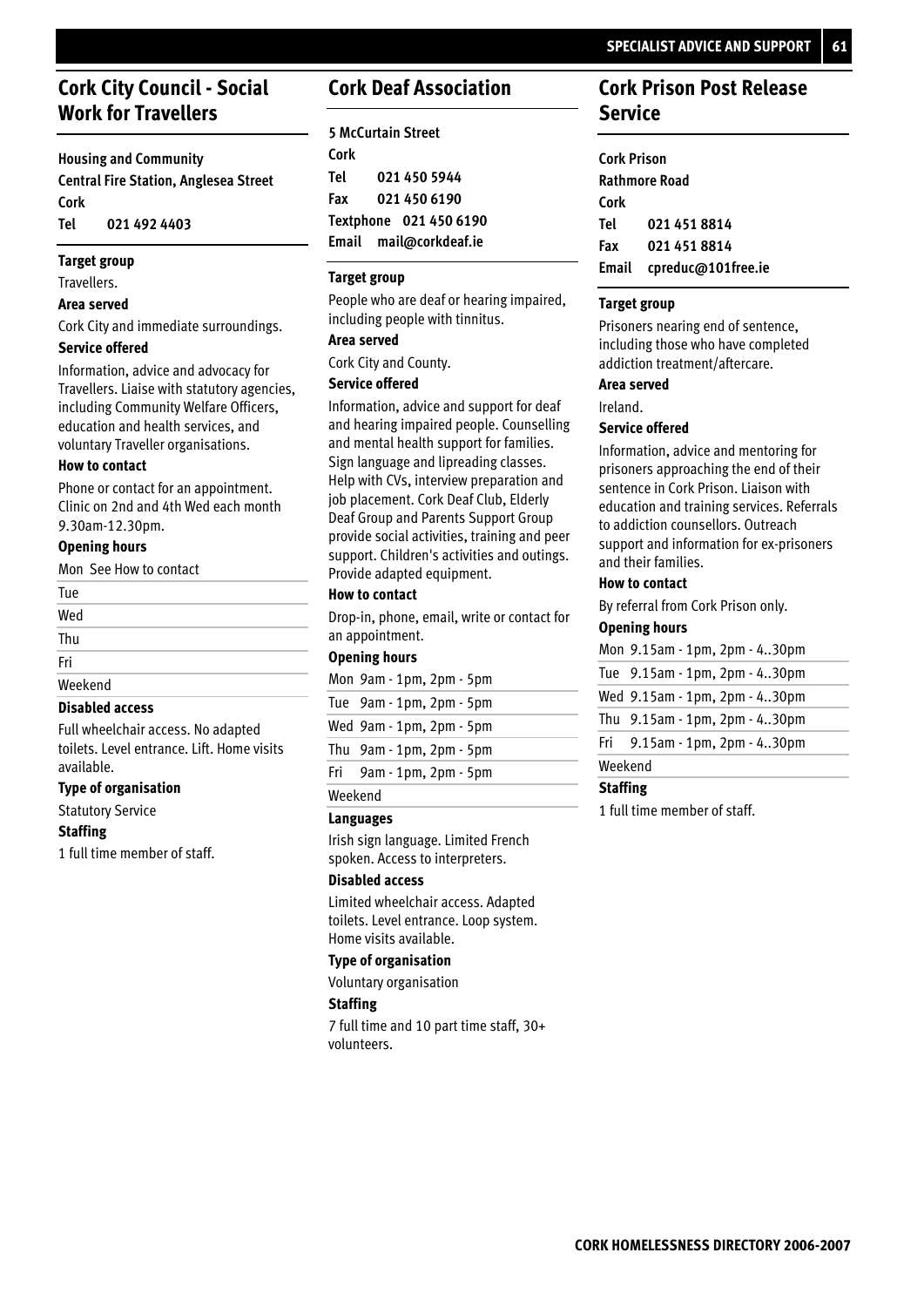## **Cork Sexual Violence Centre**

| <b>5 Camden Place</b> |                                  |
|-----------------------|----------------------------------|
| Cork                  |                                  |
|                       | Tel 1800 496 496 or 021 450 5577 |
|                       | Email info@sexual violence.ie    |
| www.sexualviolence.ie |                                  |

## **Target group**

Victims of sexual violence, their friends and family.

## **Area served**

County Cork.

## **Service offered**

Information, advice and counselling for anyone affected by sexual violence, whenever it occurred. Specific services for men, women and teenagers. Accompany clients to GPs, hospital, Garda, court, etc. Satellite centres in Bantry and Mallow.

## **How to contact**

Drop-in, phone, email, write or contact for an appointment.

## **Opening hours**

|         | Biashlad aaaaaa |
|---------|-----------------|
| Weekend |                 |
|         | Fri 9am - 5pm   |
|         | Thu 9am - 5pm   |
|         | Wed 9am - 5pm   |
|         | Tue 9am - 5pm   |
|         | Mon 9am - 5pm   |

## **Disabled access**

No wheelchair access. No adapted toilets. Stepped entrance.

## **Type of organisation**

Voluntary organisation

## **Staffing**

2 full time and 7 part time staff.

## **Cork YMCA**

**11-12 Marlboro Street Cork 021 427 0187 or 021 427 3056 021 427 9248 Email ymcacork@indigo.ie www.ymcacork.org Tel Fax**

## **Target group**

**Service offered** Young people. Cork. **Area served**

A range of services for young people. Youth Information Centre: information and advice on all issues affecting young people. DION: independent living skills course and tenancy support. STEP: prevocational training and preparation for work for 17-25 yr olds without leaving certificate. WOT: personal development and work experience for 18-21 yr olds. Youth Counselling Service for 15-25 yr olds.

## **How to contact**

Drop-in, phone or contact for an appointment.

## **Opening hours**

Mon 9am - 6pm Tue 9am - 6pm Wed 9am - 6pm

Thu 9am - 6pm

9am - 6pm Fri

## Weekend

**Languages**

French and German.

## **Disabled access**

No wheelchair access. No adapted toilets. Stepped entrance. Loop system.

## **Public transport**

City centre location.

## **Type of organisation**

Registered Charity

## **Staffing**

2 full time and 12 part time staff, 9 volunteers.

## **CURA**

**34 Paul Street Cork 021 427 7544 or 1850 622 626 021 490 5532 Email cork@cura.ie www.cura.ie Tel Fax**

## **Target group**

Anyone affected by an unplanned pregnancy, including partners, parents and siblings.

## **Area served**

Cork and Waterford West.

## **Service offered**

Counselling and support service for anyone experiencing a crisis pregnancy. Pregnancy testing. Post-abortion counselling. Information on entitlements. Referrals to other services.

## **How to contact**

Drop-in, phone or contact for an appointment.

## **Opening hours**

Mon 11am - 4pm Tue 11am - 4pm Wed 11am - 4pm Thu 11am - 4pm 11am - 4pm Weekend Sat 1pm - 4pm Fri

## **Languages**

Access to interpreters.

## **Disabled access**

Limited wheelchair access. No adapted toilets. Accessible car parking.

## **Type of organisation**

Voluntary organisation

## **Staffing**

2 part time staff and 42 volunteers.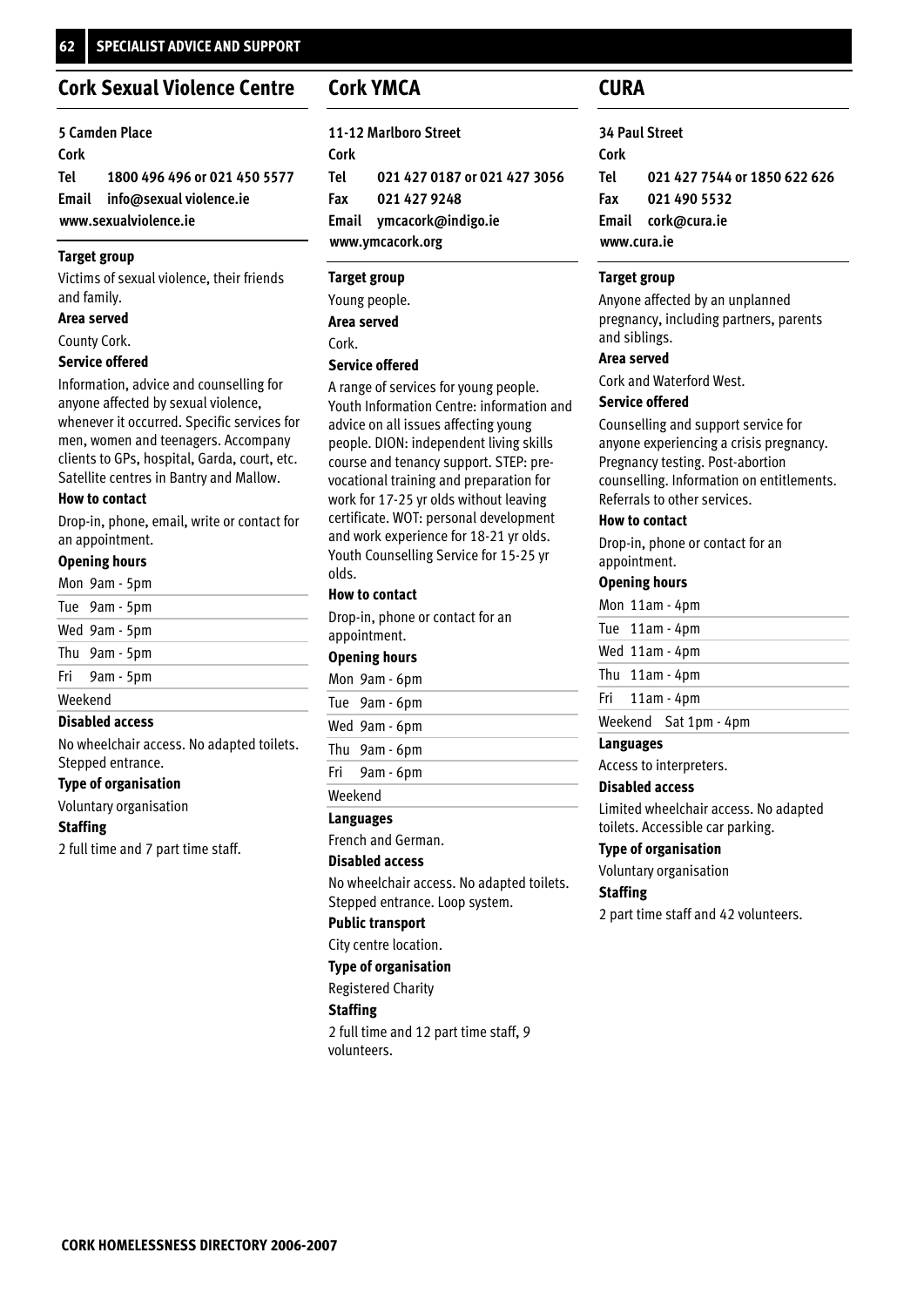## **Family Mediation Service**

|            | <b>Hibernian House</b>        |
|------------|-------------------------------|
|            | 80a South Mall                |
| Cork       |                               |
|            | Tel 021 425 2200              |
|            | Fax 0214251331                |
|            | Email fmshibernian@eircom.net |
| www.fsa.ie |                               |

## **Target group**

Couples who have separated or decided to separate.

#### **Area served**

Full time office in Cork, part time offices in Tralee, Waterford and Wexford.

#### **Service offered**

Mediation service for separating couples, encouraging them to co-operate with each other in working out mutually acceptable arrangements regarding parenting, finances, family home, possessions, pensions and other issues related to the separation. Full time office in Cork also supports part time offices in Tralee, Waterford and Wexford.

### **How to contact**

Drop-in, phone, email or write.

## **Opening hours**

| Mon 9am - 1pm, 2pm - 5pm      |  |
|-------------------------------|--|
| Tue 9am - 1pm, 2pm - 5pm      |  |
| Wed 9am - 1pm, 2pm - 5pm      |  |
| Thu $9am - 1pm$ , $2pm - 5pm$ |  |
| Fri 9am - 1pm, 2pm - 5pm      |  |

### Weekend

## **Disabled access**

Limited wheelchair access. No adapted toilets. Stepped entrance. Lift.

## **Type of organisation**

Statutory Service

#### **Staffing**

4 full time staff.

## **Gingerbread Ireland**

**Carmichael House North Brunswick Street, Dublin 7 01 814 6618 01 814 6619 Email info@gingerbread.ie www.gingerbread.ie**

## **Target group**

Lone parents and separating couples who have children.

**Area served**

Ireland.

## **Service offered**

Information and advice about lone parenting. Nationwide network of self help groups for lone parents and separating couples with children.

## **How to contact**

Phone, email or write.

## **Opening hours**

Mon 10am - 2pm Tue 10am - 2pm Wed 10am - 2pm Thu 10am - 2pm

Closed Fri

Weekend

## **Type of organisation**

Voluntary organisation

#### **Staffing**

1 part time member of staff and 7 volunteers.

## **Irish Society for the Prevention of Cruelty to Children**

#### **1st Floor**

**Penrose Wharf, 3/5 Alfred Street Cork 021 450 9588 or 1800 666 666 (Helpline) 021 450 9589 Email ispccork@indigo.ie www.ispcc.ie Tel Fax**

#### **Target group**

Children and young people aged under 18.

## **Area served**

Cork City and surrounding areas.

#### **Service offered**

Support services for vulnerable children and young people. Childline (1800 666 666): national listening service, 24 hours daily. Child focus: one-to-one support for children under 12 with emotional difficulties. 4me service: mentoring and counselling for young people aged 13-17 who are at risk of early school leaving, alcohol or drugs misuse, with mental health difficulties or socially isolated.

#### **How to contact**

Drop-in, phone, email, write or contact for an appointment.

#### **Opening hours**

Mon 9am - 5.30pm 9am - 5.30pm Tue Wed 9am - 5.30pm 9am - 5.30pm Thu 9am - 5.30pm Fri Weekend

#### **Office hours**

Reception desk open Monday-Friday 9am-1pm.

#### **Languages**

Irish.

#### **Disabled access**

Full wheelchair access. Adapted toilets. Accessible car parking. Level entrance. Lift. Home visits available.

## **Public transport**

City centre location.

#### **Type of organisation**

Registered Charity

## **Staffing**

8 full time and 3 part time staff, 50 volunteers.

**Tel Fax**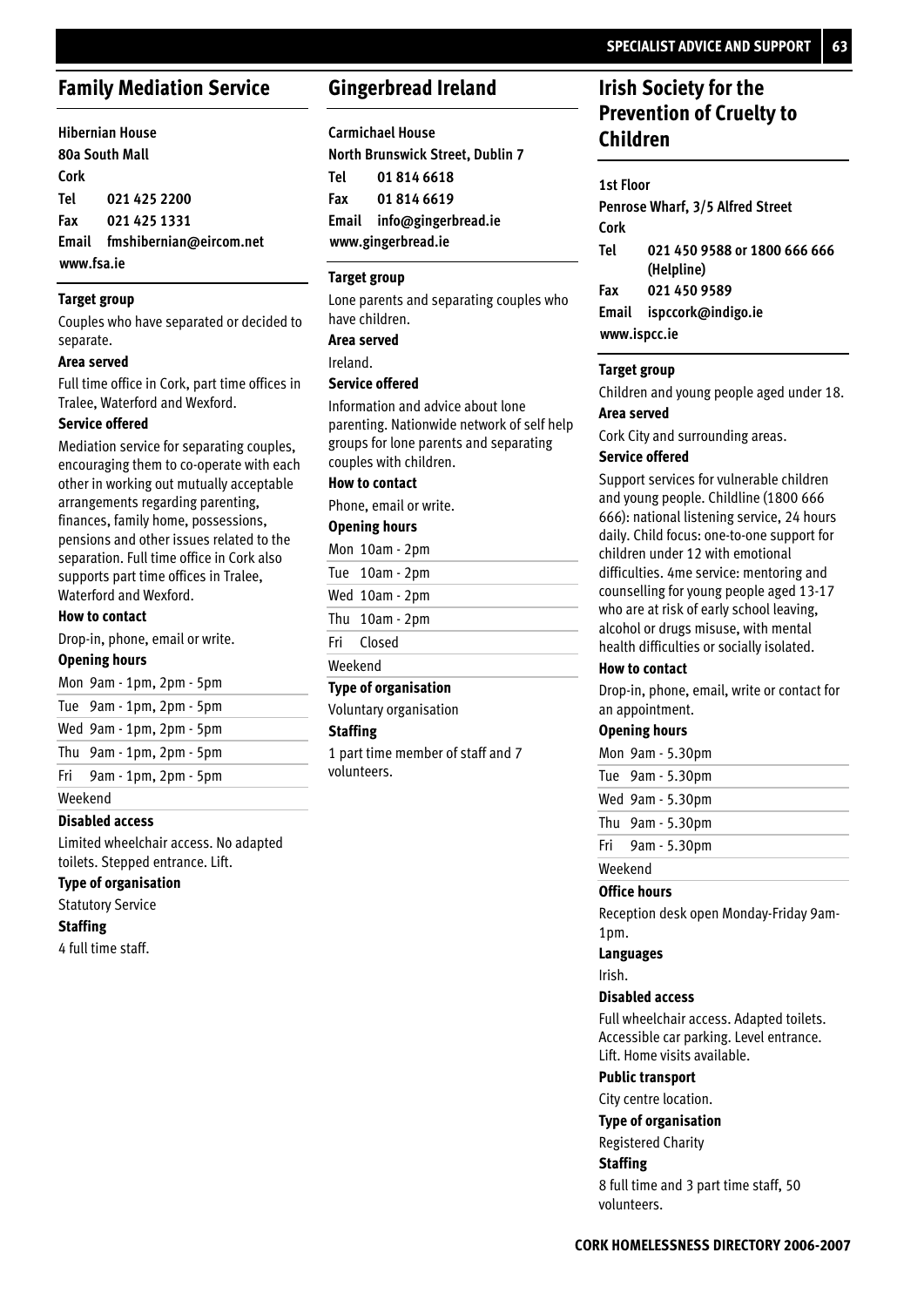## **L.inc (Lesbians in Cork)**

| 11a White Street |                    |
|------------------|--------------------|
| Cork             |                    |
| Tel              | 021 480 8600       |
|                  | Email info@linc.ie |
| www.linc.ie      |                    |

## **Target group**

Lesbian, bisexual and transgendered persons who identify as lesbian or bisexual.

## **Area served**

Cork.

## **Service offered**

Resource centre providing information, support and social activities for women who identify as lesbian or bisexual. One to one and peer support. "Outlink" outreach project aiming to reduce social exclusion experienced by lesbian and bisexual women and their families.

## **How to contact**

Drop-in, phone or email.

#### **Opening hours**

| <b>Office hours</b> |                |
|---------------------|----------------|
| Weekend             |                |
|                     | Fri 11am - 3pm |
|                     | Thu 11am - 3pm |
|                     | Wed 11am - 3pm |
|                     | Tue 11am - 3pm |
|                     | Mon 11am - 3pm |

Monday- Friday 9am-5pm.

## **Disabled access**

Full wheelchair access. No adapted toilets. Accessible parking and level entrance. Home visits available.

## **Type of organisation**

Voluntary organisation

# **Mna Feasa Women's Domestic Violence Project**

**Ionad na nDaoine 36 Ardmore Avenue, Knocknaheeny Cork 021 421 1757 (Helpline) 021 421 2955 Email mnafeasa@eircom.net Tel Fax**

**www.mnafeasa.com**

## **Target group**

Women who have experienced domestic violence.

## **Area served**

Cork City and County.

## **Service offered**

Support for women who have experienced domestic violence. One to one meetings and support group. Counselling. Court accompaniment service. Referrals to other community support. Run a schools programme and public education.

#### **How to contact**

Drop-in, phone, email, write or contact for an appointment.

## **Opening hours**

|         | Mon 10am - 2pm |
|---------|----------------|
|         | Tue 10am - 4pm |
|         | Wed 10am - 4pm |
|         | Thu 10am - 4pm |
|         | Fri 10am - 2pm |
| Weekend |                |

#### **Office hours**

Monday, Friday 9.30am-2pm, Tuesday-Thursday 9.30am-4pm.

#### **Disabled access**

No wheelchair access. No adapted toilets. Can arrange to meet women with disabilities in suitable premises.

## **Public transport**

Buses: 2 and 1 Orbital.

## **Type of organisation**

Voluntary organisation

#### **Staffing**

4 part time staff and 15 volunteers.

## **MOVE (Men Overcoming Violence)**

**Grattan House Grattan Street Cork 086 069 1834 www.moveireland.ie Tel**

#### **Target group**

Male perpetrators of domestic violence.

**Area served**

#### Cork.

## **Service offered**

Domestic violence intervention programme. Groupwork sessions for male perpetrators of domestic violence held at Grattan House, Grattan Street.

## **How to contact**

Phone for details of sessions. Leave a message if necessary - calls returned as soon as possible.

## **Opening hours**

Mon See How to contact

| <b>Disabled access</b> |  |
|------------------------|--|
| Weekend                |  |
| Fri                    |  |
| Thu                    |  |
| Wed                    |  |
| Tue                    |  |

No wheelchair access. No adapted toilets.

## Sessions held at City centre location. **Public transport**

**Type of organisation**

Voluntary organisation

## **Staffing**

1 part time member of staff and 7 volunteers.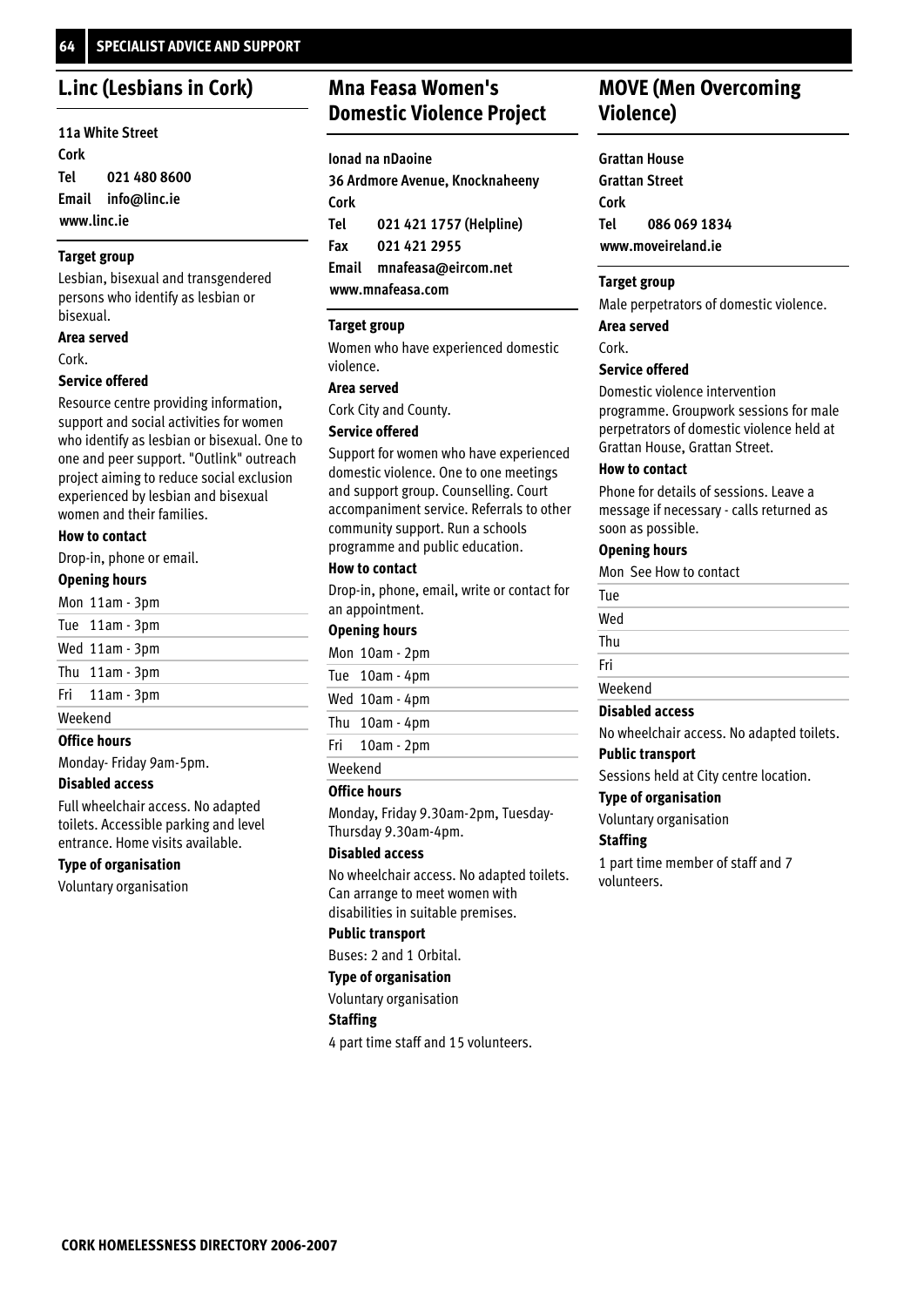## **NASC - Irish Immigrant Support Centre**

**Enterprise House 35 Mary Street Cork 021 431 7411 Email info@nascireland.org www.nascireland.org Tel**

## **Target group**

Immigrants, asylum seekers and refugees. **Area served**

Cork city and county.

#### **Service offered**

Information and legal advice for immigrants, asylum seekers and refugees. Issues covered include the asylum system, family reunification, travel documents, deportations, citizenship, racism, integration into the community, migrant work, education and training, health and mental health, childcare, social and cultural issues. Capacity building for minority ethnic led organisations.

#### **How to contact**

Drop-in, phone, email or contact for an appointment.

#### **Opening hours**

| Mon 9am - 1pm, 2pm - 5pm      |
|-------------------------------|
| Tue 9am - 1pm, 2pm - 5pm      |
| Wed 9am - 1pm, 2pm - 5pm      |
| Thu $9am - 1pm$ , $2pm - 5pm$ |
| Fri 9am - 1pm, 2pm - 5pm      |
|                               |

**Languages** Weekend

## French.

**Disabled access**

Limited wheelchair access. No adapted toilets. Accessible car parking. Stepped entrance.

## **Staffing**

2 full time and 2 part time staff, 14 volunteers.

## **National Adult Literacy Agency (NALA)**

**21 Lavitt's Quay Cork 021 427 8655 021 427 8665 www.nala.ie Tel Fax**

## **Target group**

General public.

## **Area served**

Cork, Kerry, Kilkenny, Limerick, Waterford and Wexford.

### **Service offered**

Local branch of membership organisation concerned with national co-ordination, training and policy development in adult literacy work in Ireland. Refer people to VEC literacy schemes. Provide a range of literacy publications. Run a website (www.literacytools.ie) which people can use to improve their spelling, reading and numeracy skills.

#### **How to contact**

Drop-in, phone, email, write or contact for an appointment.

## **Opening hours**

|         | Mon 9.30am - 5pm |
|---------|------------------|
|         | Tue 9.30am - 5pm |
|         | Wed 9.30am - 5pm |
|         | Thu 9.30am - 5pm |
|         | Fri 9.30am - 5pm |
| Weekend |                  |

## **Languages**

French.

#### **Disabled access**

Full wheelchair access. Adapted toilets. Level entrance. Lift.

## **Public transport**

City centre location.

#### **Type of organisation**

Voluntary organisation

## **Staffing**

1 full time and 1 part time staff.

## **National Council for the Blind of Ireland**

#### **Plunkett Chambers**

**21-23 Oliver Plunkett Street Cork 021 427 1020 021 427 2099 Email cork@ncbi.ie www.ncbi.ie Tel Fax**

## **Target group**

Blind and visually impaired people.

#### **Area served**

Ireland.

#### **Service offered**

Information, advice and support to people who are blind or visually impaired. Rehabilitative and independent living training. Adaptive technology training. Library of talking books and braille books. Guidance on awareness and media conversion services for public and commercial organisations. Due to move in November 2006.

#### **How to contact**

Drop-in, phone, email, write or contact for an appointment.

#### **Opening hours**

|         | Mon 9am - 5pm |
|---------|---------------|
|         | Tue 9am - 5pm |
|         | Wed 9am - 5pm |
|         | Thu 9am - 5pm |
|         | Fri 9am - 5pm |
| Weekend |               |

## **Disabled access**

No wheelchair access. No adapted toilets. Home visits available. Moving to fully accessible premises in November 2006.

#### **Public transport**

City centre location.

#### **Type of organisation**

Registered Charity

## **Staffing**

6 full time and 2 part time staff.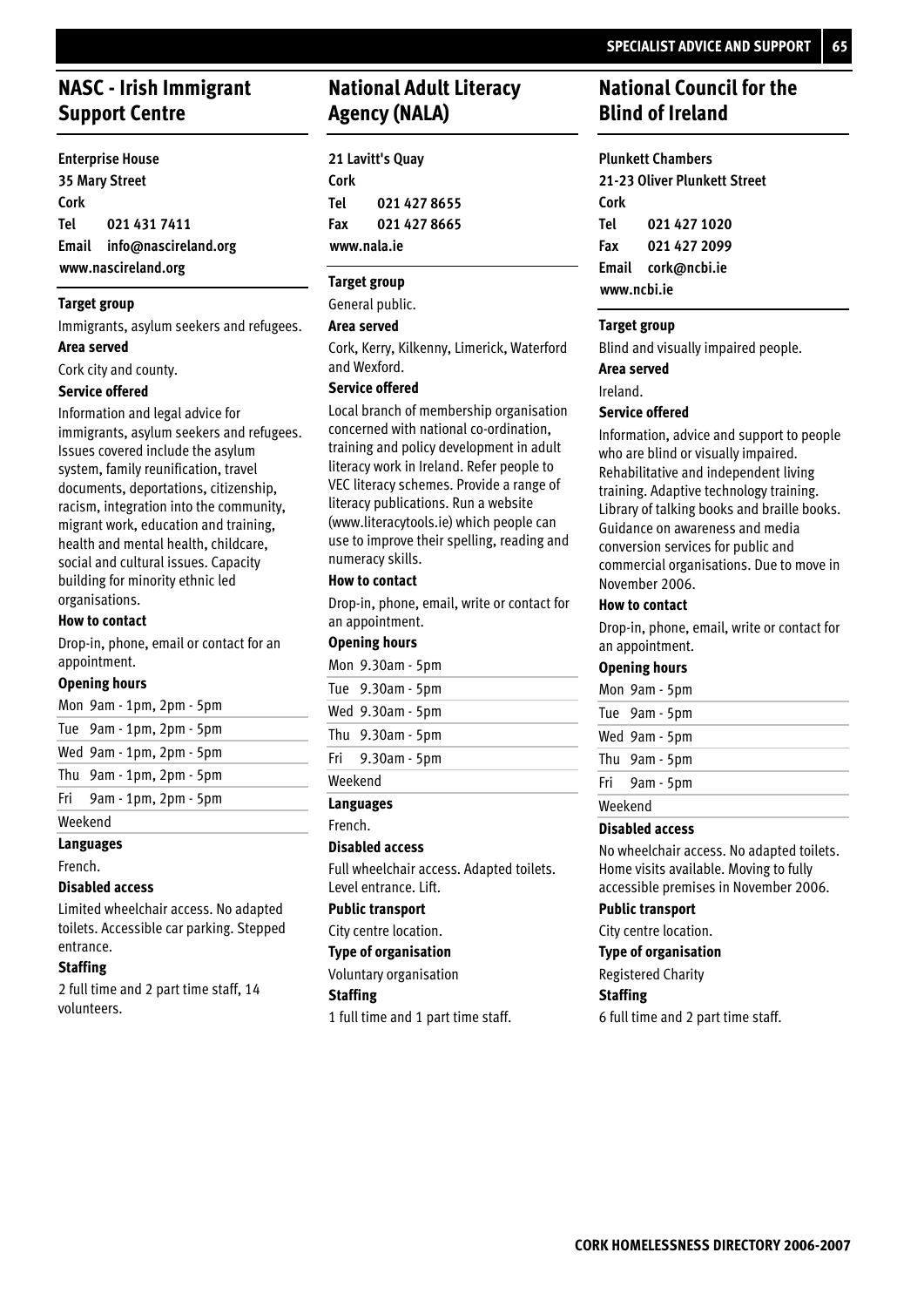## **OSS Cork**

|      | 94 South Main Street           |
|------|--------------------------------|
| Cork |                                |
| Tel  | 1800 497 497 (helpline) or 021 |
|      | 422 2979                       |
| Fax  | 021 422 2966                   |
|      | Email osscork@eircom.net       |
|      |                                |

## **www.osscork.ie**

## **Target group**

Women and men experiencing domestic violence.

#### **Area served**

Cork City and County.

## **Service offered**

One stop shop for women and men experiencing domestic violence. Provides information, support, advocacy and accompaniment to appointments and other agencies. Information provided includes legal, financial and housing issues.

## **How to contact**

Drop-in, phone helpline or contact for an appointment.

## **Opening hours**

|         | Mon 9am - 1pm |  |  |
|---------|---------------|--|--|
|         | Tue 9am - 1pm |  |  |
|         | Wed 9am - 1pm |  |  |
|         | Thu 9am - 1pm |  |  |
|         | Fri 9am - 1pm |  |  |
| Weekend |               |  |  |

## **Office hours**

9am - 1pm, 2pm - 5pm.

## **Disabled access**

Limited wheelchair access. No adapted toilets. Level entrance, all services on ground floor.

## **Public transport**

City centre location.

## **Staffing**

1 full time and 2 part time staff.

# **Our Lady of the Wayside Traveller Conference**

**Society of St Vincent de Paul Ozanam House, 2 Tuckey Street Cork 021 427 0444 021 427 0644 Tel Fax**

## **Target group**

Travellers.

## **Area served**

Cork City and the immediate surrounding area.

## **Service offered**

Home visits and family support for the traveller community. Run projects addressing gaps in educational achievement in Tuckey Street, Ballyphehane, Bishopstown, Blackpool, Knocknaheeny, Mahon and St John's Central College.

## **How to contact**

Drop-in (Mon-Tue 10am-1pm), phone, write or contact for an appointment.

## **Opening hours**

Mon 10am - 1pm, 7pm - 9pm (classes)

Tue 10am - 1pm, 7pm - 9pm (classes)

Wed 10am-1pm (class), 10am-12.30 (appt)

7pm - 9pm (classes) Thu

10am - 1pm (classes) Fri

Weekend

## **Office hours**

Monday, Tuesday, Thursday and Friday mornings.

## **Disabled access**

Full wheelchair access. Adapted toilets. Ramped entrance. Home visits available.

## **Type of organisation**

Voluntary organisation

## **Staffing**

2 part time staff and 8 volunteers.

## **Probation Service**

**St Nicholas Church Cove Street Cork 021 483 6700 021 484 5146 www.probation.ie Tel Fax**

## **Target group**

Offenders referred by Courts. Those in prison, custody or on temporary supervised prison release.

## **Area served**

Cork City and County.

## **Service offered**

Assessment and management of offenders, with the aim of reintegration of prisoners into society. Risk evaluation and assessment reports for Courts, Parole Board, Department of Justice, Equality and Law Reform, Irish Prison Service and statutory agencies. Supervision for offenders in the community.

## **How to contact**

Drop-in, phone, email, write or contact for an appointment.

## **Opening hours**

|         | Mon 9.15am - 5.30pm      |
|---------|--------------------------|
|         | Tue 9.15am - 5.30pm      |
|         | Wed 9.15am - 5.30pm      |
|         | Thu $9.15$ am $-5.30$ pm |
|         | Fri $9.15$ am $-5.30$ pm |
| Weekend |                          |

## **Languages**

Access to interpreters.

## **Disabled access**

Full wheelchair access. Adapted toilets. Accessible car parking. Ramped entrance. Lift. Home visits available.

## **Public transport**

City centre location.

## **Type of organisation**

Statutory Service

## **Staffing**

21 full time and 2 part time staff.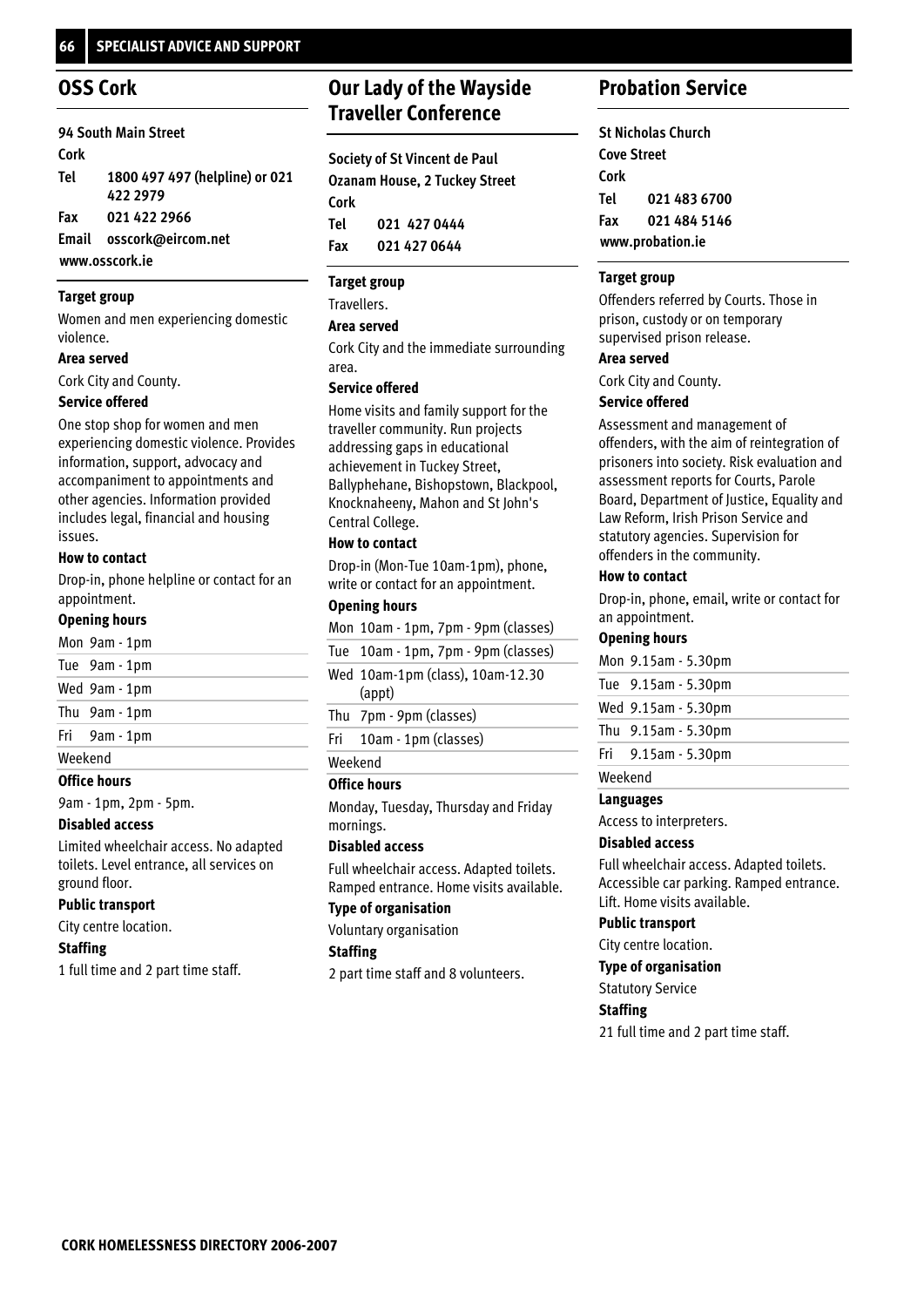## **Right of Place**

**100/101 Lower Glanmire Road Cork 1800 200 709 or 021 455 1377 021 455 1386 Email uptomstp2@hotmail.com Tel Fax**

## **Target group**

Victims of institutional abuse.

**Area served**

Ireland and international.

## **Service offered**

Support group run by and for victims of institutional abuse. Provides information on Commission to Inquire into Child Abuse and Compensation Board (Redress Bill). Family tracing service and help with tracing own records. Counselling. Literacy training and access to educational opportunities. Repatriation and accommodation scheme for survivors of institutional abuse who wish to return to Ireland.

## **How to contact**

Drop-in or phone.

#### **Opening hours**

|  |  |  |  | Mon 9.15am - 4.45pm |
|--|--|--|--|---------------------|
|--|--|--|--|---------------------|

- 9.15am 4.45pm Tue
- 9.15am 4.45pm Wed
- 9.15am 4.45pm Thu
- 9.15am 4.45pm Fri

Weekend

## **Disabled access**

Limited wheelchair access. Adapted toilets. Ramped entrance. Lift.

#### **Staffing**

2 full time and 16 part time staff.

## **Support After Crime Services**

#### **Ground Floor**

**4 Anglesea Villas, Anglesea Street Cork 021 432 0555 021 432 0565 info@ supportaftercrimeservices.ie Email www.supportaftercrimeservices.ie Tel Fax**

#### **Target group**

Anyone affected by crime.

#### **Area served**

Cork and Greater Munster area.

## **Service offered**

Emotional support and practical assistance to people affected by crime.

## **How to contact**

Drop-in, phone, write or contact for an appointment.

## **Opening hours**

|         | Mon 9.30am - 5pm |  |  |
|---------|------------------|--|--|
|         | Tue 9.30am - 5pm |  |  |
|         | Wed 9.30am - 5pm |  |  |
|         | Thu 9.30am - 5pm |  |  |
|         | Fri 9.30am - 5pm |  |  |
| Weekend |                  |  |  |

#### **Disabled access**

Limited wheelchair access. No adapted toilets. Level entrance. Home visits available.

## **Type of organisation**

Voluntary organisation

## **Staffing**

1 full time and 1 part time staff, 40 volunteers.

## **Women's Aid**

**Everton House 47 Old Cabra Road, Dublin 7 1800 341 900 / 01 868 4721 01 868 4722 Email info@womensaid.ie www.womensaid.ie Tel Fax**

## **Target group**

Women who have been physically, emotionally and sexually abused in their own home.

#### **Area served**

Ireland.

## **Service offered**

National freephone helpline providing support and information on legal, financial and accommodation issues to women who have experienced domestic violence. Individual support, advocacy and court accompaniment (Mon-Fri 9am-5pm by appointment). Outreach service to local health centres on north and south side of Dublin.

#### **How to contact**

Phone or write.

#### **Opening hours**

Mon 10am - 10pm

## Tue 10am - 10pm

Wed 10am - 10pm Thu 10am - 10pm

#### 10am - 10pm Fri

Weekend 10am - 10pm

#### **Disabled access**

Full wheelchair access. Adapted toilets.

## **Type of organisation**

Registered Charity

## **Staffing**

25 full time and 5 part time staff, 40 volunteers.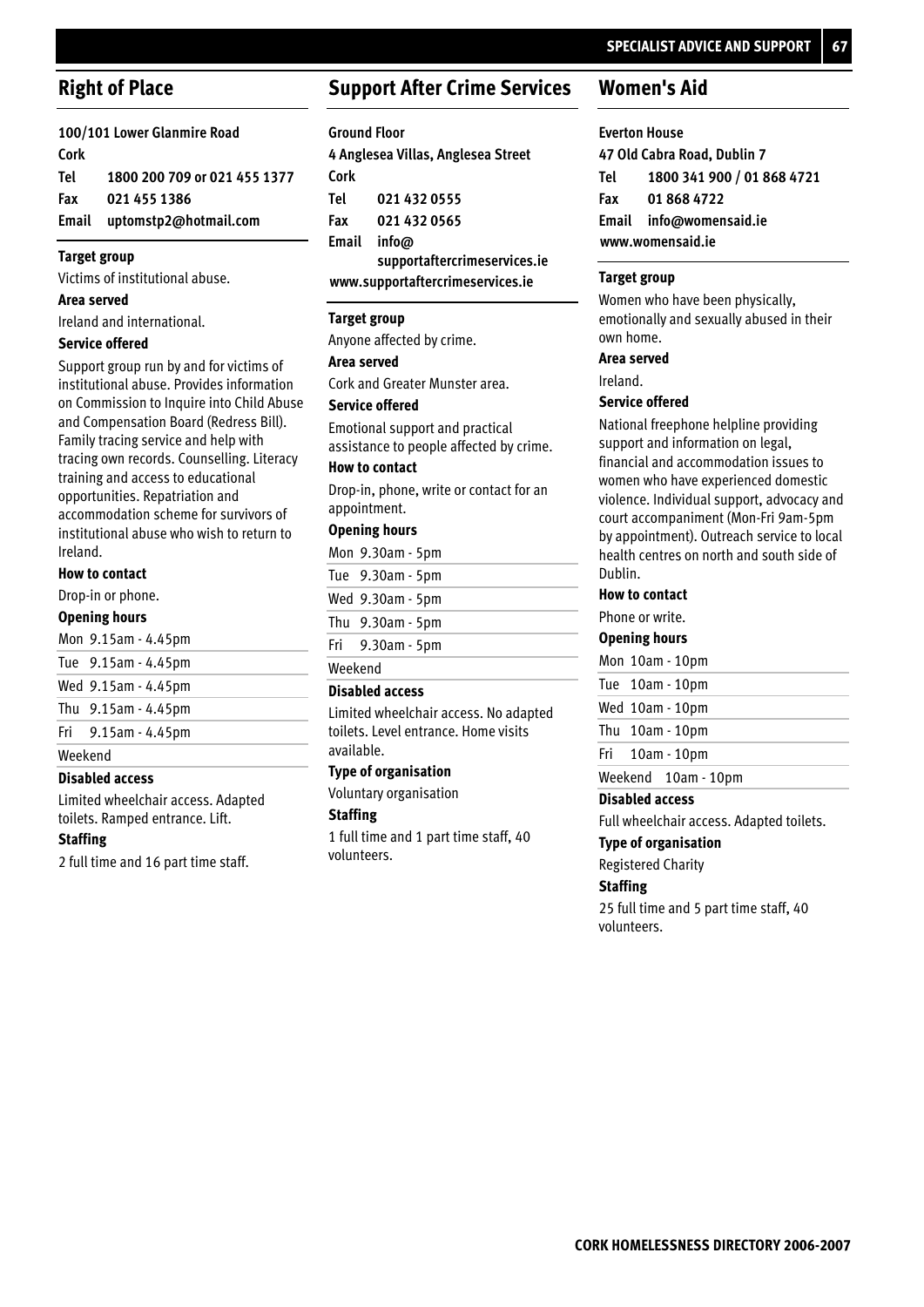## **INDEX OF PROJECTS FOR WOMEN**

 $\lfloor$ 

These projects are for women only. Many other projects in this Directory can also offer a service to women as part of their general client group.

| <b>NAME</b> | <b>SECTION</b> | <b>PAGE</b> |
|-------------|----------------|-------------|
|             |                |             |
|             |                |             |
|             |                |             |
|             |                |             |
|             |                |             |
|             |                |             |
|             |                |             |
|             |                |             |
|             |                |             |
|             |                |             |
|             |                |             |
|             |                |             |
|             |                |             |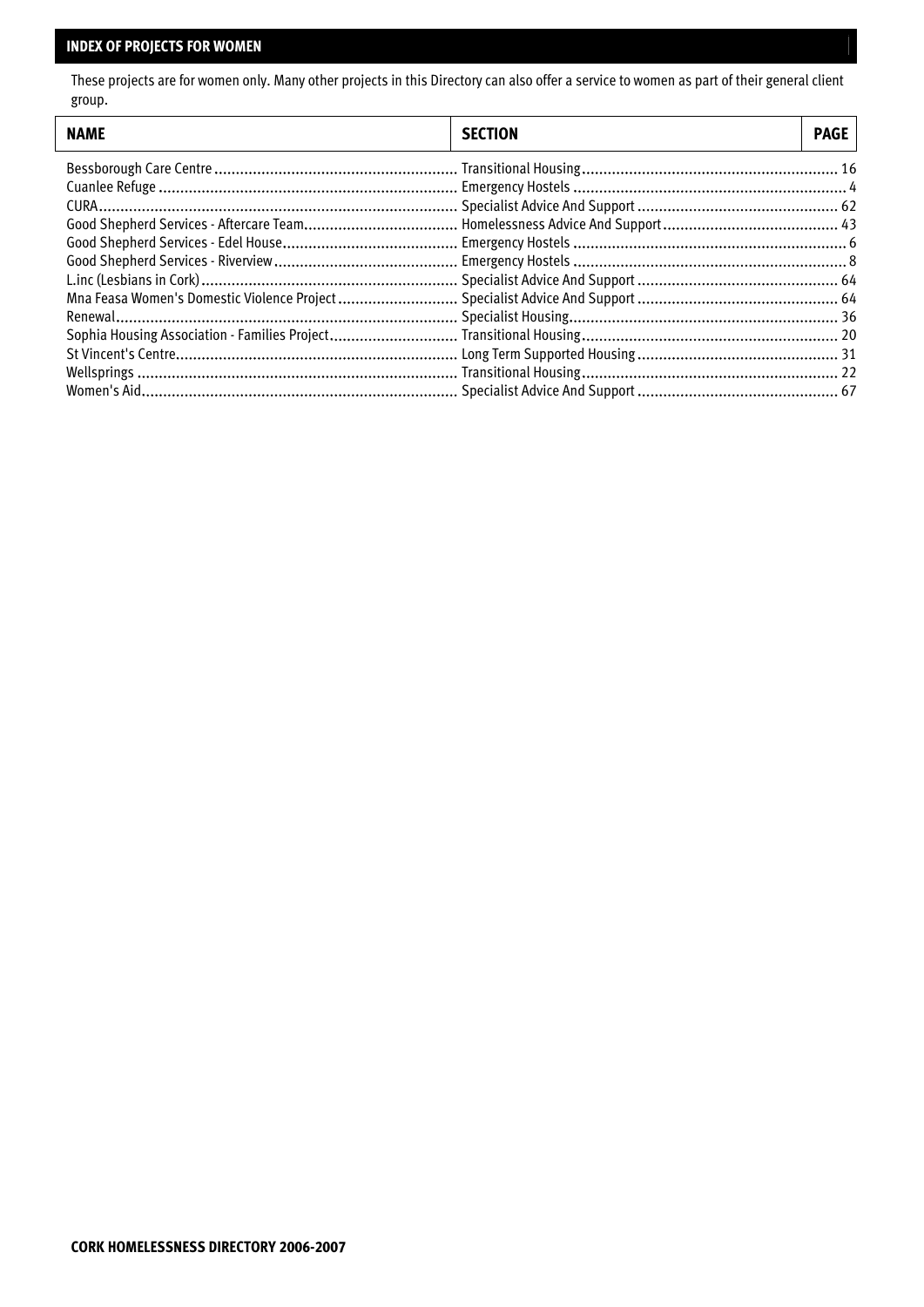## **INDEX OF PROJECTS FOR YOUNG PEOPLE**

These projects are for young people only. Many other projects in this Directory can also offer a service to young people as part of their general client group.

| <b>NAME</b> | <b>SECTION</b> | PAGE |
|-------------|----------------|------|
|             |                |      |
|             |                |      |
|             |                |      |
|             |                |      |
|             |                |      |
|             |                |      |
|             |                |      |
|             |                |      |
|             |                |      |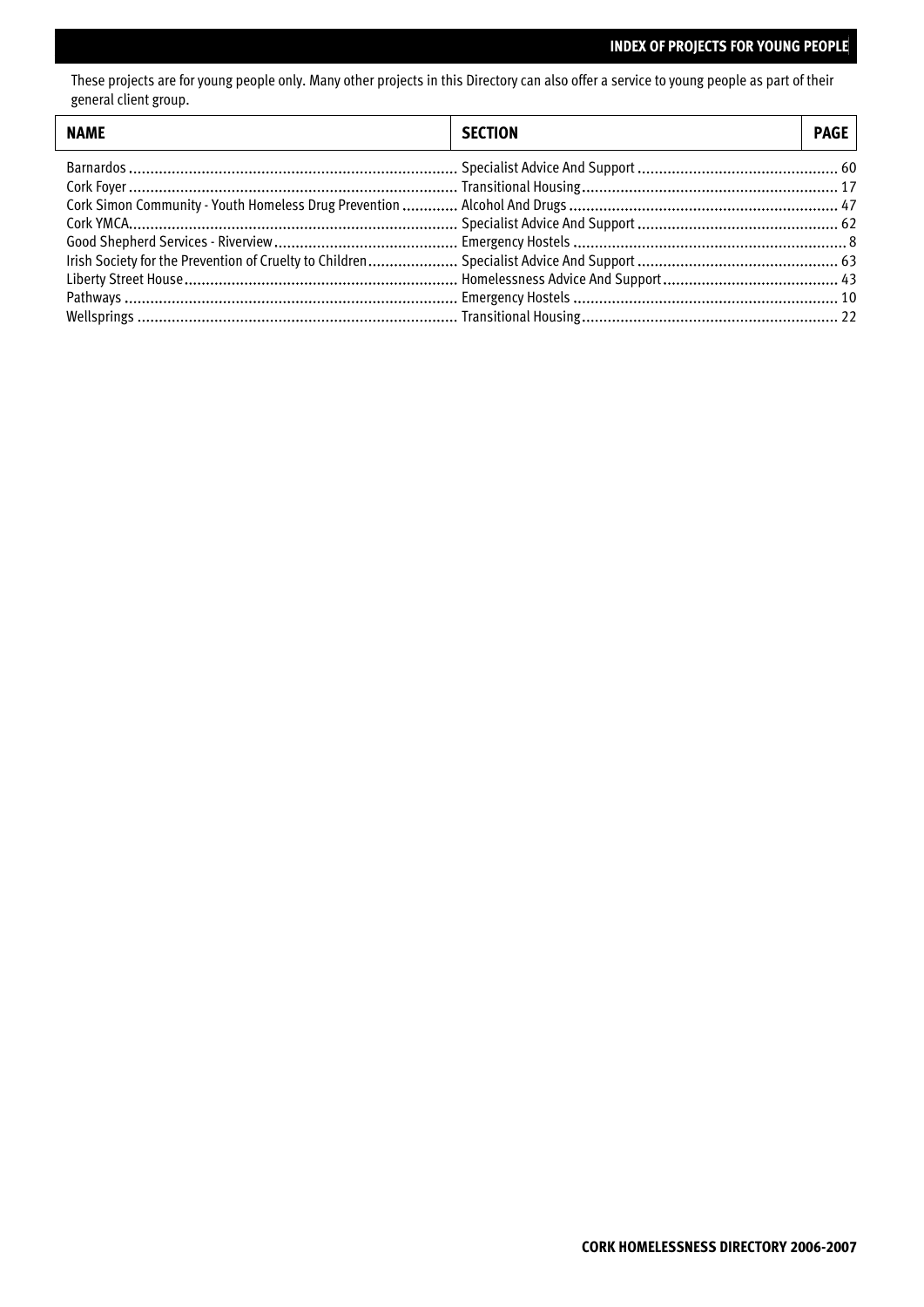| <b>NAME</b> | <b>SECTION</b> | <b>PAGE</b> |
|-------------|----------------|-------------|
| A           |                |             |
|             |                |             |
|             |                |             |
|             |                |             |
|             |                |             |
|             |                |             |
| B           |                |             |
|             |                |             |
|             |                |             |
|             |                |             |
| C           |                |             |
|             |                |             |
|             |                |             |
|             |                |             |
|             |                |             |
|             |                |             |
|             |                |             |
|             |                |             |
|             |                |             |
|             |                |             |
|             |                |             |
|             |                |             |
|             |                |             |
|             |                |             |
|             |                |             |
|             |                |             |
|             |                |             |
|             |                |             |
|             |                |             |
|             |                |             |
|             |                |             |
|             |                |             |
|             |                |             |
|             |                |             |
|             |                |             |
|             |                |             |
|             |                |             |
|             |                |             |
|             |                |             |
|             |                |             |
|             |                |             |
|             |                |             |
|             |                |             |
|             |                |             |
| D           |                |             |
|             |                |             |
|             |                |             |
| E           |                |             |
|             |                |             |
| F           |                |             |
|             |                |             |
|             |                |             |
|             |                |             |
| G           |                |             |
|             |                |             |
|             |                |             |
|             |                |             |
|             |                |             |

**ALPHABETICAL INDEX**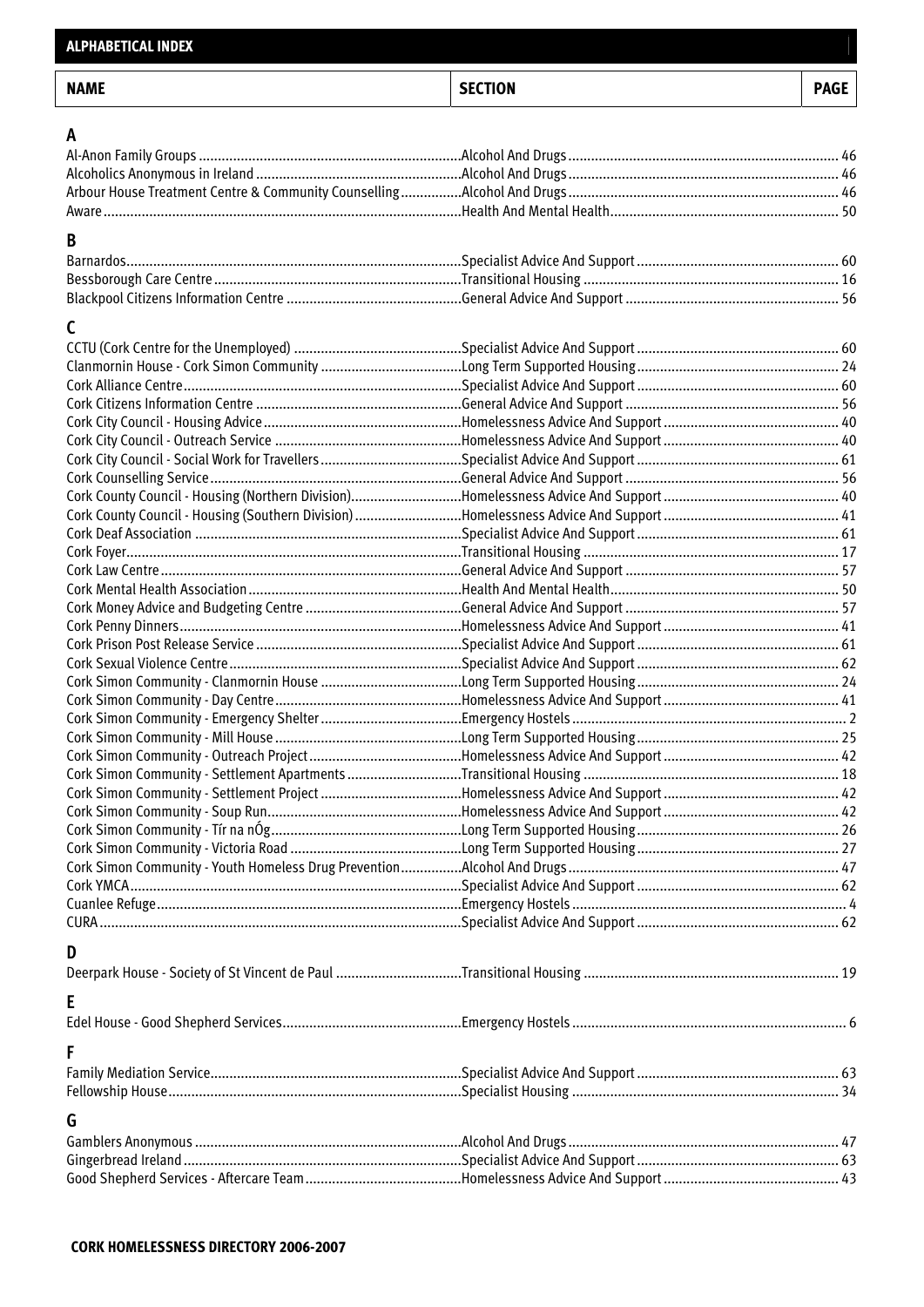## **ALPHABETICAL INDEX**

| <b>NAME</b> | <b>SECTION</b> | <b>PAGE</b> |
|-------------|----------------|-------------|
|             |                |             |
|             |                |             |
|             |                |             |
| H           |                |             |
|             |                |             |
|             |                |             |
|             |                |             |
|             |                |             |
|             |                |             |
|             |                |             |
|             |                |             |
|             |                |             |
|             |                |             |
|             |                |             |
|             |                |             |
|             |                |             |
| M           |                |             |
|             |                |             |
|             |                |             |
|             |                |             |
|             |                |             |
|             |                |             |
|             |                |             |
| N           |                |             |
|             |                |             |
|             |                |             |
|             |                |             |
|             |                |             |
| $\mathbf 0$ |                |             |
|             |                |             |
|             |                |             |
|             |                |             |
|             |                |             |
| P           |                |             |
|             |                |             |
|             |                |             |
| R           |                |             |
|             |                |             |
|             |                |             |
|             |                |             |
|             |                |             |
| S           |                |             |
|             |                |             |
|             |                |             |
|             |                |             |
|             |                |             |
|             |                |             |
|             |                |             |
|             |                |             |
|             |                |             |
|             |                |             |
|             |                |             |

 $\overline{\Gamma}$  $\overline{\mathsf{L}}$